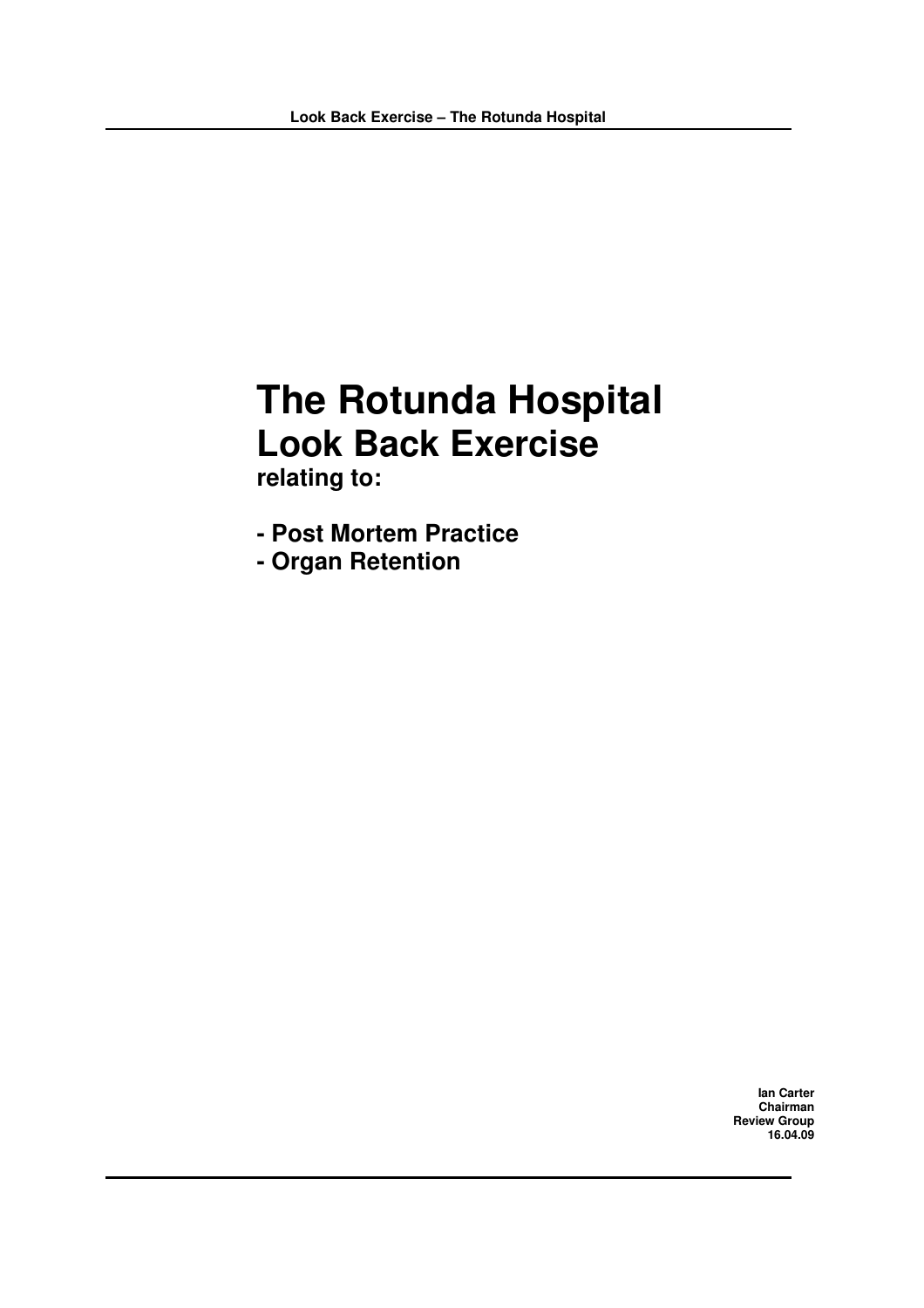|    |                                 |                          |                                                         |                                                                                                                                                                        | <b>Contents</b>                                                                                                                                                                                                                                                                                                                                                                                                                                                                                                                                                                                                                                                                                   | Page                                                                                                     |
|----|---------------------------------|--------------------------|---------------------------------------------------------|------------------------------------------------------------------------------------------------------------------------------------------------------------------------|---------------------------------------------------------------------------------------------------------------------------------------------------------------------------------------------------------------------------------------------------------------------------------------------------------------------------------------------------------------------------------------------------------------------------------------------------------------------------------------------------------------------------------------------------------------------------------------------------------------------------------------------------------------------------------------------------|----------------------------------------------------------------------------------------------------------|
|    |                                 | Acknowledgement          |                                                         |                                                                                                                                                                        |                                                                                                                                                                                                                                                                                                                                                                                                                                                                                                                                                                                                                                                                                                   | 8                                                                                                        |
|    |                                 | <b>Executive Summary</b> |                                                         |                                                                                                                                                                        |                                                                                                                                                                                                                                                                                                                                                                                                                                                                                                                                                                                                                                                                                                   | 9                                                                                                        |
| 1. | 1.1                             | Introduction             | <b>Terms of Reference</b>                               |                                                                                                                                                                        |                                                                                                                                                                                                                                                                                                                                                                                                                                                                                                                                                                                                                                                                                                   | 24<br>25                                                                                                 |
|    | $1.2$                           |                          |                                                         |                                                                                                                                                                        | Context within which the Review has been undertaken                                                                                                                                                                                                                                                                                                                                                                                                                                                                                                                                                                                                                                               | 26                                                                                                       |
|    | 1.3                             |                          |                                                         | <b>Review Group Membership</b>                                                                                                                                         |                                                                                                                                                                                                                                                                                                                                                                                                                                                                                                                                                                                                                                                                                                   | 27                                                                                                       |
| 2. | 2.1<br>2.2<br>2.3<br>2.4<br>2.5 | Records                  | Organs Retained<br><b>Control Provision</b>             | <b>Review Structure and Methodology</b><br>Consent Practice / Management                                                                                               | Immediate Requirements for Organ release                                                                                                                                                                                                                                                                                                                                                                                                                                                                                                                                                                                                                                                          | 28<br>28<br>28<br>29<br>29<br>29                                                                         |
| 3. | 3.1<br>3.2                      | 3.2.1                    | <b>Organ Retention</b><br>3.2.1.1<br>3.2.1.2<br>3.2.1.3 | Post Mortem / Management                                                                                                                                               | Organ Retention and Related Post Mortem Practices / Management<br>Post Mortem Practice / Management (Pre 2000)<br>Number of post mortems recorded<br>Post Mortem numbers recorded per year<br>Inventory of Organ / Part Organs currently stored at the                                                                                                                                                                                                                                                                                                                                                                                                                                            | 30<br>31<br>33<br>34<br>34<br>34<br>34                                                                   |
|    |                                 |                          | 3.2.1.4<br>3.2.1.5<br>3.2.1.6                           | Rotunda Hospital<br>3.2.1.5.1<br>3.2.1.5.2<br>Prosecutor                                                                                                               | <b>Unidentified Foetuses</b><br><b>Consent Practice / Policy</b><br><b>Consent Documentation review</b><br>Non Compliance with consent given                                                                                                                                                                                                                                                                                                                                                                                                                                                                                                                                                      | 35<br>35<br>35<br>37<br>37                                                                               |
|    |                                 | 3.2.2                    | 3.2.2.1<br>3.2.2.2<br>3.2.2.3<br>3.2.2.4<br>3.2.2.5     | Post mortems<br>3.2.2.2.1<br>3.2.2.2.3<br>3.2.2.2.4<br>3.2.2.2.5<br>3.2.2.2.6<br>Consent<br>3.2.2.5.1<br>3.2.2.5.2<br>3.2.2.5.3<br>3.2.2.5.4<br>3.2.2.5.5<br>3.2.2.5.6 | Post Mortem Practice / Management (2000)<br>Number of post mortems recorded<br>Post mortems (Rotunda Hospital)<br>3.2.2.2.2  Post mortems (Coroner)<br>Post mortems (Other Hospitals)<br>Post Mortem - Slide Examination<br>Post Mortem - referral of wet tissue<br>Post Mortem reference number assigned,<br>but no post mortem subsequently<br>recorded as being undertaken<br>Superficial examinations<br>Review of related / relevant documentation (macro)<br>Consent / Practice / Policy<br>Consent record availability<br>Limited / Restricted Post Mortem<br>Non Research / Education Cases<br><b>Consent Medical Education / Perinatal</b><br>Death<br>Non Compliance with Consent Given | 38<br>38<br>38<br>38<br>38<br>38<br>38<br>38<br>38<br>39<br>39<br>39<br>39<br>40<br>40<br>41<br>41<br>41 |
|    |                                 |                          | 3.2.2.6                                                 |                                                                                                                                                                        | Date of delivery / death $\rightarrow$ date of post mortem                                                                                                                                                                                                                                                                                                                                                                                                                                                                                                                                                                                                                                        | 42                                                                                                       |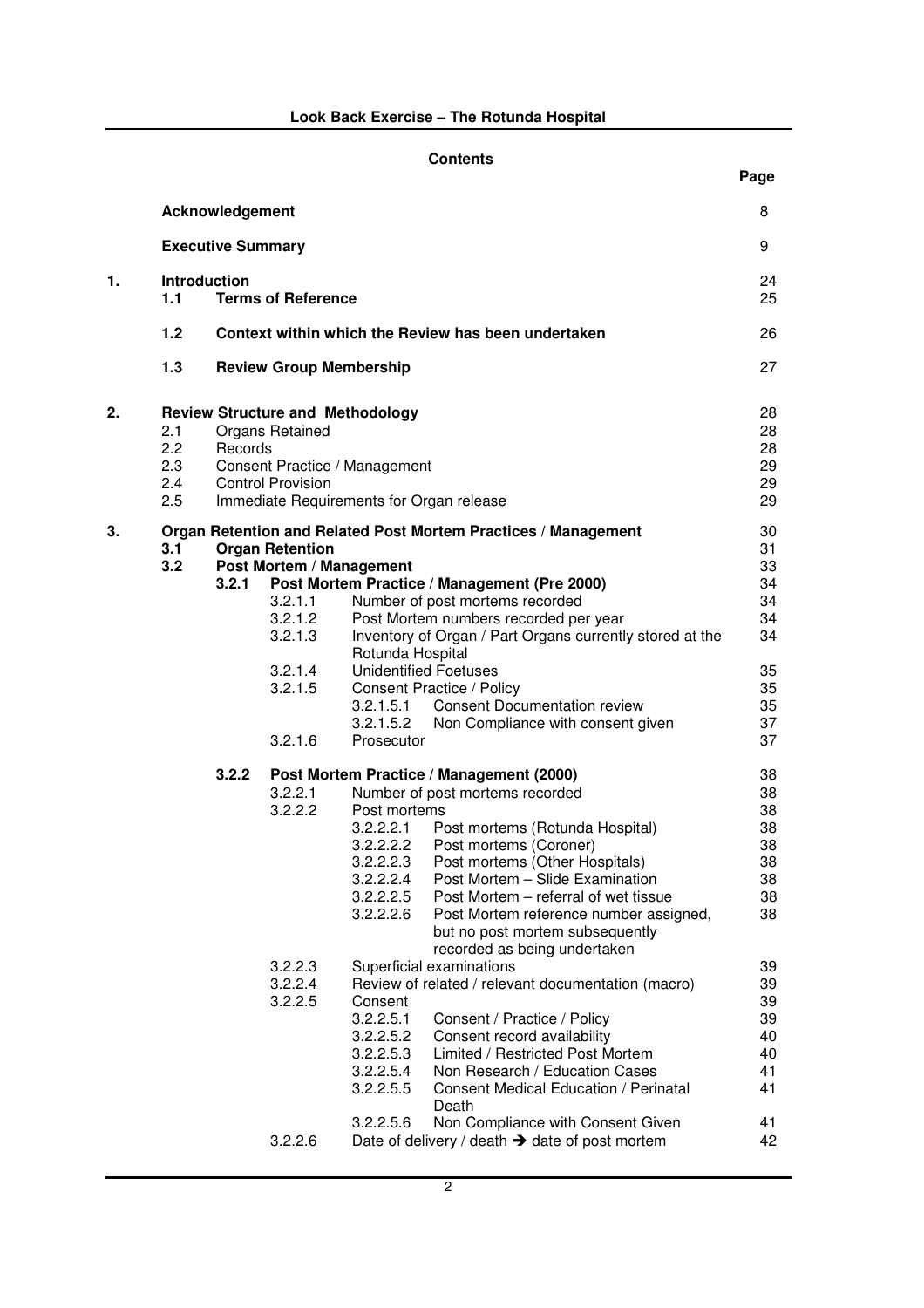|       | 3.2.2.7<br>3.2.2.8<br>3.2.2.9 | Post Mortem Report     | Date of post mortem $\rightarrow$ date of post mortem report<br>Inventory of Organs / Part Organs currently stored | 42<br>42<br>43 |
|-------|-------------------------------|------------------------|--------------------------------------------------------------------------------------------------------------------|----------------|
|       | 3.2.2.10                      |                        | at the Rotunda Hospital<br>Returned Tissue / Organ Register                                                        | 43             |
|       | 3.2.2.11                      |                        | <b>Retention Sheet Record</b>                                                                                      | 43             |
|       | 3.2.2.12                      |                        | Overall Management of Cases                                                                                        | 44             |
|       | 3.2.2.13                      |                        | Supplementary Report in relation to Organ<br>Retention Status 21.12.07 / 20.02.08                                  | 44             |
| 3.2.3 |                               |                        | Post Mortem Practice / Management (2001)                                                                           | 45             |
|       | 3.2.3.1                       |                        | Number of post mortems recorded                                                                                    | 45             |
|       | 3.2.3.2                       | Post mortems           |                                                                                                                    | 45             |
|       |                               | 3.2.3.2.1              | Post mortems (Rotunda Hospital)                                                                                    | 45             |
|       |                               | 3.2.3.2.2              | Post mortems (Coroner)                                                                                             | 45<br>45       |
|       |                               | 3.2.3.2.3<br>3.2.3.2.4 | Post mortems (Other Hospitals)<br>Post Mortem - Slide Examination                                                  | 45             |
|       |                               | 3.2.3.2.5              | Post Mortem – referral of wet tissue                                                                               | 45             |
|       |                               | 3.2.3.2.6              | Post Mortem reference number assigned,                                                                             | 45             |
|       |                               |                        | but no post mortem subsequently<br>recorded as being undertaken                                                    |                |
|       | 3.2.3.3                       |                        | <b>Superficial Examinations</b>                                                                                    | 46             |
|       | 3.2.3.4                       |                        | Review of related / relevant documentation (macro)                                                                 | 46             |
|       | 3.2.3.5                       | Consent<br>3.2.3.5.1   | Consent Practice / Policy                                                                                          | 46<br>46       |
|       |                               | 3.2.3.5.2              | Consent record availability                                                                                        | 47             |
|       |                               | 3.2.3.5.3              | Limited / Restricted Post Mortem                                                                                   | 47             |
|       |                               | 3.2.3.5.4              | Non Research / Education Cases                                                                                     | 48             |
|       |                               | 3.2.3.5.5              | <b>Consent Medical Education / Perinatal</b><br>Death                                                              | 48             |
|       |                               | 3.2.3.5.6              | Non Compliance with Consent Given                                                                                  | 48             |
|       | 3.2.3.6                       |                        | Date of delivery $\rightarrow$ date of post mortem                                                                 | 49             |
|       | 3.2.3.7                       |                        | Date of post mortem $\rightarrow$ date of post mortem report                                                       | 49<br>50       |
|       | 3.2.3.8<br>3.2.3.9            |                        | Post Mortem Report - Examination<br>Inventory of cases currently stored at the Rotunda                             | 50             |
|       |                               | Hospital               |                                                                                                                    |                |
|       | 3.2.3.10                      |                        | Returned Tissue / Organ Register                                                                                   | 51             |
|       | 3.2.3.11                      | <b>Retention Sheet</b> |                                                                                                                    | 51             |
|       | 3.2.3.12                      |                        | Overall Management of Cases                                                                                        | 52             |
|       | 3.2.3.13                      |                        | Supplementary Report in relation to Organ                                                                          | 52             |
|       |                               |                        | Retention Status 21.12.07 / 20.02.08                                                                               |                |
| 3.2.4 |                               |                        | Post Mortem Practice / Management (2002)                                                                           | 53             |
|       | 3.2.4.1                       |                        | Number of post mortems recorded                                                                                    | 53             |
|       | 3.2.4.2                       | Post mortems           |                                                                                                                    | 53             |
|       |                               | 3.2.4.2.1              | Post mortems (Rotunda Hospital)                                                                                    | 53             |
|       |                               | 3.2.4.2.2              | Post mortems (Coroner)                                                                                             | 53             |
|       |                               | 3.2.4.2.3<br>3.2.4.2.4 | Post mortems (Other Hospitals)<br>Post Mortem - Slide Examination                                                  | 53<br>53       |
|       |                               | 3.2.4.2.5              | Post Mortem - referral of wet tissue                                                                               | 53             |
|       |                               | 3.2.4.2.6              | Post Mortem reference number assigned,                                                                             | 54             |
|       |                               |                        | but no post mortem subsequently<br>recorded as being undertaken                                                    |                |
|       | 3.2.4.3                       |                        | <b>Superficial Examinations</b>                                                                                    | 54             |
|       | 3.2.4.4                       |                        | Review of related / relevant documentation (macro)                                                                 | 54             |
|       | 3.2.4.5                       | Consent                |                                                                                                                    | 54             |
|       |                               | 3.2.4.5.1              | <b>Consent Practice / Policy</b>                                                                                   | 54             |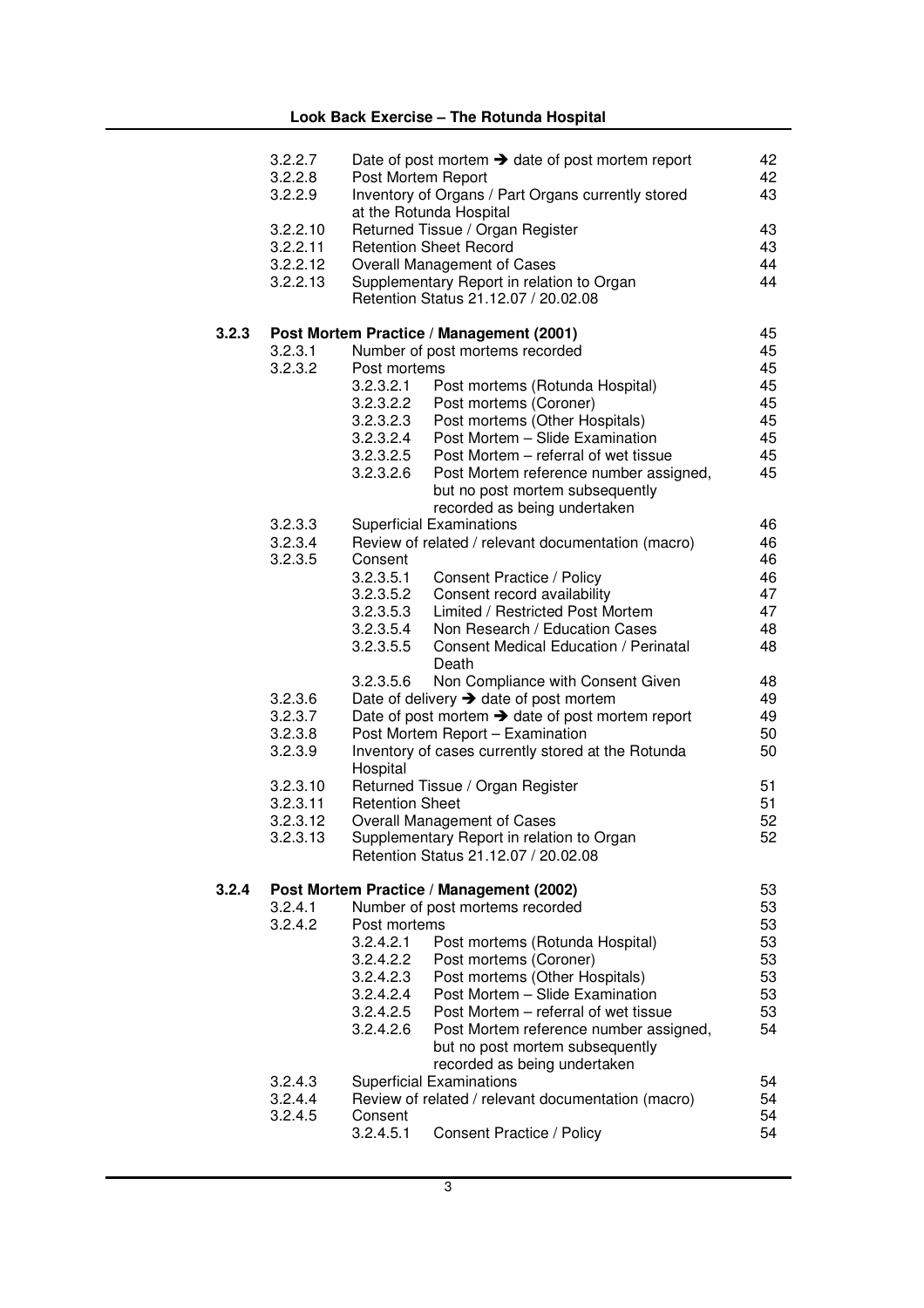|       |                                              | 3.2.4.5.2<br>3.2.4.5.3<br>3.2.4.5.4<br>3.2.4.5.5                                           | Consent record availability<br>Limited / Restricted Post Mortem<br>Non Research / Education Cases<br>Consent Medical Education / Perinatal<br>Death                                                                                                                                                                                | 55<br>55<br>56<br>56                               |
|-------|----------------------------------------------|--------------------------------------------------------------------------------------------|------------------------------------------------------------------------------------------------------------------------------------------------------------------------------------------------------------------------------------------------------------------------------------------------------------------------------------|----------------------------------------------------|
|       | 3.2.4.6<br>3.2.4.7<br>3.2.4.8<br>3.2.4.9     | 3.2.4.5.6<br>Hospital                                                                      | Non Compliance with Consent Given<br>Date of delivery $\rightarrow$ date of post mortem<br>Date of post mortem $\rightarrow$ date of post mortem report<br>Post Mortem Report - Examination<br>Inventory of cases currently stored at the Rotunda                                                                                  | 57<br>58<br>58<br>58<br>59                         |
|       | 3.2.4.10<br>3.2.4.11<br>3.2.4.12<br>3.2.4.13 | <b>Retention Sheet</b>                                                                     | Returned Tissue / Organ Register<br>Overall Management of Cases<br>Supplementary Report in relation to Organ<br>Retention Status 21.12.07 / 20.02.08                                                                                                                                                                               | 59<br>59<br>60<br>60                               |
| 3.2.5 | 3.2.5.1<br>3.2.5.2                           | Post mortems<br>3.2.5.2.1<br>3.2.5.2.2<br>3.2.5.2.3<br>3.2.5.2.4<br>3.2.5.2.5<br>3.2.5.2.6 | Post Mortem Practice / Management (2003)<br>Number of post mortems recorded<br>Post mortems (Rotunda Hospital)<br>Post mortems (Coroner)<br>Post mortems (Other Hospitals)<br>Post Mortem - Slide Examination<br>Post Mortem - referral of wet tissue<br>Post Mortem reference number assigned,<br>but no post mortem subsequently | 61<br>61<br>61<br>61<br>61<br>62<br>62<br>62<br>62 |
|       | 3.2.5.3<br>3.2.5.4<br>3.2.5.5                | Consent<br>3.2.5.5.1<br>3.2.5.5.2<br>3.2.5.5.3<br>3.2.5.5.4<br>3.2.5.5.5                   | recorded as being undertaken<br><b>Superficial Examinations</b><br>Review of related / relevant documentation (macro)<br>Consent Practice / Policy<br>Consent record availability<br>Limited / Restricted Post Mortem<br>Non Research / Education Cases<br><b>Consent Medical Education / Perinatal</b><br>Death                   | 62<br>63<br>63<br>63<br>63<br>64<br>64<br>64       |
|       | 3.2.5.6<br>3.2.5.7<br>3.2.5.8<br>3.2.5.9     | 3.2.5.5.6<br>Hospital                                                                      | Non Compliance with Consent Given<br>Date of delivery $\rightarrow$ date of post mortem<br>Date of post mortem $\rightarrow$ date of post mortem report<br>Post Mortem Report - Examination<br>Inventory of cases currently stored at the Rotunda                                                                                  | 64<br>65<br>65<br>66<br>66                         |
|       | 3.2.5.10<br>3.2.5.11<br>3.2.5.12<br>3.2.5.13 | <b>Retention Sheet</b>                                                                     | Returned Tissue / Organ Register<br>Overall Management of Cases<br>Supplementary Report in relation to Organ<br>Retention Status 21.12.07 / 20.02.08                                                                                                                                                                               | 67<br>67<br>67<br>68                               |
| 3.2.6 | 3.2.6.1<br>3.2.6.2                           | Post mortems<br>3.2.6.2.1<br>3.2.6.2.2<br>3.2.6.2.3<br>3.2.6.2.4<br>3.2.6.2.5              | Post Mortem Practice / Management (2004)<br>Number of post mortems recorded<br>Post mortems (Rotunda Hospital)<br>Post mortems (Coroner)<br>Post mortems (Other Hospitals)<br>Post Mortem - Slide Examination<br>Post Mortem - referral of wet tissue                                                                              | 69<br>69<br>69<br>69<br>69<br>69<br>69<br>69       |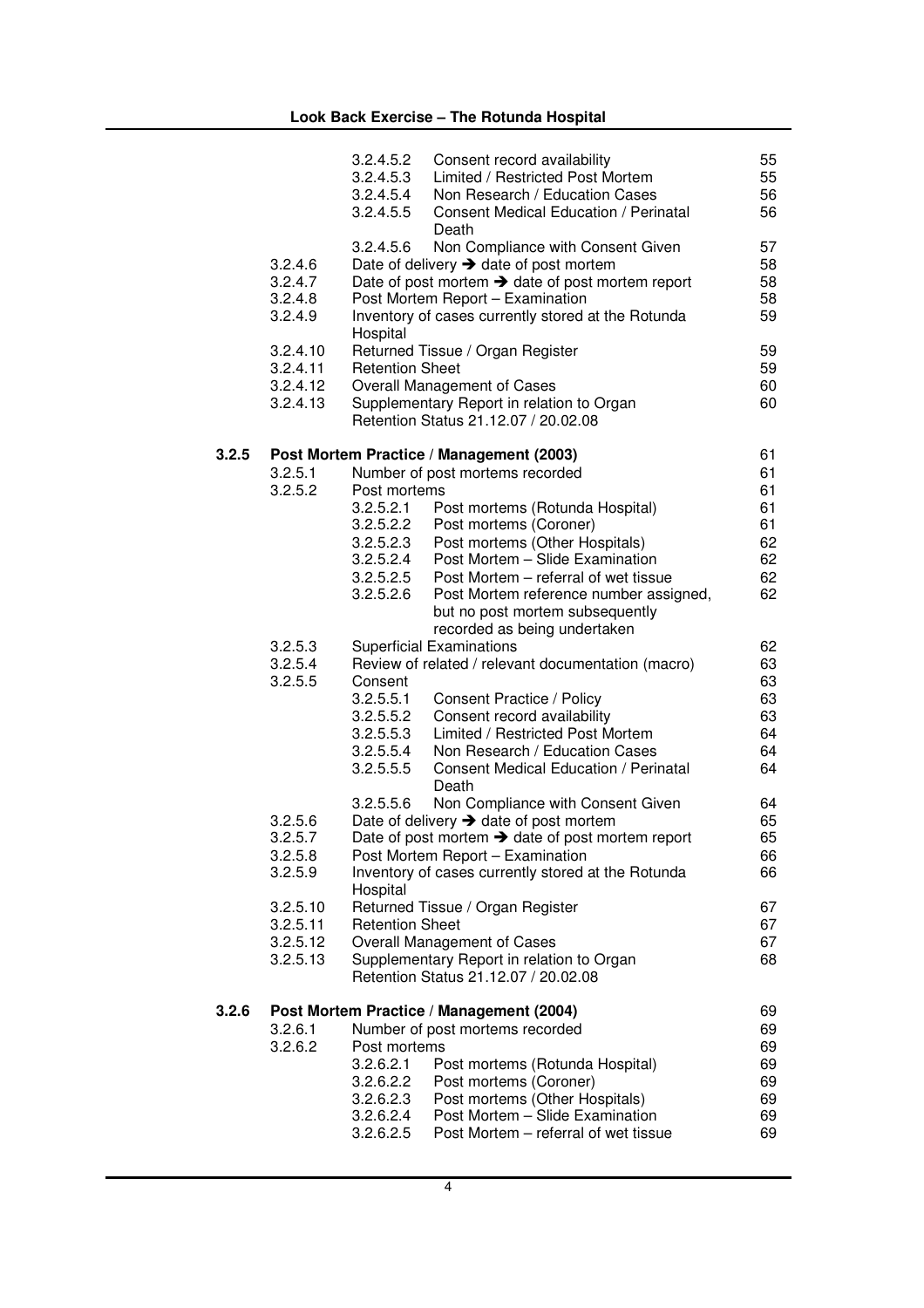|       |          | 3.2.6.2.6              | Post Mortem reference number assigned,<br>but no post mortem subsequently<br>recorded as being undertaken | 70 |
|-------|----------|------------------------|-----------------------------------------------------------------------------------------------------------|----|
|       | 3.2.6.3  |                        | <b>Superficial Examinations</b>                                                                           | 70 |
|       | 3.2.6.4  |                        | Review of related / relevant documentation (macro)                                                        | 70 |
|       | 3.2.6.5  | Consent                |                                                                                                           | 71 |
|       |          |                        |                                                                                                           |    |
|       |          | 3.2.6.5.1              | Consent Practice / Policy                                                                                 | 71 |
|       |          | 3.2.6.5.2              | Consent record availability                                                                               | 71 |
|       |          | 3.2.6.5.3              | Limited / Restricted Post Mortem                                                                          | 71 |
|       |          | 3.2.6.5.4              | Non Research / Education Cases                                                                            | 72 |
|       |          | 3.2.6.5.5              | <b>Consent Medical Education / Perinatal</b><br>Death                                                     | 72 |
|       |          | 3.2.6.5.6              | Non Compliance with Consent Given                                                                         | 72 |
|       | 3.2.6.6  |                        | Date of delivery $\rightarrow$ date of post mortem                                                        | 74 |
|       | 3.2.6.7  |                        | Date of post mortem $\rightarrow$ date of post mortem report                                              | 74 |
|       | 3.2.6.8  |                        | Post Mortem Report - Examination                                                                          | 75 |
|       | 3.2.6.9  | Hospital               | Inventory of cases currently stored at the Rotunda                                                        | 75 |
|       | 3.2.6.10 |                        | Returned Tissue / Organ Register                                                                          | 75 |
|       | 3.2.6.11 | <b>Retention Sheet</b> |                                                                                                           | 76 |
|       | 3.2.6.12 |                        | Overall Management of Cases                                                                               | 76 |
|       | 3.2.6.13 |                        | Supplementary Report in relation to Organ                                                                 | 76 |
|       |          |                        | Retention Status 21.12.07 / 20.02.08                                                                      |    |
| 3.2.7 |          |                        | Post Mortem Practice / Management (2005)                                                                  | 78 |
|       | 3.2.7.1  |                        | Number of post mortems recorded                                                                           | 78 |
|       | 3.2.7.2  | Post mortems           |                                                                                                           | 78 |
|       |          | 3.2.7.2.1              | Post mortems (Rotunda Hospital)                                                                           | 78 |
|       |          | 3.2.7.2.2              | Post mortems (Coroner)                                                                                    | 78 |
|       |          | 3.2.7.2.3              | Post mortems (Other Hospitals)                                                                            | 78 |
|       |          | 3.2.7.2.4              | Post Mortem - Slide Examination                                                                           | 78 |
|       |          | 3.2.7.2.5              | Post Mortem - referral of wet tissue                                                                      | 78 |
|       |          | 3.2.7.2.6              | Post Mortem reference number assigned,                                                                    | 79 |
|       |          |                        | but no post mortem subsequently<br>recorded as being undertaken                                           |    |
|       | 3.2.7.3  |                        | <b>Superficial Examinations</b>                                                                           | 79 |
|       | 3.2.7.4  |                        | Review of related / relevant documentation (macro)                                                        | 79 |
|       | 3.2.7.5  | Consent                |                                                                                                           | 79 |
|       |          | 3.2.7.5.1              | Consent Practice / Policy                                                                                 | 79 |
|       |          | 3.2.7.5.2              | Consent record availability                                                                               | 80 |
|       |          | 3.2.7.5.3              | Limited / Restricted Post Mortem                                                                          | 80 |
|       |          | 3.2.7.5.4              | Non Research / Education Cases                                                                            | 81 |
|       |          | 3.2.7.5.5              | <b>Consent Medical Education / Perinatal</b>                                                              | 81 |
|       |          |                        | Death                                                                                                     |    |
|       |          | 3.2.7.5.6              | Non Compliance with Consent Given                                                                         | 81 |
|       | 3.2.7.6  |                        | Date of delivery $\rightarrow$ date of post mortem                                                        | 82 |
|       | 3.2.7.7  |                        | Date of post mortem $\rightarrow$ date of post mortem report                                              | 82 |
|       | 3.2.7.8  |                        | Post Mortem Report - Examination                                                                          | 83 |
|       | 3.2.7.9  |                        | Inventory of cases currently stored at the Rotunda                                                        | 83 |
|       |          | Hospital               |                                                                                                           |    |
|       | 3.2.7.10 |                        | Returned Tissue / Organ Register                                                                          | 83 |
|       | 3.2.7.11 | <b>Retention Sheet</b> |                                                                                                           | 84 |
|       | 3.2.7.12 |                        | Overall Management of Cases                                                                               | 85 |
|       | 3.2.7.13 |                        | Supplementary Report in relation to Organ                                                                 | 85 |
|       |          |                        | Retention Status 21.12.07 / 20.02.08                                                                      |    |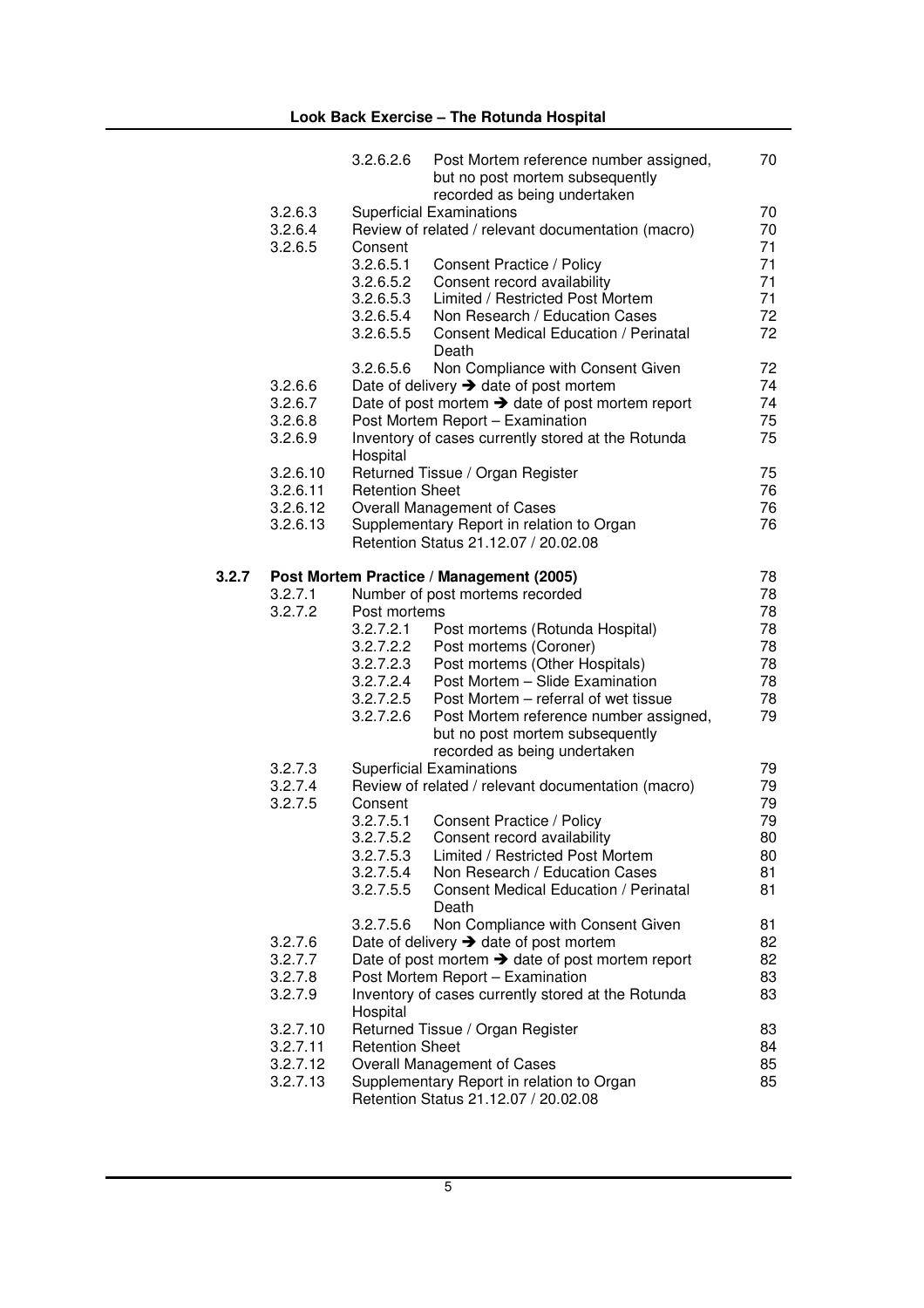| 3.2.8 |          |                        | Post Mortem Practice / Management (2006)                     | 87  |
|-------|----------|------------------------|--------------------------------------------------------------|-----|
|       | 3.2.8.1  |                        | Number of post mortems recorded                              | 87  |
|       | 3.2.8.2  | Post mortems           |                                                              | 87  |
|       |          | 3.2.8.2.1              | Post mortems (Rotunda Hospital)                              | 87  |
|       |          | 3.2.8.2.2              | Post mortems (Coroner)                                       | 87  |
|       |          | 3.2.8.2.3              | Post mortems (Other Hospitals)                               | 87  |
|       |          | 3.2.8.2.4              | Post mortem - Slide Examination                              | 88  |
|       |          | 3.2.8.2.5              | Post mortem – referral of wet tissue                         | 88  |
|       |          | 3.2.8.2.6              | Post mortem reference number assigned,                       | 88  |
|       |          |                        | but no post mortem subsequently                              |     |
|       |          |                        | recorded as being undertaken                                 |     |
|       | 3.2.8.3  |                        | <b>Superficial Examinations</b>                              | 88  |
|       | 3.2.8.4  |                        | Review of related / relevant documentation (macro)           | 88  |
|       | 3.2.8.5  | Consent                |                                                              | 89  |
|       |          | 3.2.8.5.1              | Consent Practice / Policy                                    | 89  |
|       |          | 3.2.8.5.2              | Consent record availability                                  | 89  |
|       |          | 3.2.8.5.3              | Limited / Restricted Post Mortem                             | 90  |
|       |          | 3.2.8.5.4              | Non Research / Education Cases                               | 91  |
|       |          | 3.2.8.5.5              | <b>Consent Medical Education / Perinatal</b>                 | 92  |
|       |          |                        | Death                                                        |     |
|       |          | 3.2.8.5.6              | Non Compliance with Consent Given                            | 92  |
|       | 3.2.8.6  |                        | Date of delivery $\rightarrow$ date of post mortem           | 93  |
|       | 3.2.8.7  |                        | Date of post mortem $\rightarrow$ date of post mortem report | 93  |
|       | 3.2.8.8  |                        | Post Mortem Report - Examination                             | 93  |
|       | 3.2.8.9  |                        | Inventory of cases currently stored at the Rotunda           | 94  |
|       |          | Hospital               |                                                              |     |
|       | 3.2.8.10 |                        | Returned Tissue / Organ Register                             | 94  |
|       |          | <b>Retention Sheet</b> |                                                              | 94  |
|       | 3.2.8.11 |                        |                                                              |     |
|       | 3.2.8.12 |                        | Overall Management of Cases                                  | 95  |
|       | 3.2.8.13 |                        | Related observations from National Audit Organ               | 96  |
|       |          | Retention (Willis)     |                                                              |     |
|       | 3.2.8.14 |                        | Supplementary Report in relation to Organ                    | 96  |
|       |          |                        | Retention Status 21.12.07 / 20.02.08                         |     |
| 3.2.9 |          |                        | Post Mortem Practice / Management (2007)                     | 98  |
|       | 3.2.9.1  |                        | Number of post mortems recorded                              | 98  |
|       | 3.2.9.2  | Post mortems           |                                                              | 98  |
|       |          | 3.2.9.2.1              | Post mortems (Rotunda Hospital)                              | 98  |
|       |          | 3.2.9.2.2              | Post mortems (Coroner)                                       | 98  |
|       |          | 3.2.9.2.3              | Post mortems (Other Hospitals)                               | 99  |
|       |          | 3.2.9.2.4              | Post mortem - Slide Examination                              | 99  |
|       |          | 3.2.9.2.5              | Post mortem – referral of wet tissue                         | 99  |
|       |          |                        | (Placenta)                                                   |     |
|       |          | 3.2.9.2.6              | Post mortem reference number assigned,                       | 99  |
|       |          |                        | but no post mortem subsequently                              |     |
|       |          |                        | recorded as being undertaken                                 |     |
|       | 3.2.9.3  |                        | <b>Superficial Examinations</b>                              | 99  |
|       | 3.2.9.4  |                        | Review of related / relevant documentation (macro)           | 100 |
|       | 3.2.9.5  | Consent                |                                                              | 100 |
|       |          | 3.2.9.5.1              | <b>Consent Practice / Policy</b>                             | 100 |
|       |          |                        | Consent record availability                                  |     |
|       |          | 3.2.9.5.2              | Limited / Restricted Post Mortem                             | 100 |
|       |          | 3.2.9.5.3              |                                                              | 101 |
|       |          | 3.2.9.5.4              | Non Research / Education Cases                               | 101 |
|       |          | 3.2.9.5.5              | <b>Consent Medical Education / Perinatal</b>                 | 102 |
|       |          |                        | Death                                                        |     |
|       |          | 3.2.9.5.6              | Non Compliance with Consent Given                            | 102 |
|       | 3.2.9.6  |                        | Date of delivery $\rightarrow$ date of post mortem           | 103 |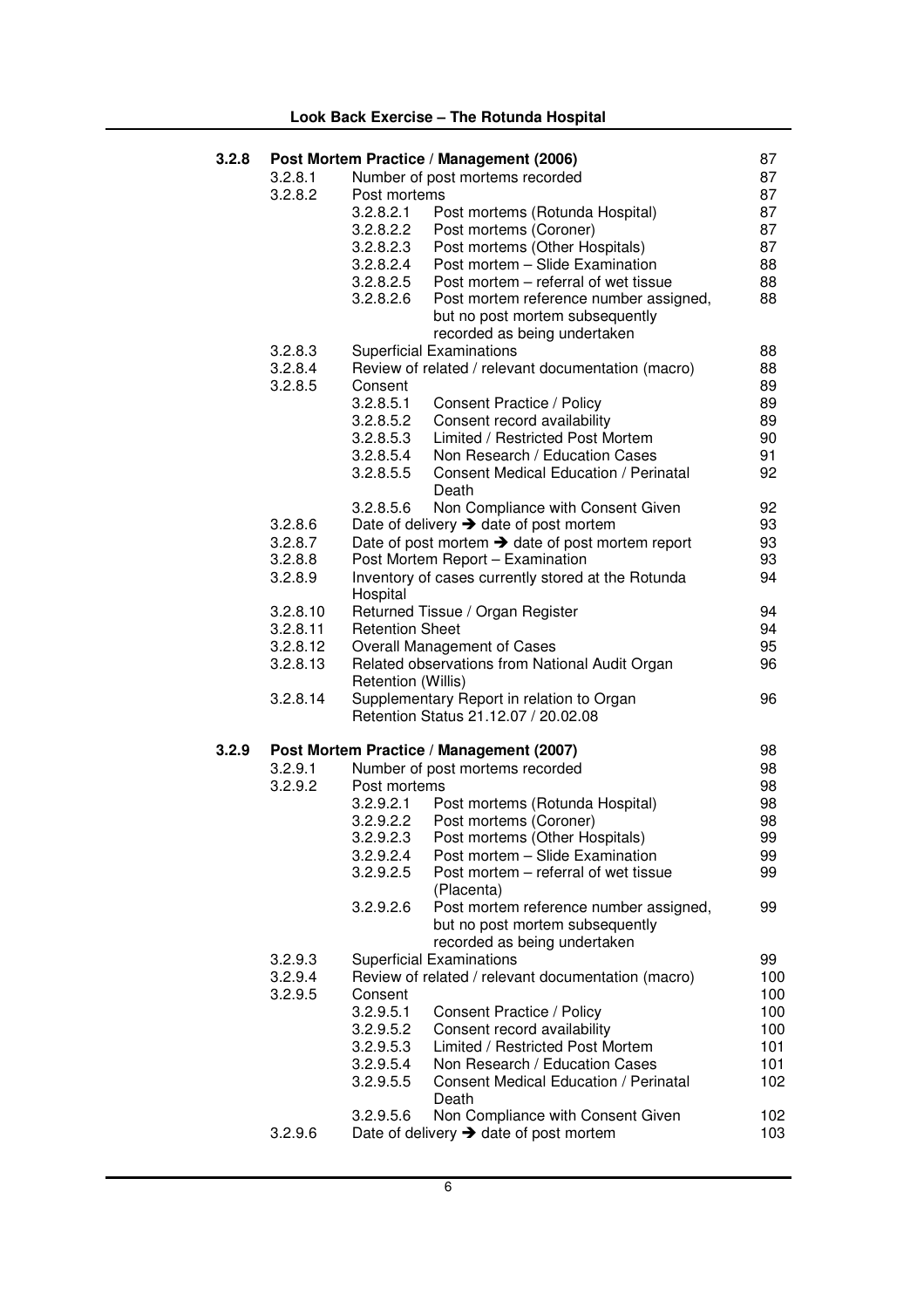|   |     |                | 3.2.9.7<br>3.2.9.8<br>3.2.9.9      | Date of post mortem $\rightarrow$ date of post mortem report<br>Post Mortem Report - Examination<br>Inventory of cases currently stored at the Rotunda<br>Hospital | 103<br>104<br>104 |
|---|-----|----------------|------------------------------------|--------------------------------------------------------------------------------------------------------------------------------------------------------------------|-------------------|
|   |     |                | 3.2.9.10                           | Returned Tissue / Organ Register                                                                                                                                   | 105               |
|   |     |                | 3.2.9.11<br>3.2.9.12               | <b>Retention Sheet</b>                                                                                                                                             | 105               |
|   |     |                | 3.2.9.13                           | Overall Management of Cases<br>Supplementary Report in relation to Organ<br>Retention status 21.12.07 / 20.02.08                                                   | 105<br>105        |
|   | 3.3 | 3.3.1          |                                    | Review of Consent Policy, Practice and Management<br>General Principles relating to post mortem process and                                                        | 107               |
|   |     |                | required consent                   |                                                                                                                                                                    | 107               |
|   |     | 3.3.2          |                                    | Consent obtainment - specifics                                                                                                                                     | 107               |
|   |     | 3.3.3          | <b>Consent Record</b>              |                                                                                                                                                                    | 108               |
|   |     | 3.3.4<br>3.3.5 | Organ Retention                    | Communication of the results of the post mortem examination                                                                                                        | 108<br>109        |
|   |     | 3.3.6          |                                    | Review of specific consent policies Rotunda Hospital                                                                                                               | 109               |
|   |     | 3.3.7          | <b>Consent Policy</b>              |                                                                                                                                                                    | 110               |
|   |     |                | 3.3.7.1                            | Consent Policy A                                                                                                                                                   | 110               |
|   |     |                | 3.3.7.2                            | <b>Consent Policy B</b>                                                                                                                                            | 110               |
|   |     |                | 3.3.7.3<br>3.3.7.4                 | Consent Policy C<br>Consent Policy D                                                                                                                               | 114<br>115        |
|   |     |                | 3.3.7.5                            | <b>Consent Policy E</b>                                                                                                                                            | 117               |
|   | 3.4 |                | <b>Review of Control provision</b> |                                                                                                                                                                    |                   |
|   |     |                |                                    |                                                                                                                                                                    |                   |
|   |     | 3.4.1          |                                    | Organisational Structure - Rotunda Hospital                                                                                                                        | 119               |
|   |     | 3.4.2          |                                    | Organisational Structure - Department of Pathology                                                                                                                 | 119               |
|   |     | 3.4.3          |                                    | Current Work Process / Flow Map - Post Mortem                                                                                                                      | 120               |
| 4 |     |                | <b>Key Findings of Review</b>      |                                                                                                                                                                    |                   |
|   | 4.1 |                |                                    | <b>Organ Retention - Key Findings</b>                                                                                                                              | 124               |
|   |     | 4.1.1<br>4.1.2 |                                    | Temporary Retention / Volume of Organ Retention<br>Key causal factors identified by hospital for organ retention                                                   | 125               |
|   |     | 4.1.3          |                                    | volume / retention time period - particularly those temporarily retained<br>Comparison of Organ Retention with other (Irish) Maternity Hospitals                   | 125<br>126        |
|   | 4.2 |                |                                    | Post mortem practice / management 2000 - 2007- Key Findings                                                                                                        | 128               |
|   |     | 4.2.1          |                                    | Post Mortems Undertaken                                                                                                                                            | 128               |
|   |     | 4.2.2          | Record availability                |                                                                                                                                                                    | 128               |
|   |     | 4.2.3          | <b>Retention Rational</b>          |                                                                                                                                                                    | 128               |
|   |     | 4.2.4          |                                    | Non Compliance with consent                                                                                                                                        | 128               |
|   |     | 4.2.5          | Post Mortem report                 |                                                                                                                                                                    | 129               |
|   |     | 4.2.6<br>4.2.7 | <b>Release of Slides</b>           | <b>Retention Sheet record</b>                                                                                                                                      | 130<br>131        |
|   | 4.3 |                | <b>Consent - Key Findings</b>      |                                                                                                                                                                    | 132               |
|   | 4.4 |                |                                    | <b>Control Provision - Key Findings</b>                                                                                                                            | 134               |
|   |     | 4.4.1          |                                    | Organisational Structure - Corporate / Executive                                                                                                                   | 134               |
|   |     | 4.4.2          |                                    | Orientation / Functionality of Post Mortem Committee                                                                                                               | 134               |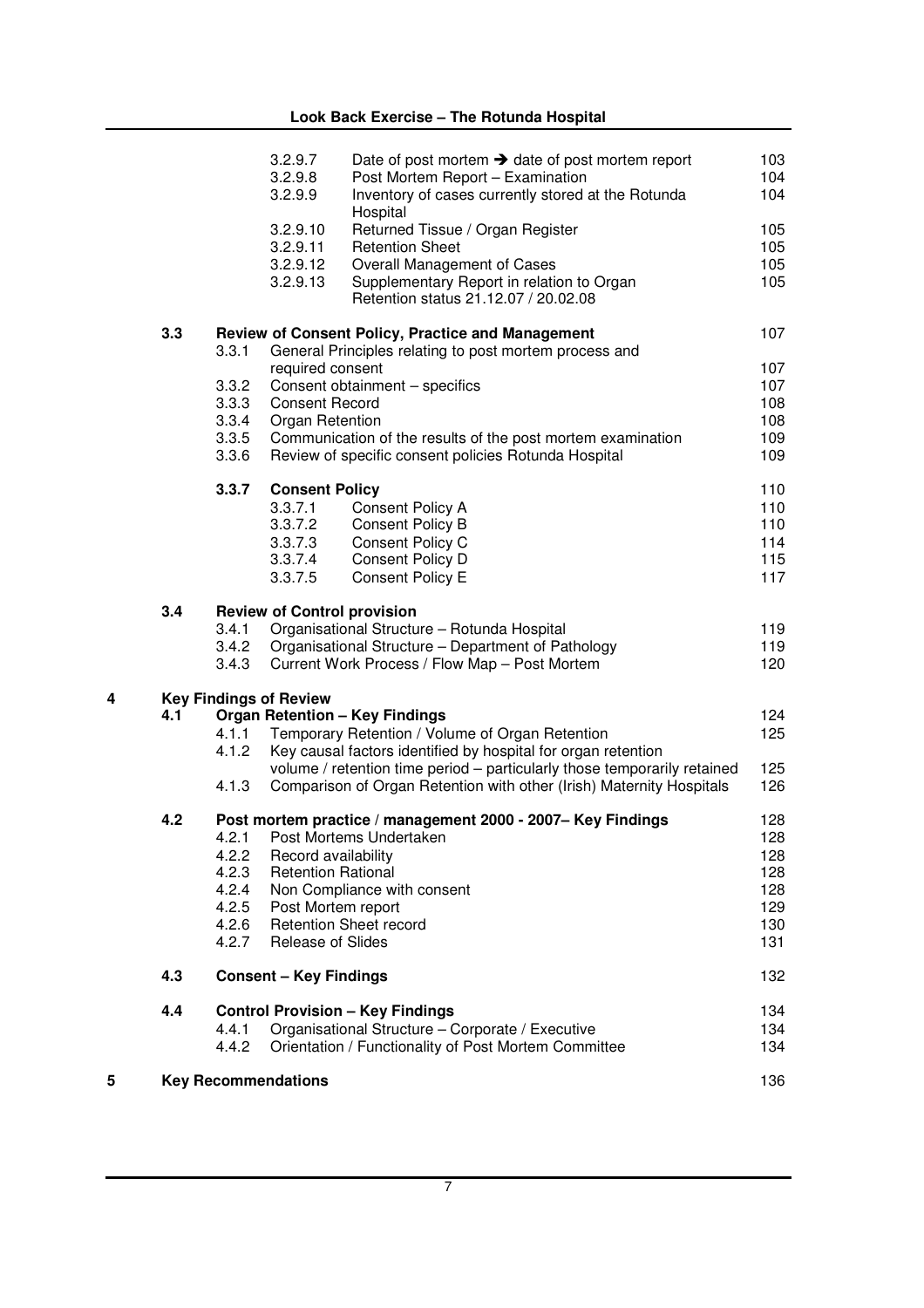I would like to acknowledge the very evident willingness of all staff to participate in the Review Exercise.

I would also like to acknowledge and thank the (previous) Master Dr. Michael Geary, who generally ensured documentation requests, access to facilities and necessary staff interviews were provided and arranged in a timely manner.

**Ian Carter Chairman of Review Group**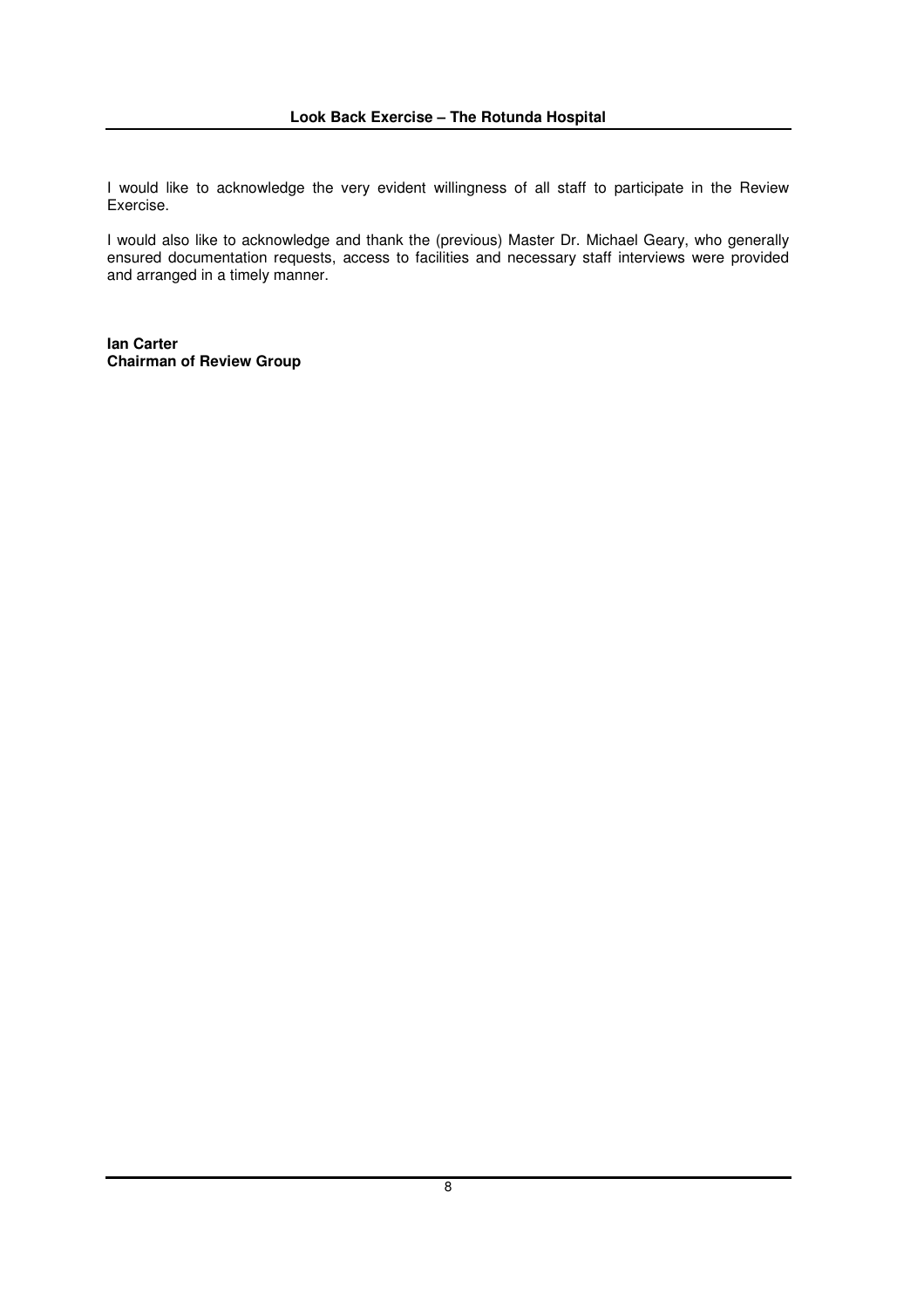## **1. Introduction**

This is an Executive Summary of the Findings and Recommendations of the Review Group tasked in May 2008 to consider and examine Organ Retention, Post Mortem Management / Practices and associated Control provision with the Rotunda Hospital.

## **1.1 Context**

In December 2007, as part of the National Independent Audit of Retained Organs, Wills M attended the Rotunda Hospital. Initial findings identified 5 areas of concern:

- substantial retention of organs
- the retention of unblocked organs for long periods potentially unknown to families
- undertaking superficial examinations including including skin swabs, Xrays and photographs on a mandatory basis
- absence of a single comprehensive and accurate data base in relation to organ retention, disposal, reburial, thereby not facilitating validation, either internally or for the purposes of the national audit
- incomplete post mortem reports

# **1.2 Terms of Reference**

Having regard to the issues raised by Willis as part of the National Independent Audit of Retained Organs, the Terms of Reference addressed the following:

- policy and practices in relation to seeking consent from families in relation to non coroner (hospital) post mortems since 2000. In this context, it will be necessary to assess the scope of consent and individual consultant's compliance with the consent process.
- policy and practice in relation to the retention, storage, management and disposal of all organs and tissues associated with hospital and coroner post mortems since 2000
- A review of written and verbal communication processes with families in relation to coroner and non coroner post mortems. In this context, it will be necessary to review the hospital's information leaflets on post mortem and organ retention practice
- A review of policy and practice in relation to the documenting of organs retained, disposed and returned to families
- A review of practice in relation to clinical examination of remains brought to the mortuary.

## **1.3 Review Group Membership**

- Ian Carter, CEO, St. James's Hospital **Chairman of Review Group**
	- Carol Hickey, Quality Manager, St. James's Hospital
- Michael Green, Emeritus Professor of Forensic Pathology, University of Sheffield

# **1.4 Review Structure and Methodology**

## **1.4.1 Work Objectives**

- Identify all organs retained and rational for retention
- Review and consider post mortem practices for period 2000-2007
- Review and consider consent policy / practice / management for period 2000- 2007
- Review control provision in relation to post mortem practice and process
- Identify key findings in relation to post mortem practice / consent application / organ retention and associated control provisions
- Identify key recommendations in relation to post mortem practice / consent application / organ retention and associated control provision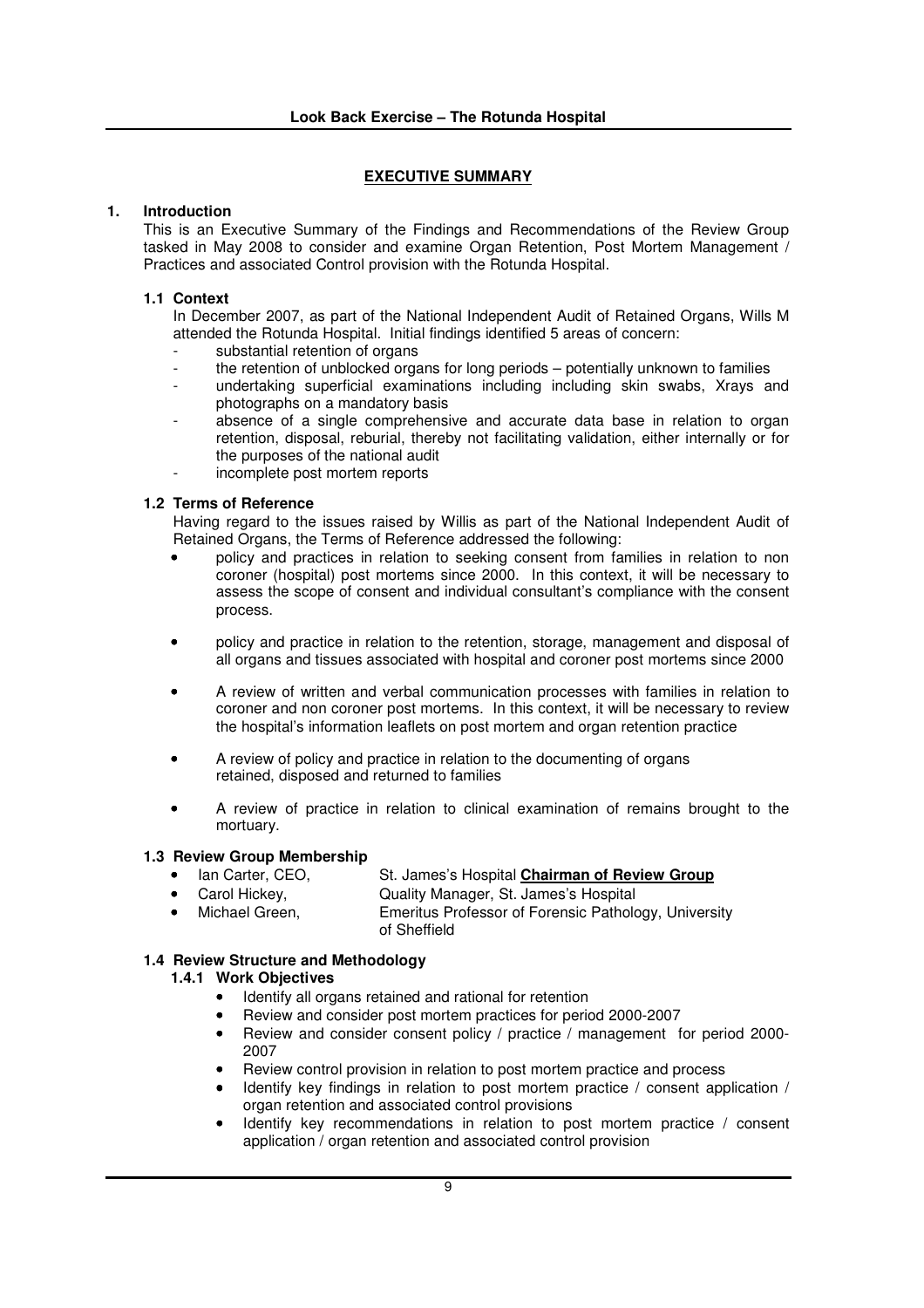## **1.4.1.1 Organs retained**

Organs retained were examined by the Consultant Pathologist from the Review Group, identifying and recording organs / part organs / tissue retained

## **1.4.1.2 Records**

Whilst summary data sheets identifying organ retention and rationale were supplied by the hospital, given previous (apparent) problems with accuracy and completeness, the Review Team predominantly focused on individual records held by the hospital.

## **1.4.2 Post Mortems**

- in total the records pertaining to 933 post mortems were considered

## **1.4.3 Superficial Examinations**

in total the records pertaining to 748 superficial examinations were considered.

## **1.4.4 Consent Practice / Management**

in addition to examination of consent policies (2000-2007), the Review Group also interviewed members of the interdisciplinary team to ascertain actual application of policy.

## **1.4.5 Control Provision**

the Review Group confirmed related control provision in terms of governance, executive accountability / structure and audit through the provision of documentation by the hospital and further interviews with hospital staff.

## **1.4.6 Immediate Requirement for Organ Release**

on commencement of the Review, the Hospital identified 24 cases of organ retention, where families were apparently anxious to secure organ release / reburial and requested that the Review Group provide immediate advice. Examination of these cases, identified in fact only 1 instance where families were waiting for organ release. This inaccuracy was further evidence of previously stated inaccuracy and general incompleteness of inventory records held by the hospital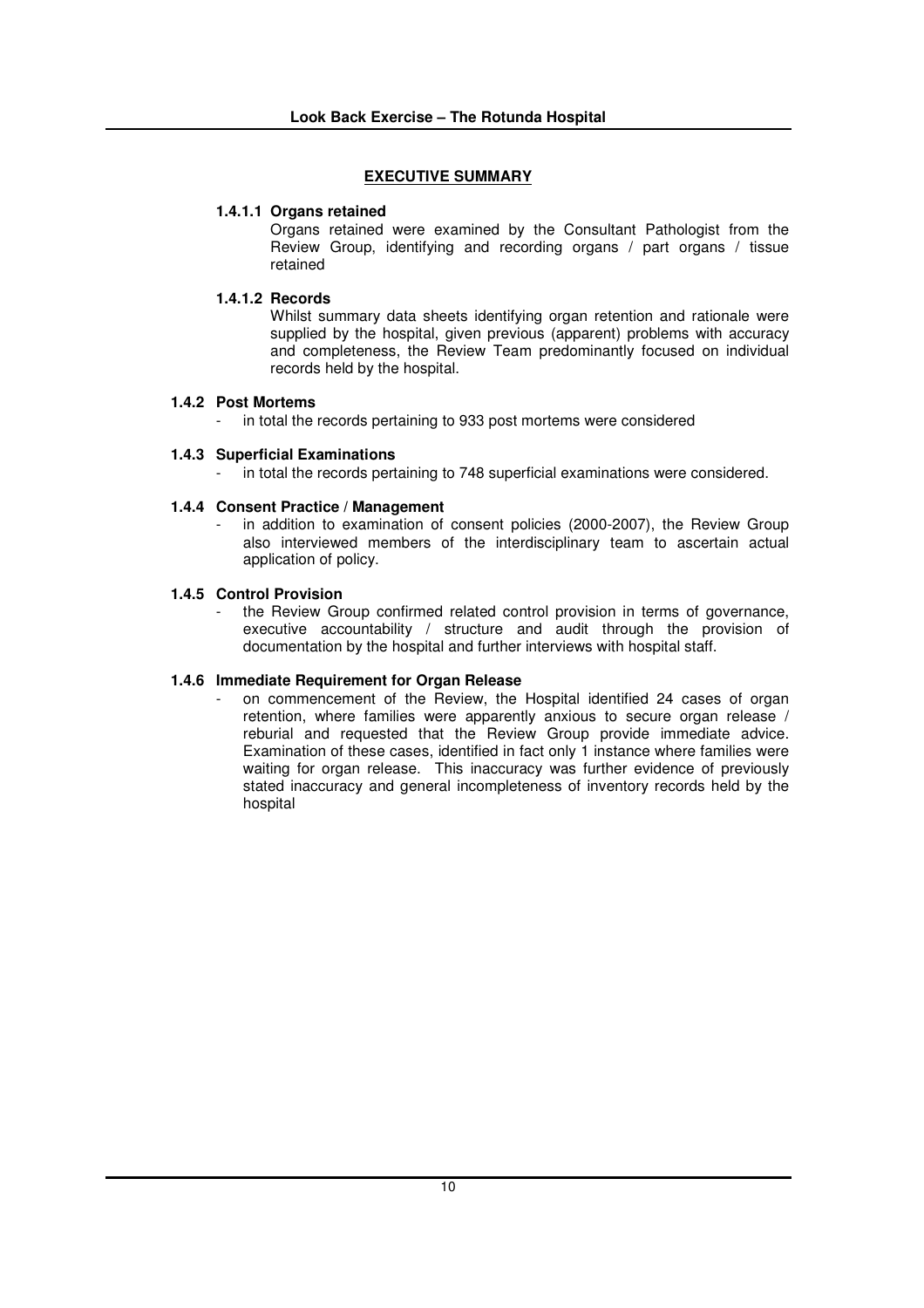## **2. Key Findings of Review**

Key Findings of the Review Group in relation to:

- organ retention
- post mortem practice / management
- consent policy, practice, management
- control provision

## **2.1 Organ retention**

In total there are 460 autopsies where organs have been retained: [at time of Review Exercise]

- **59% (n=271) relating to period 1983 - 1999**
	- 15% (n=41) retained for purposes of Research + Education period 1983 1999
	- 85% (n=230) retained temporarily by Hospital period 1983 1999
		- It should be noted
			- applicable consent policy identified by Hospital for this period [**3.1.1 Main Report**] secured consent for autopsy only and not organ retention for research and education purposes
				- therefore there are 271 cases of organ retention with no consent for retention
			- there are 230 cases of organ retention where this temporary retention is for periods > 8 years, this practice is contrary to described practice by hospital
				- it is likely that families are unaware that these organs have been retained

## **- 41% (n=189) relating to period 2000 - 2007**

- 21% (n=40) retained for purposes of Research + Education (98% Consultant A)
- 62% (n=118) retained temporarily by Hospital
	- 16% (n=31) retained temporarily by Hospital awaiting family confirmation as to disposal
		- It should be noted:
			- 2000 January April 2000 consent secured agreement to autopsy only 24 instances where organs retained
			- 92 instances where organs retained temporarily (not awaiting parent confirmation as to disposal / reburial)  $> 1$  year (not compliant with consent policy [**3.3.1 Main Report**]
				- it is likely that families are unaware that these organs have been retained.

The Hospital has also identified 7 cases in which families have formally identified concerns / dissatisfaction in relation to post mortem practice:

- post mortem not completed 13 months after delivery
- post mortem report issued very late
- organs not available for release 2 years after delivery as a result of blocking having not been undertaken
- temporary organ retention for 2 years

Of the autopsies where organs have been temporarily retained

1991 – 1999

- 56% (n=123) post mortems undertaken by Consultant A
- 35% (n=84) post mortems undertaken by Consultant B
- 9% (n=21) post mortems undertaken by Consultant (Other)
	- in 2 additional instances no documentation supplied to Review team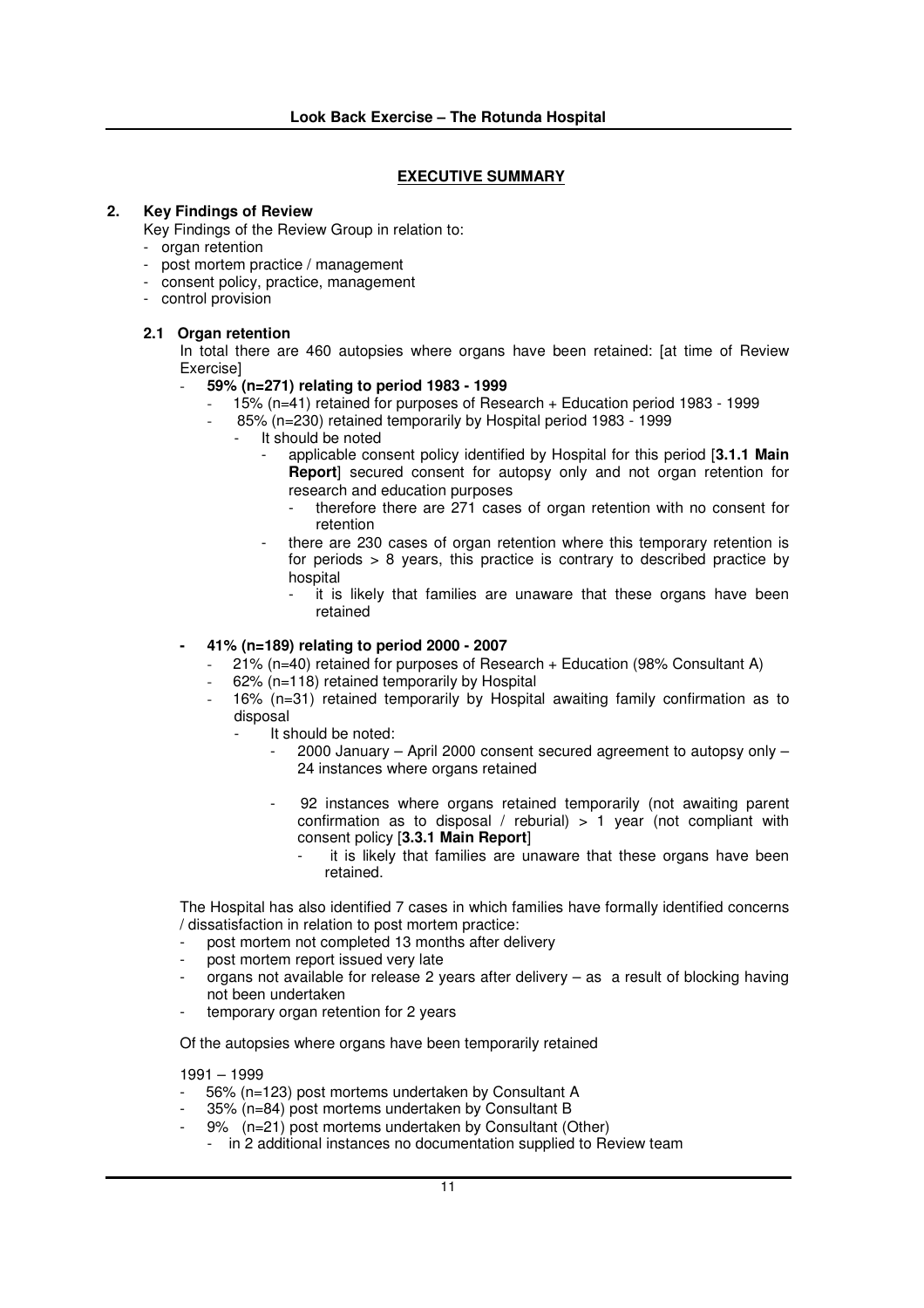2000 – 2007

- 89% (n=133) post mortems undertaken by Consultant A
- 8% (n=12) post mortems undertaken by Consultant B
- 3% (n=4) post mortems undertaken by Consultant (Other)

#### **2.1.1. Temporary Retention – Volume of Organs Retained**

- **post mortems which resulted in temporary (not consented) organ retention** (period 2000-2007)
	- Consultant  $A 89\%$  (n=133) total post mortems undertaken 429 31% resulted in organ retention
	- Consultant  $B 8%$  (n=12) total post mortems undertaken 223 5% resulted in organ retention

#### **- Volume of Organs retained (period 2000 – 2007)**

- Consultant A average number of organs retained 21
- Consultant  $B$  average number of organs retained 2
	- The Review Group would suggest that contemporary practice now tries to ensure a limited number of tiny cassette size blocks being retained, with sampled organs generally being returned to the body within 3-7 days, rarely retaining anything for long periods – obviously with the exception of the brain (and then for periods < 4 weeks)
- **2.1.2 Key causal factors identified by Hospital for organ retention volume / retention time period – particularly those 'temporarily' retained**./ delays in post mortem report production

The Hospital has identified significant organ retention volume / prolonged retention time has arisen from 4 causal factors

- **significant delay in block / slide preparation (necessary) before organ disposal** This is attributed to:
	- reduced Consultant provision relating to post mortem practice
		- during 2000 Consultant B spent significant time assisting Temple Street Children's Hospital in connection with organ retention enquiries and had to reduce input to Rotunda Hospital and again in 2003
		- subsequently deployed locum input had limited input to post mortem practice as a result of inexperience / at times full locum provision was not securable – post (3) not filled until 2008
		- during 2004 centenary year for the foundation of the laboratory, a meeting was arranged with international speakers by Consultant A – considerable time was spent in organising this event
		- preparation for CPA accreditation in March 2007

It should be noted that internal bereavement records confirm multiple instances in each year (period 2001 – 2007 where organ disposal has been delayed as a result of *"awaiting blocking of tissue"*

the Review Group would suggest that this practice of significant organ / unblocked tissue retention, rather than contemporary practice **[4.1.1 Main Report]** would itself have been a significant contributory factor in relation to delays experienced

- **increased general pathology workload**

- the hospital has demonstrated an overall work load increase from 2000 onwards, particularly across the disciplines of Cytology, Histology and autopsy. It is noted 2000 / 2007 post mortems have increased by 34%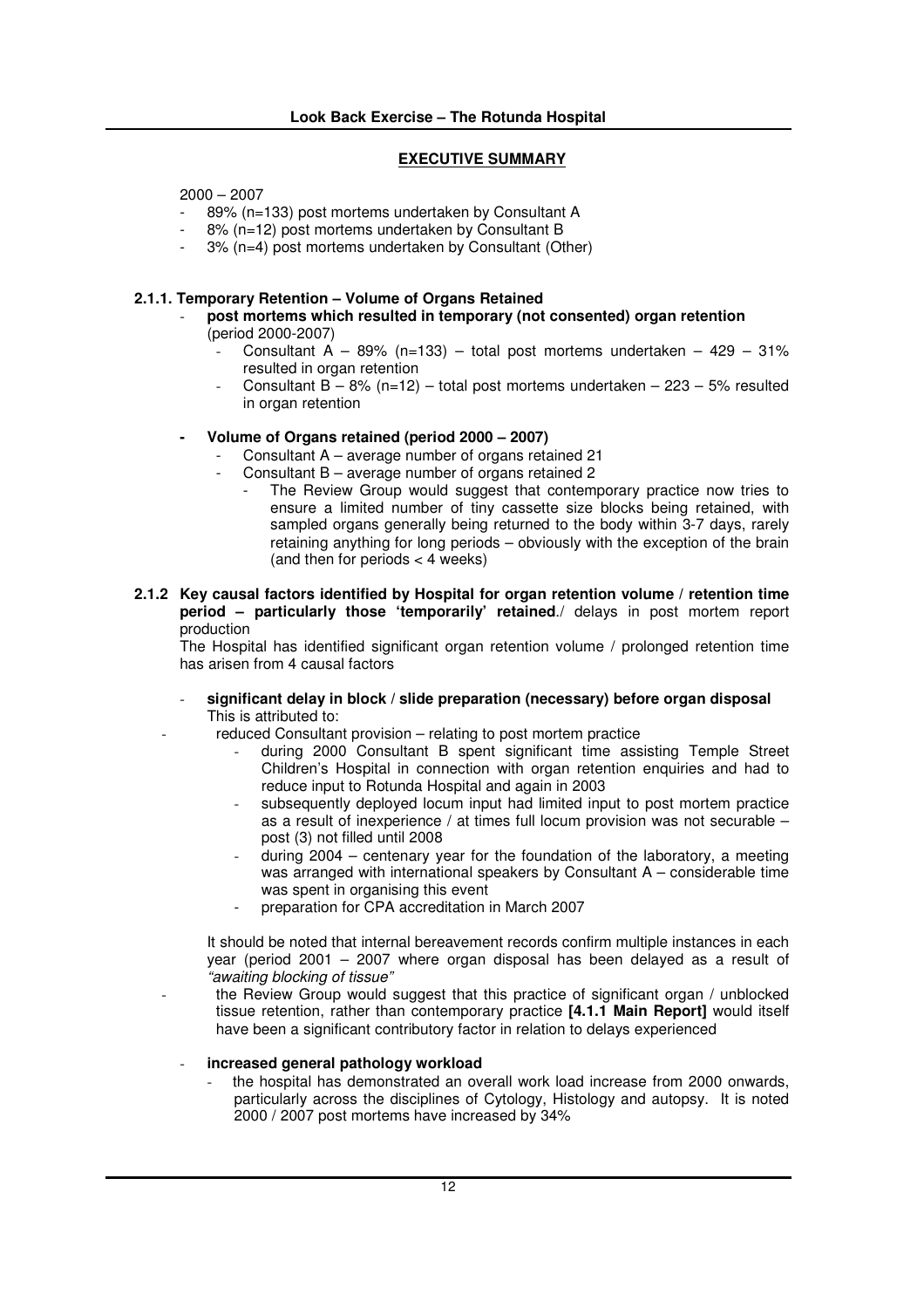## - **post mortem report completion**

- in terms of report completion [**4.2.5 Main Report**] delays were arising as a result of insufficient secretarial staff support

# - **policy change**

- In 2000 (then) Master confirmed that there should be no further disposal of organs  $/$  tissue until Dunne Enquiry had been completed – documentation to support this policy change was not supplied to the Review Group
	- It should be noted that bereavement files do identify in 2000 **only** delays being attributed to *'awaiting outcome of enquiry'*

## **2.1.3 Comparison of Organ Retention post 2000– with other Irish Maternity Hospitals undertaking autopsy**

National Audit<sup>1</sup> identifies for designated hospitals the cases of organ retention - post 2000 (excluding adult cases)

| Hospital A:<br>$-$            | 43 cases of retention<br>of which 40 identifiable pre viable foetus<br>of which none retained for Research and Education |
|-------------------------------|--------------------------------------------------------------------------------------------------------------------------|
| <b>Hospital B:</b>            | - 70 cases of retention<br>5 cases of retention for Research and Education                                               |
| <b>Rotunda Hospital</b><br>۰. | 189 cases of retention<br>40 cases of retention for Research and Education<br>$\sim$                                     |

The Review Group note that whilst it is appropriate practice to ensure sampling of organs<sup>5</sup>, it would not be excepted practice to retain organs for such protracted periods of time.

Excepting delivery value variance between hospitals, the Review Group would suggest that the Rotunda Hospital does have practice variance with other Irish maternity units, both in terms of overall organ retention and as well retention of organs for Education and Research purposes

Overall the Review Group would suggest this significant delay in blocking tissue is unacceptable and has inappropriately resulted in:

- [non consented] organ retention for periods > 1 year in 92 cases
- significant delays for families wanting to secure reburial

## **2.2 Post mortem practice / management 2000 - 2007– Key Findings**

## **2.2.1 Post Mortems undertaken**

In total 667 post mortems were undertaken during this period

- 87% Hospital
- 7% Coronary
- 6% Other Hospital
- demonstrating hospital's role as a tertiary service provider in relation to histopathology<br>4 Consultant A -

**429** post mortems undertaken

Consultant B – **223** post mortems undertaken Consultant C (Other) – **15** post mortems undertaken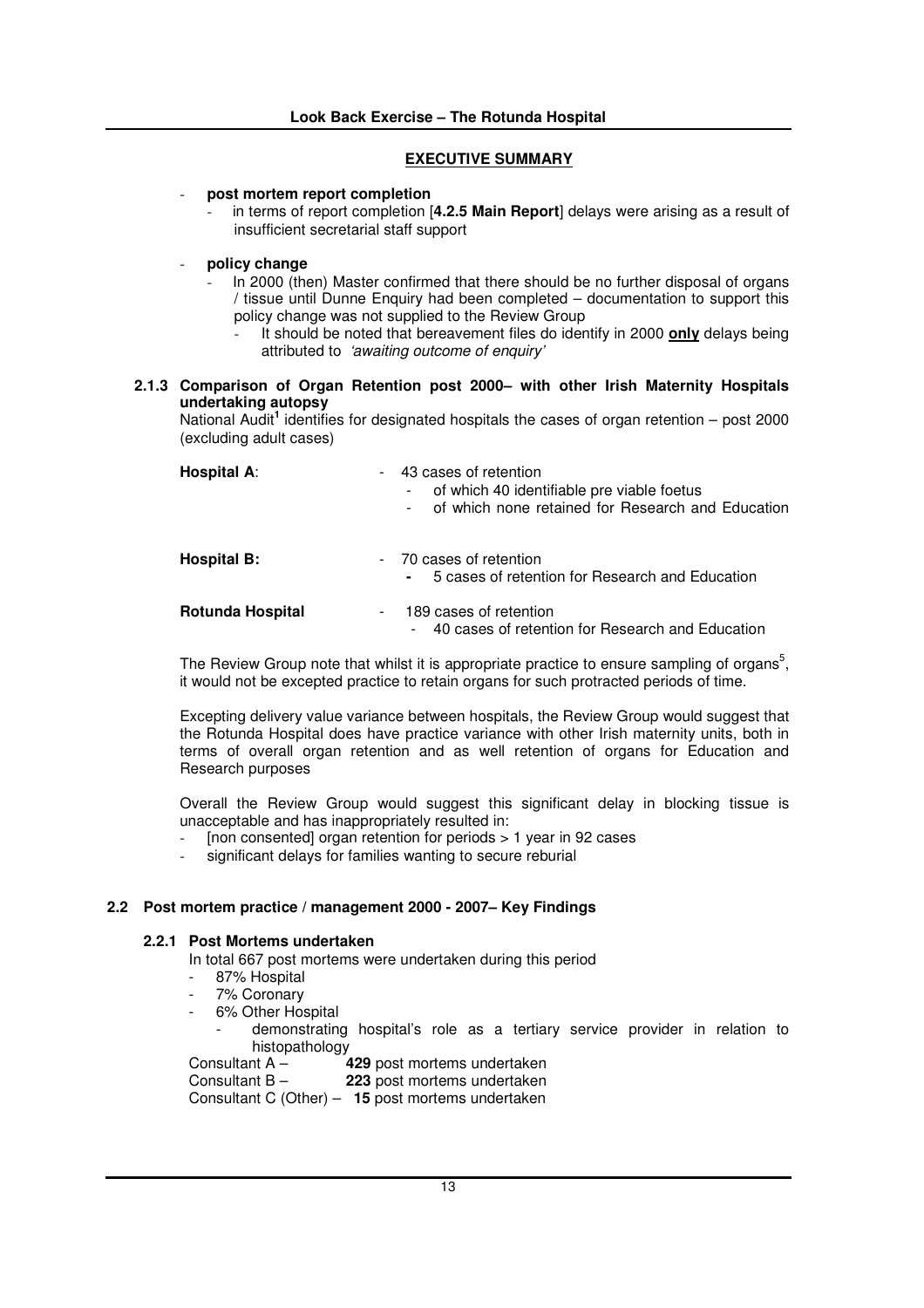#### **2.2.2 Superficial examinations**

In total 748 were undertaken during this period **[4.3 Main Report]**

|  | 2.2.3 Record Availability |  |  |  |
|--|---------------------------|--|--|--|
|--|---------------------------|--|--|--|

| Post Mortem File                                     | - 100% available |
|------------------------------------------------------|------------------|
| <b>Bereavement File</b>                              | - 98% available  |
| Patient File (Maternity)                             | - 97% available  |
| Consent for autopsy record                           | - 97% available  |
| Post Mortem Report                                   | - 100% available |
| <b>Retention Record</b>                              | - 83% available  |
| excluding 2000 - retention record introduced in 2001 |                  |

The Review Group would note appropriate performance (in relation to record availability) is demonstrated with the exception of Consent Record and Retention Record

#### **2.2.4 Non Compliance with consent obtained**

5 causal types identified

- -Retrospective Consent to autopsy securement apparent – **10 cases**
- - Organs (temporarily retained) noncompliant with policy of disposal within 1 year – **92 cases**
- - Limitations identified by parents / Organs retained – parents did not consent to retention – requirements identified by parents not adhered to – **8 cases**
- -Failure to obtain Consent – **1 case**
- -Missing Consent Record – **18 cases**

In total 129 cases of organ retention have been identified as non compliant

As previously stated, there are also a total of 295 cases pre April 2000 where no consent to organ retention has been secured **[3.3.5 Main Report]**

Therefore total 424 cases of non compliance with consent obtained have been identified.

## **2.2.5 Post Mortem Report**

Timeline from Date of Post Mortem → Date of Post Mortem Report



 $71\%$  of reports are dated (n=472) by the Pathologist

29% of reports are undated ( $n=195$ ) by the Pathologist

of the 71% of reports which are dated (n=472):

- 85% are dated 0-3 months of the Post Mortem
- 10% are dated 3-6 months of the Post Mortem
- 4% are dated 6-12 months of the Post Mortem
- 1% are dated 12-24 months of the Post Mortem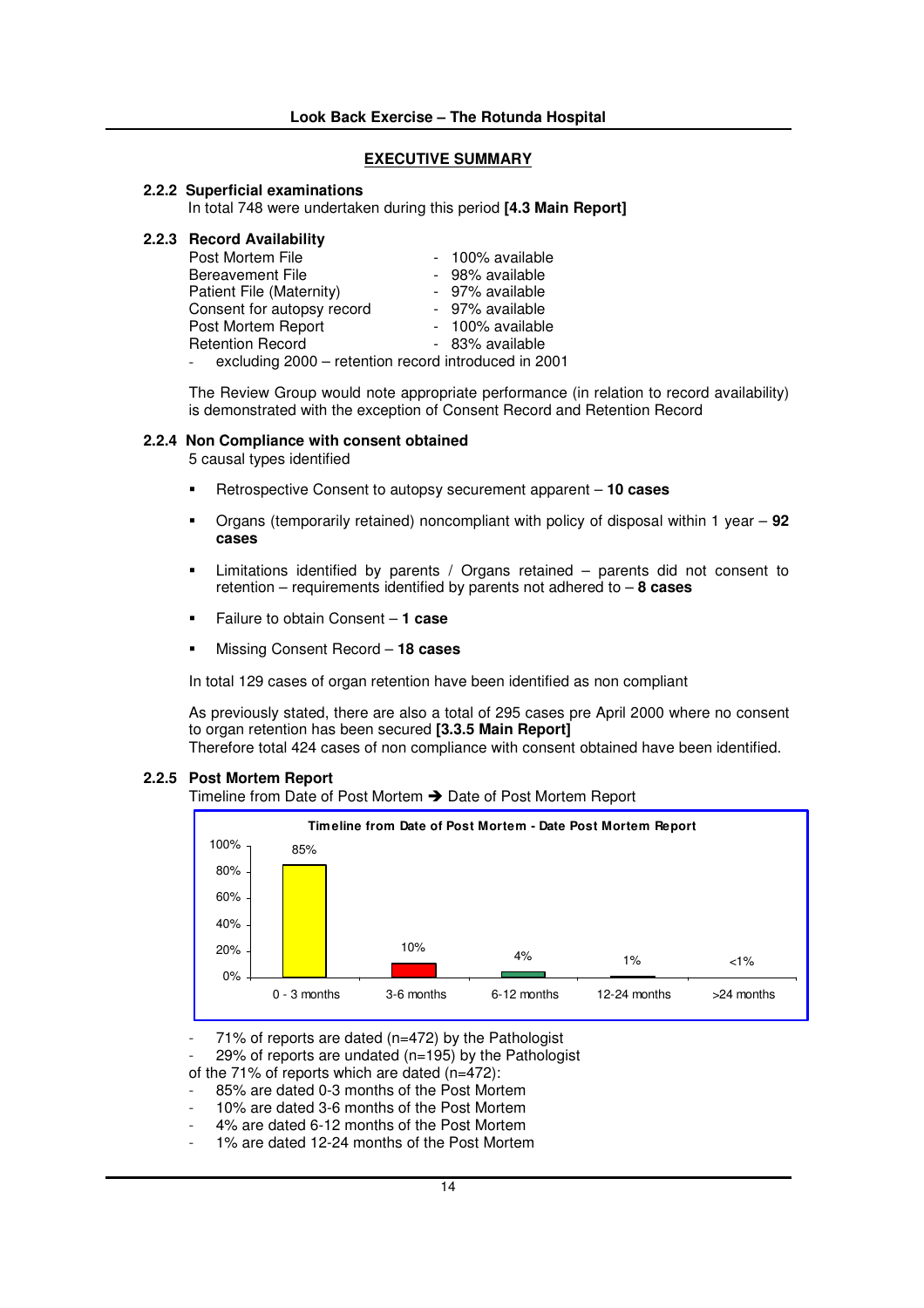# **2.2.6 Target set for report availability** ERHA (national) guidelines 6 weeks

Rotunda Hospital performance:

Consultant  $A - 12$ % compliant with 6 week target

Consultant  $B - 41\%$  compliant with 6 week target

denotes first section of post mortem report availability

The Review Group would suggest that this is unacceptable performance

The Review Group note that delays in post mortem report completion have been identified as arising from

- delay in block / slide preparation **[4.1 Main Report]**

- insufficient secretarial support **[4.1.2 Main Report]**

case complexitv

The Review Group would suggest practice of significant organ / unblocked tissue retention, rather than excepted contemporary practice **[4.1.1 Main Report]** would itself have been a significant and potentially unnecessary contributory factor in relation to delays experienced

# **2.2.7 Examination of Report content**

# **Full Post mortem report**

- 234 are incomplete / not validated by Consultant Pathologist – representing 35% of full post mortem reports

## **Superficial Examination report**

- 35 are incomplete / not validated by Consultant Pathologist representing  $5\%$  of superficial examination reports
- 32 instances the superficial report was not available for review

Consultant A has identified that as a result of parents requesting copies of post mortem report, a practice change was introduced (1995) whereby

- only the diagnostic part of the report identifying all critical findings would be released to the designated clinical team
- the second half of the report which identifies a description of external / internal examination / organ appearance would be retained in the laboratory and not released
- a note is placed at the end section of the report being released, stating that second half of report could be accessed on request – but would require a pathologist for interpretation

Consultant A has also explained that in 2000 a requirement for full report disclosure was identified by the Master. The Review Group note that this requirement has not been actioned by Consultant A. **[4.2.2 Main Report]**

The Review Group would also note that 'Frequently Asked Questions about the Autopsy' identifies that autopsy report is written using medical terminology – requiring (usually) a doctor directly involved in the care of the mother to explain it. It is not explained to the parent that unless specifically requested, they will not receive full post mortem report **[3.3 Main Report]**

The Review Group would also note that the majority of post mortem reports identified as incomplete / not validated - relate only to the contents of the second half of the report only.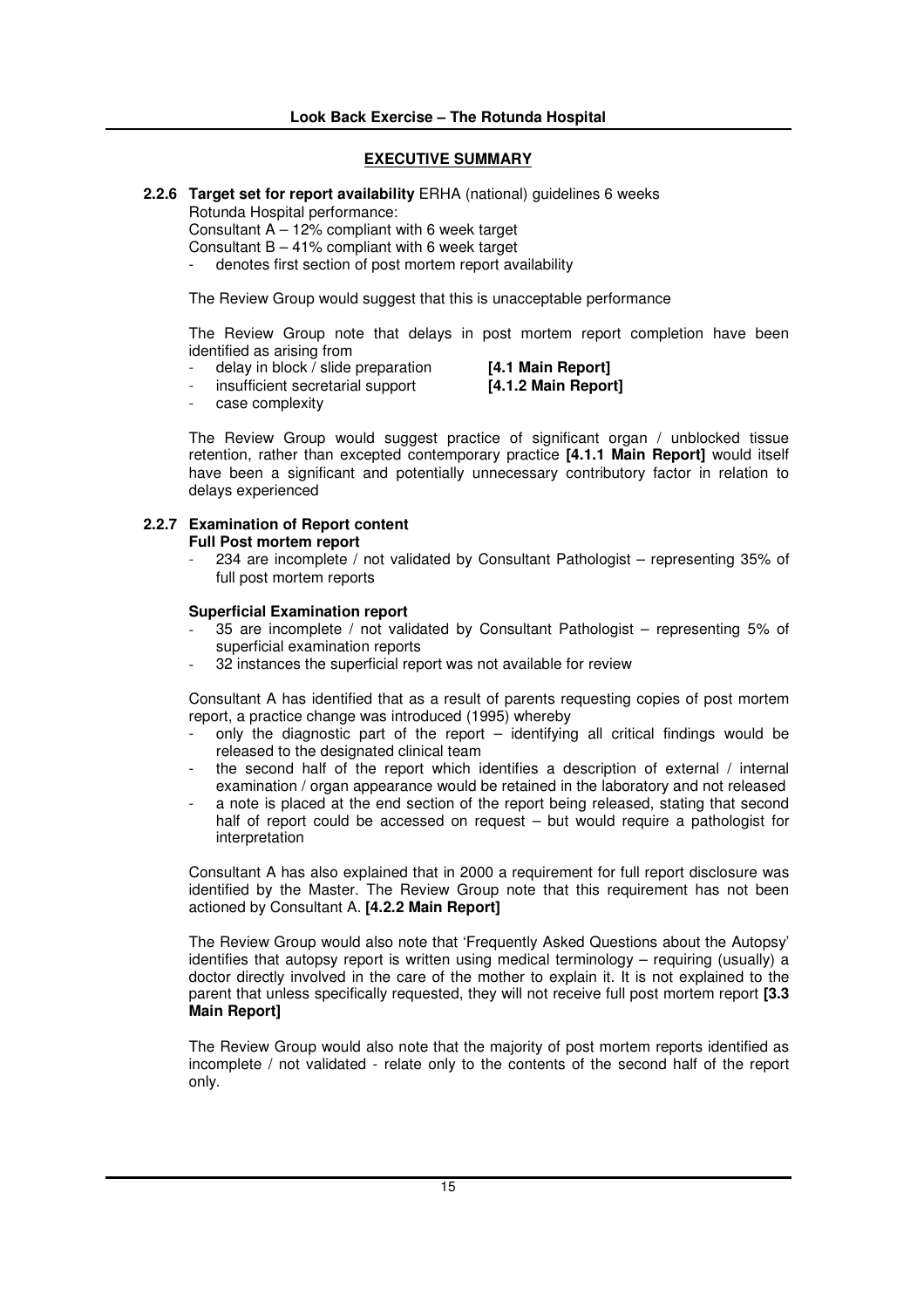## **2.2.8 Retention sheet Record**

The Review Group have identified that Retention Record was not available for 17% of all autopsies undertaken 2001-2007 and 38 instances where retrospective organ inventories had been compiled by Consultant A.

With regard to failure to complete inventory record at time of autopsy Consultant A has explained:

- inventory record introduced by Consultant A in response to Hospital solicitors requiring a mechanism to effect documenting of organ retention at autopsy – necessary to enable / satisfy parental enquiries. This was then adapted as an inventory record to be used prospectively.
- non completion of this record arose because of work 'back log' which is felt to have commenced in 2000
- this specific record was not the sole source on which an organ inventory could be established, other sources being:
	- tissue blocking 'out form'
	- histology record
	- histology slides
	- gross description in post mortem report
	- Post Mortem photography

The Hospital have explained:

following the audit in December 2007 and the concerns raised with the Management Executive Team, the Master agreed to free up Consultant Pathologist A from clinical commitments to address the issue of unblocked tissues and incomplete retention sheets. This work would be validated subsequently by an independent pathologist. The information used to complete the retention sheets was taken from the post mortem reports and no reference was made to examination blocks or any other material available. In effect, Consultant A was freed up from all clinical work to address issues which had arisen from the national audit. This agreement was communicated to the Network Manager at the time. Subsequently, concerns were raised with the Management Executive by the independent auditors and the work was ceased with immediate effect.

The Review Group would note:

- in many instances there has been a significant delay in blocking  $/$  slide production
	- thereby negating certain records as being able to provide an organ inventory Record
- many of the post mortem reports (second half) are incomplete / not validated by Consultant – thereby not necessarily the most reliable record
- it is unclear why some of the inventory records have been completed retrospectively – not necessarily as a result of purely work pressure – as non completion not evidenced in 2003, 2004, 2007 and as well:
	- in 31 instances inventory record was completed after organs had already been returned for reburial
	- in 2 instances no organs were retained
		- the review Group also observed 2 instances where a retrospective record inventory has been completed by Consultant A in relation to autopsies undertaken by Consultant B

Consultant A has identified that retrospective completion of record was undertaken at the request of Hospital Management.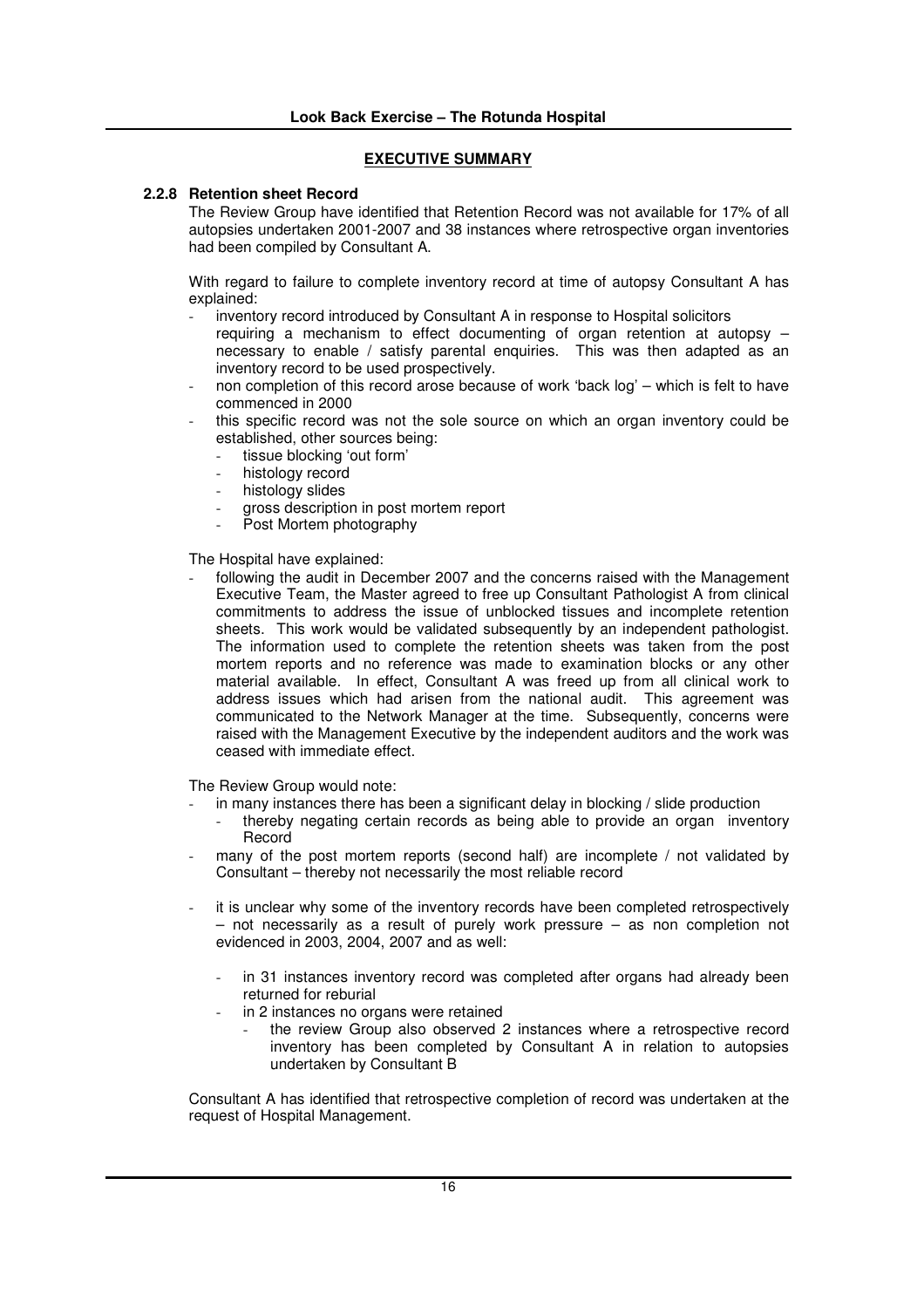## **2.3 Consent policy, practice, management – Key Findings**

- consent policy [for period undated] in terms of issue, application, review and ownership is undated / unspecified
- pre April 2000 no evident mechanism for securing consent for organ retention post April 2000 evident mechanism for securing consent for organ retention
- **-** temporary retention for periods of up to one year in policy is excessive and inappropriate. **[3.2.1.3 Main Report]** also multiple instances where the hospital is not even in compliance with this limited standard
	- Current contemporary practices<sup>3</sup> recommend the avoidance of unnecessary prolonged periods of temporary organ retention through:
		- **-** utilisation of MRI or percutaneous needle biopsy alternatives
		- **-** prompt preparation of blocks / slides
		- **-** prompt completion of full post mortem report target 6 weeks
- **-** consent policy, when considering the need for temporary organ retention is generally non specific – tissue – with the exception of support document which does identify specific requirements relating to the brain and that temporary retention may also apply to other organs such as the heart and lung
- **-** policy does not require consent for slide / block [permanent] retention rather there is instead a requirement for the parent to understand necessity for this requirement – in terms of being part of the baby's medical record
	- it should be noted that exemplar sites<sup>7</sup> now seek consent for the retention of blocks and slides
- **-** the taking of photographs is not explicit for period pre 2000 November 2005 and then is identified as a requirement for the purposes of maintaining a medical record. As previously identified guidelines<sup>2</sup> have identified constraints on the taking of photographic images [**3.3 Main Report**]
	- it should be noted that exemplar sites **7** now seek consent for the retention of images
- **-** policy states that full post mortem report will usually be available within six to eight weeks
	- **- [3.2.10 Main Report]** multiple instances where the hospital is not compliant with this standard
- **-** it remains questionable practice to require parents to formally record that they do not consent to the undertaking of a post mortem – the rational stated by the hospital is so that parents are clear that not undertaking an autopsy may significantly limit the establishment of cause of death.
	- should be noted that exemplar sites **7** do not seek to secure this agreement
- **-** overall in relation to overall obtainment of consent in relation to post mortem practices, it should be noted that exemplar sites **7** now seek separate consent for:
	- **-** post mortem examination
	- **-** retention of blood / fluids
	- **-** retention of slides and blocks
	- **-** retention of images
	- **-** retention of material for genetic investigations
	- **-** retention of organs
- parents were not routinely supplied with a copy of consent record
	- <sup>1</sup> it should be noted that exemplar sites<sup>7</sup> do provide a copy to parents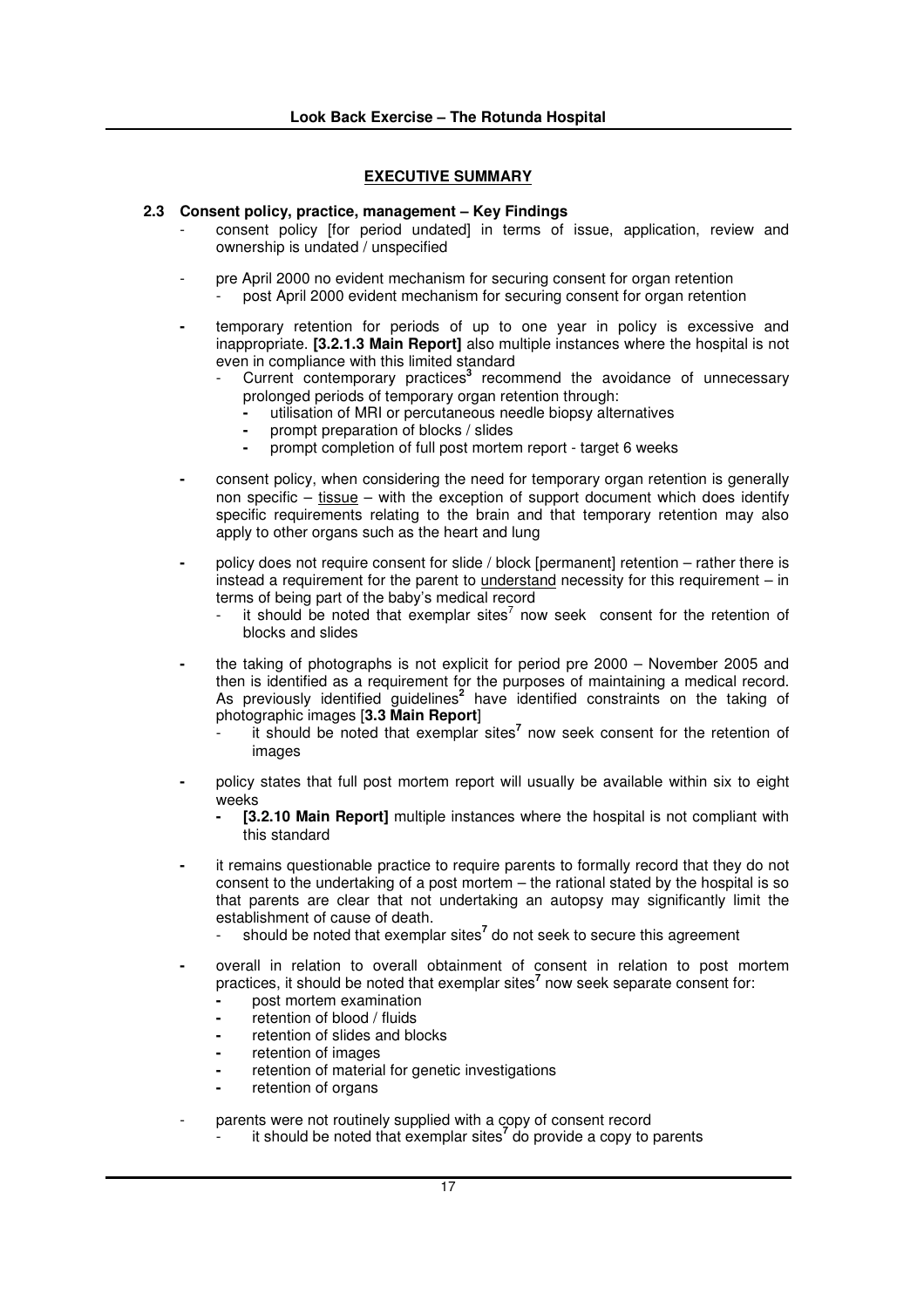## **2.3.1 Consent 2007**

- whilst not within terms of reference for review, the Review Group did consider provided Consent Policy / Record – introduced in 2007 and noted:
	- policy still requires parent to understand (rather than consent to):
	- retention of tissue for microscopic examination<br>retention of organs and tissues for detailed exam
	- retention of organs and tissues for detailed examination
- policy identifies "tissue / samples" retention rather than "organ" retention for Research and Education purposes - this does not necessarily enable 'informed' consent
- policy requires parent to identify and record they do not want an autopsy undertaken, but (at the same time) consent to a superficial examination – this is inappropriate:
	- parents should not have to record they do not agree to an autopsy
	- $\overline{a}$  in identifying non agreement to autopsy this should not place parents (having) to consent to a superficial examination
		- policy requires hospital staff member responsible for obtaining consent to identify 'that consent to autopsy has been given freely on an informed basis' – this is a judgement for the parent and not the hospital

The Review Group would also note that (appropriately) this policy identifies:

- copy of consent record is supplied to parent
- (temporary) organ retention is identified to parent

## **2.4 Key Findings – Control Provision**

This section of the Review identifies key findings in relation to Control provision and application

## **2.4.1 Organisational Structure – Corporate / Executive**

- necessary accountability structure is less than optimally defined in terms of oversight
	- in terms of corporate / executive accountability, no one individual appears holds ownership for totality of autopsy process in terms of performance
	- the Risk Management Function did not appear engaged in the identified instances of complaint relating to consent practice or the management, retention and subsequent disposal of organs.

## **2.4.2 Orientation / Functionality of Post Mortem Group**

This Group was initially established to manage concerns / information requirements of parents [**3.1.1 Main Report**], it has evolved to include:

- development of consent policies and procedures
- responses to problems identified by committee members
- general oversight of autopsy process

The Review Group would suggest that the Group's performance from an oversight function perspective has been less than optimal, specifically:

- problems arising / complaints appear to have been treated on a case by case basis, rather than a necessary system 'diagnosis and treatment' approach
- inappropriate formality of communication [**3.4.3 Main Report**]
- identifying (as late as 2007) the requirement to establish a process or system to deal with delays [**3.4.3 Main Report**]
- the problem of *'awaiting blocking'* is consistent across years 2000, 2001, 2002, 2003, 2004, 2005, 2006, 2007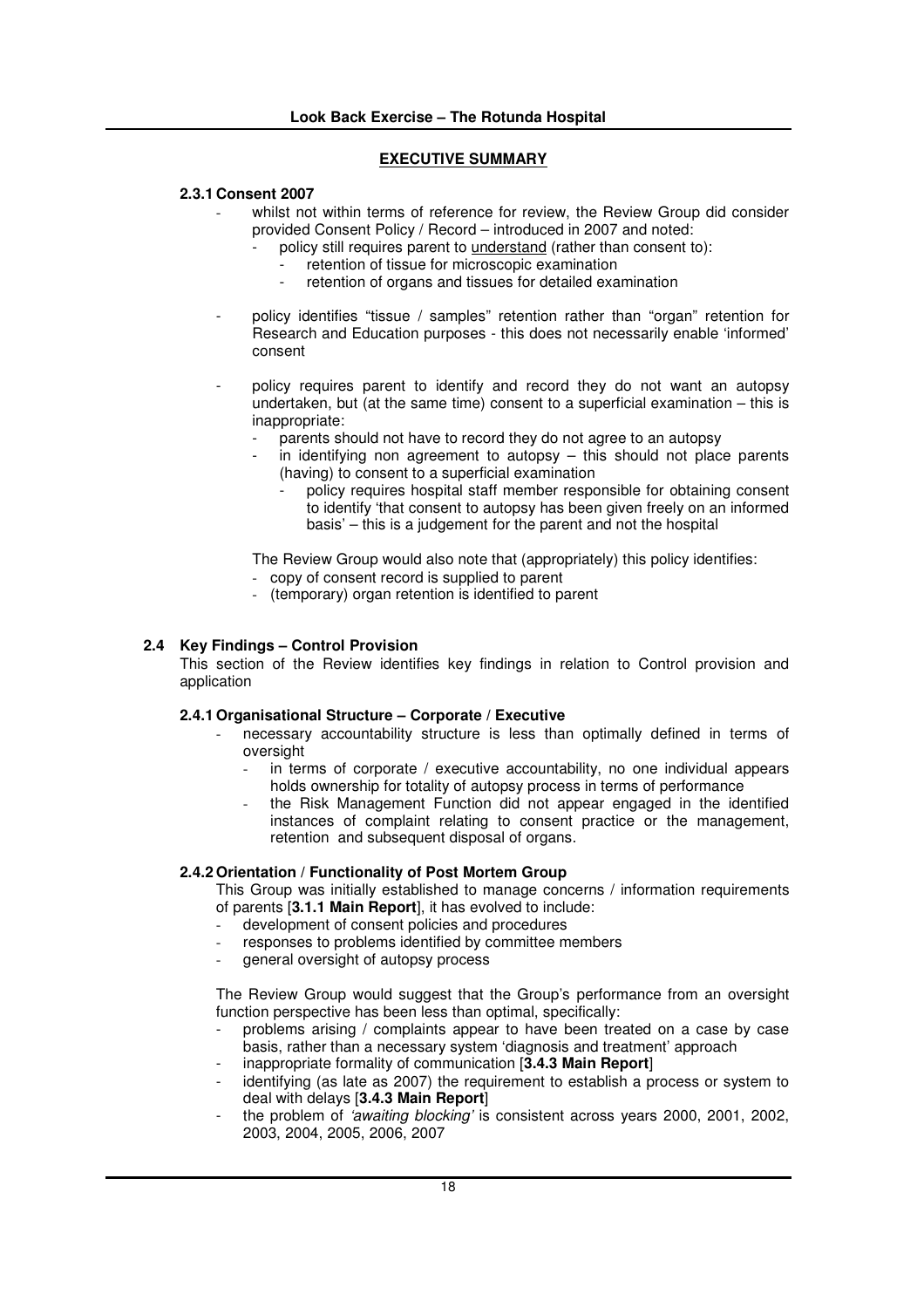- the absence of robust performance measurement
- the absence of audit structure and process
- policy implementation **[4.1.2 Main Report] [4.2.5 Main Report]**
	- **-** policy to retain organs not identified to Review Group in written format **[4.1.2 Main Report]**
	- **-** policy of full post mortem availability not implement **[4.2.5. Main Report]**
	- policies not version controlled **[3.3.1 Main Report]**
- no complete organ inventory system / data base **[2.6 Main Report]**
- very limited examination of post mortem practice (as opposed to process) particularly evident consultant variation

The Review Group would suggest that certain responsibility for these shortcomings also lie with two other specific groupings: Hospital Management Team **(3.4.1)** Laboratory Management Committee **(3.4.2)**

The Review Group would further emphasise:

#### **Performance Measurement**

The Hospital does not have necessary set of performance measurements across all areas of work process – rather an overly simplistic focus on a case by case basis - of availability on post mortem report after six weeks

#### **Inventory Records**

The absence of a robust inventory management data base further limits the Hospital's ability to audit performance and have necessary oversight and understanding [**2.6 Main Report** in relation organ retention and subsequent disposal

## **Audit**

In the absence of performance related information, there is not surprisingly no appropriately vigorous and systematic audit provisions

## **Medical Manpower**

Whilst recognising the limited availability of appropriately 'experienced' consultant medical staff in this field. The Review Group would suggest Hospital's effort / actions to secure (i) permanent post holder (ii) interim locum provision was less than optimal **[4.1.2 Main Report]**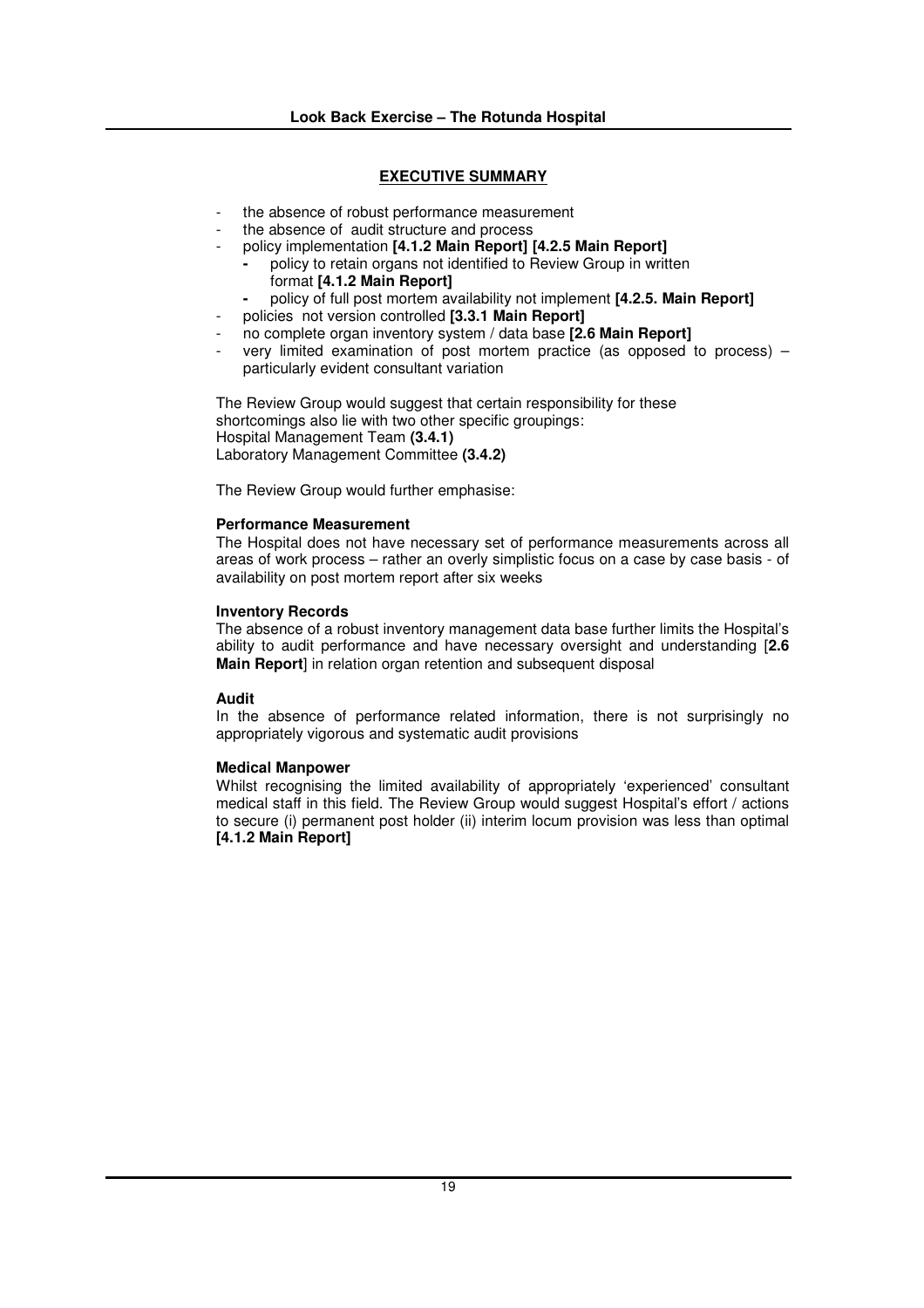#### **3. Key Recommendations**

Recommendations relating to organ retention, consent, governance / control and autopsy practice. In total, the Review Group have made 31 recommendations

**3.1 Organ Retained by the Rotunda Hospital pre Aril 2000** – for which parents did not consent to retention

#### **Recommendation 1**

The Review Group would suggest that parents have a right and need to know that organs have been retained without their consent and recommend that parents should be informed by the Hospital **[3.3 Main Report]** – this should include consideration of autopsy cases identified as non compliant with consent obtained **[4.2.4 Main Report]**

the process by which parents are informed, requires careful consideration, as this information after such an elapse of time may well be extremely distressing **[3.3.5 Main Report]**

#### **Recommendation 2**

The Review Group recommend that parents should be given a choice of disposal **[3.3.5 Main Report]**

#### **Recommendation 3**

Should it not be possible to contact the families, the Review Group recommend that the hospital dispose of these organs within a three month period – obviously maintaining a record of organs retained and then subsequently disposed. The method and place of disposal must be clearly stated.

**3.2 Organs retained by the Rotunda Hospital (post April 2000)** for parents who were informed that the hospital would dispose of organs within one year **[3.3.1 Main Report]**

## **Recommendation 4**

The Review Group would suggest that parents have a right and need to know that the Hospital has retained organs and recommend that parents should be informed by the Hospital – this should include consideration of autopsy cases identified as non compliant with consent obtained **[4.2.4 Main Report]**

the process by which parents should be informed, requires careful consideration, as this information after such a elapse of time may well be extremely distressing

#### **Recommendation 5**

The Review Group recommend that parents should be given a choice of disposal

#### **Recommendation 6**

Should it not be possible to contact the families, the Review Group recommend that the hospital dispose of these organs within a three month period – obviously maintaining a record of organs retained and then subsequently disposed. The method and place of disposal must be clearly stated.

#### **3.3 Consent Practice, Policy and Application Recommendation 7**

The Review Group would recommend adoption of exemplar site consent policy / practices<sup>1</sup>, specifically informed separate consent for:

- post mortem examination
- retention of blood and other body fluids
- retention of slides and blocks
- retention of images
- retention of material for genetic investigations
- retention of organs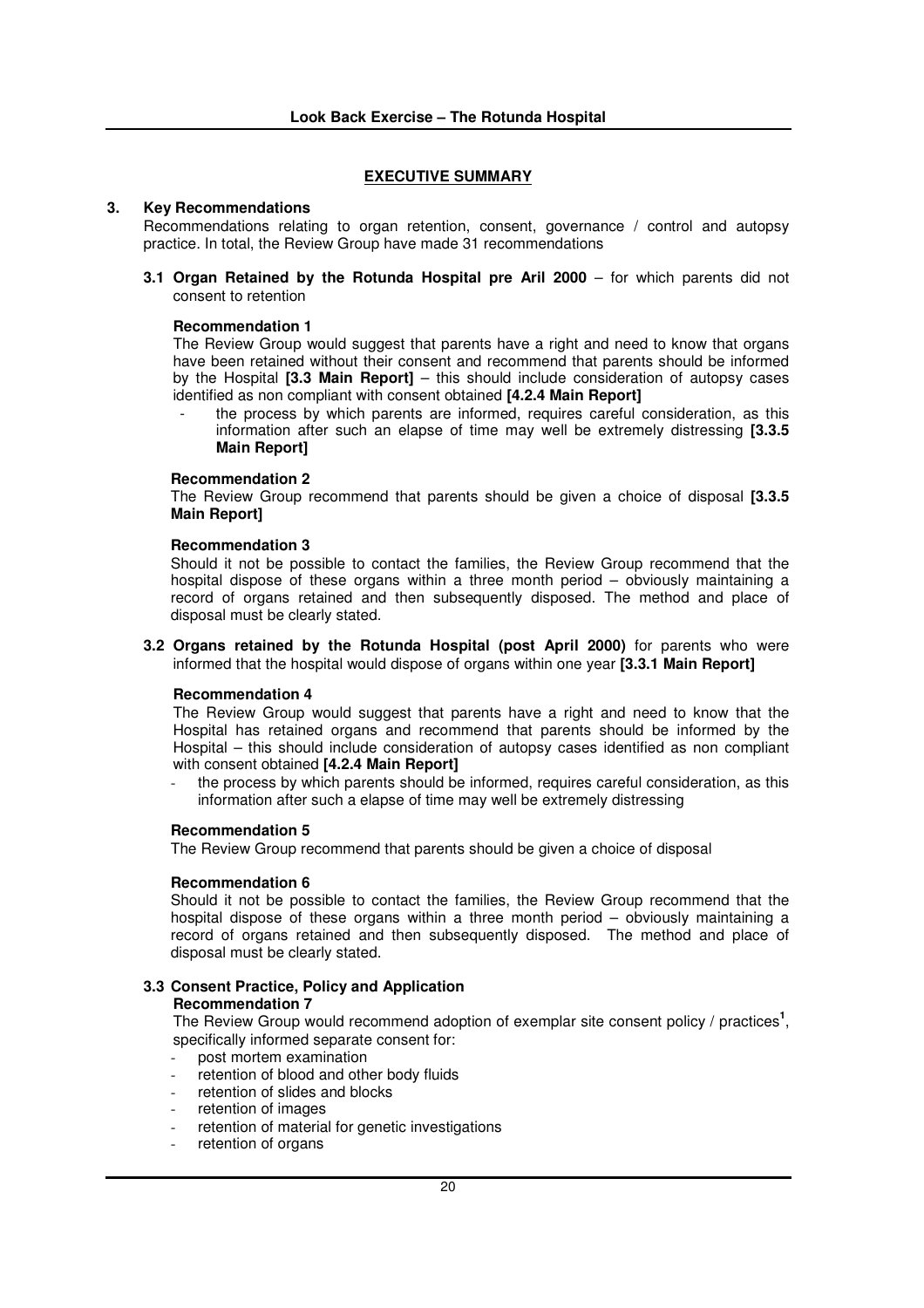#### **Recommendation 8**

[Within a wider context] the Review Group recommend the HSE consider the development of a country wide consent policy in relation to autopsy, thereby achieving standardisation of practice nationally

#### **Recommendation 9**

The Review Group recommend that parents should not have to formally record they do not consent to the undertaking of an autopsy

#### **Recommendation 10**

The Review Group recommend that parents are given a full copy of consent record

#### **Recommendation 11**

The Review Group recommend the continuation of information packages  $-$  'FAQ'  $-$  and suggests the Hospital may wish to secure views of parents as to content

#### **Recommendation 12**

The Review Group would recommend that the parents (and general practitioner or referring consultant) receive a full copy of the post mortem report automatically – unless they specify a different requirement [**3.3.6 Main Report**]

#### **Recommendation 13**

There must be **no** instances of a Hospital autopsy being undertaken or subsequent organ retention without appropriate advance consent formally and correctly recorded

#### **3.4 Control**

The Review Group would identify the following recommendations in relation to governance / control and executive responsibility

#### **Recommendation 14**

Post Mortem Group hold responsibility for oversight of overall autopsy process, practice and corrective actions where performance targets are not being achieved. Significant non compliance instances should be considered routinely by the Risk Management Function

## **Recommendation 14.1**

The Hospital may wish to consider 'parent' representation on this grouping.

## **Recommendation 15**

Reporting on performance should be through the Master to the Board on a periodic and exceptional basis

#### **Recommendation 16**

Diagnostic Services Consultant / Director of Pathology hold executive responsibility for overall autopsy process and adherence to practice policy

#### **Recommendation 17**

Individual consultants must adhere to both process and practice policy

## **Recommendation 17.1**

Other Laboratory staff must also adhere to both process and practice policy

## **Recommendation 18**

The establishment of clear written standard operating procedures for all stages of the autopsy work process – all version controlled – particular focus to be given time limits for specific work processes – thereby ensuring consistent practice and more effective coordination / communication between Bereavement Sister and Clinicians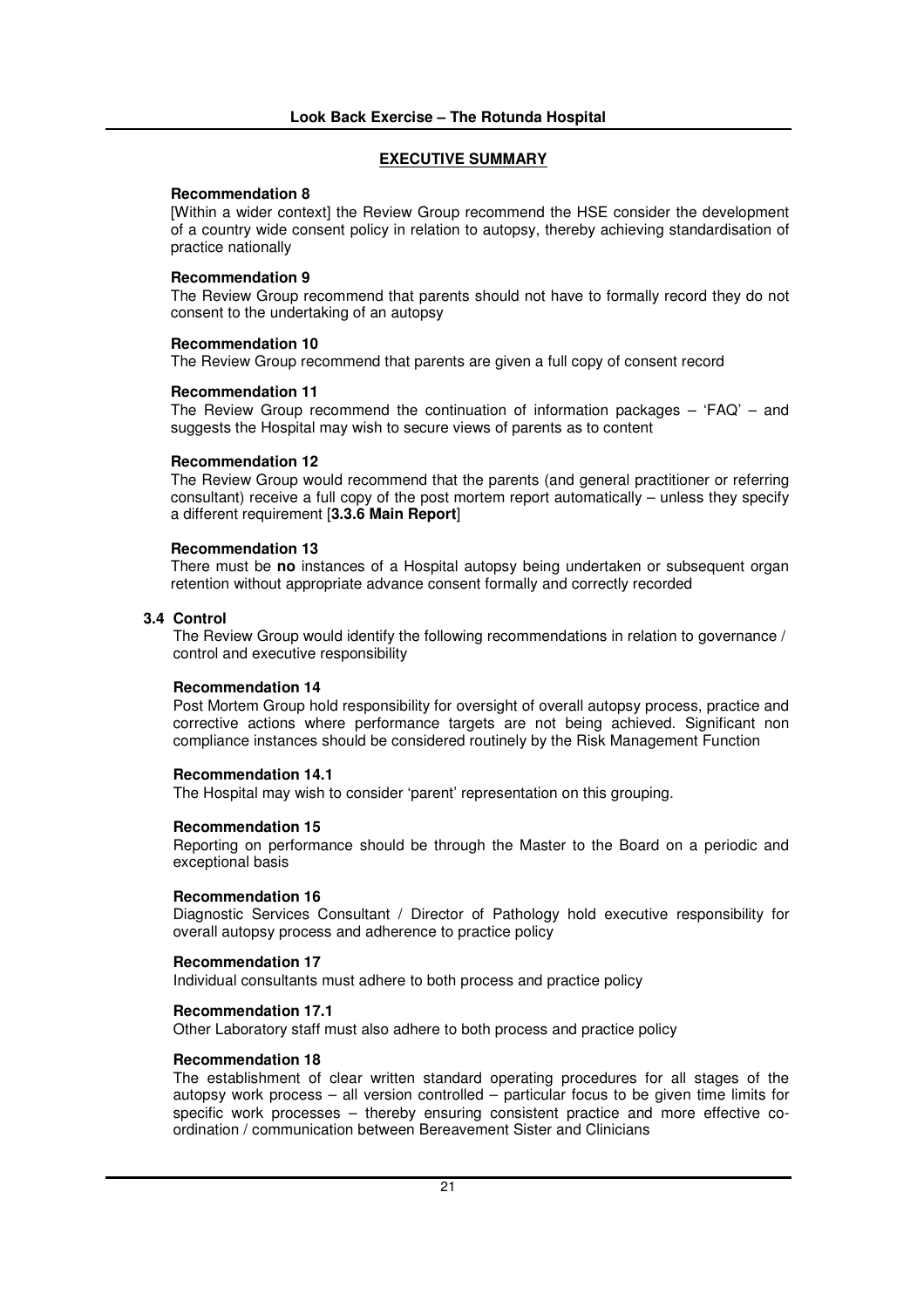#### **Recommendation 19**

The development and ongoing maintenance of an organ inventory record (recognising generally it will not be policy or practice to keep organs for long periods unless consented to by parents and then generally only in the form of blocks and slides.

## **Recommendation 20**

The establishment of performance measurement across all areas of the autopsy work process

#### **Recommendation 21**

The establishment of a robust audit (control) function including the production of a composite report enabling actual performance .v. target performance to be ascertained by Oversight Group - this should include external and external examination of performance

#### **Recommendation 22**

The Hospital should consider alternatives to previously described recruitment practices and locum deployment

#### **3.5 Autopsy Practice**

#### **Recommendation 23**

No autopsy to commence until written consent or coronial authorisation has been received by the prosector.

#### **Recommendation 24**

The date and time of receipt to be recorded **[3.2.9.5.6 Main Report]**

#### **Recommendation 25**

Written notes to be made during or immediately after each autopsy (not just contemporaneous dictation). **[4.2.6 Main Report]**

These notes to be retained as part of the patient's medical record.

#### **Recommendation 26**

The record of organs / tissues blocked / retained to be signed by the pathologist and countersigned by the assisting APT immediately upon completion of the gross examination

#### **Recommendation 27**

A "Cassette only'" policy for the principal organs should be routine practice

In the case of tiny organs, e.g. testis, ovary, pituitary gland, organ of Zuckerkandl, the Group understands that selective tissue blocking is not possible, and that the entire organ needs to be retained. This fact should be recorded on the blocking sheet.

In those cases where immediate blocking out is impossible e.g. in autolysed still births, or where detailed dissection of a heart anomaly is needed, rapid fixation (48-72 hours max) should be undertaken, so that the tissue(s) can be returned to the body before release for disposal.

The Review Group recognise that the brain and spinal cord present special difficulties and that detailed examination of the unfixed material is usually impossible.

There is present no general agreement on the best method of rapid fixation of these organs, and practice varies widely through the United Kingdom and Ireland.

#### **Recommendation 28**

The Review Group would recommend that a national code of best practice be agreed, drawn up and implemented – this would require HSE engagement.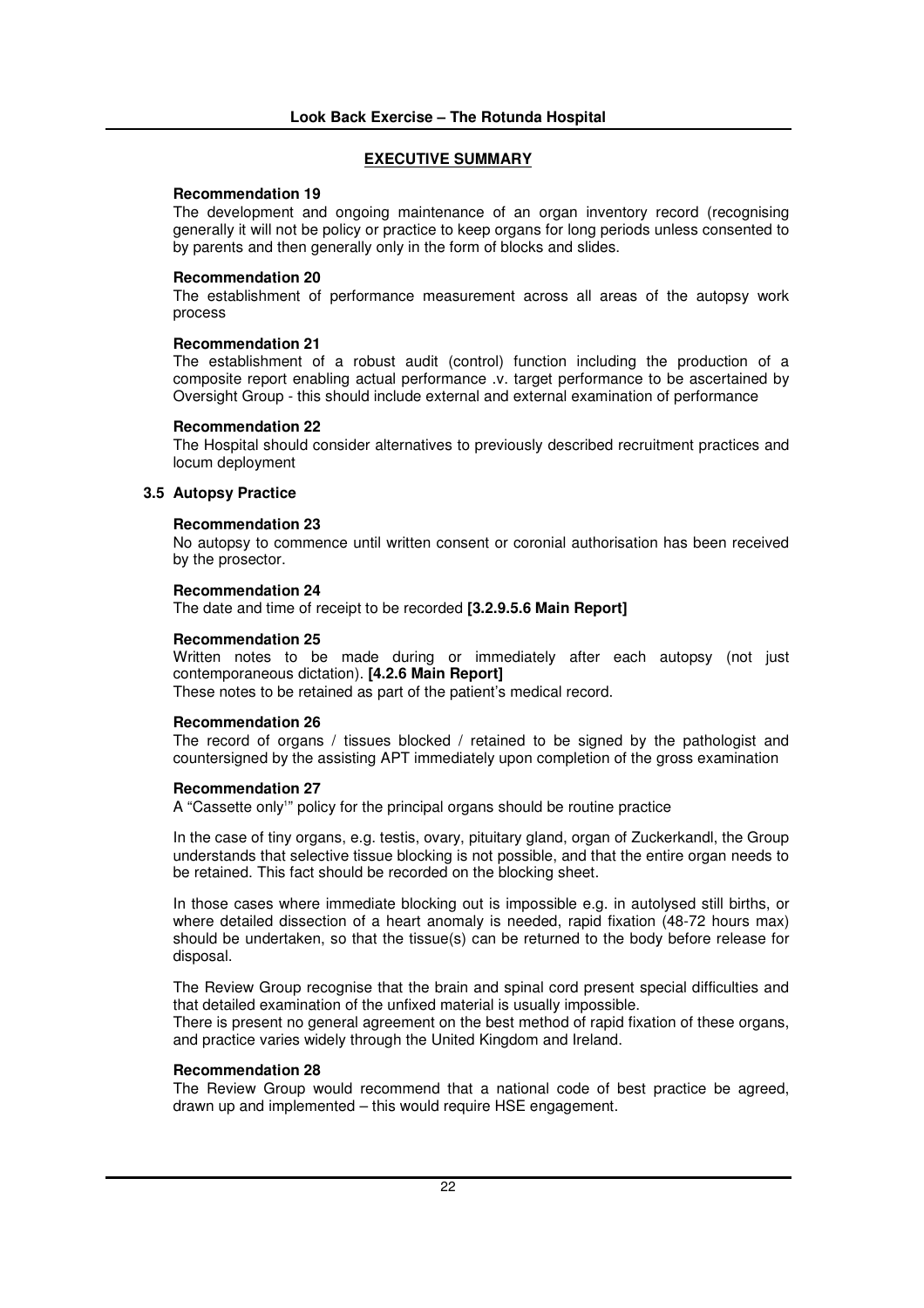## **Recommendation 29**

The Review Group would emphasise that it should not be necessary to retain the brain for more than 4 weeks.

## **Recommendation 30**

The Review Group suggest it might be helpful if the Anatomical pathology technician(s) involved in the service be offered refresher training in an established centre of excellence (e.g. The Royal Liverpool Children's Hospital) to reinforce current day techniques and practice.

# **Recommendation 31**

## **Records in relation autopsy**

All records must be completed in a timely manner and signed by the designated consultant

**Ian Carter Chairman Review Group**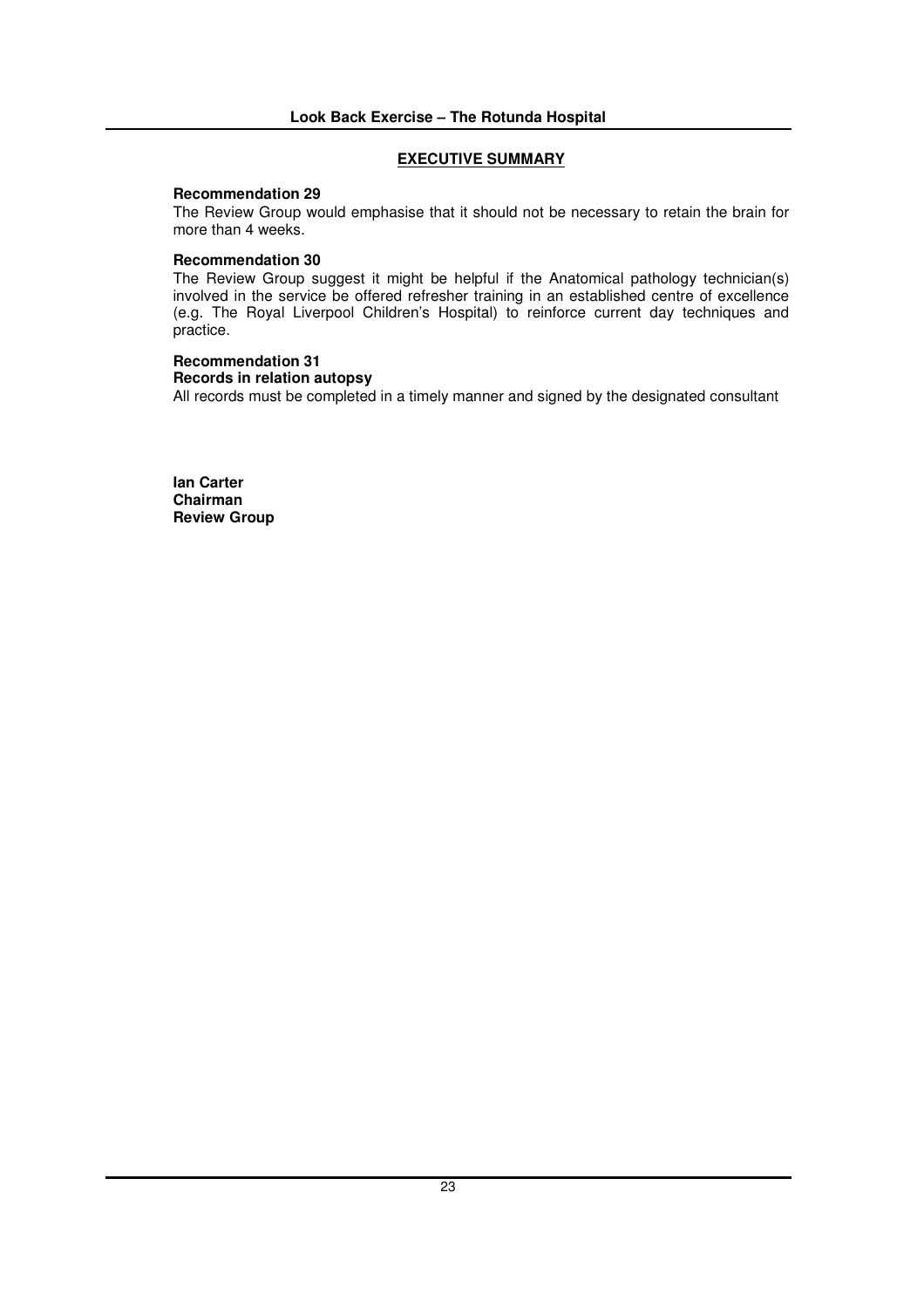## **1 Introduction**

This Report is the Findings and Recommendations of the Review Group tasked in May 2008 to consider and examine organ retention, post mortem management / practise and associated control provision within the Rotunda Hospital

The Report is divided into 5 main sections:

| <b>Section One</b>   | - Terms of Reference<br>Context within which the Review has been undertaken<br>Review Group Membership                                                                                                                                                                            |
|----------------------|-----------------------------------------------------------------------------------------------------------------------------------------------------------------------------------------------------------------------------------------------------------------------------------|
| <b>Section Two</b>   | <b>Review Methodology and Structure</b><br>$\sim 100$                                                                                                                                                                                                                             |
| <b>Section Three</b> | <b>Review</b><br>$\sim$<br>Organ retention<br>Review of Post Mortem Practice / Management (2000 – 2007)<br>Review of Consent Policy, Practice and Management (2000 -<br>$\overline{\phantom{a}}$<br>2007)<br>Review of Control provisions 2000 - 2007<br>$\overline{\phantom{a}}$ |
| <b>Section Four</b>  | <b>Key Findings of Review</b><br>$\sim$<br>Organ Retention<br>Post Mortem Practice / Management<br>Consent Policy, Practice and Management<br><b>Control Provisions</b>                                                                                                           |
| <b>Section Five</b>  | Key Recommendations arising from Review<br>$\sim$<br>Organ Retention<br>Post Mortem Practice / Management<br>Consent Policy, Practice and Management<br>$\overline{\phantom{a}}$<br>Control provision                                                                             |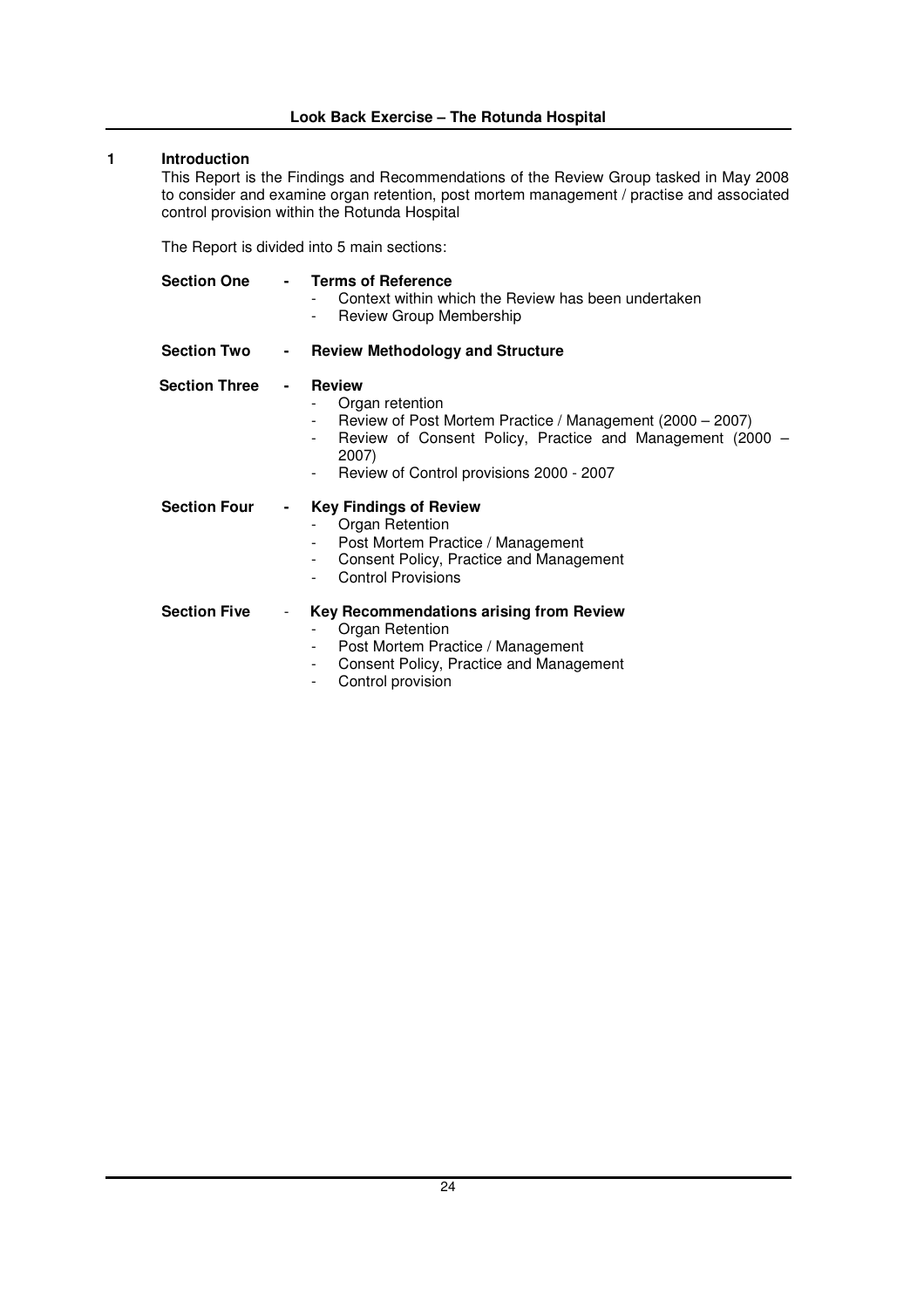- **1.1 Terms of Reference for Look Back Exercise in the Rotunda Hospital relating to Post Mortem Practice and Organ Retention** Having regard to the issues raised by M. Willis and N. Harmey as part of the National Independent Audit of Retained Organs<sup>1</sup>, it is proposed that the terms of reference for the Look Back would address the following
	- 1 The policy and practices in relation to seeking consent from families in relation to non coroner (hospital) post mortems since 2000. In this context, it will be necessary to assess the scope of consent and individual consultant's compliance with the consent process
	- 2 The policy and practice in relation to the retention, storage, management and disposal of all organs and tissues associated with hospital and coroner post mortems since 2000
	- 3 A review of written and verbal communication processes with families in relation to coroner and non coroner post mortems. In this context, it will be necessary to review the hospital's information leaflets on post mortem and organ retention practice
	- 4 A review of policy and practice in relation to the documenting of organs retained, disposed and returned to families
	- 5 A review of practice in relation to clinical examination of remains brought to the mortuary

**1** : Retained Organs Review (Draft) Willis M. (2007)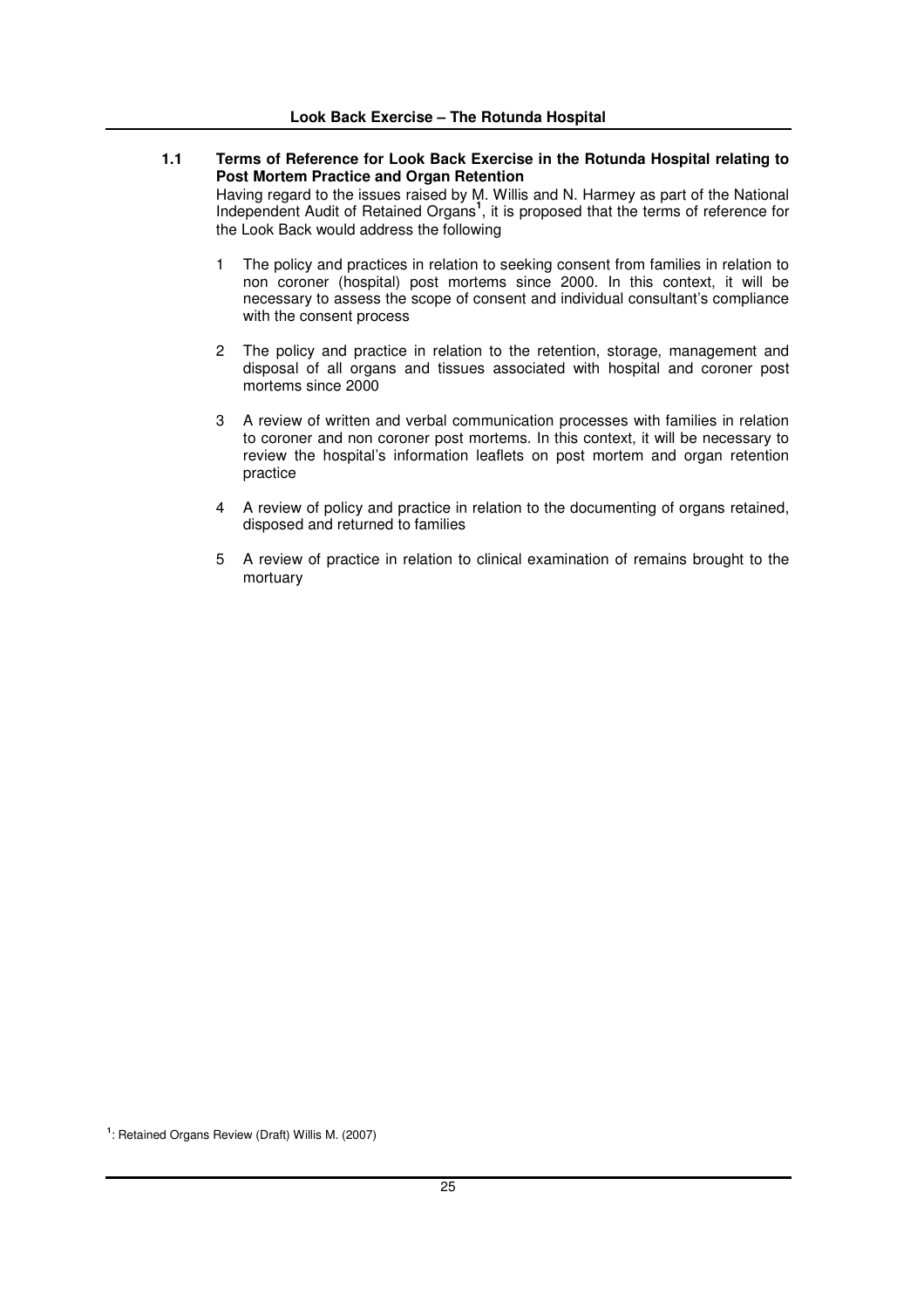## **1.2 Context within which the Review has been undertaken**

In December 2007, as part of the Independent Audit of Retained Organs<sup>1</sup>, M. Willis and N. Harmey attended the Rotunda Hospital.

Initial findings from this visit and subsequent other attendances identified 5 areas of concern:

- a substantial retention of organs
- the retention of unblocked organs for long periods  $-$  potentially unknown to families
- undertaking of superficial examinations including skin swabs, x-rays and photographs on a mandatory basis
- the absence of a single comprehensive and accurate data base in relation to organ retention and organ disposal / reburial / return to families, thereby not facilitating necessary validation, either internally, or for the purposes of the national audit exercise
- incomplete post mortem reports

The Review Group were also informed by the Master and the HSE Network Manager - North Dublin, that as a result of these preliminary findings, the hospital was to:

- introduce a new consent form and supporting documentation with immediate effect
- effect a centralised database to record all information pertaining to retained organs including full details of organs and tissues disposed or / returned to families
- provide necessary training for relevant staff

**1** : Retained Organs Review (Draft) Willis M. (2007)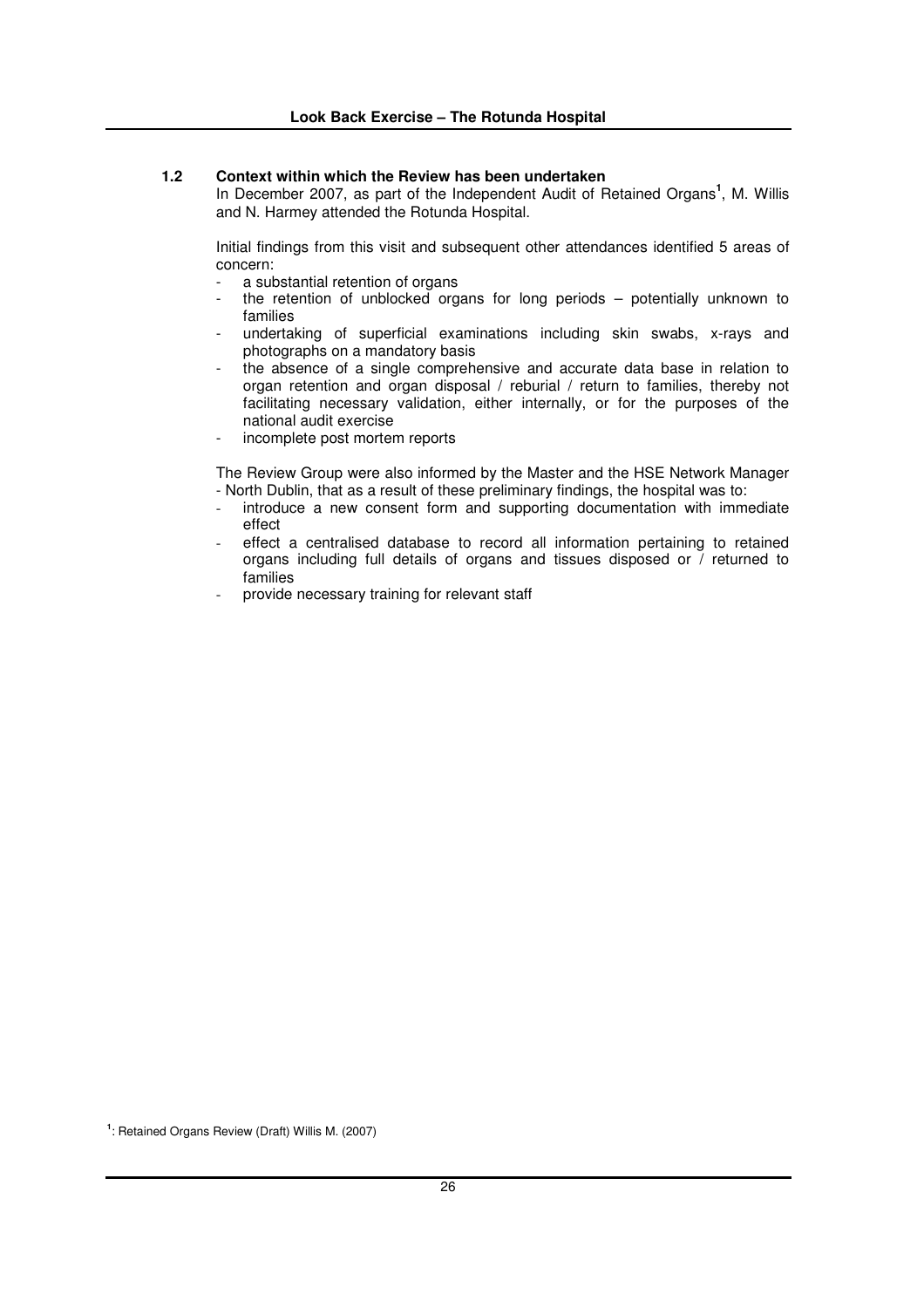## **1.3 Review Group Membership**

The following individuals were requested by the Health Service Executive to form the Review Group with previously identified terms of reference (**1.1**)

- - **Ms Carol Hickey** Quality Manager St. James's Hospital
- - **Professor Michael Green** Emeritus Professor of Forensic Pathology University of Sheffield
- - **Mr Ian Carter (Chairman)** Chief Executive Officer St. James's Hospital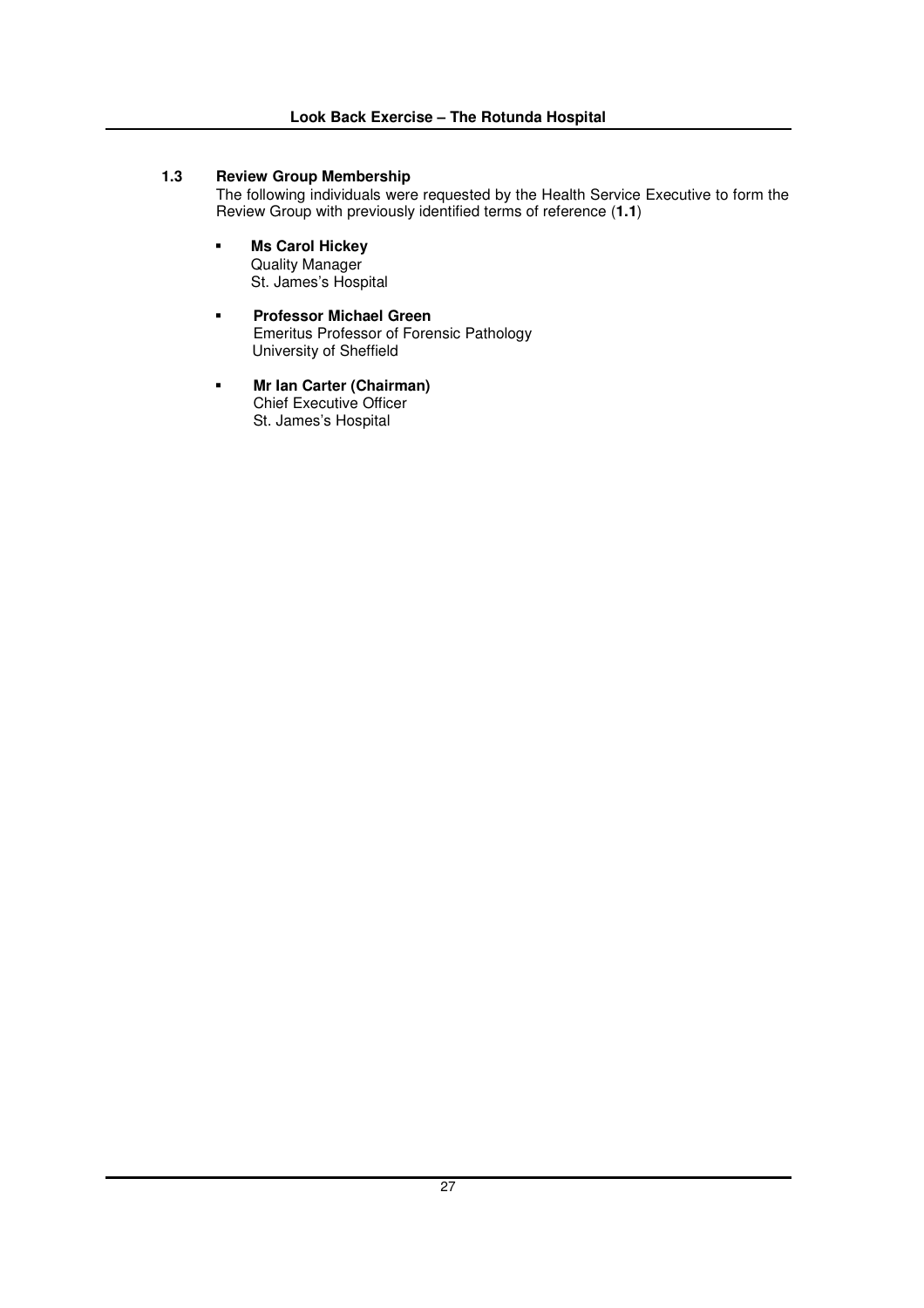## **2 Review Structure and Methodology**

This Section of the Report identifies Structure and Methodology

#### **Work Objectives**

The Review Group identified 6 work outcomes:

- **Identify organs retained and rational for retention** - this to include consideration of data base being developed at the time of this review
- **review and consider post mortem practice for period 2000-2007** particularly in relation to
	- compliance with consent obtained
	- organ retention
	- post mortem report content and production
- **review and consider consent policy / practice / management** applied during the period 2000-2007
	- comparison with accepted best practice / existing (Irish/UK) guidelines / recommendations in relation to
		- consent to post mortem examination
		- consent to organ retention
- **review control provision in relation to post mortem practice and process**
- **Identify key findings in relation to post mortem practice / consent application / organ retention and associated control provision**

#### • **Identify key recommendations in relation to post mortem practice, consent application / organ retention and association control provisions**

## **2.1 Organs retained**

The Hospital identified that all organs were held in a single storage area. It should be noted that the Review Group did not seek to further validate this statement.

In each instance, on a case by case basis, retained organs / part organs / tissue were examined by the Consultant Pathologist from the Review Group, identifying and recording (where possible reconciling with hospital inventory records) organs / part organs / tissue retained.

In certain instances given size and condition of tissue arising from prolonged fixation in formalin, it was not always possible to identify organ / part organ retained.

## **2.2 Records**

Whilst a summary data sheet identifying (then) organ retention and associated rational for organ retention was provided by the hospital and has been considered in this Review (**Section Three**). Given previous (apparent) problems with accuracy and general completeness of inventory records **1** , the Review Group have predominantly focused on individual records held by the hospital.

**<sup>1</sup>** : Retained Organs Review (Draft) Willis M. (2007)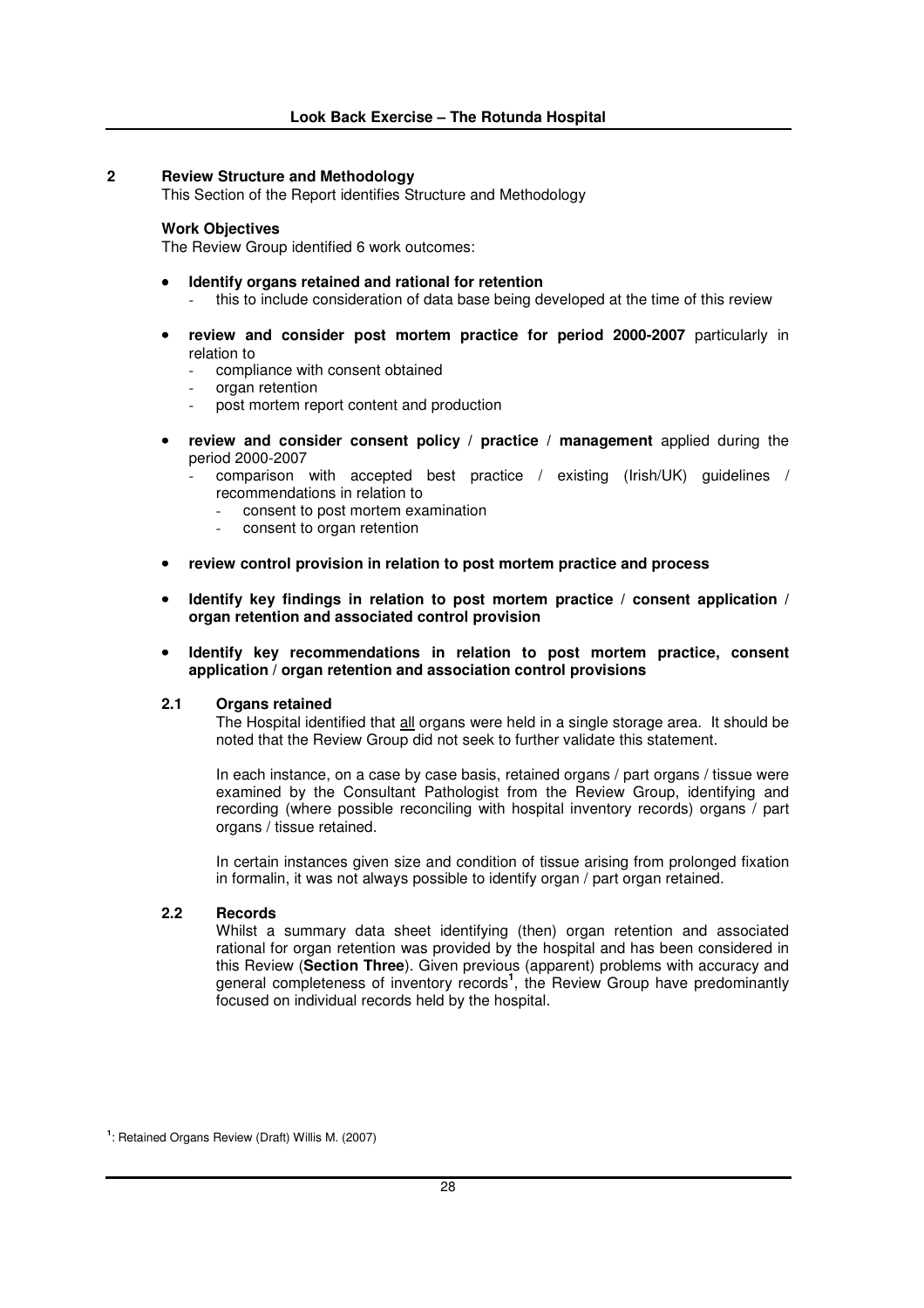Accordingly the following records (where available) were requested by the Review Group and particularly examined on an individual basis:

- Post Mortem file
- Post Mortem Report
- Bereavement file
- Patient File (maternity)
- Consent record
- Inventory Records
	- retained organ register
	- returned organ / tissue register
	- retention sheet record

[Where record was not provided by the Hospital, the Review Group have identified– record not available].

## **Post Mortem**

In total the records pertaining to 933 post mortems were considered by the Review Group (excluding unidentified cases  $(n=3)$ , 1993 cases  $(n=2)$  – no documentation supplied)

## **Superficial Examination**

In total 748 records pertaining to superficial examination were considered by the Review Group

## **2.3 Consent Practice / Management**

In addition to the examination of consent policies for the period 2000 – 2007, the Review Group interviewed necessary members of the interdisciplinary team to ascertain actual application of policy.

## **2.4 Control Provision**

In addition to the examination of individual records, the examination of consent policy and actual application, the Review Group requested confirmation of related control provisions – in terms of governance, executive accountability / structure and audit. This information was secured through both the provision of further documentation by the hospital and interview with designated hospital staff.

## **2.5 Immediate Requirement for Organ release to families**

Within the framework of this Exercise, the Rotunda identified that there were 24 cases of organ retention, where families were anxious to secure organ release / reburial and requested that the Review Group provide immediate advice as to proceeding.

On examination of these 24 cases, it was found in fact there was only 1 case where the family were waiting for organ release. Accordingly given the need to respect parents wishes, the full availability of necessary control documentation including inventory record, the Review Group recommended organs be released to the concerned family. This inaccuracy was further evidence of previously stated inaccuracies' and general incompleteness of inventory records / data base held by hospital (**Section 2**)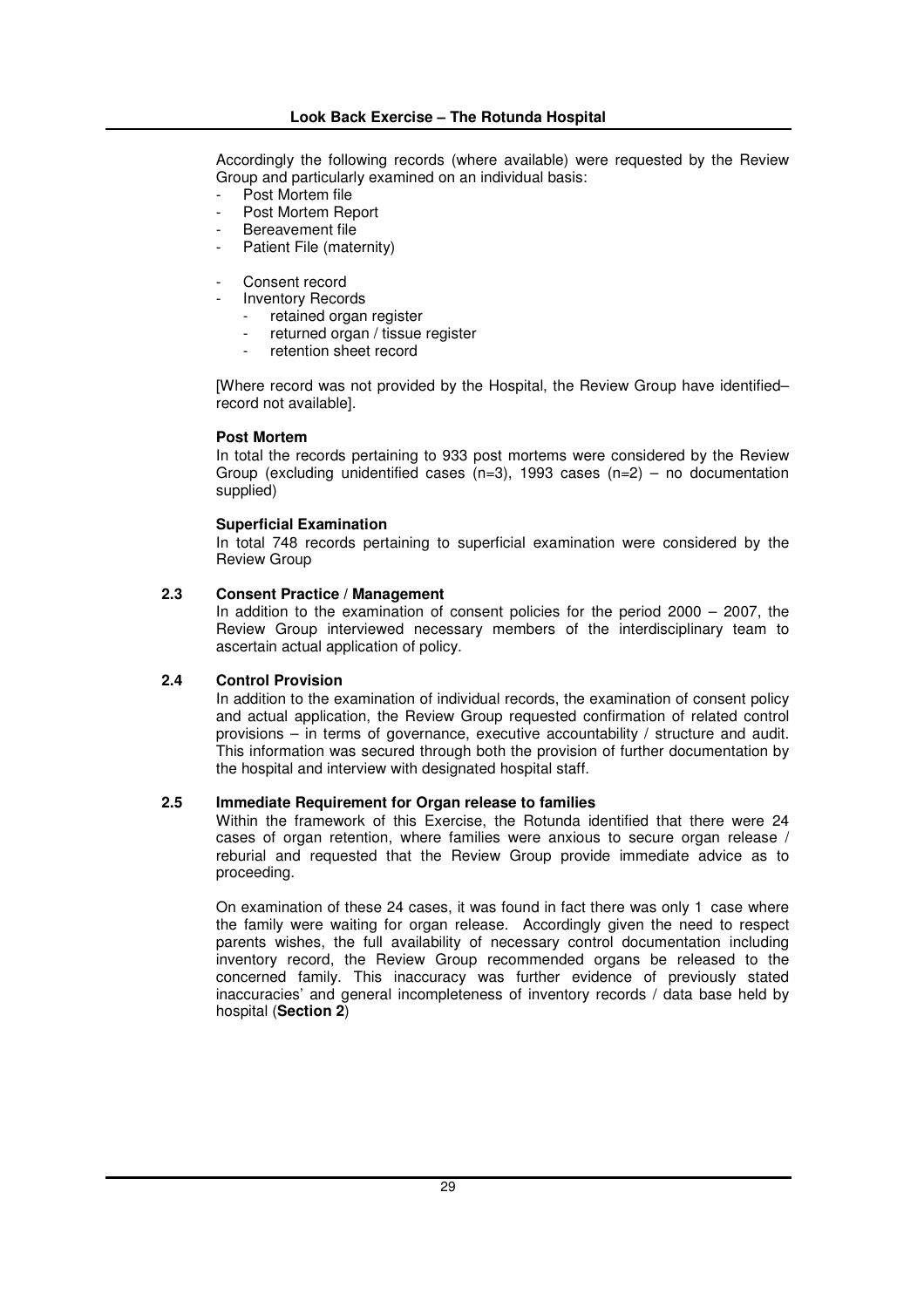## **3 Organ Retention and Related Post Mortem Practises / Management**

This Section of the Report considers and identifies:

- organ retention and rational
- post mortem practises / management
	- pre 2000
	- $2000 2007$

Appropriately, whilst this Report considers all hospital organ retention, necessary focus in relation to post mortem practice has been given to the period 2000 – 2007. This focus recognises that although there was no national policy on post mortem practice until 2003, complaints from bereaved parents had arisen in 1999 in both England and Ireland (Late Late Show December 1999) and there were significant advance Irish / UK Health System responses to the concerns raised by parents particularly:

- Department of Health and Children identify to all Health Boards / Voluntary Hospitals undertaking post mortems, a requirement to ensure a policy of informed consent by next of kin in relation to post mortem and any organ retention
- Faculty of Pathology recommend that specific consent be obtained for the retention of tissue for all post mortem examinations **2**
- Faculty of Pathology post mortem practice / organ retention guidelines developed **3**
- Eastern Regional Health Authority produce guidelines relating to post mortem practice<sup>4</sup>
- Post Mortem Examinations Good Practice in Consent and the Care of the Bereaved A Consultation Document developed **5** .

Subsequently the Report of Dr Madden - Post Mortem Practice and Procedures was published in 2005 **6** and Ministerial Working Group identifying recommendations on policy and legislative modifications in relation to post mortem on babies <sup>7</sup> was published in 2006

There is a general acceptance that all these reports should have shaped and informed internal hospital post mortem / organ retention practice. Accordingly actual practice within the Rotunda Hospital has been considered on an annual basis for the period 2000 – 2007. Thereby enabling specific post mortem and organ retention practice change / development to be considered over this period.

This review also incorporates examinations of specific concerns raised by the preliminary findings by Willis **1** in 2007 including:

- significant number of cases where organs were retained for long periods [and] had not been blocked
- an absence of a robust data base in relation to organ retention / held inventory
	- confirmation to Willis that superficial examinations including skin swabs, x-rays and photography were mandatory
- **1** : Retained Organs Review (Draft) Willis M. (2007)
- **2 :** Guidelines for Post Mortem Consent and Retention of Samples. Faculty of Pathology of the Royal College of Physicians of Ireland (2000)
- **3 :** Guidelines on Autopsy Practice: Report of a Working Group of The Royal College of Pathologists. The Royal College of Pathologists (UK) (2002)
- **4 :** Protocol / Guideline for Hospitals and other relevant Agencies in providing a Quality Response to Families in Relation to Non Coroners Post Mortem Practices. Eastern Regional Health Authority (2002)
- **5 :** Post Mortem Examinations – Good Practice in Consent and the Care of the Bereaved – A Consultation Document. Health, Social Services and Public Safety (2003)
- **6 :** Report of Dr Deirdre Madden on Post Mortem Practice and Procedures. Madden. D (2005)
- **7:** Report on the Working Group on Post Mortem Practice (2006)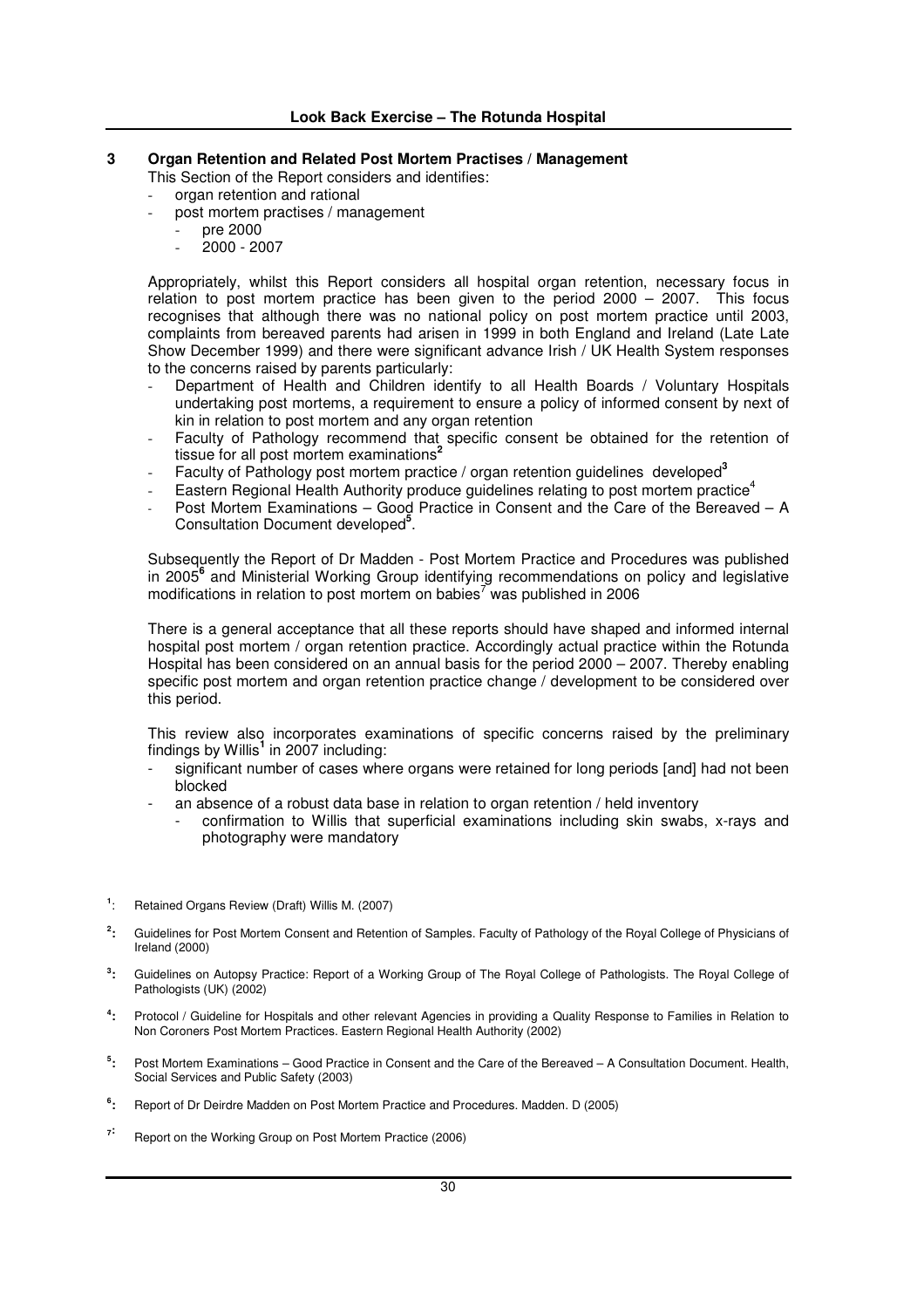## **3.1 Organ Retention**

| TABLE 3.1                      | Organs <sup>1</sup> retained <sup>2</sup> and rational |                                      |                                                                                                                                    |                                                                                                                                                       |                |                                             |                                                                                          |
|--------------------------------|--------------------------------------------------------|--------------------------------------|------------------------------------------------------------------------------------------------------------------------------------|-------------------------------------------------------------------------------------------------------------------------------------------------------|----------------|---------------------------------------------|------------------------------------------------------------------------------------------|
| <b>Period</b>                  | Unknown <sup>3</sup>                                   | Research +<br>Education <sup>4</sup> | <b>Identified by</b><br>Hospital /<br><b>Records as</b><br><b>Awaiting parental</b><br>confirmation as to<br>disposal <sup>5</sup> | <b>Identified by Hospital as</b><br><b>Held Temporarily</b><br>awaiting hospital<br>disposal<br><b>Retained</b> <sup>6</sup><br>Retained <sup>'</sup> |                | cases<br>where<br>organs<br>are<br>retained | % of Post<br><b>Mortems</b><br>for which<br>organs<br>have been<br>retained <sup>8</sup> |
| <b>Unknown</b>                 | 3                                                      | 3                                    |                                                                                                                                    |                                                                                                                                                       |                | 6                                           |                                                                                          |
| 1983                           |                                                        | $\overline{1}$                       |                                                                                                                                    |                                                                                                                                                       |                | $\overline{1}$                              | 1%                                                                                       |
| 1984                           |                                                        | $\overline{0}$                       |                                                                                                                                    |                                                                                                                                                       |                | $\mathbf 0$                                 |                                                                                          |
| 1985                           |                                                        | 0                                    |                                                                                                                                    |                                                                                                                                                       |                | $\mathbf 0$                                 |                                                                                          |
| 1986                           |                                                        | 0                                    |                                                                                                                                    |                                                                                                                                                       |                | $\mathbf 0$                                 |                                                                                          |
| 1987                           |                                                        | $\mathbf{1}$                         |                                                                                                                                    |                                                                                                                                                       |                | $\mathbf{1}$                                | 1%                                                                                       |
| 1988                           |                                                        | 0                                    |                                                                                                                                    |                                                                                                                                                       |                | $\mathbf 0$                                 |                                                                                          |
| 1989                           |                                                        | $\mathbf 0$                          |                                                                                                                                    |                                                                                                                                                       |                | $\mathbf 0$                                 |                                                                                          |
| 1990                           |                                                        | $\overline{0}$                       |                                                                                                                                    |                                                                                                                                                       |                | $\overline{0}$                              |                                                                                          |
| 1991                           |                                                        |                                      |                                                                                                                                    | 1                                                                                                                                                     |                | $\mathbf{1}$                                | 1%                                                                                       |
| 1992                           |                                                        | 1                                    |                                                                                                                                    | 8                                                                                                                                                     |                | $\boldsymbol{9}$                            | 8%                                                                                       |
| 1993                           |                                                        | 3                                    |                                                                                                                                    | 14                                                                                                                                                    | [1]            | $\overline{17}$                             | 20%                                                                                      |
| 1994                           |                                                        | $\overline{2}$                       |                                                                                                                                    | 19                                                                                                                                                    |                | 21                                          | 18%                                                                                      |
| 1995                           |                                                        | $\overline{1}$                       |                                                                                                                                    | 31                                                                                                                                                    | [1]            | 32                                          | 36%                                                                                      |
| 1996                           |                                                        | $\overline{5}$                       |                                                                                                                                    | 28                                                                                                                                                    | [4]            | 33                                          | 32%                                                                                      |
| 1997                           |                                                        | $\overline{9}$                       |                                                                                                                                    | 27                                                                                                                                                    | $\overline{6}$ | 36                                          | 40%                                                                                      |
| 1998                           |                                                        | 10                                   |                                                                                                                                    | 39                                                                                                                                                    | [10]           | 49                                          | 49%                                                                                      |
| 1999                           |                                                        | 5                                    |                                                                                                                                    | 63                                                                                                                                                    | [5]            | 68                                          | 66%                                                                                      |
| 2000                           |                                                        | 16                                   | 1                                                                                                                                  | 25                                                                                                                                                    |                | 42                                          | 55%                                                                                      |
| 2001                           |                                                        | $\boldsymbol{9}$                     | $\overline{2}$                                                                                                                     | 8                                                                                                                                                     |                | 19                                          | 28%                                                                                      |
| 2002                           |                                                        | $\overline{8}$                       | 3                                                                                                                                  | 11                                                                                                                                                    |                | 22                                          | 34%                                                                                      |
| 2003                           |                                                        | 3                                    | $\mathbf{1}$                                                                                                                       | 8                                                                                                                                                     |                | 12                                          | 15%                                                                                      |
| 2004                           |                                                        | 0                                    | $\overline{3}$                                                                                                                     | $\overline{9}$                                                                                                                                        |                | $\overline{12}$                             | 14%                                                                                      |
| 2005                           |                                                        | $\mathbf{1}$                         | $\overline{3}$                                                                                                                     | 13                                                                                                                                                    |                | 17                                          | 19%                                                                                      |
| 2006                           |                                                        | 3                                    | $\overline{6}$                                                                                                                     | 18                                                                                                                                                    | [1]            | 27                                          | 26%                                                                                      |
| 2007                           |                                                        |                                      | 12                                                                                                                                 | 26                                                                                                                                                    |                | 38                                          | 37%                                                                                      |
| <b>Overall</b><br><b>Total</b> | $[3]$                                                  | 81                                   | 31                                                                                                                                 | 348                                                                                                                                                   | [28]           | 460                                         | 25%                                                                                      |

**Note 1** denotes organ / part organ / tissue

**Note <sup>2</sup>** Hospital identified organs retained within the hospital

**Note 3** includes 3 foetus / organs retained for which the Hospital was unable to provide identification records rational for retention

**Note 4** denotes organs identified as being retained for Research and Education purposes

**Note 5** denotes organs retained awaiting parental confirmation as to disposal

**Note 6** identified by hospital as held temporarily awaiting hospital disposal

**Note 7** identified by hospital as held temporarily awaiting hospital disposal from a post mortem case for which organs have also been retained for Research & Education purposes (stored separately)

**Note 8** identified for comparator purposes

In total there are 460 autopsy cases where organs have been retained.

## **3.1.1 Specific Actions in relation to Organ Retention Pre 2000**

In then considering this overall organ retention practice, the Review Group have noted in relation to pre 2000 (**3**) the specific actions the Rotunda Hospital have identified as undertaking in response to concerns raised by parents

In 2000 [then] Master issued a statement setting out:

- post mortem practices
- an invitation for parents to contact the hospital
- an apology for any hurt caused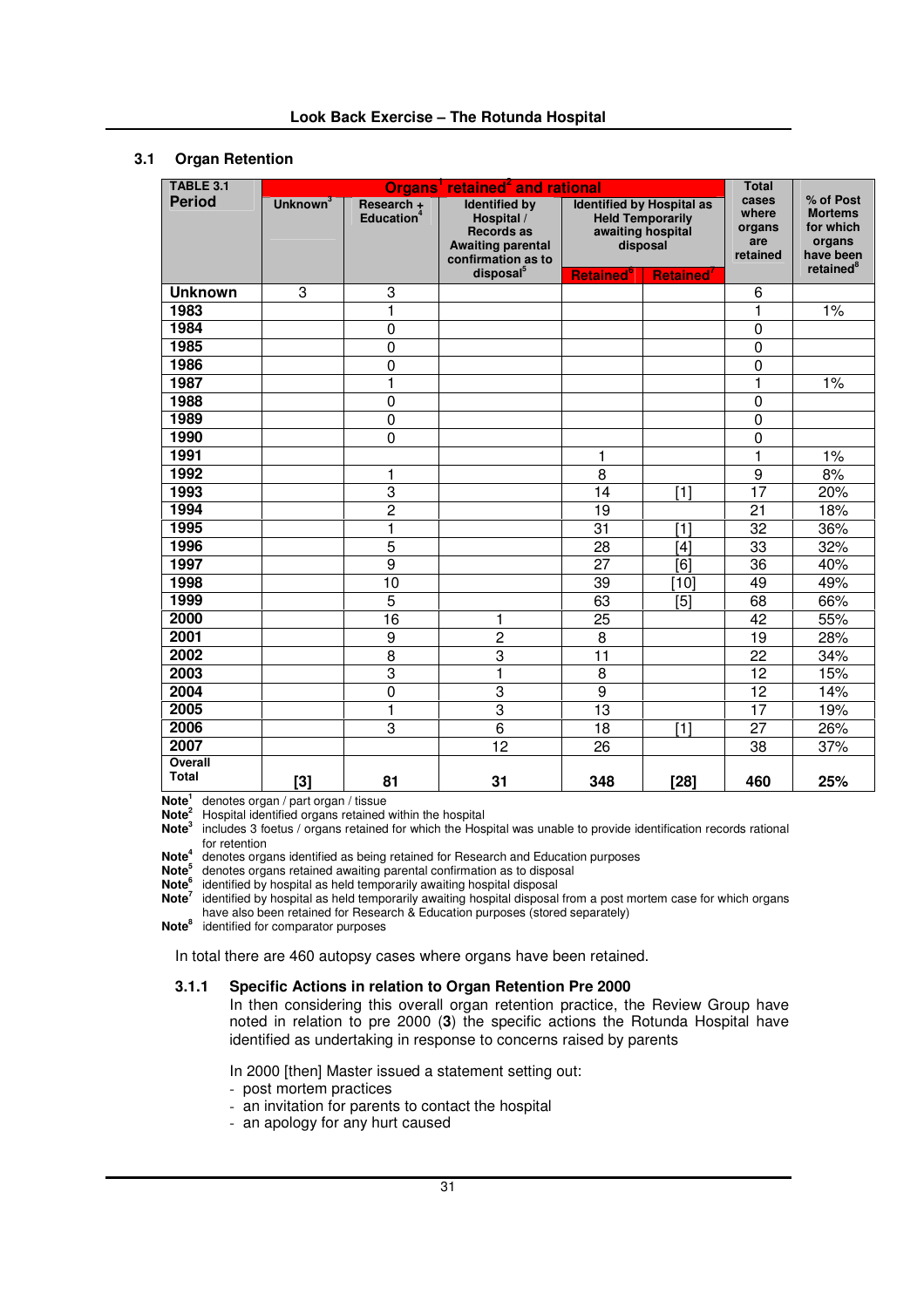The Hospital effected the establishment of an interdisciplinary committee to coordinate responses to parents contacting the hospital

In total 240 calls were received by the hospital

arrangements were then made so that parents (who had contacted the hospital) could meet with hospital staff

The Review Group also note that in 2001, the hospital established a Bereavement Support Service **(3.2) (3.3.2)**

It is important to note and explain the contextual practice environment in which organs were retained pre 2000 – in the absence of national guidelines / recommendations particularly relating to consent / organ retention (**3.3.5**)

#### **3.1.2 Period 1983 – 1999 – Organ Retention**

- total of 1142 post mortems recorded as being undertaken for period, of which; - 23% resulted in organ retention (n=268)
	- 14% resulted in organ retention for purposes for Research and Education (n=38) as identified by the Hospital
- 86% resulted in temporary organ retention by the hospital (n=230)
	- vears not considered due to no (current) retention: 1984 / 1985 / 1986 / 1988 / 1989 / 1990
	- unidentified cases / foetuses not considered by Review Group

#### **3.1.3 Period 2000 – 2007 – Organ Retention**

- total of 667 post mortems recorded as being undertaken for period of which:
- 28% resulted in organ retention (n=189)
- 21% resulted in organ retention for purposes of Research and Education  $(n=40)$
- 79% resulted in temporary organ retention to date by the hospital (n=149)

Full organ / tissue inventory detail is not identified in this report, but is recorded in a supplementary report and current hospital organ inventory record data base.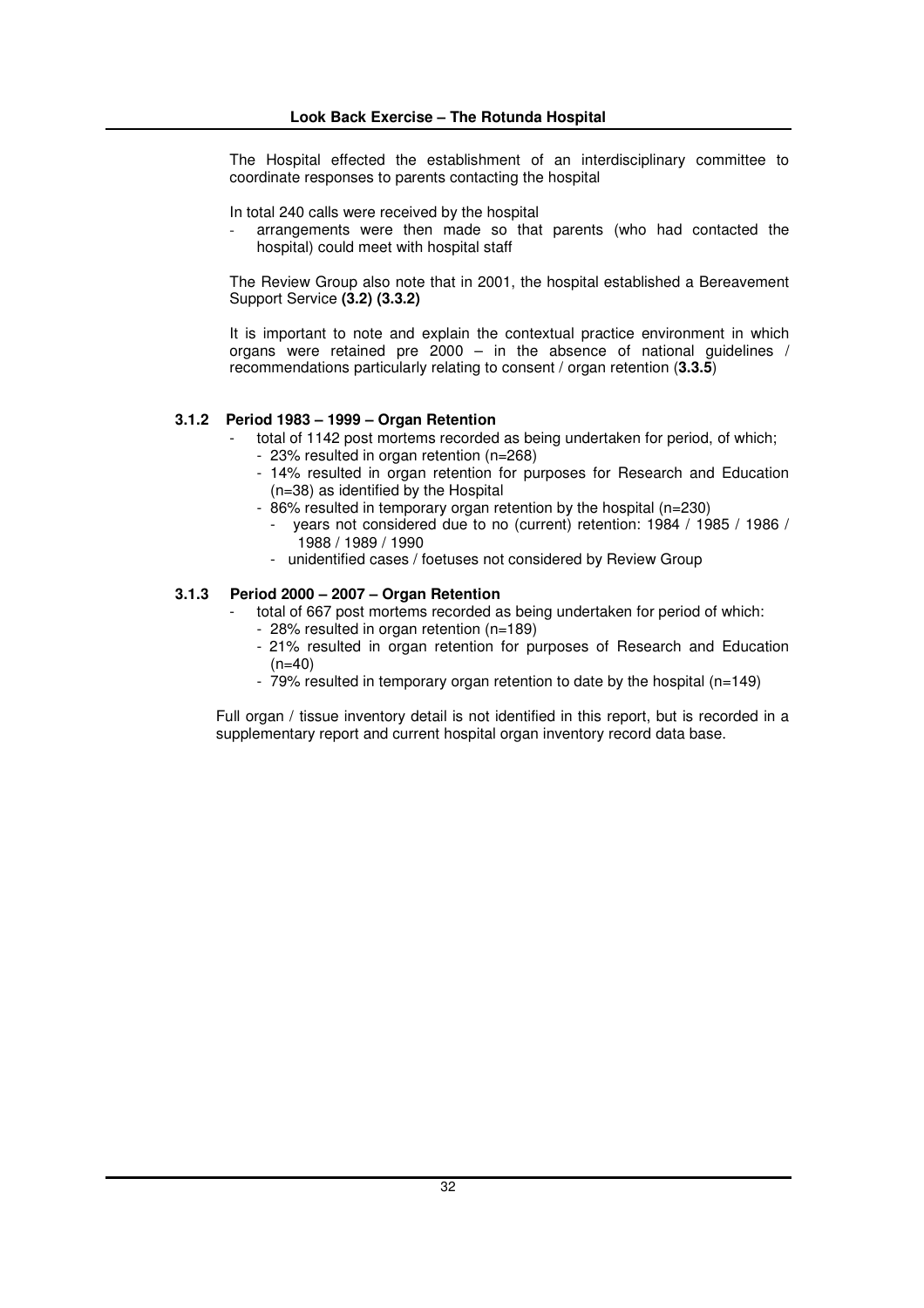## **3.2 Post Mortem Practice / Management**

This Section of the Report identifies and considers:

- pre 2000
- 2000 2007
	- number of post mortem examinations
		- post mortem - Superficial examination

- review of related / relevant documentation 2000 - 2007 (particularly):

- post mortem file
- post mortem report
- bereavement file
- patient file (maternity)
- consent practice evident
- $death \rightarrow post$  mortem time period - post mortem  $\rightarrow$  post mortem report production
- organ inventory
	- returned tissue / organ register
- retention records
- overall management of post mortem cases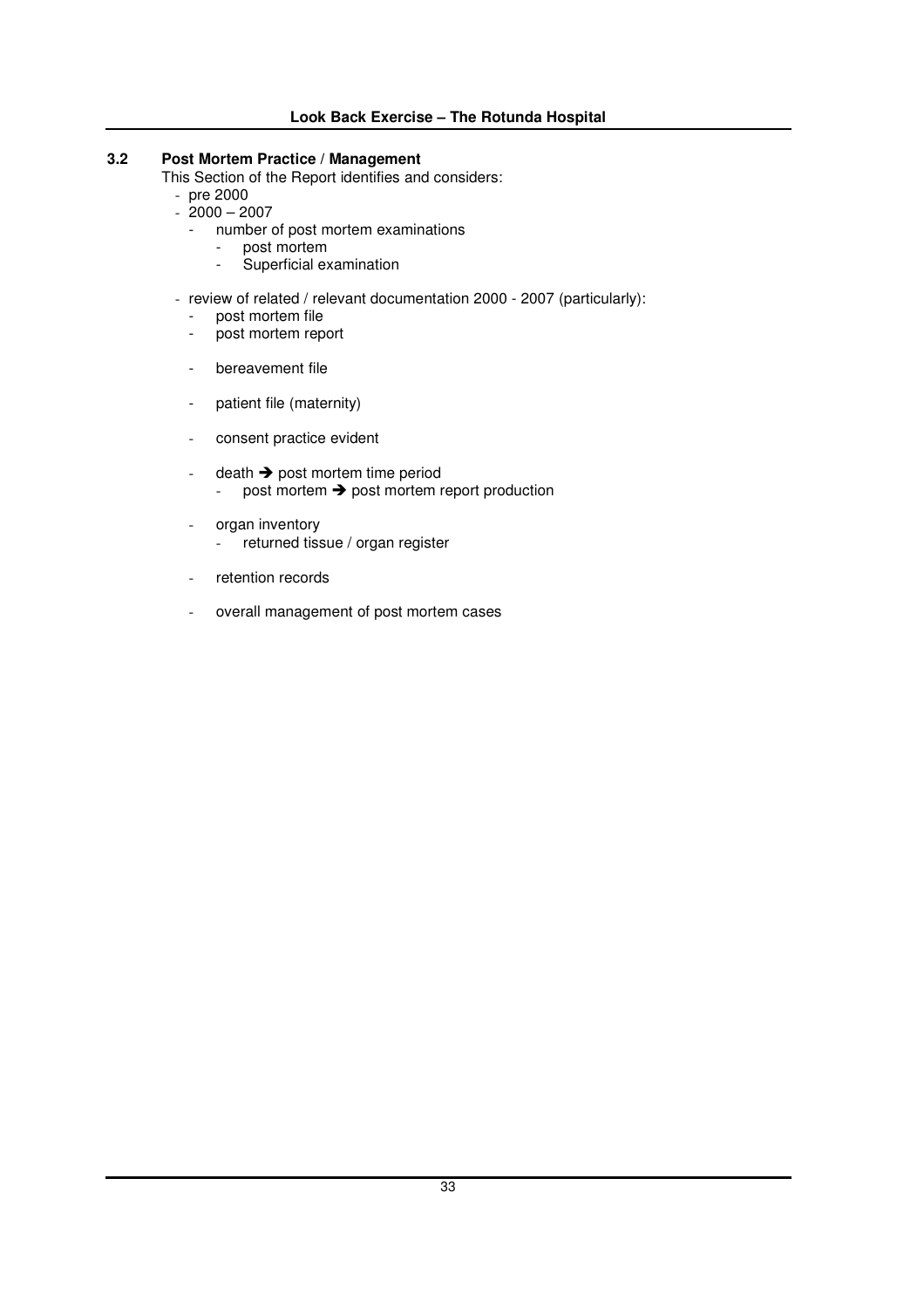## **3.2.1 Post Mortem Practice / Management (Pre 2000)**

## **3.2.1.1 Number of post mortems recorded**

- 1,142 of which:
- 1126 were Hospital post mortems
- and - 16 were Coroner Post Mortems

## **3.2.1.2 Post Mortem numbers recorded per year**

| Table 3.2.1.1<br>Post Mortem Numbers recorded |                  |                    |              |  |  |  |  |
|-----------------------------------------------|------------------|--------------------|--------------|--|--|--|--|
| Year                                          | <b>Full Post</b> | <b>Coroner</b>     | <b>Total</b> |  |  |  |  |
|                                               | Mortem           | <b>Post Mortem</b> |              |  |  |  |  |
| 1983                                          | 99               |                    | 99           |  |  |  |  |
| 1987                                          | 120              | 2                  | 122          |  |  |  |  |
| 1991                                          | 120              | $\overline{2}$     | 122          |  |  |  |  |
| 1992                                          | 108              |                    | 108          |  |  |  |  |
| 1993                                          | 83               | 3                  | 86           |  |  |  |  |
| 1994                                          | 120              |                    | 120          |  |  |  |  |
| 1995                                          | 87               |                    | 88           |  |  |  |  |
| 1996                                          | 102              | $\overline{2}$     | 104          |  |  |  |  |
| 1997                                          | 91               |                    | 91           |  |  |  |  |
| 1998                                          | 98               |                    | 99           |  |  |  |  |
| 1999                                          | 98               | 5                  | 103          |  |  |  |  |
| <b>Total</b>                                  | 1126             | 16                 | 1142         |  |  |  |  |

<sup>-</sup> years not considered due to no current retention 1984 / 1985 / 1986 / 1988 / 1989 / 1990

#### **3.2.1.3 Inventory of Organs / Part Organs currently stored at the Rotunda Hospital** - **Non Research / Education cases**

- 230 instances where part organs / tissues are retained / stored at the Rotunda Hospital. It is noted these are not retained for the purposes of medical education / research
	- 217 Rotunda Hospital cases
	- 10 Coroner Cases (including 1 Adult Post Mortem)
		- of these 10 cases there is a documented copy of the report of the Pathologist sent to the Coroner in 1 instance.
	- 3 Externally referred cases
		- of these 3 cases there is a documented copy of the report of the Pathologist sent to the referring hospital in 2 instances

#### - **Research / Education cases**

- 11 instances where part organs are retained specifically for the purpose of Medical Education / Research identified by the Rotunda Hospital.
- **Part Non Research (Stored) / Part retained for Research / Education cases**
	- 27 instances where part organs / tissues are retained / stored in the Mortuary and also part organs / tissues retained for medical education / research purposes.
		- in all cases (non research / research cases) retention is separate.

## - **Unidentifiable Cases**

- 3 instances where specimens for the purposes of medical education / research are retained with no supporting documentation to ascertain identification
	- 1 Polycystic Kidney
	- 1 Kidney / Bladder
	- 1 Liver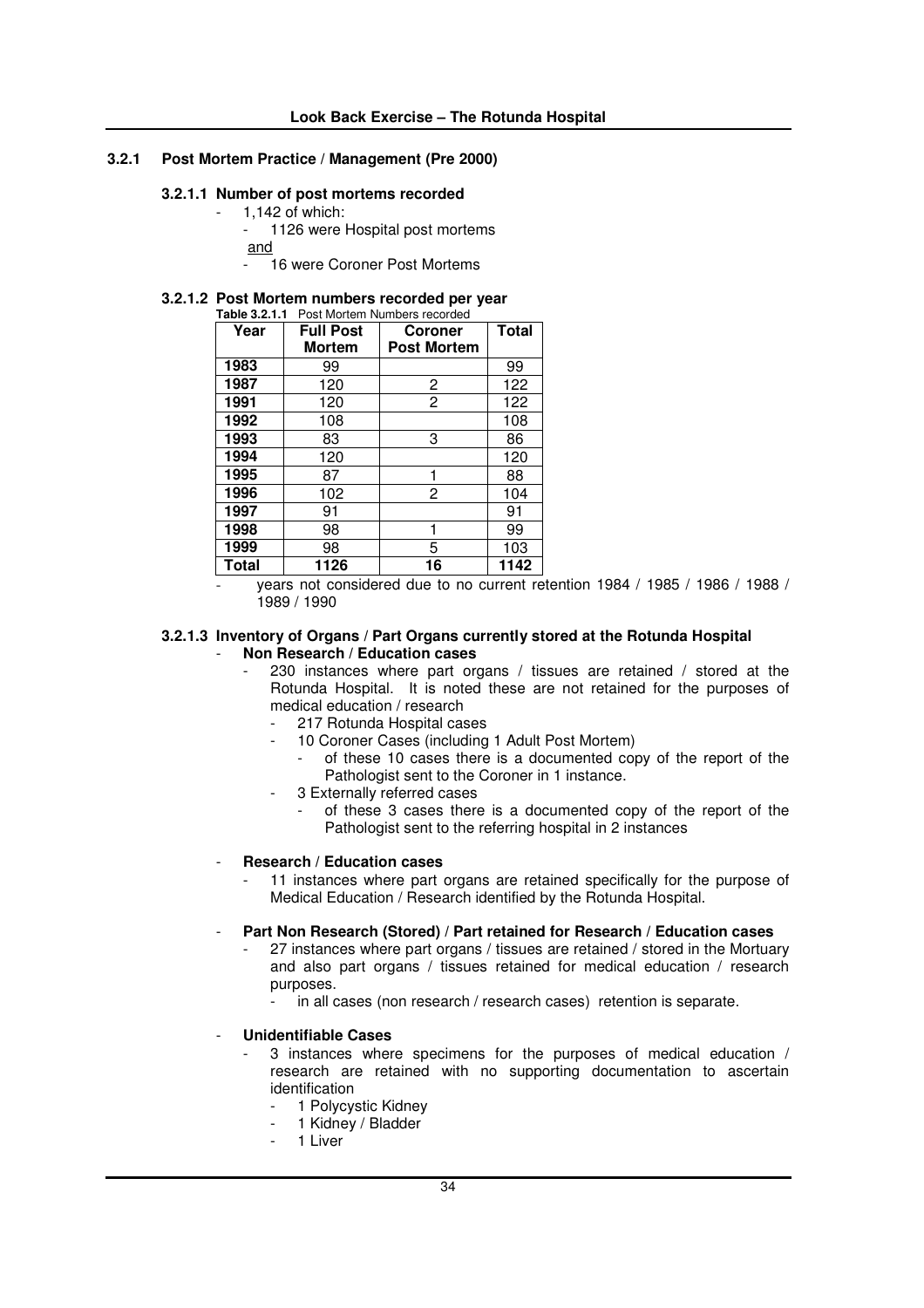In total there are 271 cases where organs have been retained at the Rotunda Hospital for the period 1983 – 1999 (including unidentified cases)

- representing 24% of post mortems undertaken – of these only 14% of cases relate to retention for research & education purposes as identified by the hospital.

In all cases an independent Consultant Pathologist, as part of this review, has examined all retained material.

## **3.2.1.4 Unidentified Foetuses**

### - 3 instances

- there is no documentation supporting identification in all cases
	- **- Foetus A**
		- foetus and placenta of 18-20 week gestation.
		- **Foetus B**
			- a uterus, laid open to show a foetus of 30-32 week gestation with a low lying placenta. The specimen has been laid out as on museum display.
			- **Foetus C**
				- Full term foetus mounted in a museum display cabinet

# **3.2.1.5 Consent Practice / Policy**

Autopsy Permission Form in use for period pre 2000, listed for the purposes of this report as Consent form **A**

## **3.2.1.5.1 Consent Documentation Review**

- **1983**
	- 1 case
		- No consent form on file
		- Case stored as Medical Education / Research based
- **1987**
	- 1 case
		- Consent for post mortem to be undertaken available
			- Case stored as Medical Education / Research based
- **1991**
	- 1 case
		- Consent for post mortem to be undertaken available
			- Case stored as non Medical Education / Research based
- **1992**
	- 9 cases
		- 8 cases stored as non Medical Education / Research based
		- 7 consent for post mortem to be undertaken unavailable 1 case stored as Medication Education / Research based
		- No consent form in this instance available
- **1993**
	- 17 cases
		- 14 stored as non Medical Education / Research based
			- 7 consent forms not available
				- no documentation supplied in 2 instances
			- 2 Coroner Cases
			- 5 consent forms available for post mortem to be undertaken
		- 1 case part stored in Mortuary / Part retained for Medical Education / Research
		- No consent form available in this instance
		- 2 cases specifically stored for Medical Education / Research purposes
			- Consent form available for post mortem to be undertaken in both instances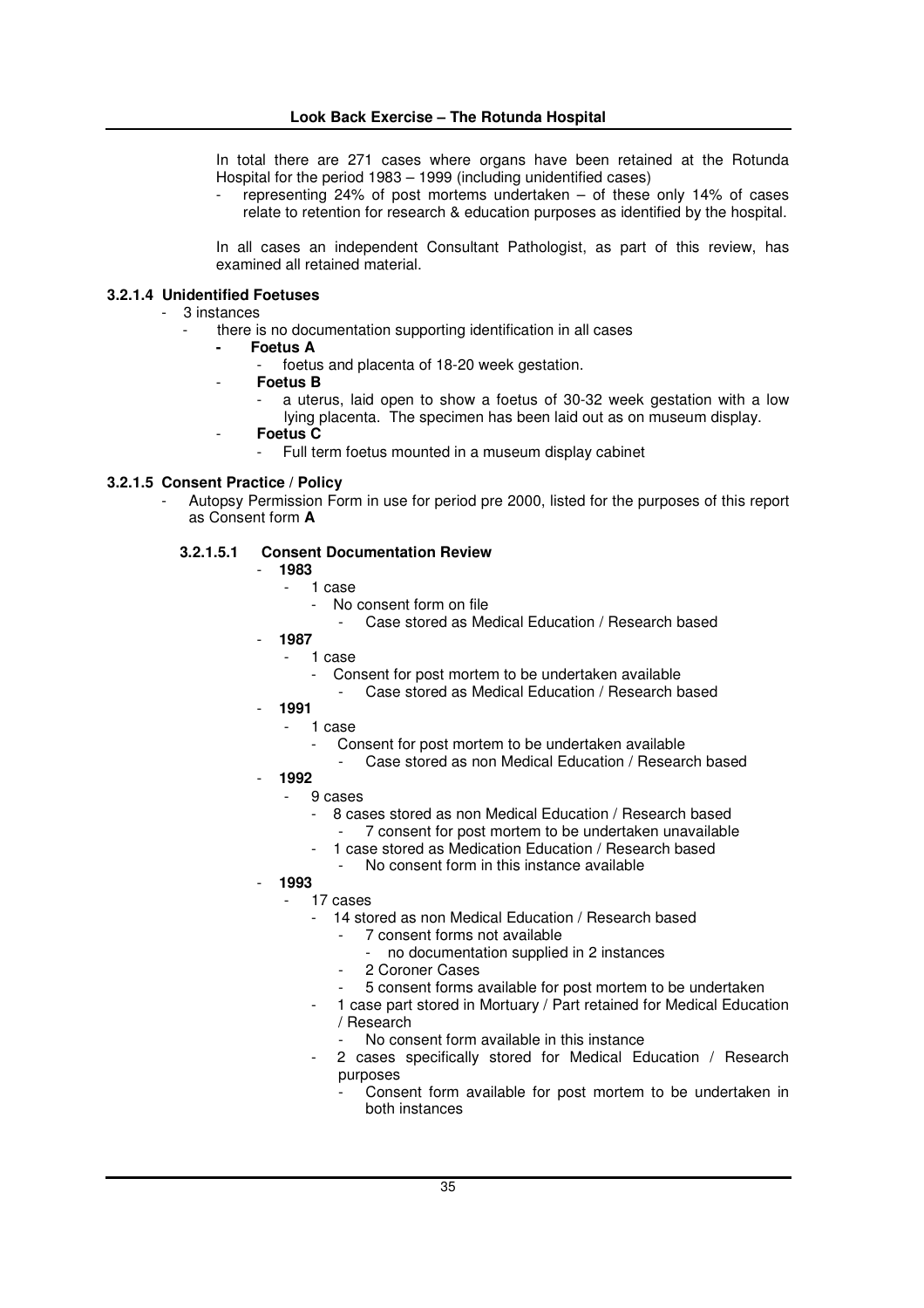- **1994**
	- 21 cases
		- 19 stored as non Medical Education / Research based
			- 13 consent forms available for post mortem to be undertaken - 6 consent forms unavailable
		- 2 cases stored as Medical Education / Research based
			- 1 consent form available for post mortem to be undertaken
- **1995**
	- 32 cases
		- 31 stored as Non Medical Education / Research based
			- 17 consent forms available for post mortem to be undertaken
			- 14 consent forms unavailable
		- 1 case part stored in Mortuary / Part retained for Medical Education / Research
			- consent form in this instance available for post mortem to be undertaken
- **1996**
	- 33 cases
		- 28 cases stored as Non Medical Education / Research based
			- 21 consent forms available for post mortem to be undertaken 7 consent forms unavailable
		- 4 cases part stored in the Mortuary / Part retained for Medical Education / Research
			- 4 consent forms available for post mortem to be undertaken
		- 1 case specifically retained for Medical Education / Research purposes
			- Consent form unavailable in this instance
	- **1997**
		- 36 cases
			- 27 cases stored as Non Medical Education / Research based
				- 19 consent forms available for post mortem to be undertaken
				- 6 consent forms unavailable
				- 2 Coroner Cases
			- 3 cases specifically retained for the purposes of Medical / Research
				- In all 3 instances there is a consent form available for post mortem
			- 6 cases part stored in the Mortuary / Part retained for Medical Education / Research
				- 5 consent forms available for post mortem to be undertaken
				- 1 instance Coroner Case
- **1998**

49 cases

- 39 cases stored as Non Medical Education / Research based
	- 21 consent forms available for post mortem to be undertaken
		- 14 consent forms unavailable
	- 2 Coroner cases
	- 2 referred cases no consent form available in both instances
- 10 cases part stored in the Mortuary / Part retained for Medical Education / Research
	- 7 consent forms available for post mortem to be undertaken
	- 3 consent forms unavailable
	- 1 instance external referral from Portlaoise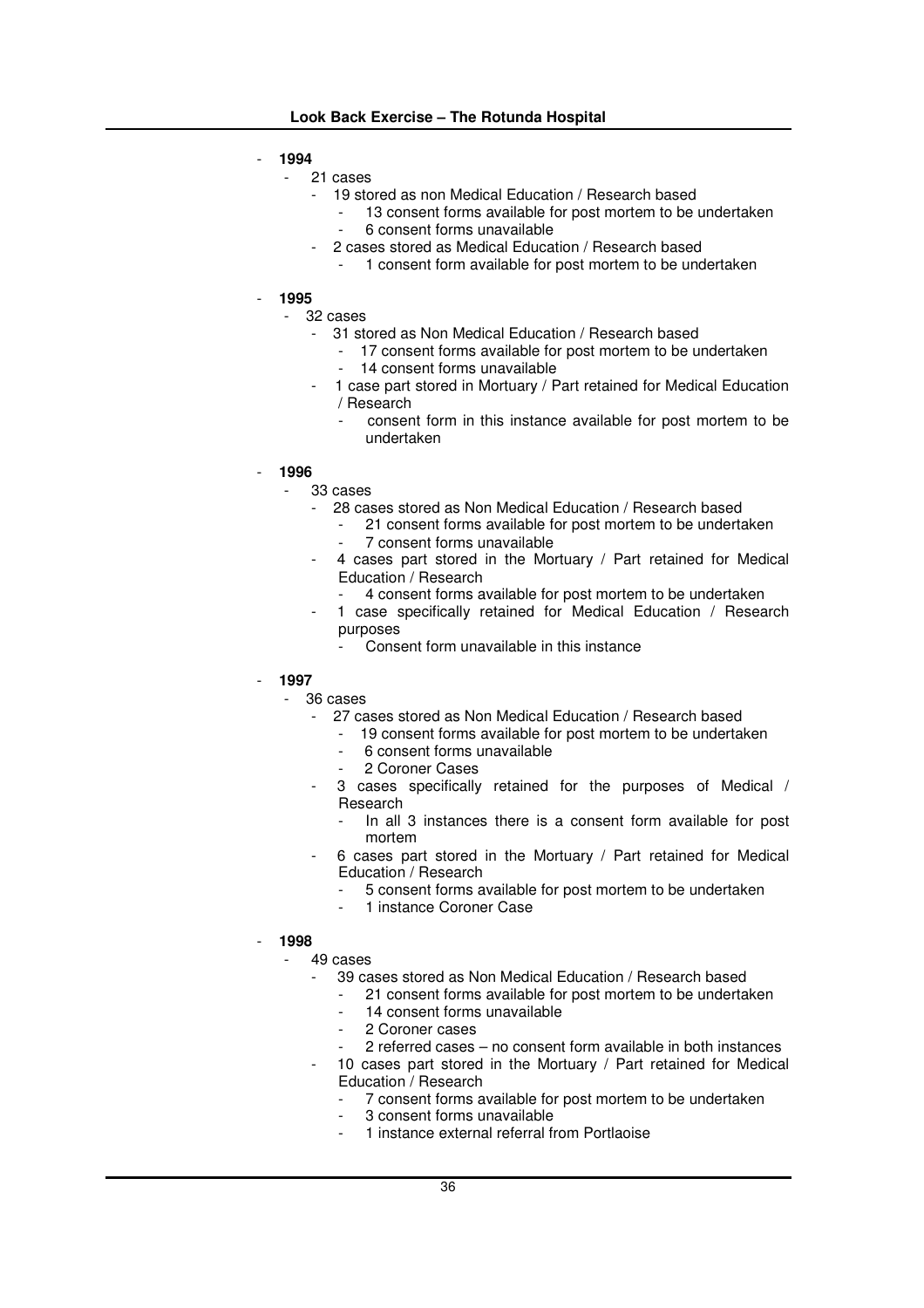- **1999**

68 cases

- 63 cases stored as Non Medical Education / Research based
	- 30 consent forms available for post mortem to be undertaken
		- 30 consent forms unavailable
		- 3 Coroner cases
- 5 cases part stored in the Mortuary / Part retained for Medical Education / Research
	- 3 consent forms available for post mortem to be undertaken
	- 2 consent forms unavailable

In all cases an independent Consultant Pathologist, as part of this review has examined all retained material.

# **3.2.1.5.2 Non Compliance with consent given**

- The following is a breakdown of non compliancy with consent process
- **Retrospective Consent secured** (apparent)
	- There is 1 case where consent form had been signed by parents after the date of autopsy stated in the PM report:
		- PM 1: Date of PM 12.12.97  $\rightarrow$  consent granted on 13.12.97

It should be noted however all cases Pre 2000 (n=271) are deemed non compliant, as where consent was granted, it was for the post mortem to be undertaken, not for the retention of organs. **(3.3.5)**

# **3.2.1.6 Prosector**

- Consultant Pathologist A undertook 157 of post mortems for this period (58% of total post mortems)
- Consultant Pathologist B undertook 84 of post mortems for this period (31% of total post mortems)
- Consultant Pathologist C undertook 1 of post mortems for this period (<1% of total post mortems)
- Consultant Pathologist D undertook 4 of post mortems for this period (1% of total post mortems)
- Consultant Pathologist E undertook 1 of post mortems for this period (<1% of total post mortems)
- (<1% of total post mortems)
- Consultant Pathologist G undertook 6 of post mortems for this period (2% of total post mortems)
- Consultant Pathologist H undertook 2 of post mortems for this period (1% of total post mortems)
- (<1% of total post mortems)
	- Consultant Pathologist J undertook 2 of post mortems for this period (1% of total post mortems)
- Consultant Pathologist K undertook 4 of post mortems for this period (1% of total post mortems)
- 
- Consultant Pathologist F undertook 1 of post mortems for this period
	-
	-
- Consultant Pathologist I undertook 1 of post mortems for this period
	-
	-
- Consultant Pathologist L undertook 3 of post mortems for this period (1% of total post mortems)
	- in addition
		- 3 instances unidentifiable cases (1% of total)
		- 2 instances no documentation supplied to ascertain Prosector (1% of total)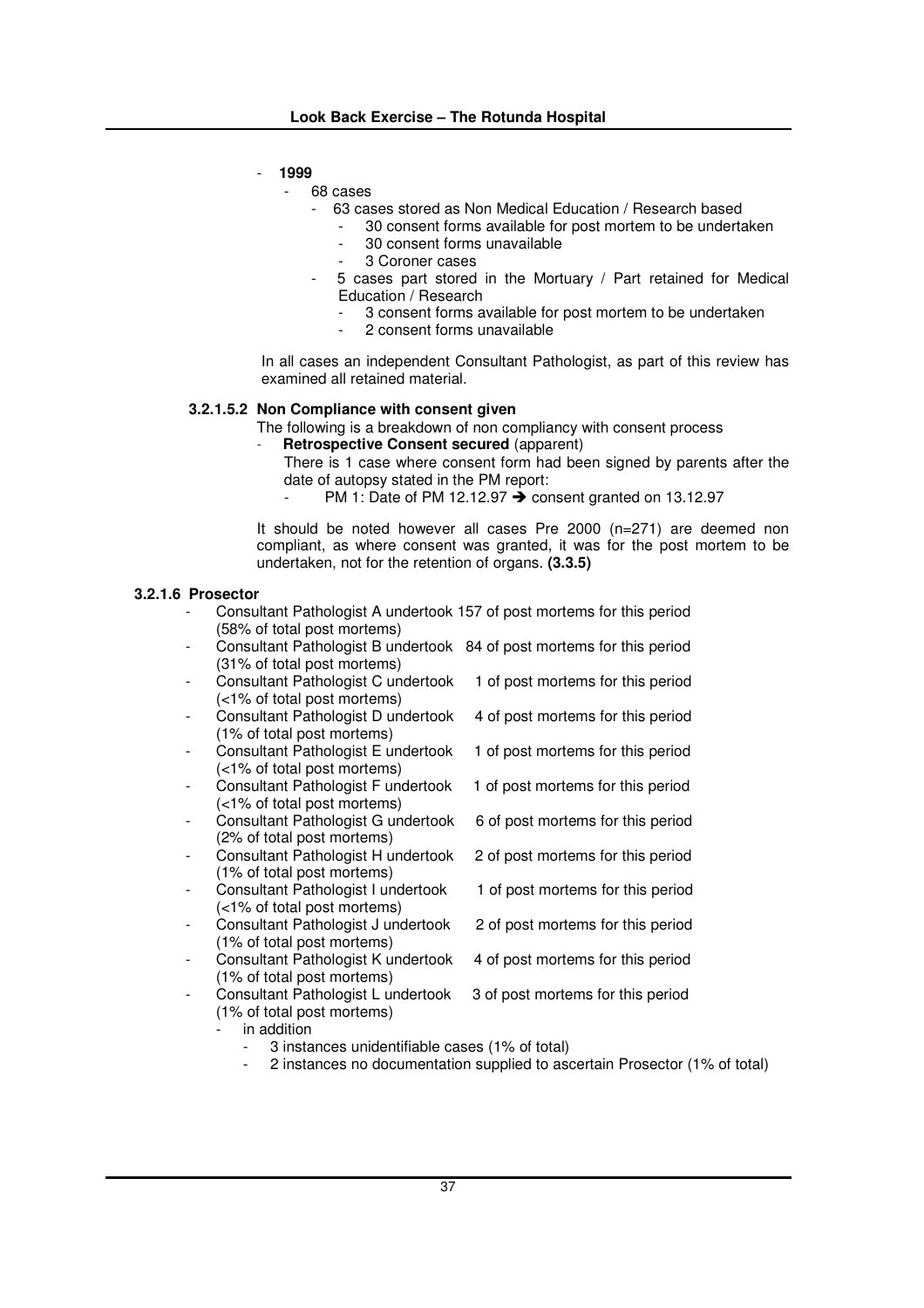# **3.2.2 Post Mortem Practice / Management (2000)**

### **3.2.2.1 Number of post mortems recorded**

- 155 of which:
	- 77 were post mortems (50% of total)
	- 76 were superficial examinations (49% of total)

and

2 where a post mortem reference number was assigned, but no post mortem subsequently recorded as being undertaken (1% of total)

# **3.2.2.2 Post mortems**

There were 77 full post mortems undertaken at the Rotunda Hospital during 2000 of which:

- 34 related to miscarriage / still births < 500gm
- 26 related to still births
- 17 related to live births
	- **-** 77 Full post mortems (50% of total)
		- **Prosector** 
			- Consultant Pathologist A undertook 62 post mortems for this year (81% of total post mortems)
			- Consultant Pathologist B undertook 14 post mortems for this year (18% of total post mortems)
			- Consultant Pathologist M undertook 1 post mortem for this year (1% of total post mortems)

### **3.2.2.2.1 Post mortems (Rotunda Hospital)**

74 post mortems – accounting for 96% of post mortems undertaken in 2000.

# **3.2.2.2.2 Post mortems (Coroner)**

- 2 post mortems accounting for 3% of post mortems undertaken in 2000
- PM 2 was referred from National Maternity Hospital, Holles Street for Coroner PM
	- PM 3 was a Rotunda Hospital Coroner PM
		- There is documented evidence in both cases that the Post Mortem report was sent to the Coroner by the Pathologist.

# **3.2.2.2.3 Post mortems (Other Hospital)**

- 1 post mortems accounting for 1% of post mortems undertaken in 2000 PM 4 referred from Limerick
	- there is no documented evidence the report was sent to referring hospital by the Pathologist.
- **3.2.2.2.4 Post Mortem – slide examination** None identified
- **3.2.2.2.5 Post Mortem – referral of wet tissue** None identified
- **3.2.2.2.6 Post mortem reference number assigned, but no post mortem subsequently recorded as being undertaken**

2 cases where a post mortem reference number was assigned, but no post mortem subsequently recorded as being undertaken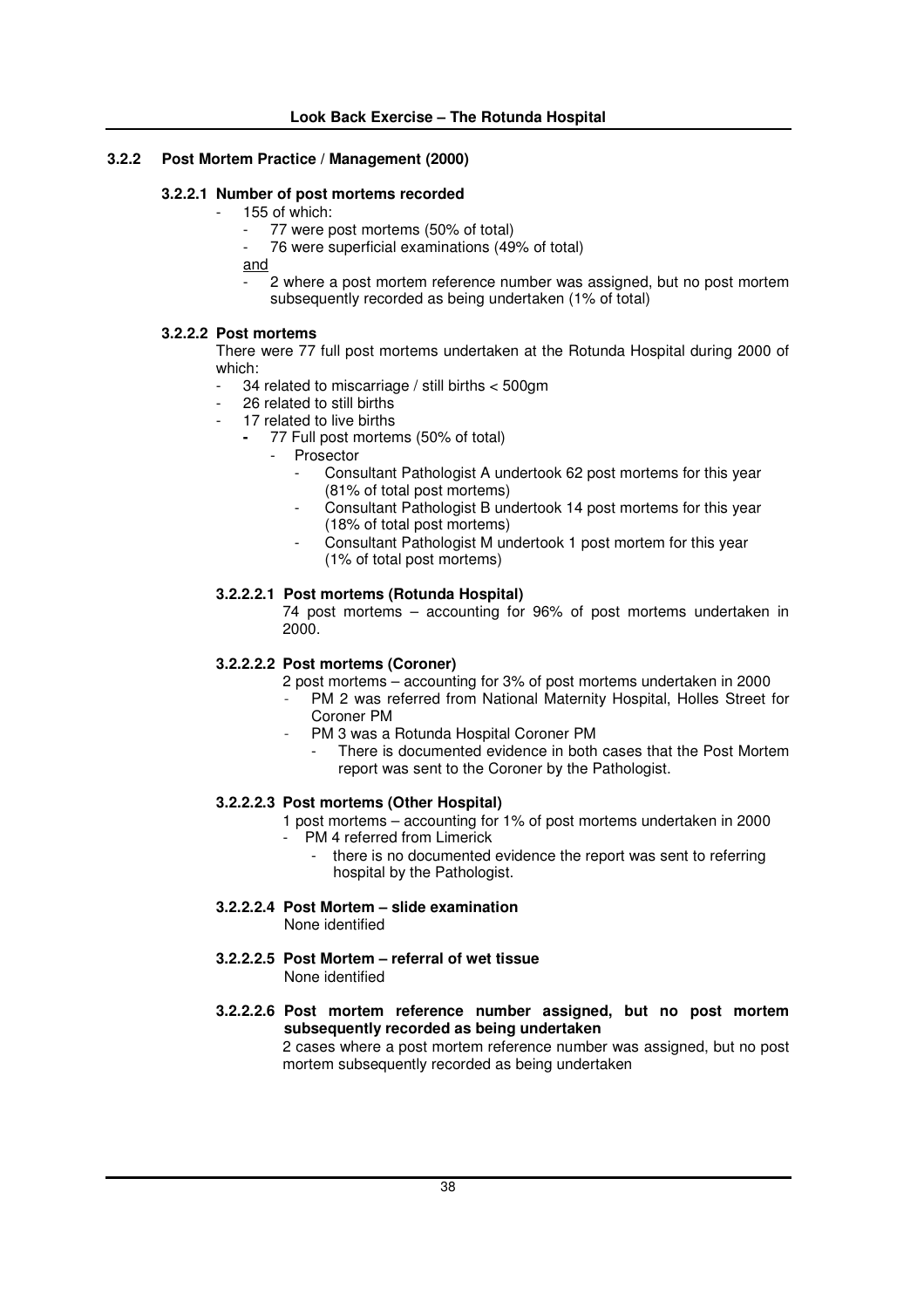

# **Look Back Exercise – The Rotunda Hospital**

# **3.2.2.3 Superficial examinations**

There were 76 superficial examinations undertaken at the Rotunda during 2000 of which:

- 40 related to miscarriage / still birth
- 15 related to still births > 500gm
- 21 related to live births
	- 76 Superficial examinations (49% of total)
		- Prosector
			- Consultant Pathologist A undertook 53 superficial examinations for this year (70% of total post mortems)
			- Consultant Pathologist B undertook 23 superficial examinations for this year (30% of total post mortems)

# **3.2.2.4 Review of related / relevant documentation (macro)**

- **-** post mortem file 100% availability
	- post mortem Report complete 69%
	- post mortem Report partial 31% **(3.2.2.8)**
- **-** superficial file 100% availability
	- superficial examination report complete 93%
	- superficial examination report partial 7% (3.2.2.8)
- bereavement File 99% availability
- patient File (Maternal) 87% availability

#### **3.2.2.5 Consent**

#### **3.2.2.5.1 Consent practice / policy**

There were two consent forms in use in this year.

- **Autopsy Permission Form**
	- in use from January to April 2000 which was used to obtain consent for Full Post Mortems - listed for the purposes of this report as Consent form **A**

# **- Perinatal Autopsy Permission Form**

in use from April 2000 to December 2000 to obtain consent  $$ listed for the purposes of this report as Consent form **B**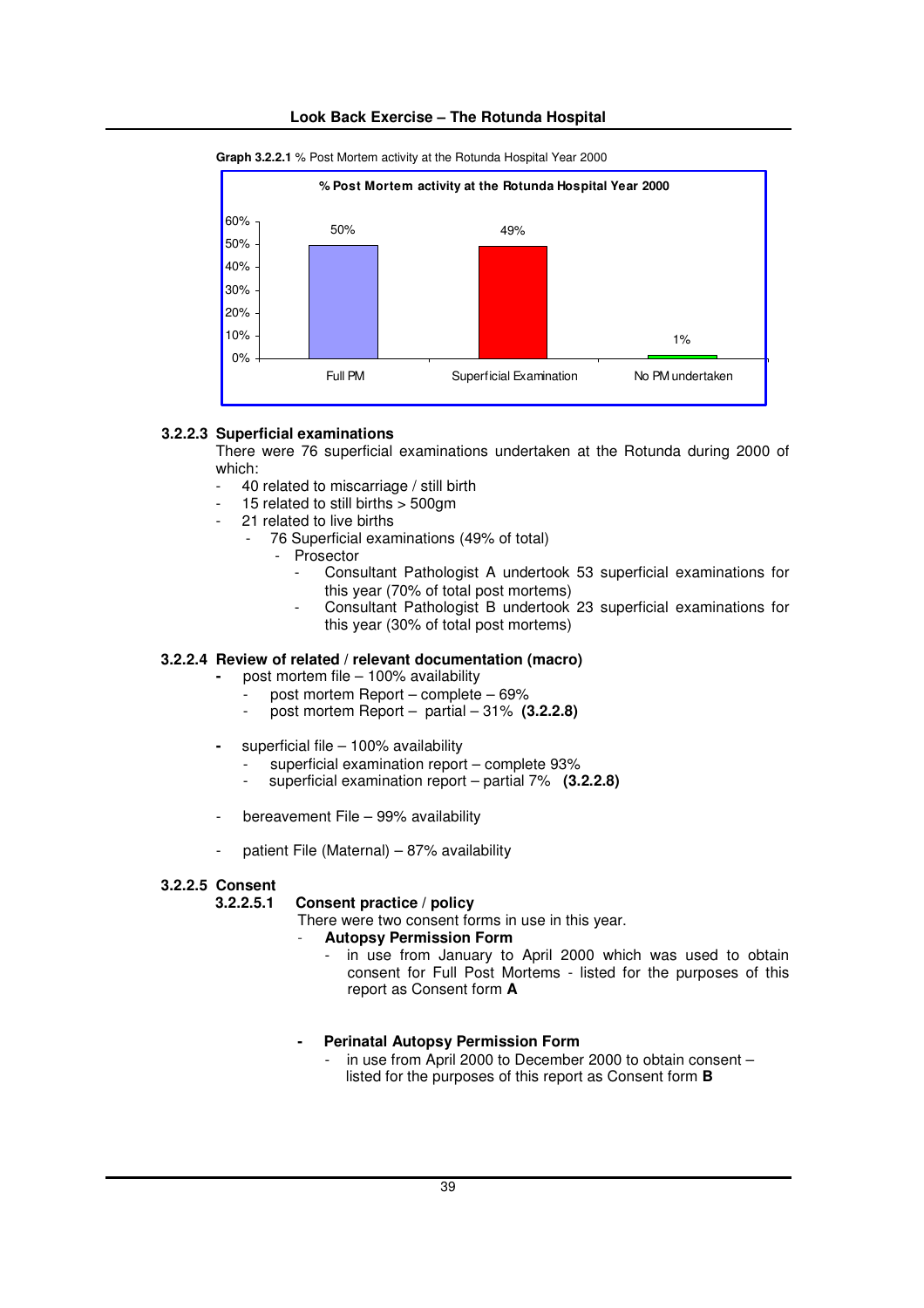# **3.2.2.5.2 Consent record availability**

#### **Table 3.2.2.2 Consent record availability full post mortems**

| <b>Consent Record availability / Full Post Mortems</b> |    |
|--------------------------------------------------------|----|
| Consent Record available - Rotunda Cases               | 72 |
| Consent Record not available – Rotunda Cases           | 0  |
| Consent record available - Referral Case               |    |
| <b>Coroner Cases</b>                                   | റ  |
| Total                                                  |    |

Of the total post mortems requiring consent 97% consent records available (n=73) (exclusion of 2 coroner cases)

**Table 3.2.2.3 Consent record availability superficial post mortems**

| Consent Record availability / Superficial Exam |    |  |
|------------------------------------------------|----|--|
| Consent Record available                       |    |  |
| Consent Record not available                   | 76 |  |
| Total                                          | 76 |  |

It should be noted no specific consent for superficial examination was in place for the year 2000.

In 6 instances where consent was not granted for a full post mortem. this form was filed in the superficial file - in each instance a superficial examination was undertaken.

#### **Consent Documentation Review (Full Post Mortem) Table 3.2.2.4 Consent documentation review**

| <b>Consent Review</b>                            | Number of<br>cases |
|--------------------------------------------------|--------------------|
| <b>Granted for Post Mortem</b>                   |                    |
| Consent forms not available                      |                    |
| <b>Coroner Cases</b>                             |                    |
| Referral Hospital / Full Granted for Post Mortem |                    |
| <b>Limited Consent</b>                           |                    |
| otal                                             |                    |

The following is breakdown of consent forms for 2000 post mortems:

- 91% consent forms authorising hospital to undertake a PM

- 3% consent forms not on file
- 3% Coroner Cases (parental consent is not required)
- <1% externally referred cases / consent granted for Post Mortem
- 3% Limited / restricted Post Mortem consent granted.

#### **3.2.2.5.3 Limited / Restricted Post Mortem PM 5**

Perinatal Autopsy Permission Form states that parents agree that samples may be taken from organs for microscopic slide purposes only. Date of consent 23.06.00. Parents do not agree to the retention of any organs. Retention of tissues only for Education / Research granted. There is an undated note in the bereavement file stating no tissue was left after post mortem completed.

#### **PM 6**

There are two consent forms completed for this PM – first stating no organs to be removed / second form signed granting full consent. There is an undated note in the bereavement file stating no tissue was left after post mortem.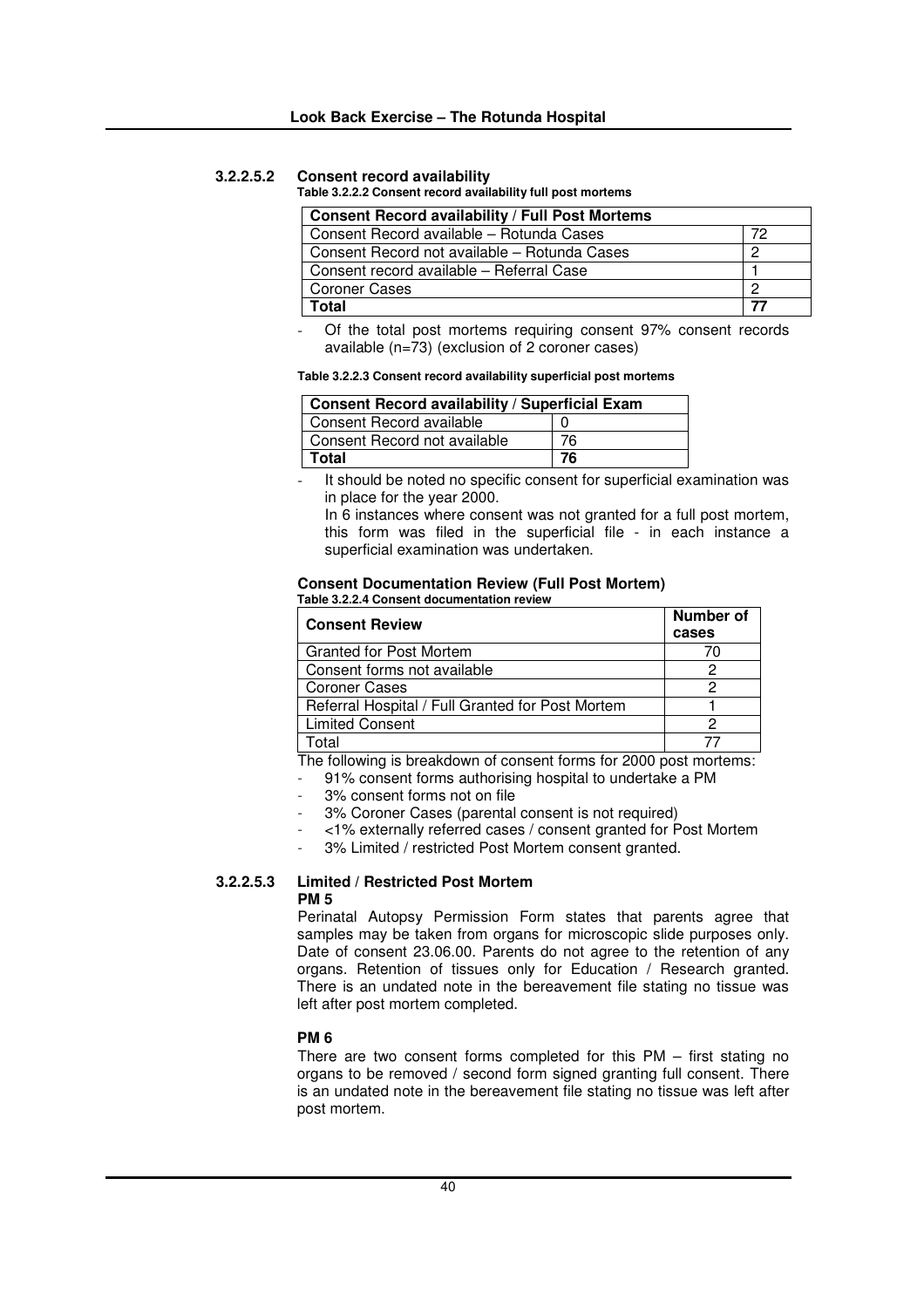# **3.2.2.5.4 Non Research / Education Cases**

- Of the 26 cases, which are stored in the mortuary (not retained for research / education purpose),
	- 24 instances there is a note in the bereavement file *'awaiting outcome of enquiry'*. These notes are undated.
		- it should be noted that for Post Mortem 01-00  $\rightarrow$  50-00, Consent form A was utilised which did not give consent to organ retention.
			- in 1 instance records indicate parents being in contact with hospital re: reburial – this has not been effected to date
	- 1 instance is a Rotunda Coroner Case / baby was interred privately - no documentation or letters on file in relation to reburial.
	- 1 instance it is noted that hospital to arrange reburial or organs / tissues / baby interred privately - in this case there is documentation from hospital contacting family.

# **3.2.2.5.5 Consent Medical Education / Perinatal Death**

- Of the 16 cases, which are retained for research / education purpose),
	- 14 instances consent granted for retention medical Education / Perinatal Death
	- 1 instance consent granted for 'samples may be taken from organs for microscopic slide purposes only / retention of tissues only granted for Education / Research'
	- 1 instance the consent form is not available

# **3.2.2.5.6 Non Compliance with Consent given**

The following is a breakdown of non compliancy with consent process

### - **Retrospective Consent secured** (apparent)

There are 2 cases where consent form had been signed by parents after the date of autopsy listed in the PM report:

- PM 7 : Date of PM 10.01.00  $\rightarrow$  Consent granted 11.01.00
- PM 8: Date of PM13.01.00  $\rightarrow$  Consent granted 14.01.00

### - **Consent / Retention**

There is 1 case (also listed under **3.2.2.5.3 / PM 5**) where consent states that samples may be taken from organs for microscopic slide purposes only. Parents did not agree to the retention of any organs. Consent form has been ticked for tissues only for Education / Research purposes. There are 7 part organs / tissues retained for the purposes of Medical Education / Research as identified by the Rotunda Hospital.

# **- Consent / Reburial**

- of the 26 cases, which are stored in the mortuary (not retained for research / education purpose),
	- 24 instances there is a note in the bereavement file  $-$ '*awaiting outcome of enquiry'*. These notes are undated.
		- it should be noted that for Post Mortems  $01-00 \rightarrow 50-00$ Consent form A was utilised which did not give consent to organ retention. (n=24)
			- in 1 instance records indicate for parents to contact the hospital – no record that this has occurred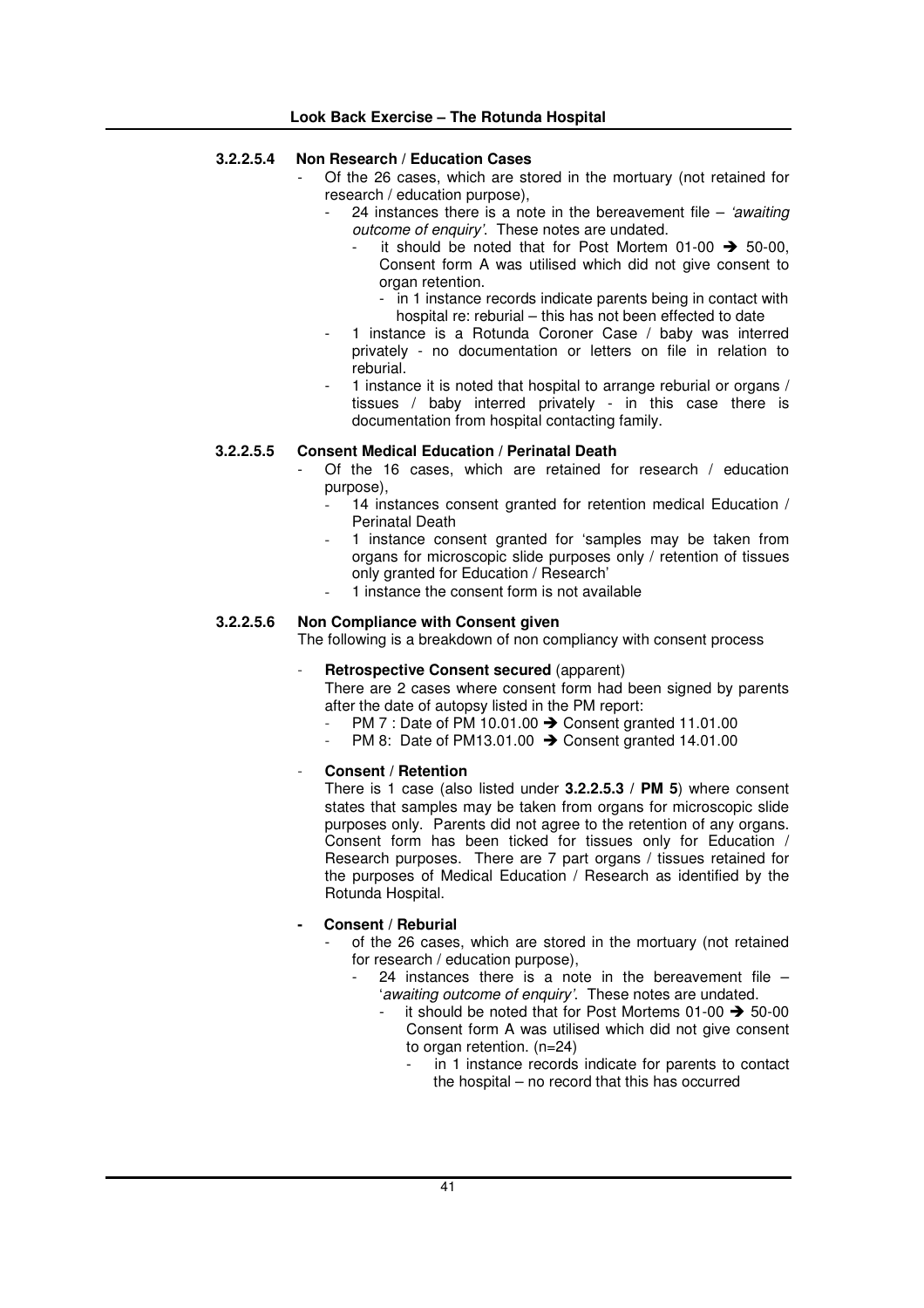1 instance is a Rotunda Coroner Case (note in bereavement file *'? Pathology'*) / no documentation or letters on file in relation to reburial.

In total 28 cases are deemed non compliant – representing 36% of post mortems

# **3.2.2.6 Date of delivery / death date of post mortem**

**Table 3.2.2.5** summarises length of time from date of delivery/ death  $\rightarrow$  date of post mortem

| Timeline | Same day as<br>Date of Death | 1-2<br>days | > 2 < 7<br>days | ≥7<br>davs | Date of Death<br>not listed | Date of PM Not<br>Recorded | Total |
|----------|------------------------------|-------------|-----------------|------------|-----------------------------|----------------------------|-------|
| Number   |                              | 27          | 26              | ◠          |                             |                            |       |
| %        | 12%                          | 35%         | 34%             | 4%         | 4%                          | 12%                        |       |

### **3.2.2.7 Date of post mortem date of post mortem report**

- 95% of reports are undated (n=73)
- of the 5% reports which are dated
- 75% are dated 0-3 months post post mortem
- 25% are dated > 2 years after post mortem

**Graph 3.2.2.6** Timeline from Date of Post Mortem – Date Post Mortem Completed



As the majority of reports were undated, a sample of 18 cases pertaining to 2000 was reviewed in order to ascertain date of PM completion. No record of received dates (when blocks were received in Histology) was recorded, however a manual record showed in all 18 cases, slides made from blocks were released to the Pathologist in 2000, indicating blocking was undertaken in the year 2000.

# **3.2.2.8 Post Mortem Report**

### **Full Post mortem report**

24 are incomplete / apparently not validated by Consultant Pathologist  $$ representing 31% of full post mortem reports

### **Superficial Examination report**

5 are incomplete / apparently not validated by Consultant Pathologist – representing 7% of superficial examination reports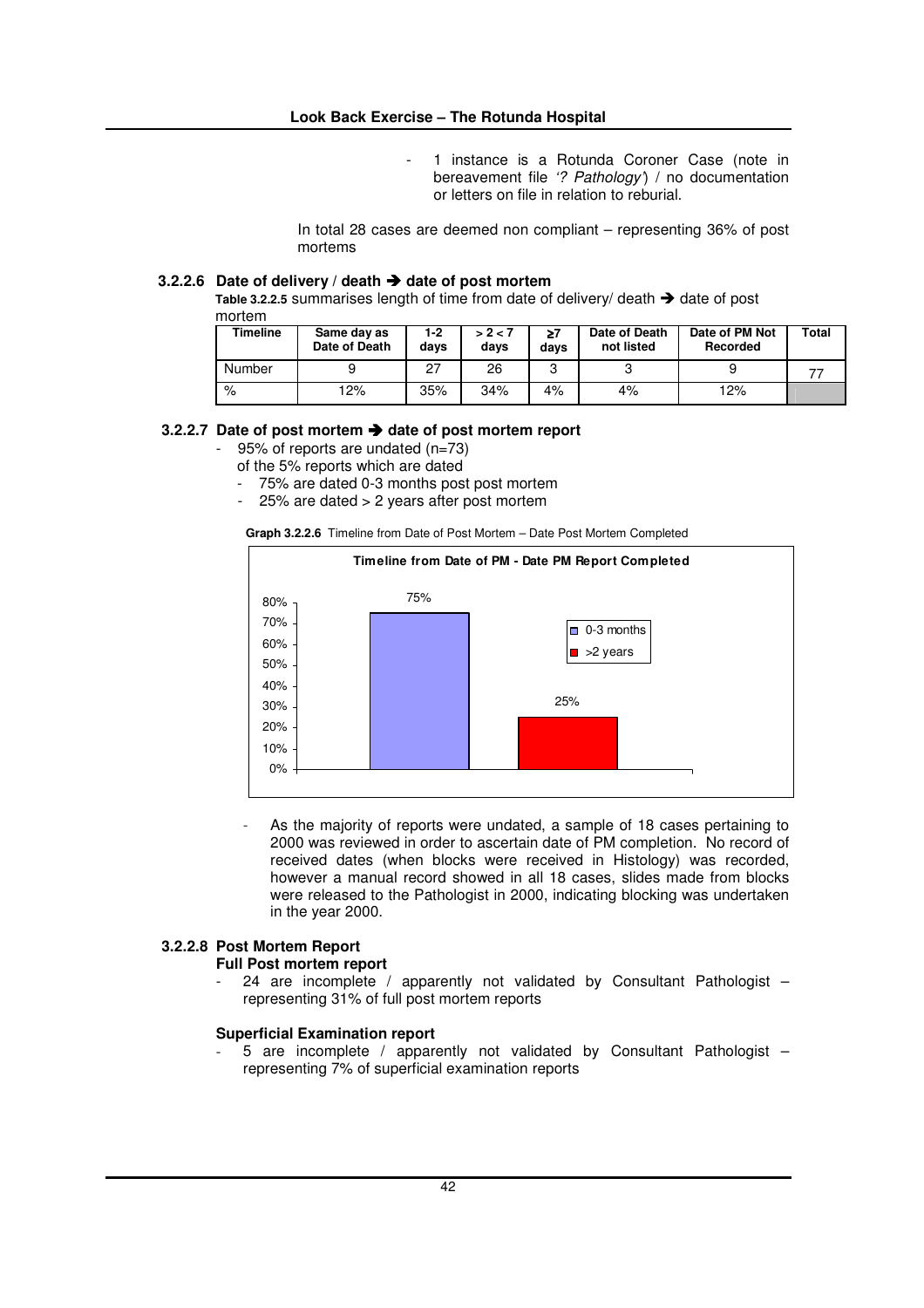#### **3.2.2.9 Inventory of Organs / Part Organs currently stored at the Rotunda Hospital Table 3.2.2.7 Inventory of Organs**

| <b>Origin of Cases</b>                 | <b>Cases</b> |
|----------------------------------------|--------------|
| Rotunda Hospital cases                 | 24           |
| Coroner Case - not research based      |              |
| Referral Hospital - not research based |              |
| <b>Total Non research based</b>        | 26<br>(62%)  |
| Medical Research / Education           | 16           |
| <b>Total Medical Research based</b>    | 16<br>(38%)  |
| `otal                                  | 42           |

There are 42 cases for 2000 where part organs / tissues are currently stored in the Mortuary.

- This figure represents 55% of full post mortems.
	- 26 cases were identified by the Rotunda hospital at start of review
	- 16 cases were identified by the Rotunda Hospital as Medical / Education specimens at review end.
		- In all of the above 42 cases an Independent Consultant Pathologist as part of this review has examined all material.
- of the 26 cases identified as stored / retained not for the purposes of Medical / **Education** 
	- 21 instances Pathologist A undertook the post mortem
	- 5 instances Pathologist B undertook the post mortem

### **3.2.2.10 Returned Tissue / Organ Register**

# **Table 3.2.2.8 Return Tissue / Organ Register**

| <b>Returned Tissue Register</b> |     |
|---------------------------------|-----|
| Fully returned for burial       | -23 |
| Part return for burial          | 15  |
| Total                           | 38  |

- 38 instances where the Return Tissue Register has logged a full / partial reburial of Tissue / Organs. Of these cases where the Post Mortem was undertaken in 2000:
	- 2 cases returned in 2000
	- 7 cases returned in 2001
	- 21 cases returned in 2002
	- 3 cases returned in 2003
	- 5 cases returned in 2004

### **3.2.2.11 Retention Sheet Record**

No detailed retention sheets available in this year – Therefore the Review team were unable to compare numbers of organs retained by medical staff

### **Retrospective data entries**

There are no cases where data has been entered retrospectively for the year 2000.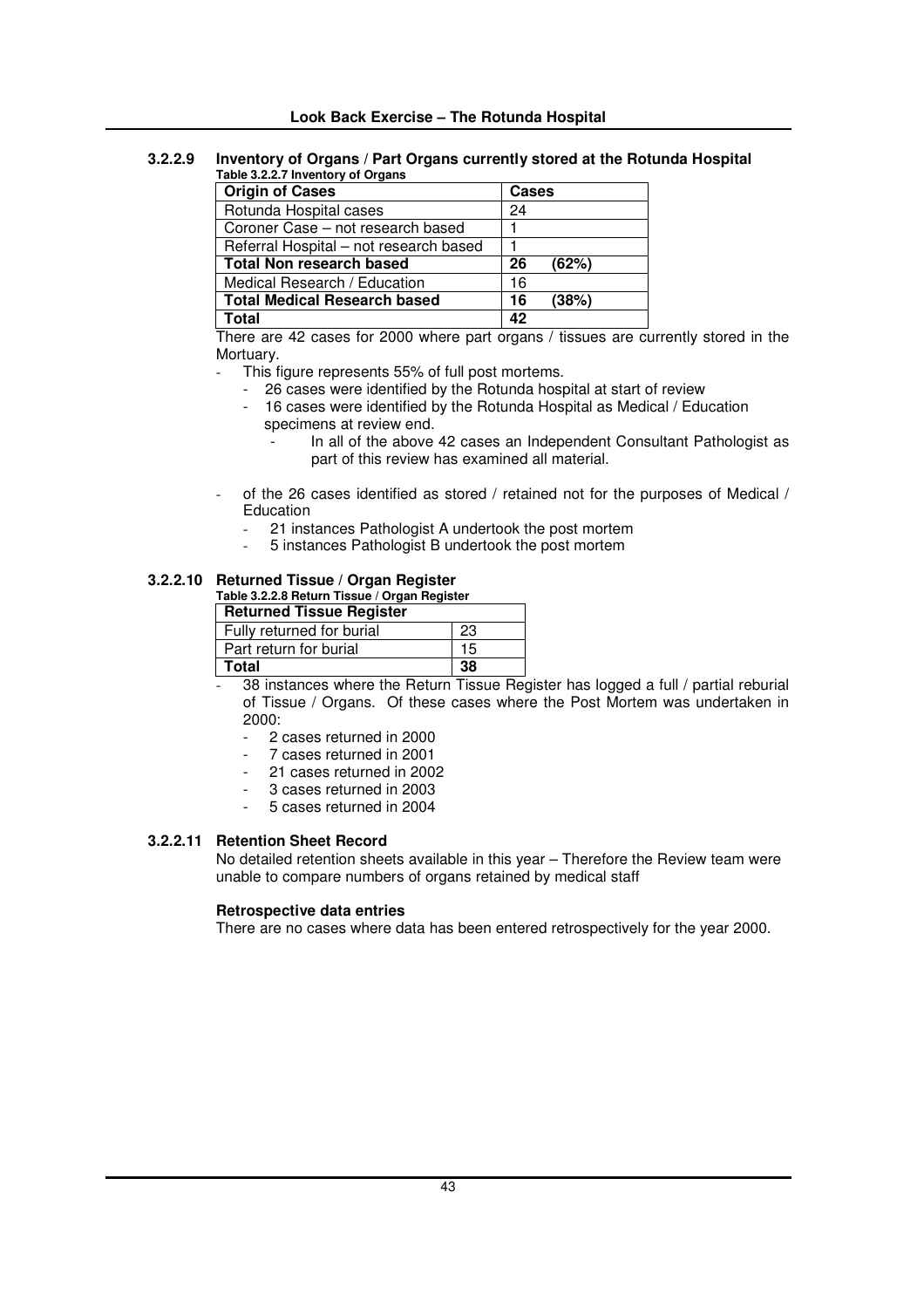# **3.2.2.12 Overall Management of Cases**

| Table 3.2.2.9 Overall Management of Cases |
|-------------------------------------------|
|-------------------------------------------|

| Cases                                                                         | No. |
|-------------------------------------------------------------------------------|-----|
| <b>Returned Tissue Register</b>                                               |     |
| 38 cases                                                                      |     |
| of these, 15 cases were part returned / part retained                         | 23  |
| Cases where part organ / tissues are stored in Mortuary                       | 42  |
| No Reburial details evident on documentation review                           | 2   |
| Documented evidence indicates organs were sampled at the time of Post         |     |
| Mortem and returned to body for reburial                                      |     |
| Cases where documented evidence indicates there was no tissue left after Post | 9   |
| <b>Mortem Examination</b>                                                     |     |
| <b>Total</b>                                                                  |     |

in total there are 38 cases listed in the return tissue book as returned for reburial of these 38 cases:

- in 15 instances part were sent for reburial / part were retained for research.
- 23 instances where all organs were sent for reburial.
- 42 cases are currently stored in the Mortuary (26 cases non Research / 16 cases Medical Education / Research identified by the Rotunda Hospital)
- 2 instances there are no reburial details documented on file
- 1 instance the organs were sampled at the time of the post mortem and returned to the body
- 9 instances there was no tissue left after the post mortem was completed.

# **3.2.2.13 Supplementary Report in relation to Organ Retention Status 21.12.07 / 20.02.08**

A supplementary report was provided to the review team identifying for 2000

- Status 21.12.07
	- of the 26 cases of organ retention 26 were complete awaiting reburial
		- delay identified in 24 cases *'prior to change in consent form'*
			- delay identified in 1 case as *'difficulty contacting parents*
				- (Coroner Case) no supporting documentation on file
				- delay identified in 1 case as *'difficulty contacting parents* documentation of phone calls / letters on file
- Status 20.02.08
	- of the 26 cases of organ retention 26 were complete awaiting reburial
	- key arrangement notes identify
		- 2 instances private grave permission required.
			- 24 instances key arrangement sections blank

This report was designed to assist this Review in understanding actions undertaken by hospital following National Audit visitation December 2007 **(2.5)**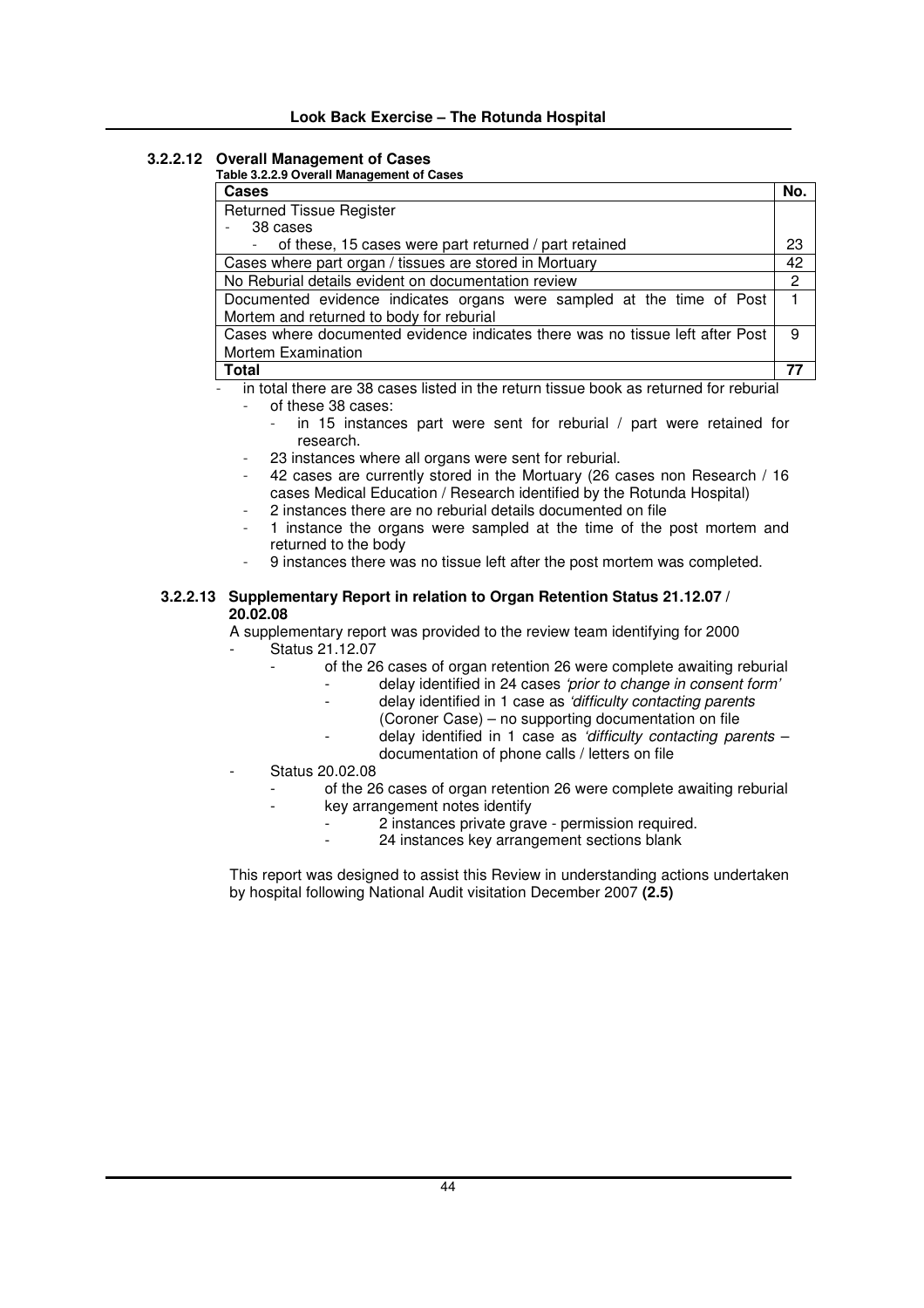# **3.2.3 Post Mortem Practice / Management (2001)**

# **3.2.3.1 Number of post mortems recorded**

- 166 of which:
	- 67 were post mortems (40% of total)
	- 90 were superficial examinations (54% of total)

and

 $\overline{\phantom{a}}$  1 slide(s) examination referred by external hospital (1% of total)

and

- 8 where a post mortem reference number was assigned, but no post mortem subsequently recorded as being undertaken (5% of total)
	- this was further validated by the Report 'Details of Autopsies' provided by the hospital

# **3.2.3.2 Post mortems**

There were 67 post mortems undertaken at the Rotunda Hospital during 2001 of which:

- 27 related to miscarriage / still births
- 21 related to still births  $>$  500 am
- 19 related to live births
	- **-** 67 Full post mortems (40% of total)
		- **Prosector** 
			- Consultant Pathologist A undertook 44 post mortems for this year (66% of total post mortems)
			- Consultant Pathologist B undertook 23 post mortems for this year (34% of total post mortems)

# **3.2.3.2.1 Post mortems (Rotunda Hospital)**

60 post mortems – accounting for 90% of post mortems undertaken in 2001.

# **3.2.3.2.2 Post mortems (Coroner)**

- 5 post mortems accounting for 7% of post mortems undertaken in 2001
- PM 9 referred from National Maternity Hospital, Holles Street
- PM 10 Rotunda Hospital Coroner PM
- PM 11 referred from Coombe Hospital for Coroner PM
- PM 12 Rotunda Hospital Coroner PM
	- PM 13 domiciliary delivery, infant died at home Coroner PM
		- of these 5 cases, there is a documented copy of report sent to Coroner in 3 instances by the Pathologist.

# **3.2.3.2.3 Post mortems (Other Hospitals)**

2 post mortems – accounting for 3% of post mortems undertaken in 2001 PM 14 referral from Coombe Hospital

- PM 15 referral from Coombe Hospital
	- of these 2 cases there is no copy of report sent to referring hospital in both instances by the Pathologist.
- **3.2.3.2.4 Post Mortem – slide examination**

1 case which consisted of slides (from external hospital) examination only

- **3.2.3.2.5 Post Mortem – referral of wet tissue** None identified
- **3.2.3.2.6 Post mortem reference number assigned, but no post mortem subsequently recorded as being undertaken**

8 cases where a post mortem reference number was assigned, but no post mortem subsequently recorded as being undertaken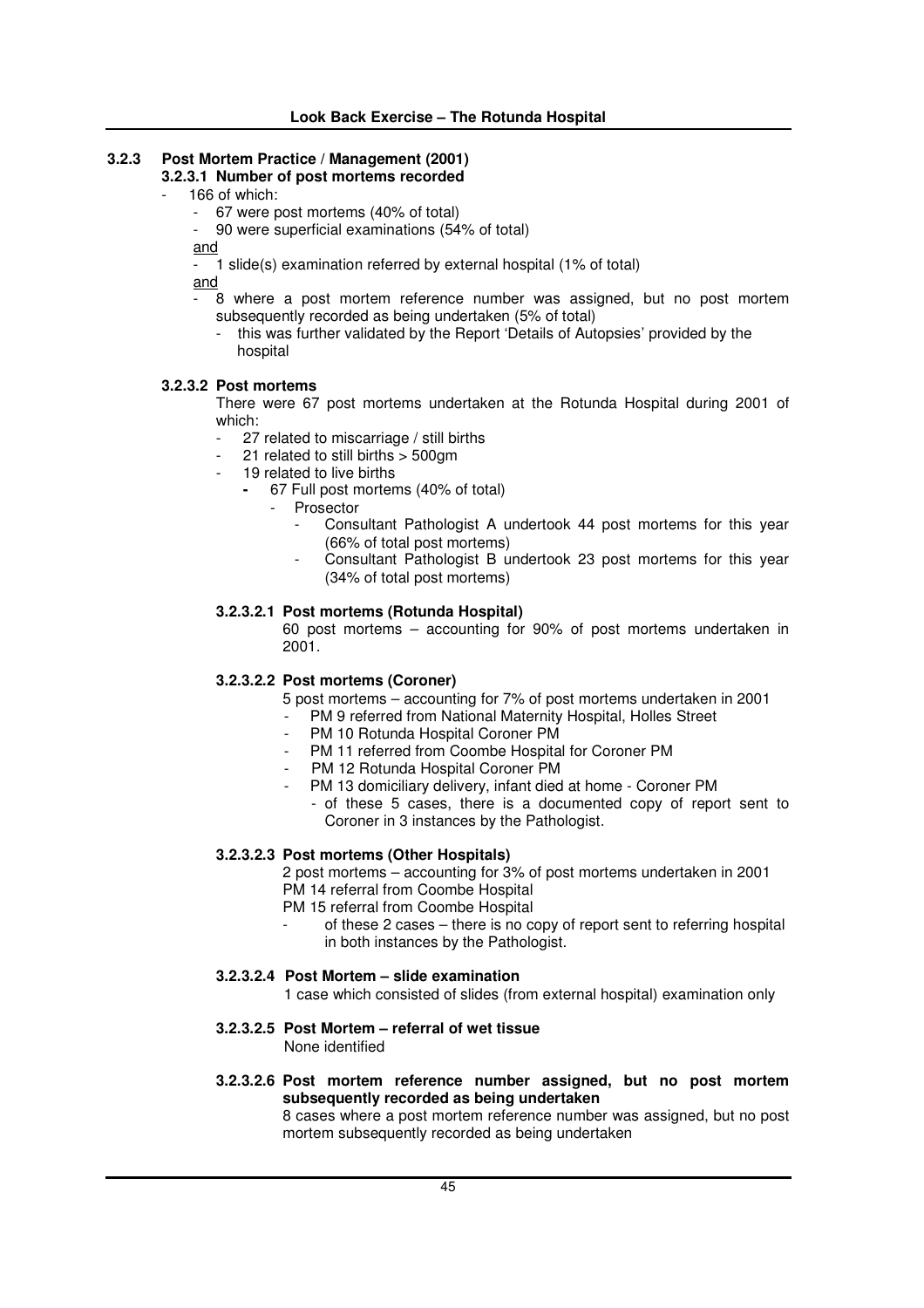

**Graph 3.2.3.1** % Post Mortem activity at the Rotunda Hospital Year 2001

# **3.2.3.3 Superficial examinations**

There were 90 superficial examinations undertaken at the Rotunda during 2001 of which:

- 59 related to miscarriage / still birth
- 13 related to still births  $> 500$ gm
- 18 related to live births
	- 90 Superficial examinations (54% of total)
		- **Prosector** 
			- Consultant Pathologist A undertook 57 superficial examinations for this year (63% of total post mortems)
			- Consultant Pathologist B undertook 31 superficial examinations for this year (34% of total post mortems)
			- Consultant Pathologist N undertook 1 superficial examination for this year (1% of total post mortems)
				- in one case the superficial report was not available (1% of total post mortems)

### **3.2.3.4 Review of related / relevant documentation (macro)**

- **-** post mortem file 100% availability
	- post mortem Report complete  $77%$  availability
	- post mortem Report– partial 33% availability **(see 3.2.3.8)**
- **-** superficial file 100% availability
	- superficial examination report 99% availability
	- superficial examination report partial 11% **(see 3.2.3.8)**
- bereavement File 98% availability
- patient File (Maternal) 91% availability

### **3.2.3.5 Consent**

#### **3.2.3.5.1 Consent practice / policy**

Rotunda Hospital Perinatal Autopsy Permission Form was in use for all 2001

listed for the purposes of this report as Consent Form **B**.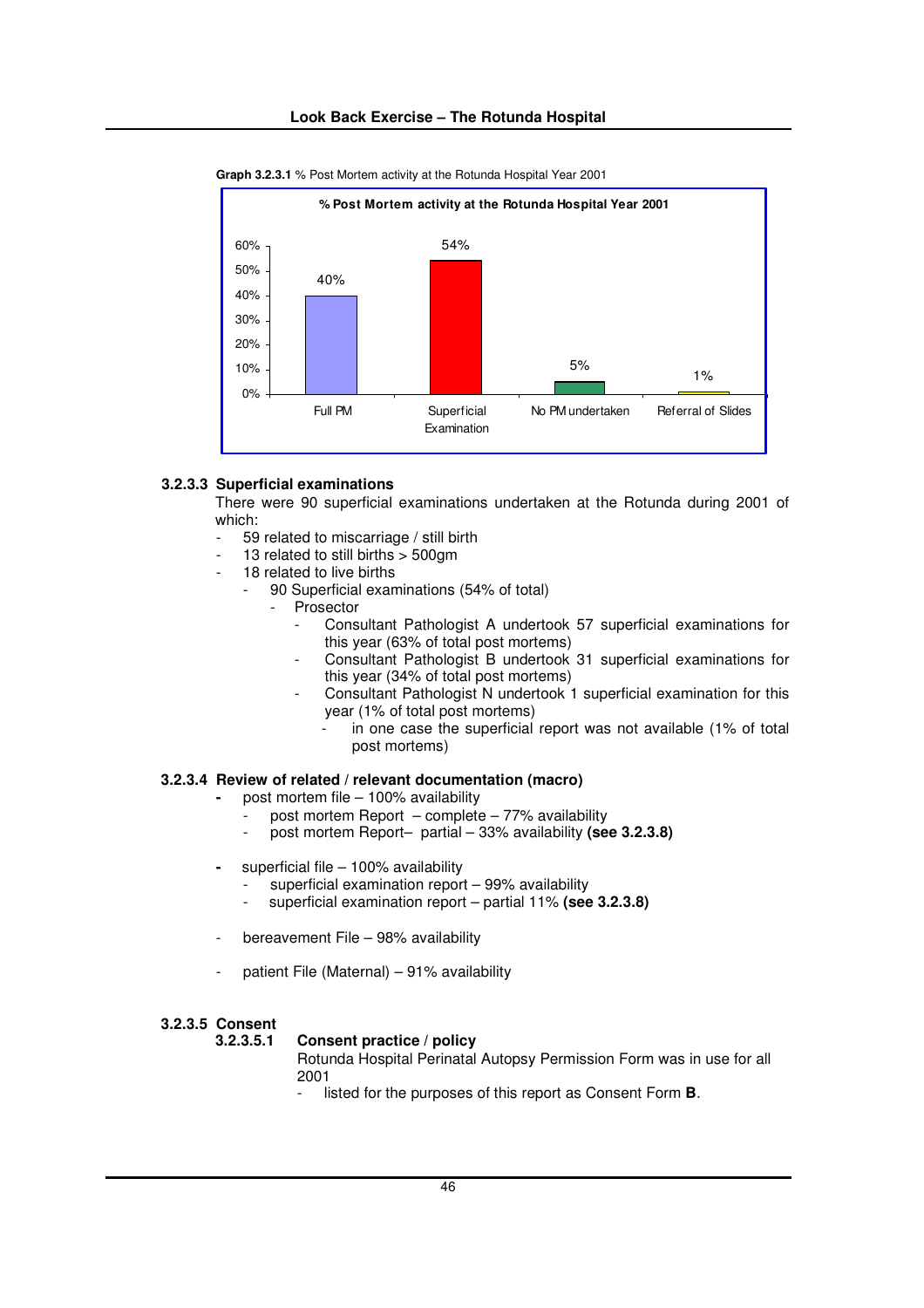# **3.2.3.5.2 Consent record availability**

**3.2.3.2 consent record available full post mortems**

| Consent Record availability / Full Post Mortems |    |
|-------------------------------------------------|----|
| Consent Record available - Rotunda Cases        | 59 |
| Consent Record not available – Rotunda Cases    |    |
| Consent record available - Referral Cases       |    |
| <b>Coroner Cases</b>                            | 5  |
| Total                                           | 67 |

Of the total post mortems requiring consent 98% consent records available (n=61) / (exclusion of 5 coroner cases)

# **Table 3.2.3.3 Consent record availability Superficial Examinations**

| <b>Consent Record availability / Superficial Examinations</b> |    |  |
|---------------------------------------------------------------|----|--|
| Consent Record available                                      |    |  |
| Consent Record not available                                  | 90 |  |
| Total                                                         | 90 |  |

It should be noted no specific consent form for superficial examination was in place for the year 2001. In 23 instances where consent was not granted for a full post mortem, this form was filed in the superficial file / in each instance a superficial examination was undertaken.

#### **Consent Documentation Review Table 3.2.3.4 Consent Documentation Review**

| <b>Consent Review</b>                            | Number of<br>cases |
|--------------------------------------------------|--------------------|
| <b>Full Granted for Post Mortem</b>              | 55                 |
| Consent forms not available                      |                    |
| <b>Coroner Cases</b>                             | 5                  |
| Referred Hospital / Full Granted for Post Mortem |                    |
| Limited Consent (including 1 Referred case)      | 5                  |
| Γotal                                            |                    |

The following is breakdown of consent for 2001 post mortems

- 82% consent forms authorising hospital to undertake a post mortem
- 1% consent forms not on file
- 7% Coroner Cases (parental consent is not required)
- 1% externally referred cases / Full consent granted for Post Mortem
	- 7% Limited / restricted Post Mortem consent granted.

# **3.2.3.5.3 Limited / Restricted Post Mortem**

- PM 16 Parental Autopsy Permission Form states parents do not want whole organs to be retained. Pathologist B makes reference to all organs being returned to the body and no tissue left after post mortem was completed.
- **PM 17** Parental Autopsy Permission Form states the facial features were to be preserved.
- **PM 18** Parental Autopsy Permission Form states that parents do not wish organ retention, they requested that the organs be interred with baby on 24.05.01. There is no available retention sheet in this case to indicate what retention occurred. A reburial, as documented in the return tissue book occurred significantly later on - 26.09.02 denoting tissue / organs had been retained.
- **PM 19** Parental Autopsy Permission Form states no organs were to be retained. The retention sheet in this case has been compiled in retrospect by Pathologist A on 14.01.08, listing the Pituitary gland / Thyroid gland / Parathyroid gland as retained complete. A reburial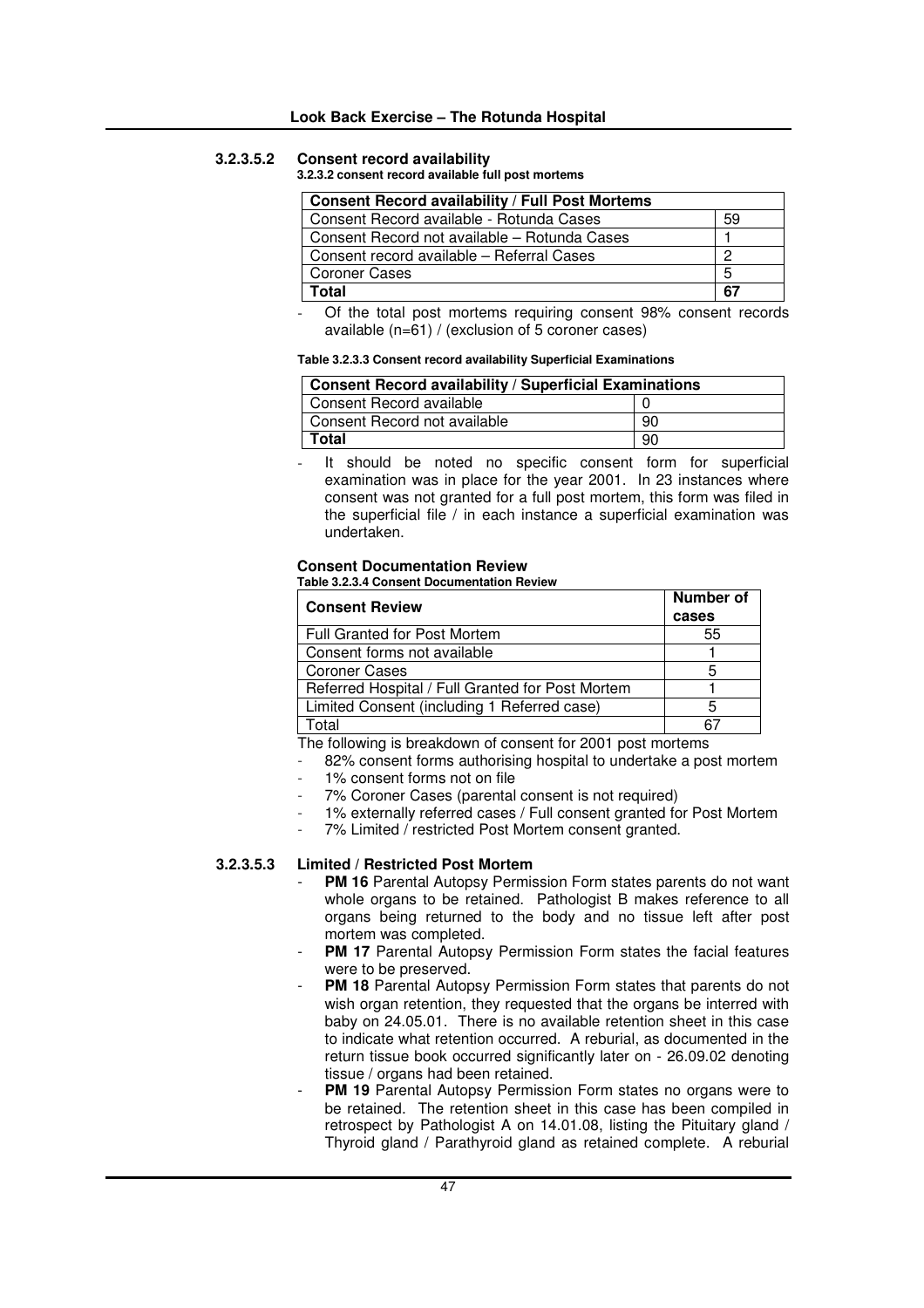as documented in the return tissue book occurred significantly later on - 20.08.05.

PM 20 Parental Autopsy permission Form states no entire organs were to be removed. There is no available retention sheet in this case to indicate what retention occurred. A reburial, as documented in the return tissue book occurred significantly later on - 20.08.05.

# **3.2.3.5.4 Non Research / Education Cases**

- of the 10 cases, which are stored in the mortuary (not retained for research / education purpose),
	- 2 instances baby interred privately hospital to arrange reburial of organ / tissue - there is no evidence of contact with the family by the Rotunda in both instances
	- 2 instances baby interred in Holy Angels hospital to arrange reburial of organ / tissue – undated note in bereavement file in both instances '*awaiting blocking of tissue'*
	- 1 instance baby interred privately hospital to arrange reburial or organ / tissue – there is evidence of 3 letters from the Rotunda Hospital to the family
	- 1 instance baby interred privately  $-$  family wish to make a personal arrangement for reburial or organ / tissue – family to contact hospital
	- 1 instance baby interred privately  $-$  no consent form on file to indicate reburial wishes.
	- 3 instances (Triplet case) babies interred privately hospital to arrange reburial of organ / tissue – undated note in all bereavement files *'awaiting blocking of tissue'*

# **3.2.3.5.5 Consent Medical Education / Perinatal Death**

- of the 9 cases, which are retained for Medical Education / Research purposes,
	- 6 instances consent granted for retention for Medical Education / Perinatal death
	- 1 instance consent granted for retention for Perinatal Death not Medical Education
	- 2 instances were referred hospital cases (Coombe consent form)
		- 1 instance consent granted for education of doctors and students / medical research
		- 1 instance consent granted for education of doctors and students / medical research – face to be preserved

# **3.2.3.5.6 Non Compliance with Consent given**

The following is a breakdown of non compliancy with consent process

# - **Retrospective Consent secured** (apparent)

There is 1 case where the consent form had been signed by parents after the date of autopsy listed in the PM report

PM 21: Date of PM 27.01.01  $\rightarrow$  Consent granted on 29.01.01

# - **Consent / Retention**

PM 18 Parental Autopsy Permission Form states that parents do not wish organ retention, they requested that the organs be interred with baby on 24.05.01. There is no available retention sheet in this case to indicate what was retained. The parents stated on the consent form that the tissue was to be reburied at Holy Angels Glasnevin. A reburial is documented in the return tissue book occurred later on 26.09.02.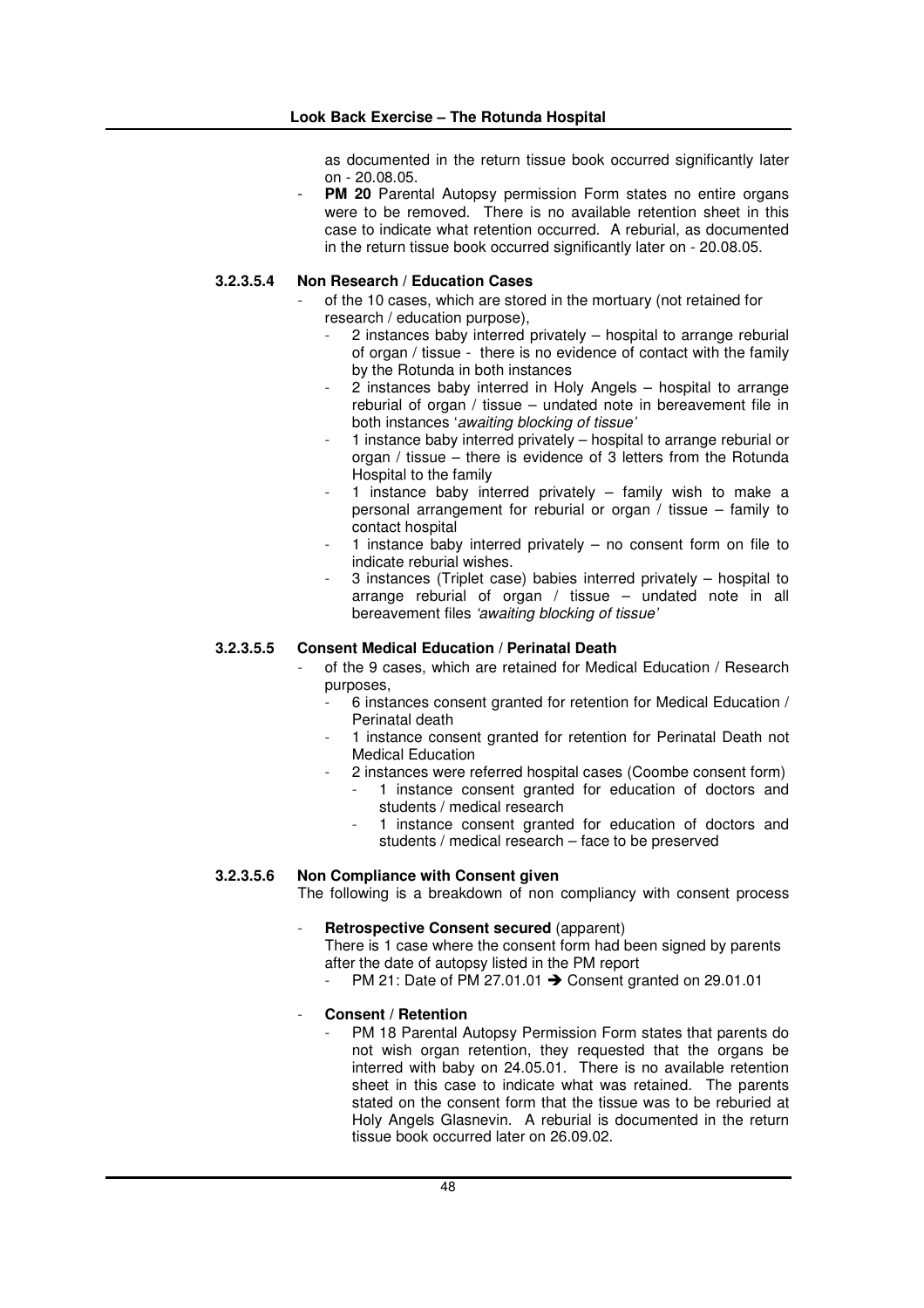- PM 19: Consent granted for Post Mortem but not retention of any organs. Therefore, the parents did not list / tick a reburial option for private / hospital arrangement. It is noted in the return tissue book that a reburial occurred on 2.08.05 to Holy Angels Glasnevin. The retention sheet in this case is compiled in retrospect by Pathologist A on 14.01.08. The three organs retained, in full, in this case were the Pituitary Gland / Thyroid Gland / Parathyroid Gland.
- PM 20: Consent granted for Post Mortem but not entire / complete organs to be removed. Therefore, the parents did not list / tick a reburial option for private / hospital arrangement. It is noted in the return tissue book that a reburial occurred on 20.08.05 at Holy Angels Glasnevin. There is no available retention sheet in this case available to indicate what was retained.

# **- Consent / Reburial**

- of the 10 cases, which are stored in the mortuary (not retained for research / education purpose)
	- $2$  instances baby interred privately  $-$  hospital to arrange reburial of organ / tissue - there is no evidence of contact with the family by the Rotunda in both instances
	- 2 instances baby interred in Holy Angels hospital to arrange reburial of organ / tissue – undated note in bereavement file in both instances *'awaiting blocking of tissue'*
	- 3 instances (Triplet case) babies interred privately hospital to arrange reburial of organ / tissue – undated note in all bereavement files *'awaiting blocking of tissue'*
		- 1 instance baby interred privately no consent form on file to indicate reburial wishes.

In total 12 cases are deemed non compliant – representing 18% of post mortems

# **3.2.3.6 Date of delivery / death date of post mortem**

|  | Table 3.2.3.5 length of time from date of delivery/ death $\rightarrow$ date of post mortem |
|--|---------------------------------------------------------------------------------------------|
|  |                                                                                             |

| Timeline | Same day as<br>Date of Death | 1-2<br>davs | > 2 < 7<br>days | ≥7<br>days | Date of Death<br>not listed | Date of PM<br><b>Not Recorded</b> | Total |
|----------|------------------------------|-------------|-----------------|------------|-----------------------------|-----------------------------------|-------|
| Number   |                              | 26          |                 |            |                             | 13                                |       |
| %        | 16%                          | 39%         | 25%             | 0%         | 0%                          | 19%                               |       |

# **3.2.3.7 Date of post mortem date of post mortem report**

- 67% of reports are undated

- of the 33% reports which are dated
- 64% are dated 0-3 months post post mortem
- 23% are dated 3-6 months post post mortem
- 9% are dated 6-12 months post post mortem
- 4% are dated 1 year  $< 2$  year post post mortem
	- in 13 instance where the Date of Post Mortem was not recorded, the Date of Death was used for the above comparator.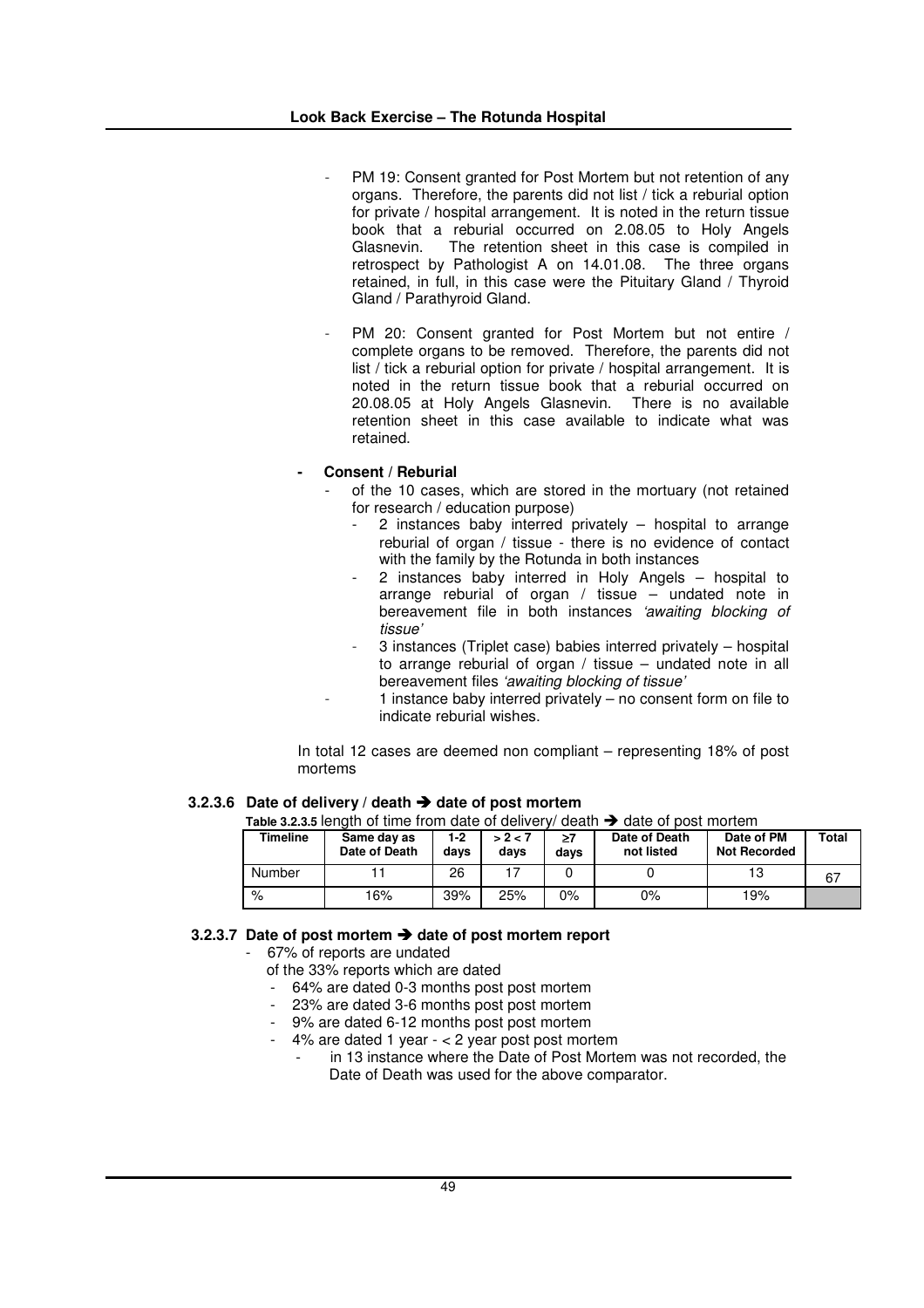



**Graph 3.2.3.6** Timeline from Date of PM – Date PM Report Completed

As some of reports were undated a sample of 19 cases were reviewed in order to ascertain Date of PM completion. Manual records provided from the hospital showed the dates on which slides made from blocks were released to the pathologist. Of these:

- 11 cases were released solely in 2001
- 2 cases were released in 2001 and another release date in 2002
- 1 case was released in 2001 and another release date in 2003
- 1 case was released solely in 2002
- 1 case was released in 2002 and another release date in 2008
- 1 case was released in 2002 with other release dates in 2003 and 2008
- 2 cases were released in 2003 and another release date in 2008

For cases that were dealt with after September 2003, the dates given are those on which blocks from which staining had not previously been requested are logged on the computer for staining

# **3.2.3.8 Post Mortem Report – examination**

# **Full Post mortem report**

22 are incomplete / apparently not validated by Consultant Pathologist  $$ representing 33% of post mortem reports

# **Superficial Examination report**

- 10 are incomplete / apparently not validated by Consultant Pathologist  $$ representing 11% of superficial examination reports
	- in 1 instance the superficial examination report was not available

#### **3.2.3.9 Inventory of cases currently stored at the Rotunda Hospital Table 3.2.2.7 Inventory of Organs**

| <b>Origin of Cases</b><br>Number of cases                |    |       |
|----------------------------------------------------------|----|-------|
| Rotunda Hospital cases                                   | 10 | (53%) |
| Coroner Case - not research based                        |    | (0%)  |
| Referral Hospital - not research based                   |    | (0%)  |
| <b>Total Non research based</b>                          | 10 |       |
| Medical Research / Education                             |    |       |
| (inc. 2 referrals - of which 1 is referred Coroner Case) | 9  | (47%) |
| <b>Total Medical Research based</b>                      | 9  |       |
| Total                                                    | 19 |       |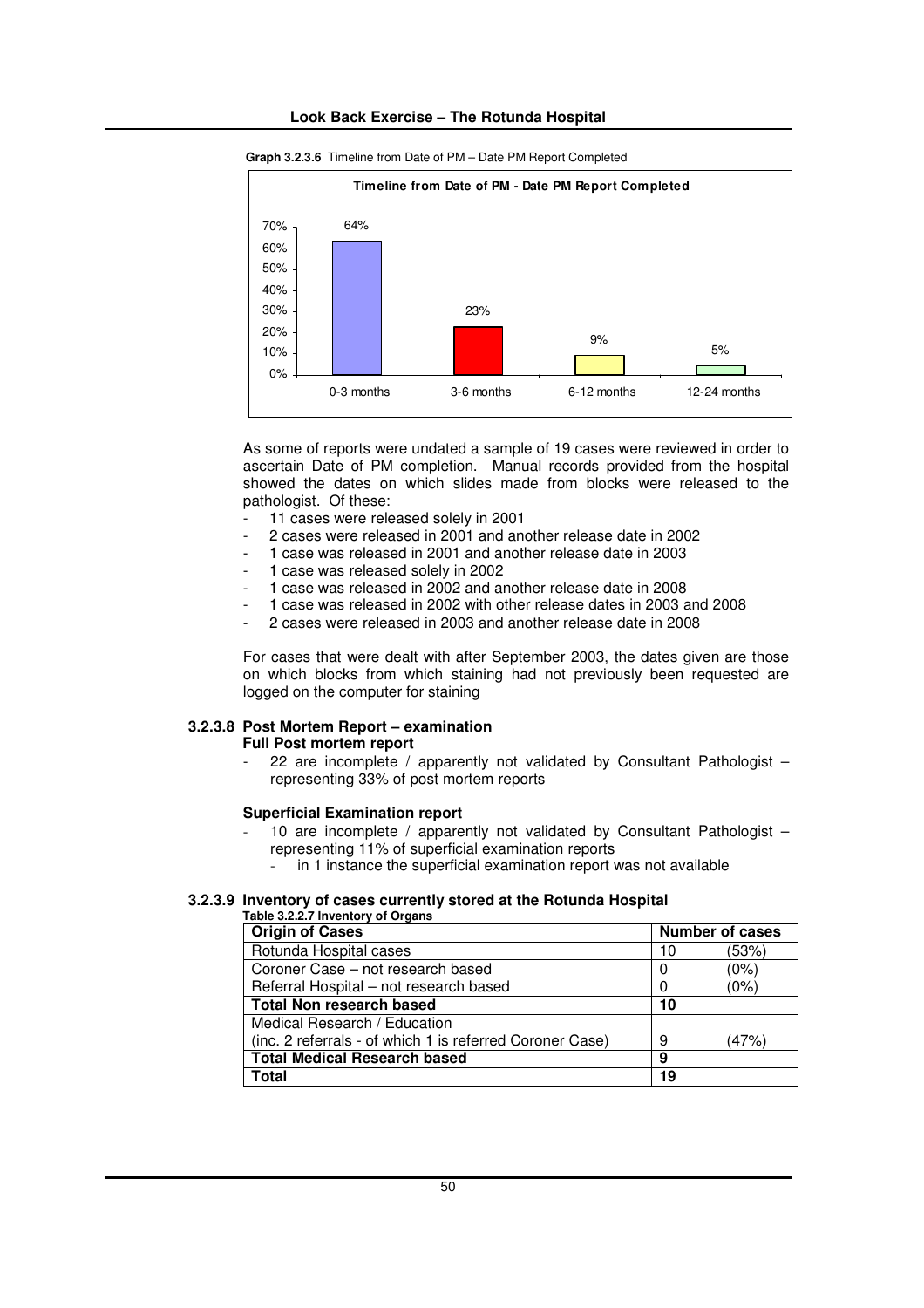There are 19 cases for 2001 where part organs / tissues are currently stored in the Mortuary.

- This figure represents 28% of full post mortems.
	- 10 cases were identified by the hospital at start of review
	- 9 cases were identified by the Rotunda Hospital as Medical / Education specimens at review end
		- In all of the above 19 cases an Independent Consultant Pathologist as part of this review has examined all material.
- of the 10 cases identified as stored / retained not for the purposes of Medical / Education
	- 9 instances Pathologist A undertook the post mortem
	- 1 instances Pathologist B undertook the post mortem

# **3.2.3.10 Returned Tissue / Organ Register**

# **Table 3.2.2.8 Return Tissue / Organ Register**

| <b>Returned Tissue Register</b> |    |
|---------------------------------|----|
| Fully returned for burial       | 36 |
| Part return for burial          | 9  |
| l Total                         | 45 |

- 45 instances where the Return Tissue Register has logged a full / partial reburial of Tissue / Organs. Of these cases where the Post Mortem was undertaken in 2001:
	- 3 cases returned in 2001
	- 18 cases returned in 2002
	- 4 cases returned in 2003
	- 0 cases returned in 2004
	- 18 cases returned in 2005
	- 1 case returned in 2006
	- 1 case returned in 2007

# **3.2.3.11 Retention Sheet Record**

51 retention sheets available - representing 76% of full post mortems undertaken  $\rightarrow$  24% unavailable

Average number of organs retained

- Consultant Pathologist  $A 20$
- Consultant Pathologist  $B 2$

# **Retrospective data entries**

There are 6 cases where the retention sheet record has been completed retrospectively (RS)

- 5 cases relate to post mortems undertaken by Consultant Pathologist A
- 1 case relates to a post mortem undertaken by Consultant Pathologist B
	- **RS** 1 retention sheet compiled in retrospect by Pathologist A on 11.01.08 → Organs / tissues returned for reburial on 20.08.05
	- **- RS 2** retention sheet compiled in retrospect by Pathologist A on 11.01.08 → Organs / tissues returned for reburial on 26.09.02
	- **- RS 3** retention sheet compiled in retrospect by Pathologist A on 14.01.08 → Organs / tissues returned for reburial on 19.11.05
	- **- RS 4** retention sheet compiled in retrospect by Pathologist A on 14.01.08 → Organs / tissues returned for reburial on 31.05.06
	- **- RS 5 / PM 19** retention sheet compiled in retrospect by Pathologist A on 14.01.08 → Organs / tissues returned for reburial on 20.08.05
	- **RS 6** retention sheet compiled in retrospect by Pathologist A on 14.01.08 → Organs / tissues returned for reburial on 26.09.02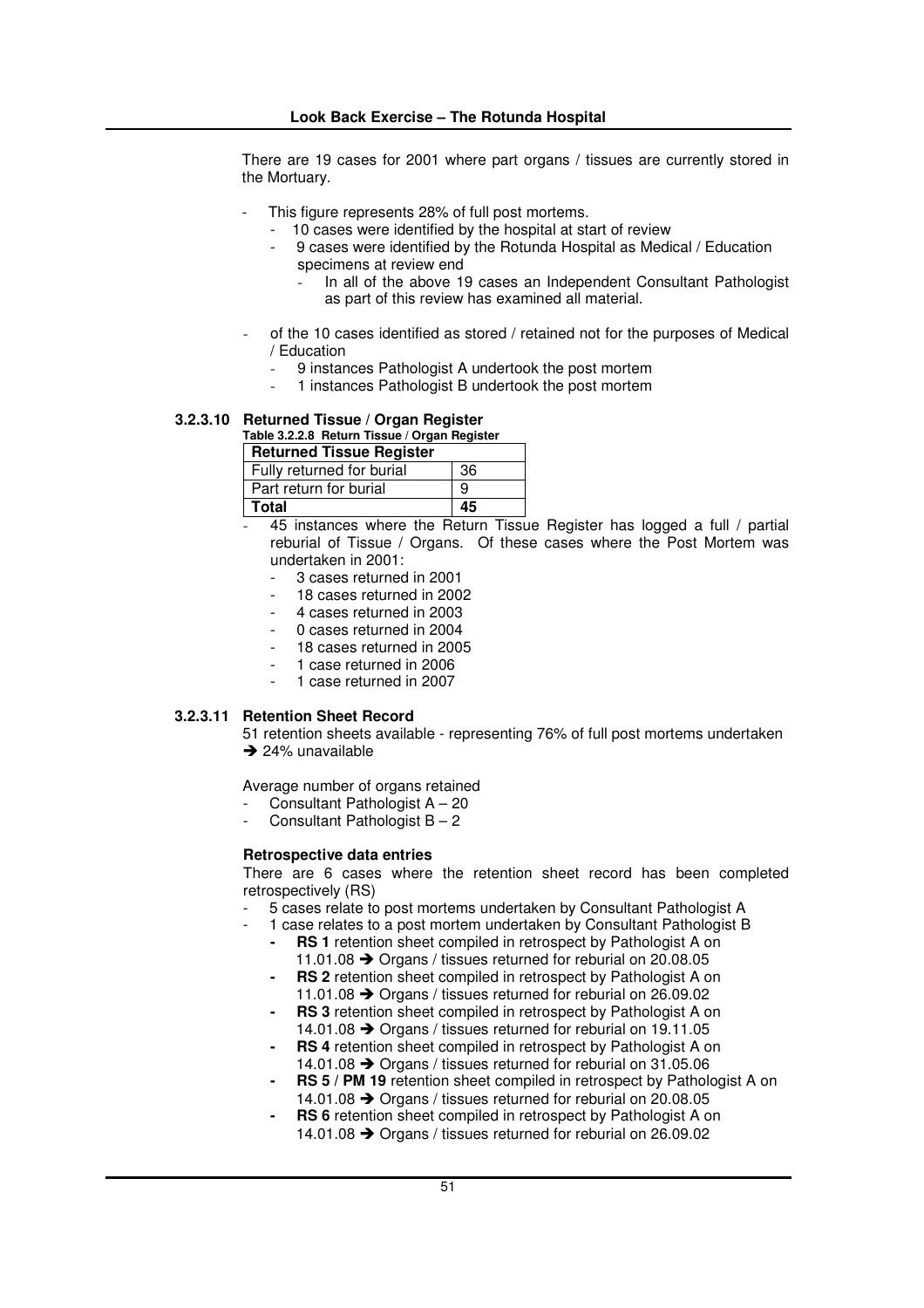# **3.2.3.12 Overall Management of Cases**

# **Table 3.2.2.9 Overall Management of Cases**

| Cases                                                                    | <b>Numbers</b> |
|--------------------------------------------------------------------------|----------------|
| <b>Returned Tissue Book</b>                                              |                |
| 45 cases                                                                 |                |
| - of these, there are 9 instances / cases where part organs / tissues    | 36             |
| are retained for Medical Research / Education.                           |                |
| Cases where part organ / tissues stored in Mortuary                      | 19             |
| No Reburial details evident in files                                     |                |
| Cases where documented evidence indicates there was no tissue left after | 11             |
| Post Mortem Examination                                                  |                |
| Documented evidence whereby organs were sampled at time of PM and        |                |
| returned to body for burial                                              |                |
| Total                                                                    | 67             |

in total there are 45 cases listed in the return tissue book as returned for reburial

- of these 45 cases
	- in 9 instances part were sent for reburial / part were retained for research
- in 36 instances the cases were completely sent for reburial
- 19 cases are currently stored in the Mortuary (10 non research / 9 cases Medical Education / Research identified by the Rotunda Hospital)
- No instances where reburial details were not evident
- 11 instances there was no tissue left after the post mortem was completed
- 1 instance the organs were sampled at the time of the post mortem and returned to the body

# **3.2.3.13 Supplementary Report in relation to Organ Retention Status 21.12.07 / 20.02.08**

A supplementary report was provided to the review team identifying for 2001 Status 21.12.07

- of the 10 cases of organ retention 5 were complete awaiting reburial
	- delay identified in 2 cases *'private grave no reason in database'*
	- delay identified in 1 case '*had not been marked as complete'*
	- delay identified in 1 case *'?private grave – have not contacted'*
	- delay identified in 1 case *'private grave – 3 letters sent'*
	- of the 5 cases identified as incomplete on 21.12.07
		- delay identified in 4 cases as *'incomplete'*
			- delay identified in 1 case as *'unblocked'*
- Status 20.02.08
	- of the 10 cases of organ retention 10 were complete awaiting reburial key arrangements note identified
		- 2 instances *'Private Grave' – Permission required*
		- 2 instances *'Holy Angels Plot – Hospital to arrange'*
		- 1 instance *'Private Grave – no consent form in Autopsy suite'*
		- 4 instances *'check bereavement file'*
			- 1 instance *'3 letters sent'*
	- A subsequent report from the Rotunda Hospital indicated in 1 instance where status on 21.12.07 was identified 'unblocked'  $\rightarrow$  blocks had in fact been previously processed

This report was designed to assist this Review in understanding actions undertaken by hospital following National Audit visitation December 2007 **(2.5)**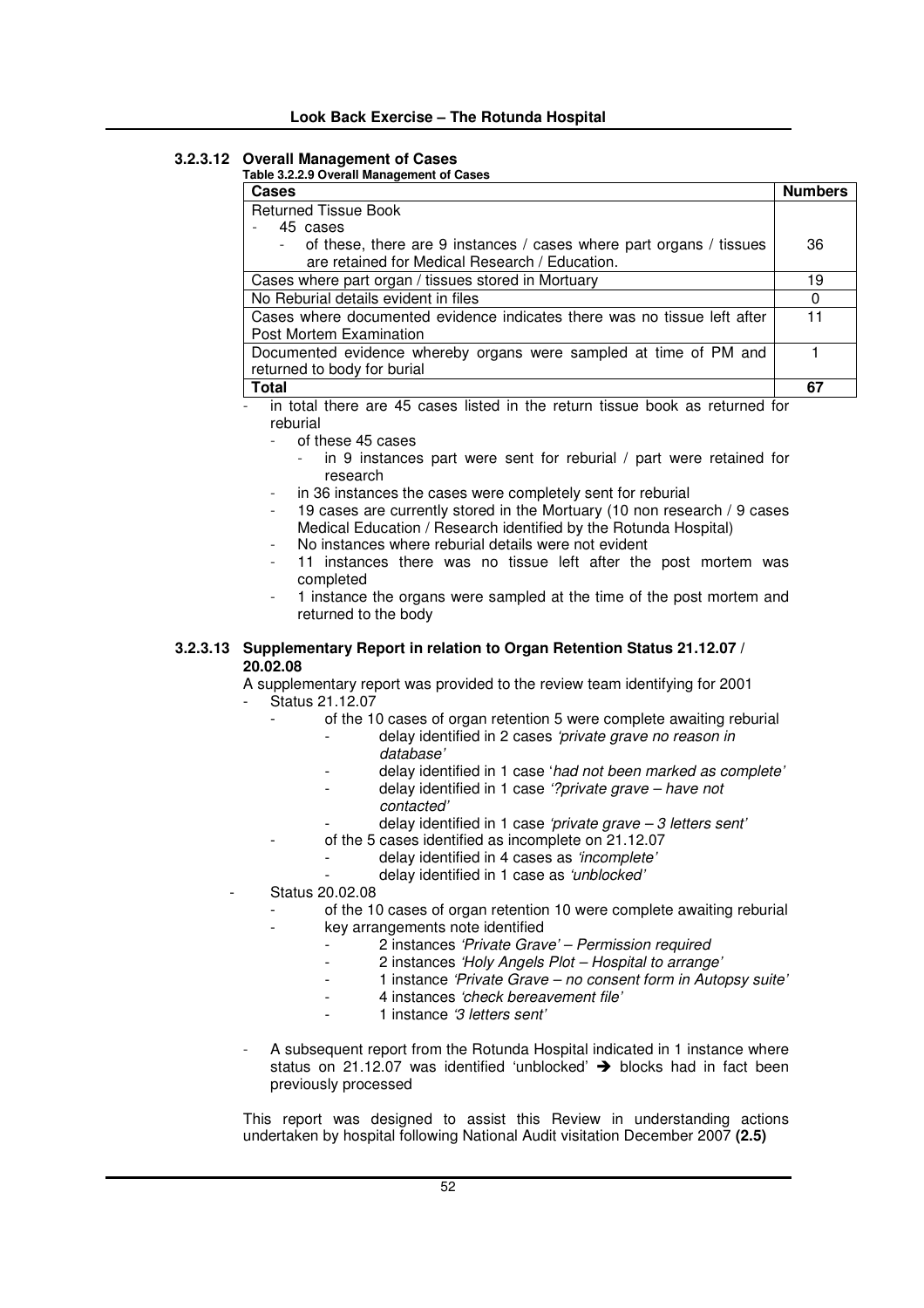# **3.2.4 Post Mortem Practice / Management (2002)**

# **3.2.4.1 Number of post mortems recorded**

- 159 of which:
	- 65 were post mortems (41% of total)
	- 83 were superficial examinations (52% of total)
	- and
		- 4 were slide examinations referred by external hospitals (3% of total)
	- 2 were examination of wet tissue (1% of total)

and

- 5 where a post mortem reference number was assigned, but no post mortem subsequently recorded as being undertaken (3% of total)

# **3.2.4.2 Post mortems**

There were 65 post mortems undertaken at the Rotunda Hospital during 2002 of which:

- 26 related to miscarriage / still births
- 25 related to still births > 500gm
- 14 related to live births
	- **-** 65 Full post mortems (41% of total)
		- **Prosector** 
			- Consultant Pathologist A undertook 47 post mortems for this year (72% of total post mortems)
			- Consultant Pathologist B undertook 18 post mortems for this year (28% of total post mortems)

# **3.2.4.2.1 Post mortems (Rotunda Hospital)**

59 post mortems – accounting for 91% of post mortems undertaken in 2002.

# **3.2.4.2.2 Post mortems (Coroner)**

- 4 post mortems accounting for 6% of post mortems undertaken in 2002
- PM 22 Rotunda Hospital Coroner Post Mortem
- PM 23 Rotunda Hospital Coroner Post Mortem
- PM 24 Rotunda Hospital Coroner Post Mortem
- PM 25 Referred case from Louth for Coroner Post Mortem
	- of these 4 cases, there is a documented copy of report sent to Coroner in 3 instances by the Pathologist

# **3.2.4.2.3 Post mortems (Other Hospitals)**

- 2 post mortems accounting for 3% of post mortems undertaken in 2002
- PM 26 referred from Temple Street Hospital
- PM 27 referred from Portlaoise Hospital
	- of these 2 cases, there is a documented copy of report sent to hospital in only 1 instance by the Pathologist

# **3.2.4.2.4 Post Mortem – slide examination**

4 cases which consisted of slide (from external hospital) examination only

- PM 28 referral of slides from Cavan General Hospital
- PM 29 referral of slides from Cork University Hospital
- PM 30 referral of slides from University College Cork
- PM 31 referral of slides from Crumlin Hospital

# **3.2.4.2.5 Post Mortem – referral of wet tissue**

2 cases which consisted of wet tissue for examination only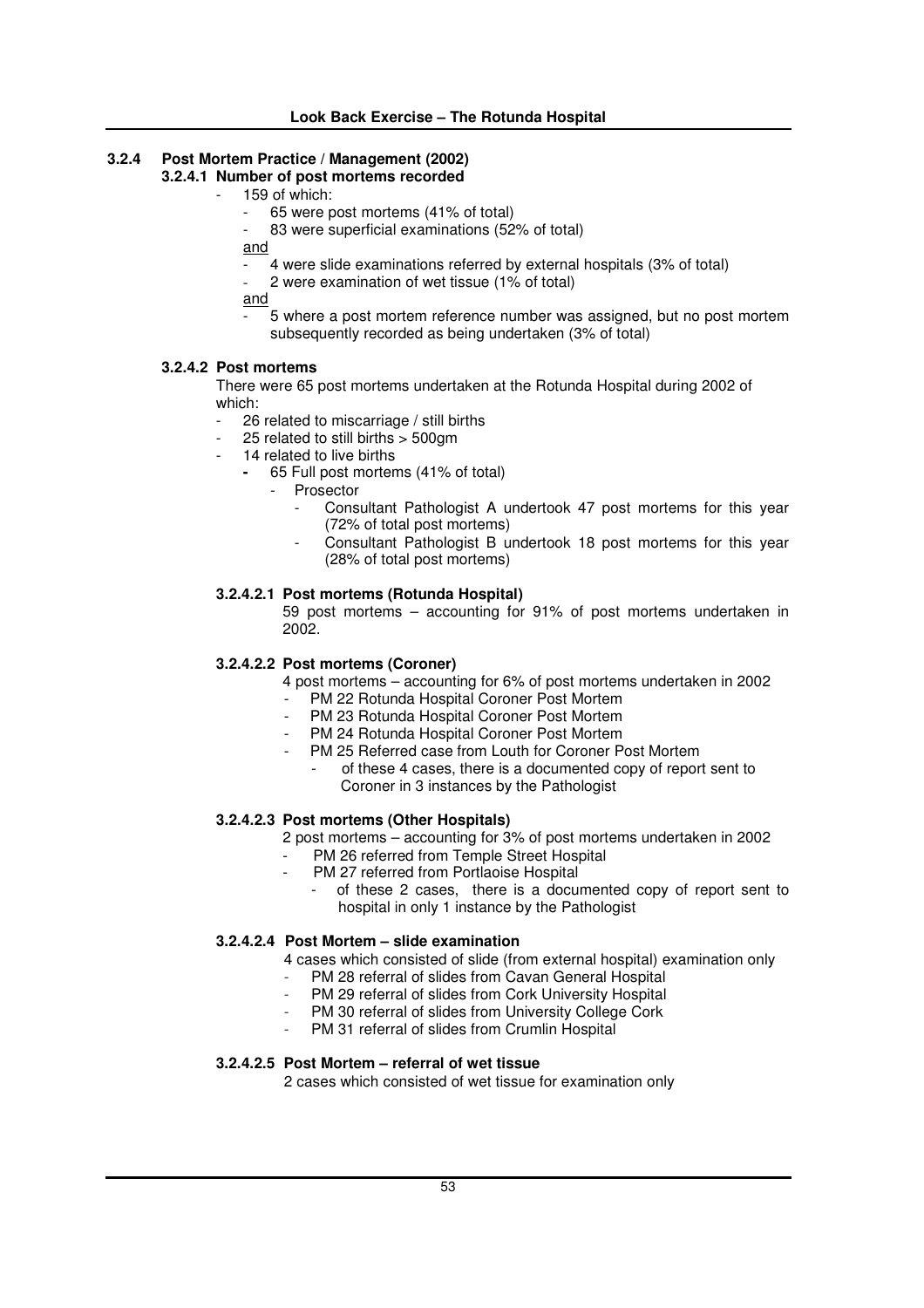### **3.2.4.2.6 Post mortem reference number assigned, but no post mortem subsequently recorded as being undertaken**

5 cases where a post mortem reference number was assigned, but no post mortem subsequently recorded as being undertaken





#### **3.2.4.3 Superficial examinations**

There were 83 superficial examinations undertaken at the Rotunda during 2002 of which:

- 61 related to miscarriage  $/ < 500$ gm  $/$  did not live
- 13 related to still births > 500gm
- 9 related to live births
	- 83 Superficial examinations (52% of total)
		- **Prosector** 
			- Consultant Pathologist A undertook 50 superficial examinations for this year (60% of total post mortems)
			- Consultant Pathologist B undertook 32 superficial examinations for this year (39% of total post mortems)
			- Consultant Pathologist O undertook 1 superficial examination for this year (1% of total post mortems)

#### **3.2.4.4 Review of related / relevant documentation (macro)**

- **-** post mortem file 100% availability
- post mortem Report  $-$  complete  $-69%$  availability
- post mortem Report  $-$  partial  $-31\%$  availability
- **-** superficial file 100% availability
- superficial examination report  $-$  100% availability
- superficial examination report partial 1% / 99% complete
- bereavement File 99% availability
- patient File (Maternal) 94% availability

# **3.2.4.5 Consent**

#### **3.2.4.5.1 Consent practice / policy**

Consent Form **B** (reference) identified by Rotunda Hospital as being in use during 2002 (January - March) Consent Form **C** (reference) identified by Rotunda Hospital as being in use during 2002 (March – December)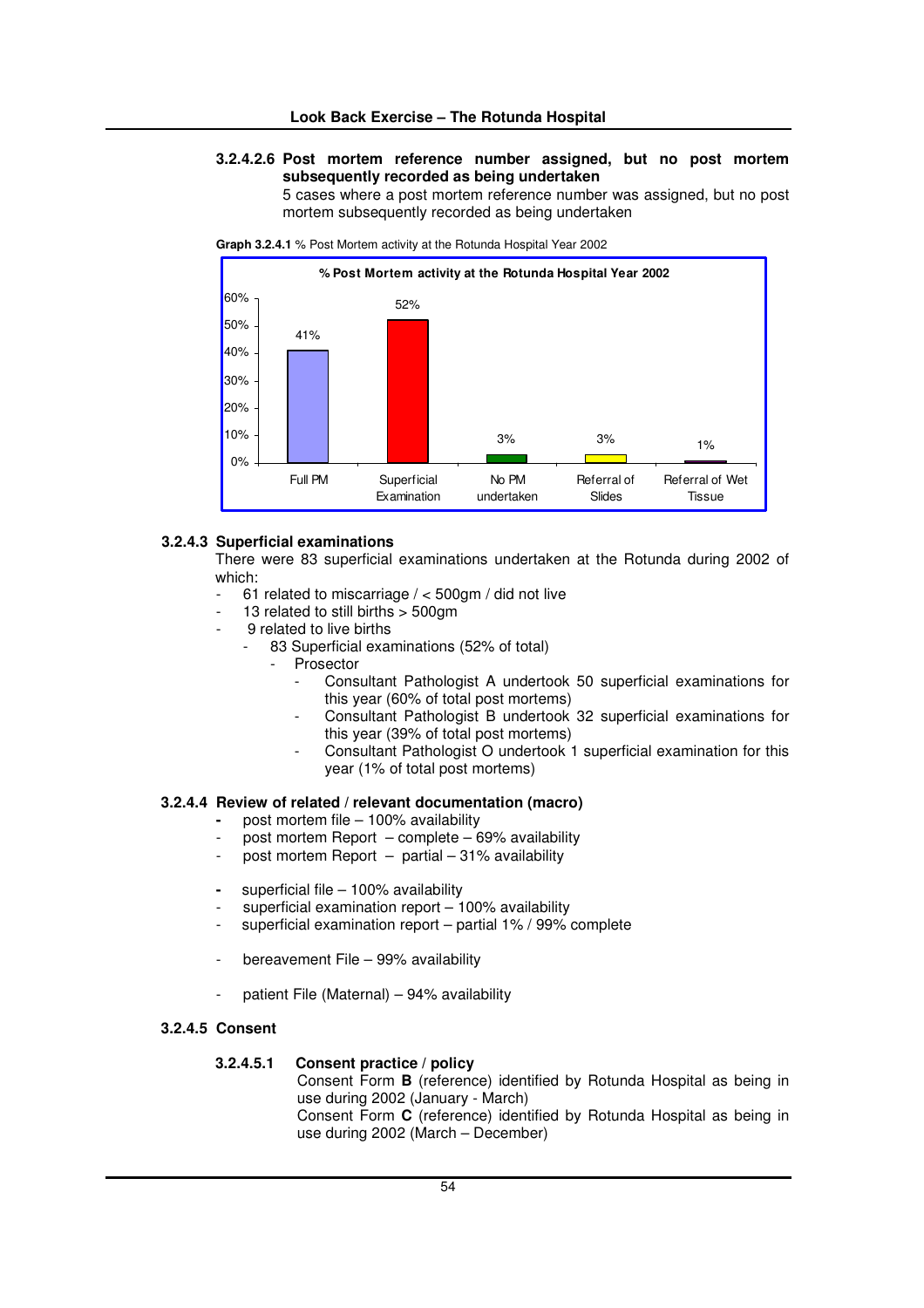# **3.2.4.5.2 Consent record availability**

#### **Table 3.2.4.2 Consent record availability full post mortems**

| <b>Consent Record availability / Full Post Mortems</b> |    |  |  |  |
|--------------------------------------------------------|----|--|--|--|
| Consent Record available - Rotunda Cases               | 59 |  |  |  |
| Consent Record not available – Rotunda Cases           |    |  |  |  |
| Consent record available - Referral Cases              | ≘  |  |  |  |
| <b>Coroner Cases</b>                                   | 4  |  |  |  |
| Total                                                  | 65 |  |  |  |

of the total post mortems requiring consent 100% consent records available (n=61) - (exclusion of 4 coroner cases)

#### **Table 3.2.4.3 Consent record availability Superficial Examinations**

| <b>Consent Record availability / Superficial Examinations</b> |    |  |  |  |
|---------------------------------------------------------------|----|--|--|--|
| Consent Record available                                      |    |  |  |  |
| Consent Record not available                                  | 83 |  |  |  |
| Total                                                         | 83 |  |  |  |

It should be noted no specific consent form for superficial examination was in place for the year 2002.

20 instances where consent was not granted for a full post mortem, this form was filed in the superficial file - in each instance a superficial examination was undertaken.

1 instance documented evidence in the medical social work file that the mother granted full post mortem to be undertaken - this was subsequently retracted <15 minutes later. It is noted that mortuary staff were telephoned, the post mortem had not commenced and a superficial examination was subsequently undertaken.

# **Consent Documentation Review Full**

**Table 3.2.4.4 Consent Documentation Review Full**

| <b>Consent Review</b>                                  | Number of<br>cases |
|--------------------------------------------------------|--------------------|
| <b>Granted for Post Mortem</b>                         | 5/                 |
| Consent form not in file                               |                    |
| <b>Coroner Cases</b>                                   |                    |
| Referred Hospital Cases / Full Granted for Post Mortem |                    |
| <b>Limited Consent</b>                                 |                    |
| `otal                                                  | 65                 |

The following is breakdown of consent forms for 2002 post mortems:

- 88% consent forms authorising hospital to undertake a post mortem
- 6% Coroner Cases (parental consent is not required)
- 3% Externally referred cases / Full consent granted for Post Mortem
- 3% Limited / restricted Post Mortem consent granted.

### **3.2.4.5.3 Limited / Restricted Post Mortem**

- **PM** 32 consent states agreement for all organs to be returned to the body, therefore the parents did not sign for reburial options Hospital or Personal arrangement. The consent form is witnessed by Consultant Pathologist A.
	- Retention of tissues and organs retained at autopsy may be made available Medical Education / Perinatal death.
- A memorandum as part of the Post Mortem report by Pathologist A states the parents were visited in order to obtain consent / explain the purpose of the autopsy.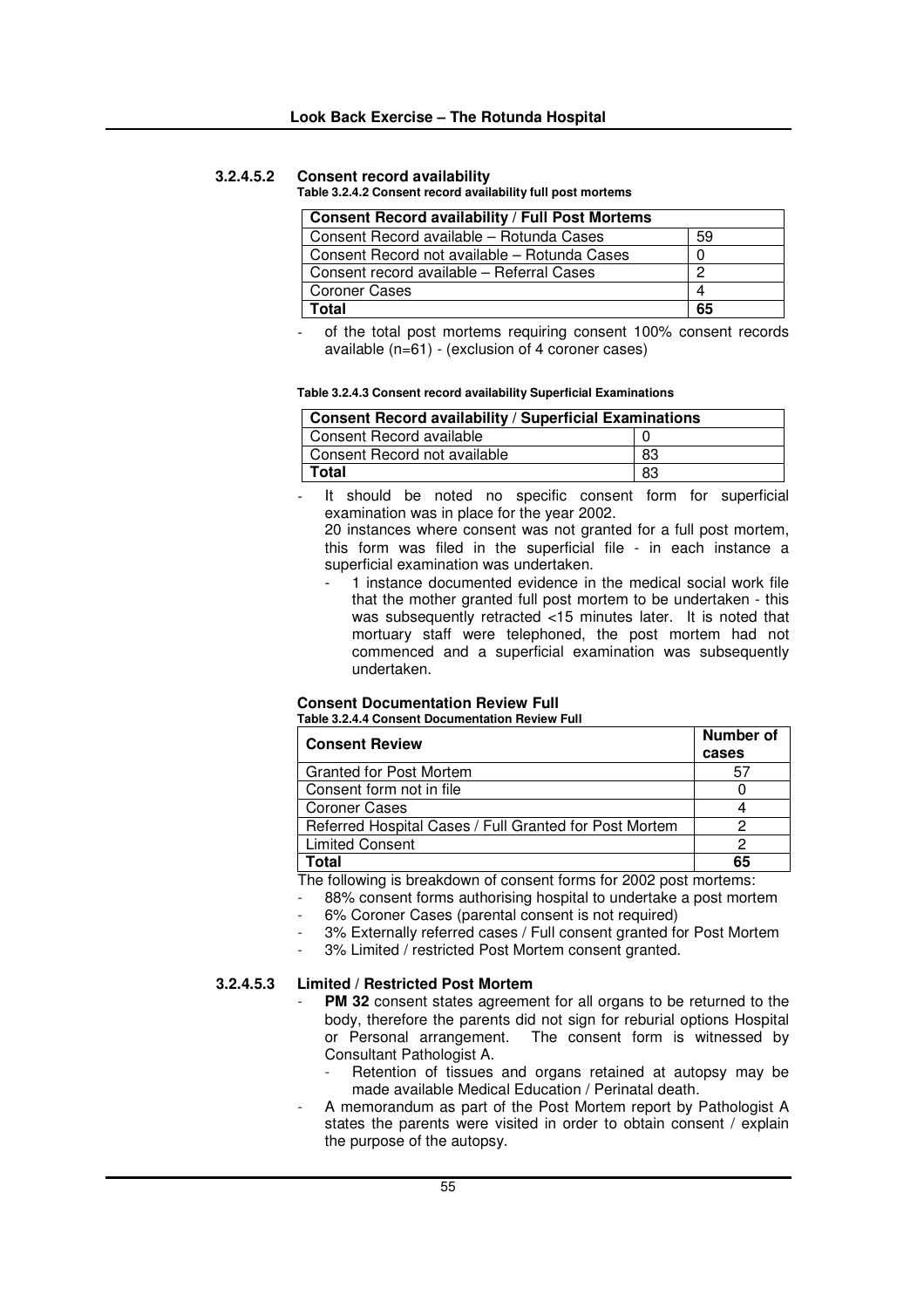The memorandum is undated. No documented evidence of correction to the consent form post the Pathologists visit to the parents is noted.

- Three organs are listed on the retention sheet, Pituitary / Thyroid / Mesenteric, with a note stating tissues too small to be otherwise examined.
- Two months later the Royal Victoria Eye and Ear received blocks and slides titled 'Two halves of an eye' for microscopic examination. Tissue of the left eye is listed as retained on the retention sheet.
- There are 41 tissues in total listed as retained in this case.
- A reburial of organ is not listed in the return tissue book.
- A further 6 part organs / tissues have been retained for the purpose of medical education.
- **PM** 33 states heart organ to remain with body tissue of heart retained listed on retention sheet in accordance with consent form.

# **3.2.4.5.4 Non Research / Education Cases**

- of the 14 cases, which are stored in the Mortuary (not retained for research / education purposes)
	- 6 instances baby was interred in Holy Angels Glasnevin hospital to arrange reburial of organs / tissues – undated note in bereavement file *'awaiting blocking of tissue'*
	- 2 instances baby interred privately hospital to arrange reburial of organs / tissues – documented letters from Rotunda to Family
	- 2 instances baby interred privately hospital to arrange reburial of organs / tissues, note in bereavement file *'tissue only blocked 11.10.07 awaiting reburial'* / there is no evidence of correspondence to the families by the Rotunda Hospital
	- 1 Coroner Case, it is noted 'Rotunda had no involvement with the family – baby returned to Gardai 17.08.02 (Date of PM 16.08.02)
	- 1 instance baby interred in Holy Angels Glasnevin, hospital to arrange reburial of organs / tissues – undated note in the bereavement *file 'awaiting reburial as blocking not completed by Pathology'*
	- 1 instance baby interred Holy Angels Glasnevin, personal arrangement for the reburial of organs / tissues – undated note in the bereavement file '*awaiting blocking of tissue'*
	- 1 instance baby interred privately hospital to arrange reburial of organs / tissues – undated note in the bereavement file *'awaiting blocking of tissue'* / no evidence of letters sent to family by the hospital.

# **3.2.4.5.5 Consent Medical Education / Perinatal Death**

- of the 8 cases, which are retained for Medical Education / Research purposes,
	- 7 instances consent granted for Medical Education / Perinatal **Death**
	- 1 instance consent granted for tissues only to be retained for Medical Education / Perinatal Death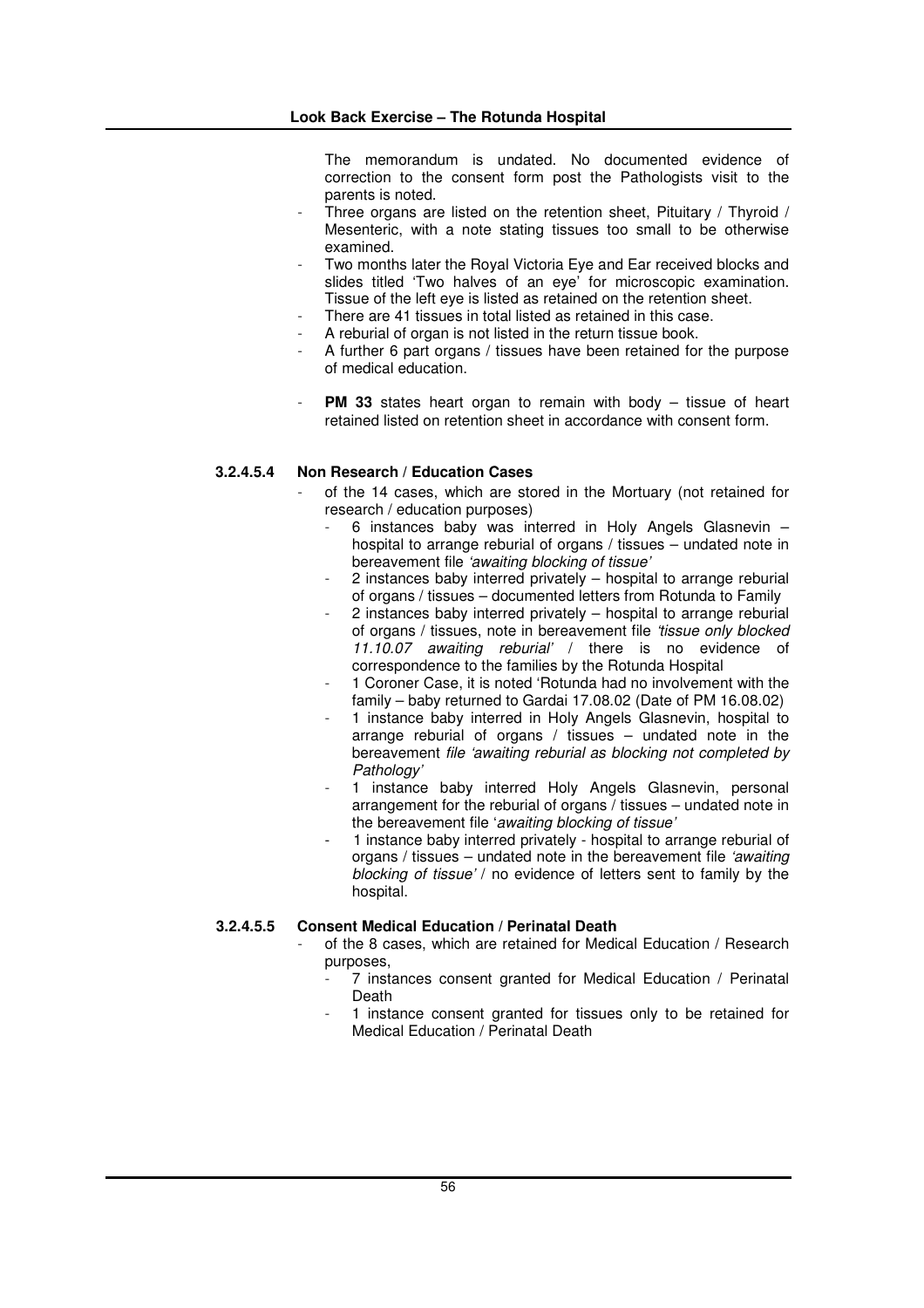# **3.2.4.5.6 Non Compliance with Consent given**

The following is a breakdown of non compliancy with consent process

- **Retrospective Consent secured** (apparent)

There is 1 case where consent form had been signed by parents after the date of autopsy listed in the PM report:

PM 34 : Date of PM 27.09.02  $\rightarrow$  Consent granted 28.09.02

### - **Limited consent / retention**

PM 32 reference **3.2.4.5.4 –** consent record is contradictory in that family have stated all organs to be returned to the body and as well recorded agreement to tissue / organ retention for Medical Education / Perinatal death research.

### **- Consent / Reburial**

- of the 14 cases, which are stored in the Mortuary (not retained for research / education purposes)
	- 6 instances baby was interred in Holy Angels Glasnevin hospital to arrange reburial of organs / tissues – undated note in bereavement file '*awaiting blocking of tissue'*
		- including PM 34 (apparent retrospective consent secured - for the purposes of non compliance it is listed once)
	- $2$  instances baby interred privately  $-$  hospital to arrange reburial of organs / tissues, note in bereavement file *'tissue only blocked 11.10.07 awaiting reburial'* / there is no evidence of correspondence to the families by the Rotunda **Hospital**
	- 1 Coroner Case, it is noted 'Rotunda had no involvement with the family – baby returned to Gardai 17.08.02 (Date of PM 16.08.02)
	- 1 instance baby interred in Holy Angels Glasnevin, hospital to arrange reburial of organs / tissues – undated note in the bereavement file '*awaiting reburial as blocking not completed by Pathology'*
	- 1 instance baby interred Holy Angels Glasnevin, personal arrangement for the reburial of organs / tissues – undated note in the bereavement file *'awaiting blocking of tissue'* – no evidence of letters sent to family by the hospital
	- 1 instance baby interred privately hospital to arrange reburial of organs / tissues – undated note in the bereavement file *'awaiting blocking of tissue'* / no evidence of letters sent to family by the hospital.

In total 13 cases are deemed non compliant – representing 20% of full post mortems

# - **Consent Medical Education / Perinatal Death**

in 1 instance, parents deferred funeral arrangements until completion of post mortem. Organs were sampled at the time of the post mortem and returned to the body. Consent for retention of tissues only was granted for medical education / perinatal death. In this instance 7 part organs / tissues have been retained for the education / perinatal death.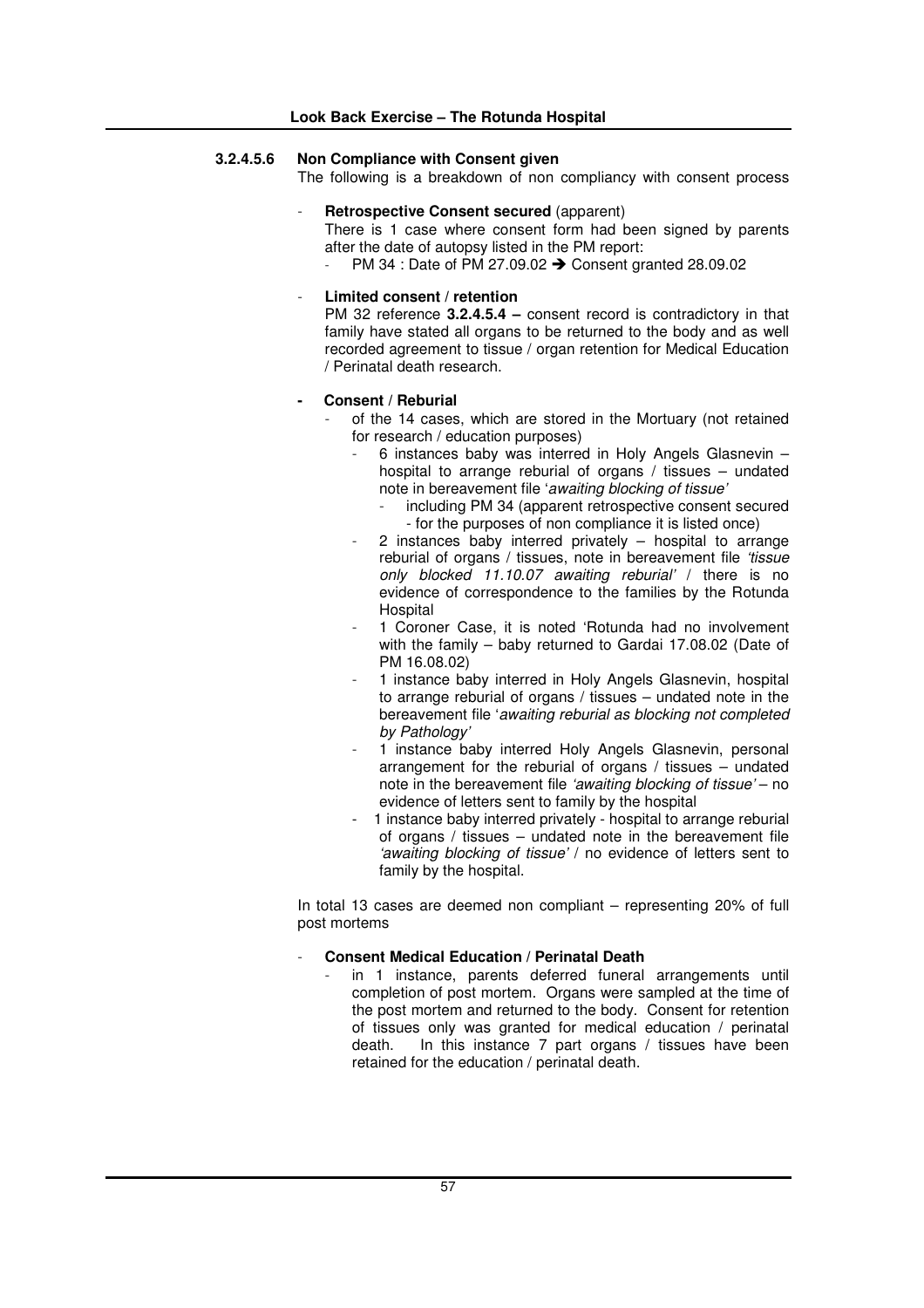# **Look Back Exercise – The Rotunda Hospital**

# **3.2.4.6 Date of delivery / death date of post mortem**

**Table 3.2.4.5** summarises length of time date of delivery/ death  $\rightarrow$  date of post mortem

| Timeline      | Same day as<br>Date of Death | 1-2<br>davs | > 2 < 7<br>days | ≥7<br>days | Date of Death<br>not listed | Date of PM<br><b>Not Recorded</b> | Total |
|---------------|------------------------------|-------------|-----------------|------------|-----------------------------|-----------------------------------|-------|
| <b>Number</b> |                              | 33          | 24              |            |                             |                                   | 65    |
| %             | 9%                           | 51%         | 37%             | 0%         | 2%                          | 2%                                |       |

### **3.2.4.7 Date of post mortem date of post mortem report**

20% of reports are undated

- of the 80% reports which are dated
- 79% are dated 0-3 months after post mortem
- 10% are dated 3-6 months after post mortem
- 11% are dated 6-12 months after post mortem
	- in one instance where the Date of Post Mortem was not recorded, the Date of Death was used for the above comparator





A sample of 19 cases were reviewed in order to ascertain Date of PM completion. Manual records provided from the hospital showed the dates on which slides made from blocks were released to the pathologist. Of these:

- 10 cases were released solely in 2002
- 1 case was released in 2002 and another release date in 2003
- 5 case was released solely in 2002 and another release date in 2008
- 1 case was released in 2002 with other release dates in 2003 and 2008
	- 1 case was released in 2003 and another release date in 2008
- 1 case was released in 2005 and another release date in 2008

For cases that were dealt with after September 2003, the dates given are those on which blocks from which staining had not previously been requested are logged on the computer for staining

# **3.2.4.8 Post Mortem Report – examination**

# **Post mortem report**

20 are incomplete / not validated by Consultant Pathologist - representing 31% of full post mortem reports

# **Superficial Examination report**

- 1 is incomplete / not validated by Consultant Pathologist – representing 1% of superficial examination reports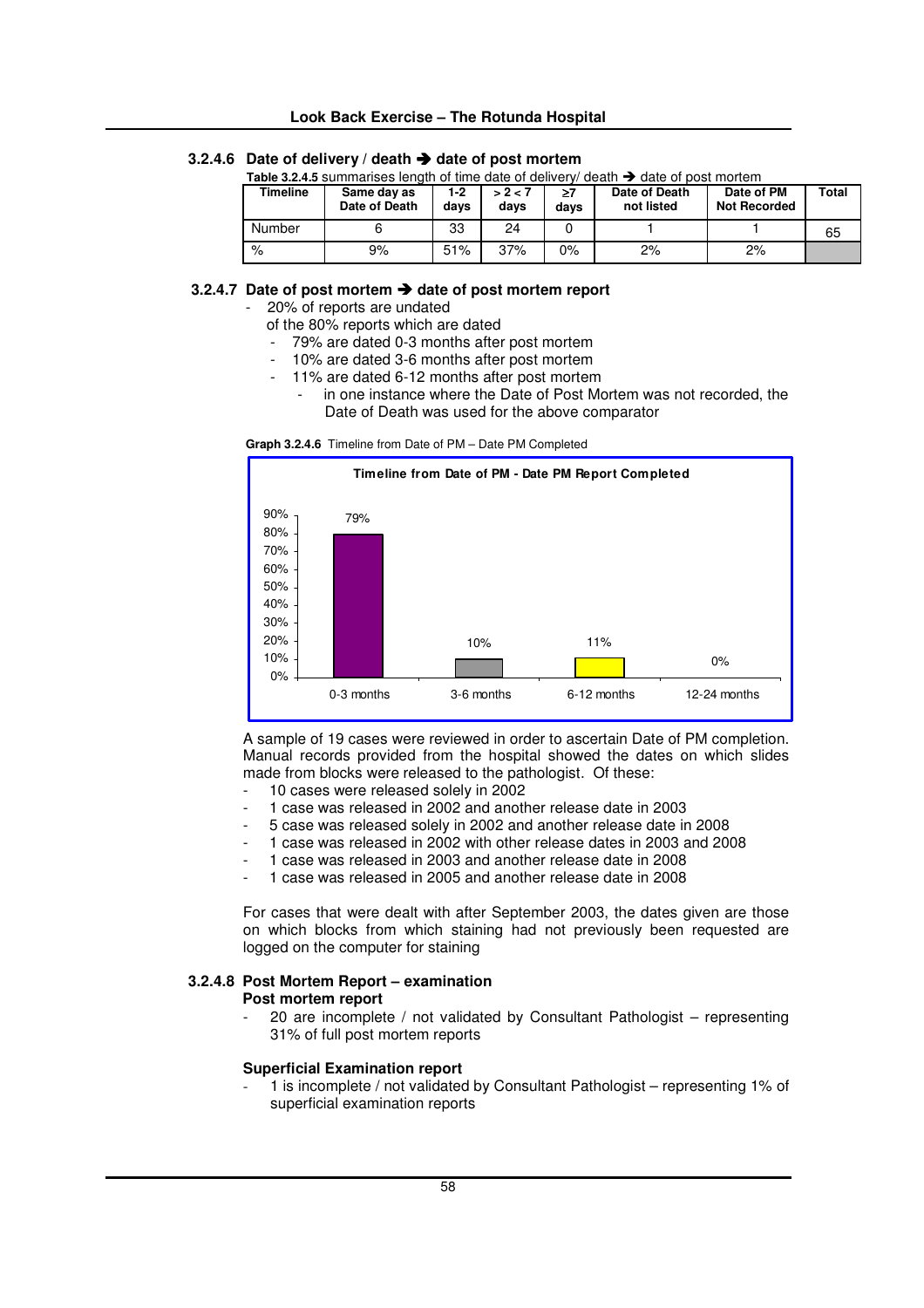# **3.2.4.9 Inventory of cases currently stored at the Rotunda Hospital**

| Table 3.2.4.7 Inventory of Cases currently stored at the Rotunda Hospital |                        |
|---------------------------------------------------------------------------|------------------------|
| <b>Origin of Cases</b>                                                    | <b>Number of cases</b> |
| Rotunda Hospital cases                                                    | 13                     |
| Coroner Case – not research based                                         |                        |
| Referral Hospital - not research based                                    |                        |
| <b>Total Non research based</b>                                           | 14                     |
| Medical Research / Education                                              | 8                      |
| <b>Total Medical Research based</b>                                       | 8                      |
| Total                                                                     | 22                     |

**Total 22** There are 22 cases for 2002 where part organs / tissues are currently stored in

the Mortuary.

This figure represents 34% of full post mortems.

- 14 cases were identified by the hospital at start of review
- 8 cases were identified as Medical / Education specimens at review end
	- In all of the above 22 cases an Independent Consultant Pathologist as part of this review has examined all material.
- of the 14 cases identified as stored / retained not for the purposes of Medical / Education
	- 14 instances Pathologist A undertook post mortem

# **3.2.4.10 Returned Tissue / Organ Register**

**Table 3.2.4.8** Returned Tissue / Organ Register

| <b>Returned Tissue Register</b> |    |  |  |  |
|---------------------------------|----|--|--|--|
| Fully returned for burial       | 33 |  |  |  |
| Part return for burial          | 6  |  |  |  |
| Total                           |    |  |  |  |

39 instances where the Return Tissue Register has logged a full / partial reburial of Tissue / Organs. Of these cases where the Post Mortem was undertaken in 2002:

- 9 instances a return in 2002
- 11 instances a return in 2003
- 17 instances a return in 2005
- 1 instance a return in 2006
- 1 instance a return in 2007

# **3.2.4.11 Retention Sheet Record**

64 retention sheets available - representing 98% of full post mortems undertaken  $\rightarrow$  2% unavailable

Average number of organs retained

- Consultant Pathologist A 19
- Consultant Pathologist  $B 2$

# **Retrospective data entries**

There are 3 cases where the retention sheet record has been completed retrospectively on 10.01.08. (RS)

- 1 case relate to post mortems undertaken by Consultant Pathologist A
	- 2 cases relate to post mortems undertaken by Consultant Pathologist B
	- these retrospective entries were made by Consultant Pathologist A
		- **RS** 7 compiled in retrospect by Consultant Pathologist A on 10.01.08 / Organs / Tissues returned for burial on 16.05.03
		- **RS** 8 compiled in retrospect by Consultant Pathologist A on 10.01.08 / organs / tissues returned for burial on 02.02.07
		- RS 9 compiled in retrospect by Consultant Pathologist A on 10.01.08 / no tissue left after post mortem completed on 08.11.02
			- **-** it should be noted on compiling the retention sheet, Consultant Pathologist A listed one organ retained - confirmation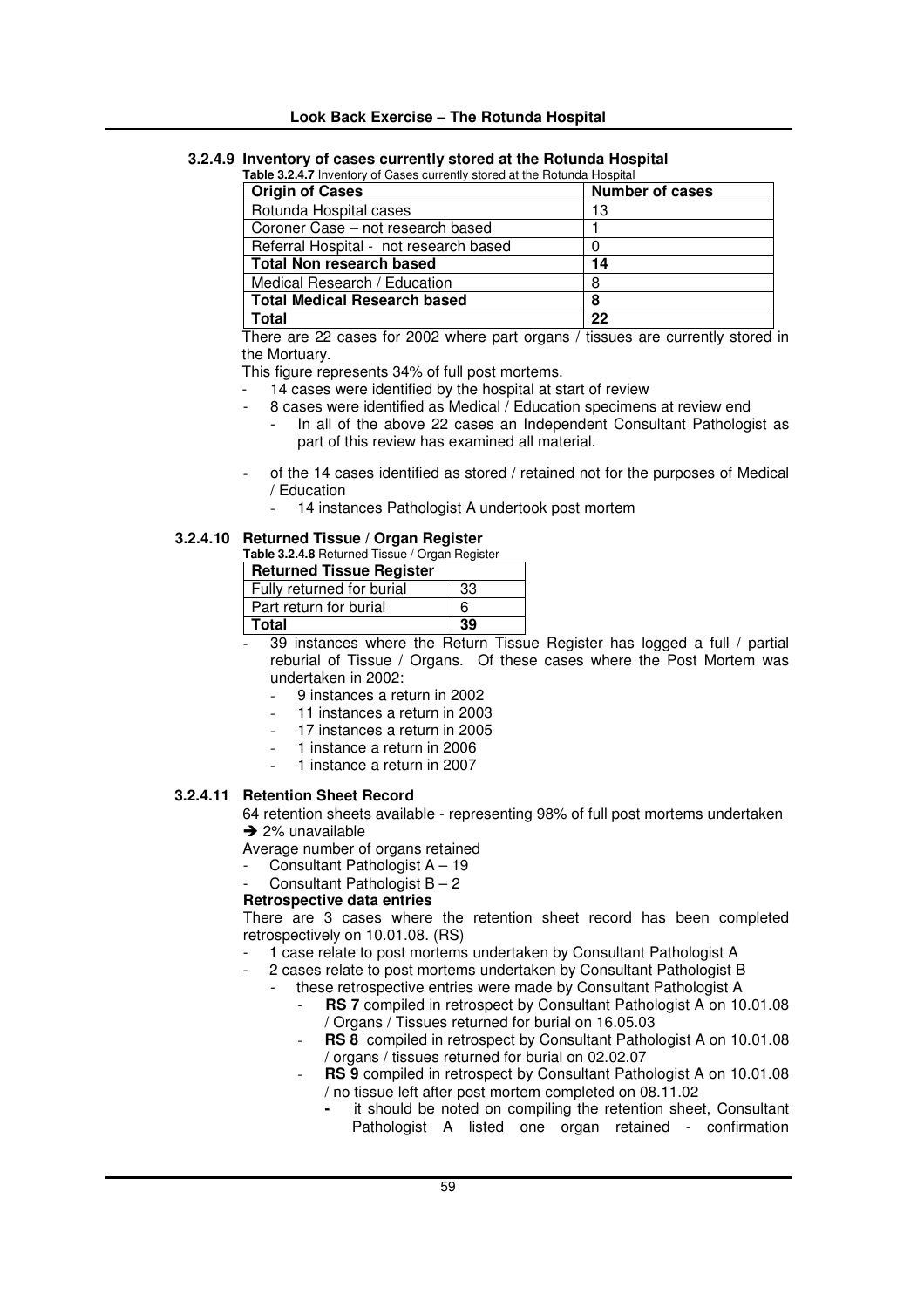subsequently by Consultant Pathologist B that infact no organs were retained in this case.

# **3.2.4.12 Overall Management of Cases**

**Table 3.2.4.9** Overall Management of Cases

| Cases                                                                    | <b>Numbers</b> |
|--------------------------------------------------------------------------|----------------|
| <b>Returned Tissue Book</b>                                              |                |
| 39 cases                                                                 |                |
| of these, there are 6 instances / cases where part organs / tissues      | 33             |
| are retained for Medical Research / Education.                           |                |
| Cases where part organ / tissues stored in Mortuary                      | 22             |
| Cases where documented evidence indicates there was no tissue left after |                |
| Post Mortem Examination                                                  |                |
| No reburial details evident in files                                     | O              |
| Documented evidence whereby organs were sampled at time of PM and        | З              |
| returned to body for burial                                              |                |
| <b>Total</b>                                                             | 65             |

in total there are 39 cases listed in the return tissue book as returned for reburial

- of these 39 cases
	- in 6 instances part were sent for reburial  $/$  part were retained for research
- in 33 instances the case was completely sent for reburial
- 22 cases are currently stored in the Mortuary (14 non research / 8 cases Medical Education / Research identified by the Rotunda Hospital)
- 7 instances there was no tissue left after the post mortem was completed
- No instances where no reburial details were evident in files
- 3 instances the organs were sampled at the time of the post mortem and returned to the body

### **3.2.4.13 Supplementary Report in relation to Organ Retention Status 21.12.07 / 20.02.08**

A supplementary report was provided to the review team identifying for 2002 - Status 21.12.07

- of the 14 cases of organ retention 5 were complete awaiting reburial
	- delay identified in 2 cases 'private grave no reason in
		- database'
	- delay identified in 1 case 'had *not been marked as complete'*
	- delay identified in 2 case 'private grave  $-3$  letters sent'
- of the 9 cases identified as incomplete on 21.12.07
	- delay identified in 8 cases as *'incomplete'*
	- delay identified in 1 case as *'unblocked'*
- Status 20.02.08
	- of the 14 cases of organ retention 14 were complete awaiting reburial
		- key arrangements note identified
			- 7 instances 'Holy Angels Plot, Glasnevin Hospital to arrange'
				- 3 instances 'Private Grave permission required'
			- 2 instances '3 letters sent'
			- 1 instance 'personal arrangement to be contacted'
			- 1 instance coroner case *'no directions in autopsy suite – to be contacted'*
	- A subsequent report from the Rotunda Hospital indicated in 1 instance where status on 21.12.07 was identified 'unblocked'  $\rightarrow$  blocks had in fact been previously processed

This report was designed to assist this Review in understanding actions undertaken by hospital following National Audit visitation December 2007 **(2.5)**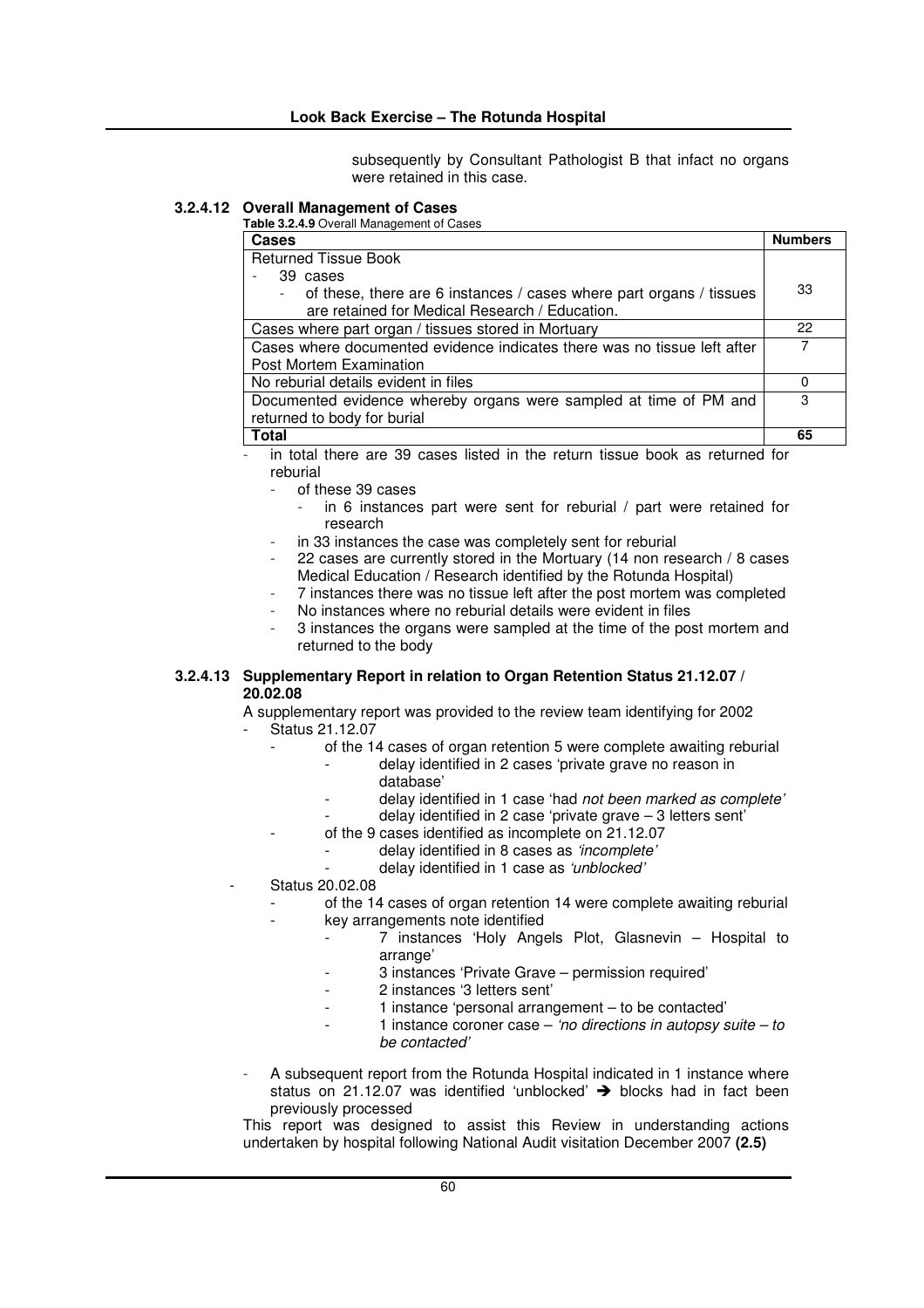# **3.2.5 Post Mortem Practice / Management (2003)**

# **3.2.5.1 Number of post mortems recorded**

- 193 of which:
	- 79 were post mortems (41% of total)
	- 109 were superficial examinations (56% of total)

and

1 was examination of wet tissue (1% of total)

and

4 where post mortem reference number assigned, but no post mortem subsequently recorded as being undertaken (2% of total)

# **3.2.5.2 Post mortems**

There were 79 post mortems undertaken at the Rotunda Hospital during 2003 of which:

- 30 related to miscarriage / still births
- 29 related to still births > 500gm
- 19 related to live births
- 1 Adult case
	- **-** 79 Full post mortems (41% of total)
		- **Prosector** 
			- Consultant Pathologist A undertook 43 of post mortems for this year (54% of total post mortems)
			- Consultant Pathologist B undertook 33 of post mortems for this year (42% of total post mortems)
			- Consultant Pathologist P undertook 3 of post mortems for this year (4% of total post mortems)

# **3.2.5.2.1 Post mortems (Rotunda Hospital)**

67 post mortems – accounting for 85% of post mortems undertaken in 2003.

# **3.2.5.2.2 Post mortems (Coroner)**

7 post mortems – accounting for 9% of post mortems undertaken in 2003

- PM 35 Coroner case / infant transferred from Tralee subsequently died at Rotunda
	- whilst it is noted this case was not directed  $/$  initiated by the Coroner, the report was subsequently sent to the Coroner office. For the purpose of this report it is listed as a Coroner Case.
- PM 36 Rotunda Hospital Coroner Post Mortem
- PM 37 Adult Rotunda Hospital Coroner Post Mortem / elective caesarean performed and infant delivered at rotunda / mother died next morning
- PM 38 Referred Coroner Case from Our Lady of Lourdes Hospital, Drogheda for Post Mortem
- PM 39 Coroner case / infant delivered at home subsequently died at Rotunda
- PM 40 Rotunda Hospital Coroner Post Mortem
	- PM 41 Rotunda Hospital Coroner Post Mortem
		- of these 7 cases, there is a documented copy of report sent to Coroner in 4 instances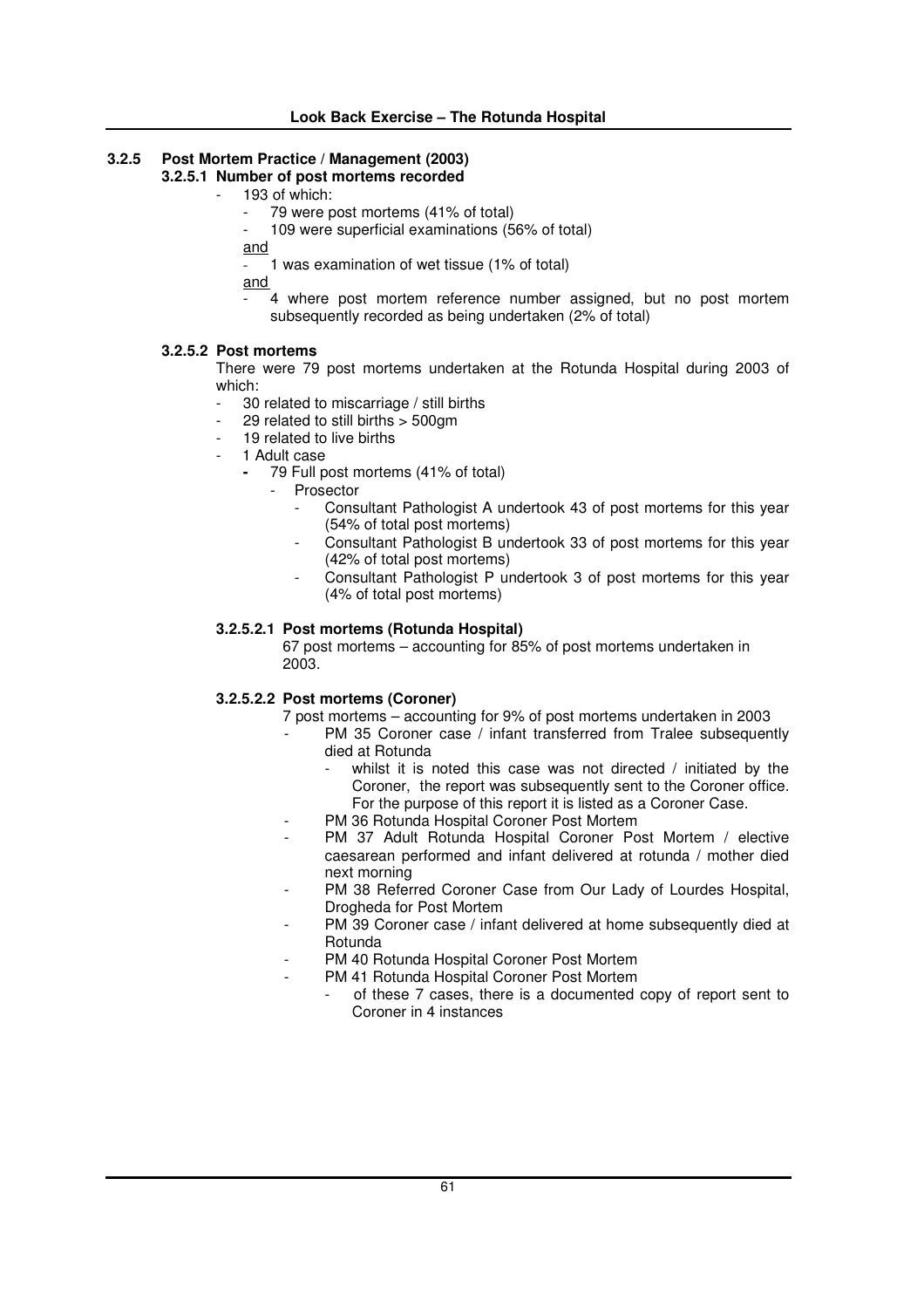### **3.2.5.2.3 Post mortems (Other Hospital)**

- 5 post mortems accounting for 6% of post mortems undertaken in 2003
	- PM 42 referred from Limerick
	- PM 43 referred from Portlaoise
	- PM 44 referred from Portlaoise
	- PM 45 referred from Beaumont
	- PM 46 referred from Kilkenny
		- of these 5 cases there is a copy of report sent to hospital in 3 instances
- **3.2.5.2.4 Post Mortem – slide examination**

None identified

**3.2.5.2.5 Post Mortem – referral of wet tissue**

1 cases which consisted of wet tissue for examination only

**3.2.5.2.6 Post mortem reference number assigned, but no post mortem subsequently recorded as being undertaken**

4 cases where a post mortem reference number was assigned, but no post mortem subsequently recorded as being undertaken

In 1 instance the body was removed from NICU by the parents and was not taken to the mortuary. A report, generated by the pediatrician involved in the baby's care was typed by laboratory staff and signed by Pathologist B. No measurements / photographs / X-rays exist in this case.

**Graph 3.2.5.1** % Post Mortem activity at the Rotunda Hospital Year 2003



# **3.2.5.3 Superficial examinations**

There were 109 superficial examinations undertaken at the Rotunda during 2003 of which:

- 72 related to miscarriage / still births
- 18 related to still births  $>$  500gm
- 19 related to live births
	- 109 Superficial examinations (56% of total)
		- **Prosector** 
			- Consultant Pathologist A undertook 40 superficial examinations for this year (37% of total post mortems)
			- Consultant Pathologist B undertook 46 superficial examinations for this year (42% of total post mortems)
				- in 23 cases the superficial report was not available for review (21% of total)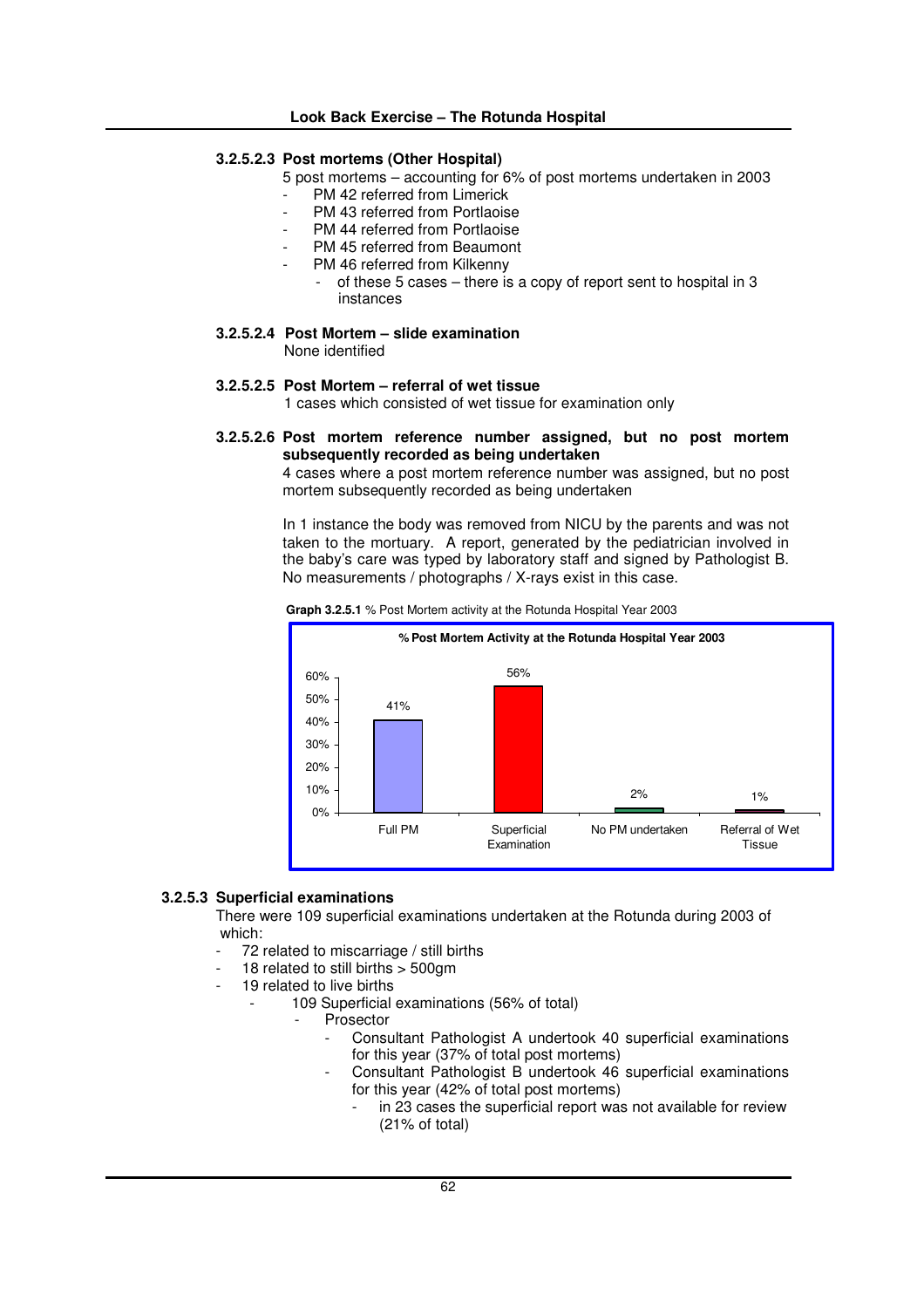# **3.2.5.4 Review of related / relevant documentation (macro)**

- **-** post mortem file 100% availability
- post mortem Report complete 62% availability
- post mortem Report partial 38%
- **-** post mortem (superficial) file 100% availability
- superficial examination report 79% availability
- superficial examination report partial 3% / complete 97%
- bereavement File –100% availability
- patient File (Maternal) 93% availability

# **3.2.5.5 Consent**

### **3.2.5.5.1 Consent practice / policy**

Consent Form **C** (reference) identified by Rotunda Hospital as being in use during 2003 (Jan – December)

# **3.2.5.5.2 Consent record availability**

**3.2.5.2** Consent record availability Full Post Mortems

| <b>Consent Record availability / Full Post Mortems</b> |    |  |  |
|--------------------------------------------------------|----|--|--|
| Consent Record available - Rotunda cases               | 63 |  |  |
| Consent Record not available - Rotunda cases           |    |  |  |
| Consent Record available – referred cases              | 5  |  |  |
| <b>Coroner Cases</b>                                   |    |  |  |
| Total                                                  | 79 |  |  |

of the total post mortems requiring consent 94% consent records available (n=68) / (exclusion of 7 coroner cases – although PM 35 is listed a Non Coroner directed PM full consent for PM was granted)

**3.2.5.3** Consent record availability Superficial Examinations

| <b>Consent Record availability / Superficial Examinations</b> |     |
|---------------------------------------------------------------|-----|
| Consent Record available                                      |     |
| Consent Record not available                                  | 109 |
| Total                                                         | 109 |

It should be noted no specific consent form for superficial examination was in place for the year 2003.

26 instances where consent was not granted for a full post mortem. this form was filed in the superficial file / in each instance a superficial examination was undertaken.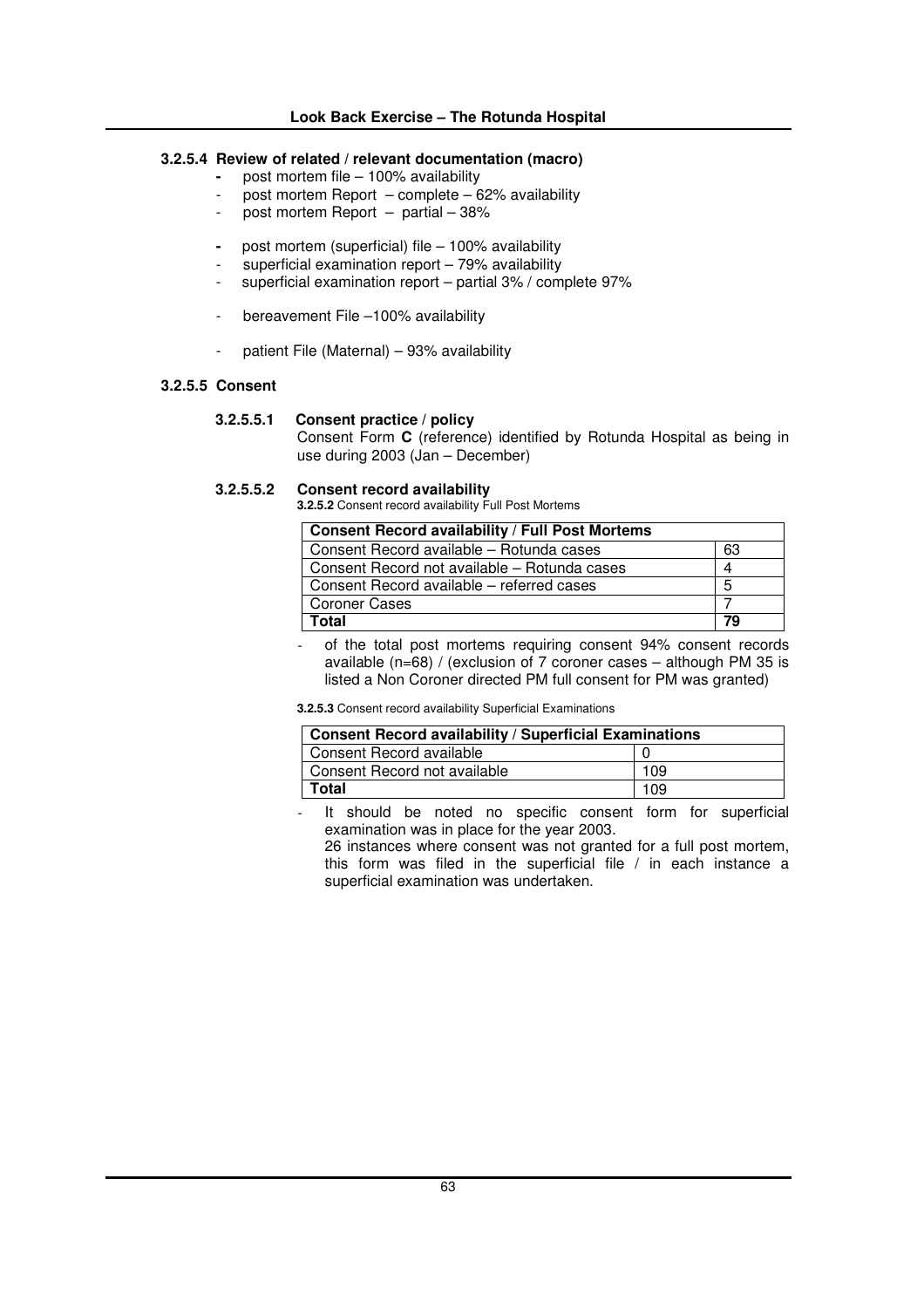# **Consent Documentation Review Full**

**3.2.5.4** Consent Documentation Review Full

| <b>Number</b> |
|---------------|
| cases         |
| 63            |
|               |
|               |
| 5             |
|               |
| 79            |
|               |

The following is breakdown of consent forms for 2003 post mortems:

- 80% consent forms authorising hospital to undertake a post mortem
- 5% consent forms not on file
- 9% Coroner Cases (parental consent is not required)
- 6% Referred cases / Full consent granted for Post Mortem

# **3.2.5.5.3 Limited / Restricted Post Mortem**

None identified

# **3.2.5.5.4 Non Research / Education Cases**

- of the 9 cases, which are stored in the Mortuary (not retained for research / education purposes)
	- 2 instances baby interred privately, hospital to arrange reburial of organ / tissues – undated note in bereavement file *'awaiting blocking of tissue'* no evidence of contact by Rotunda to families
	- 4 instances baby was interred in Holy Angels Glasnevin hospital to arrange reburial of organs / tissues – undated note in bereavement file *'awaiting blocking of tissue'*
	- 1 coroner case, baby interred Holy Angels Glasnevin note in bereavement file '*tissue only blocked 11.10.07* / report sent to Coroner 13.12.07
	- 1 instance baby interred privately, personal arrangement to be made, undated note in bereavement file *'? Pathology'*
	- 1 instance referred case, no bereavement file exists, however consent states hospital to arrange, there is no evidence of contact by Rotunda to the family

# **3.2.5.5.5 Consent Medical Education / Perinatal Death**

- of the 3 cases, which are retained for Medical Education / Research purposes,
	- 3 instances consent granted for Medical Education / Perinatal Death

# **3.2.5.5.6 Non Compliance with Consent given**

The following is a breakdown of non compliancy with consent process

# - **Retrospective Consent secured**

There are 3 cases where consent form had been signed by parents after the date of autopsy listed in the PM report:

- PM 47 : Date of PM 17.02.03  $\rightarrow$  Consent granted 18.02.03
- PM 48 : Date of PM 14.04.03  $\rightarrow$  Consent granted 15.04.03
- PM 49 : Date of PM 12.10.03  $\rightarrow$  Consent granted 13.10.03 it should be noted the hospital have subsequently identified that in 2 instances the signed pathology report identifying date of autopsy is inaccurate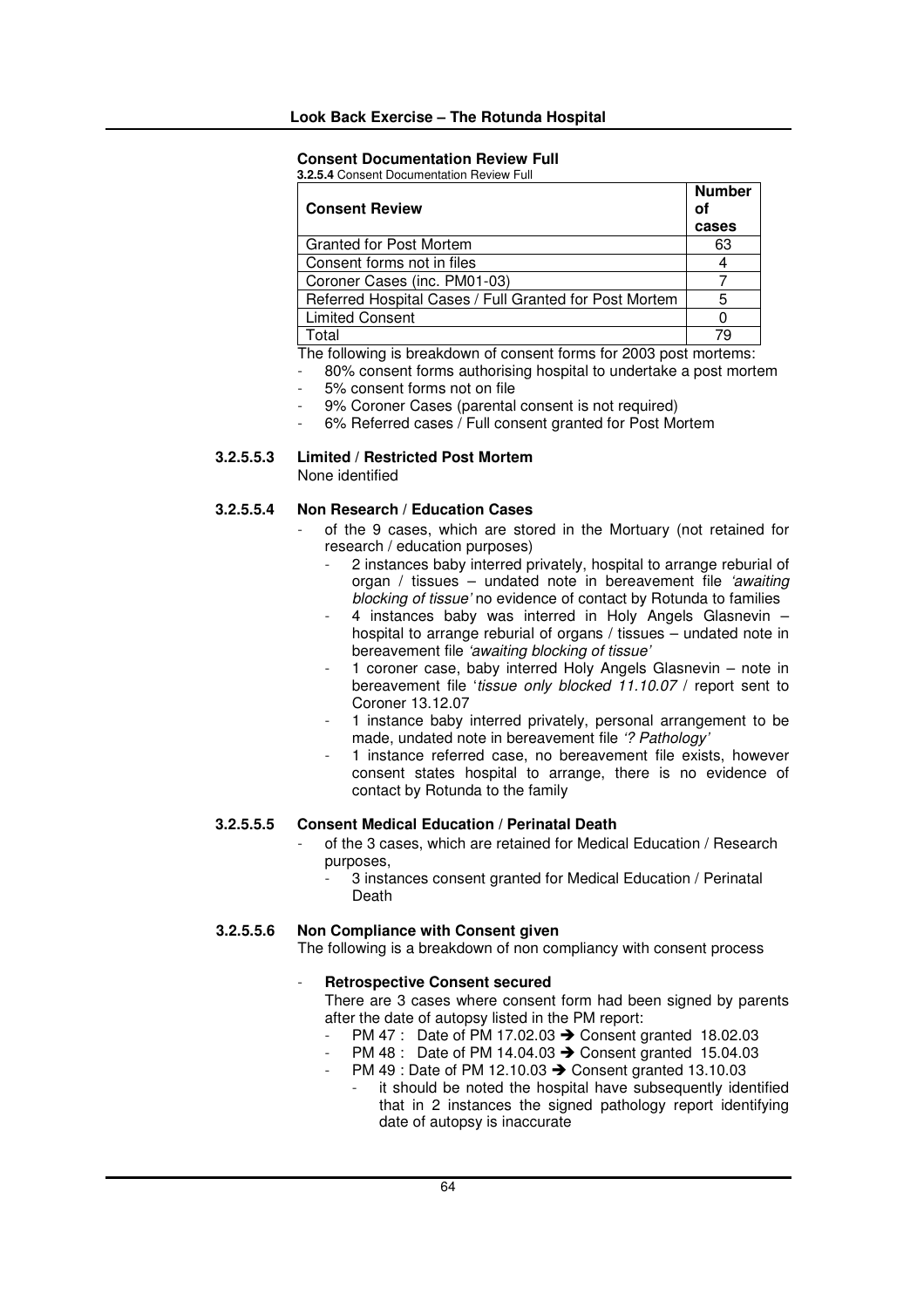- **Limited consent**

None identified

- **- Consent / Reburial**
	- 2 instances baby interred privately, hospital to arrange reburial of organ / tissues – undated note in bereavement file *'awaiting blocking of tissue'* no evidence of contact by Rotunda to families
		- *including PM47 (apparent retrospective consent secured - for the purposes of non compliance it is listed once)*
	- 4 instances baby was interred in Holy Angels Glasnevin hospital to arrange reburial of organs / tissues – undated note in bereavement file 'awaiting blocking of tissue'
	- 1 coroner case, baby interred Holy Angels Glasnevin note in bereavement file *'tissue only blocked 11.10.07* / report sent to Coroner 13.12.07
	- 1 instance baby interred privately, personal arrangement to be made, undated note in bereavement file *'? Pathology'*
	- 1 instance referred case, no bereavement file exists, however consent states hospital to arrange, there is no evidence of contact by Rotunda to the family

In total 11 cases are deemed non compliant – representing 14% of full post mortems

### **3.2.5.6 Date of delivery / death date of post mortem**

**Table 3.2.5.5** summarises length of time from date of delivery/ death  $\rightarrow$  date of post mortem

| <b>Timeline</b> | Same day as<br>Date of Death | 1-2<br>davs | > 2 < 7<br>davs | davs | Date of Death<br>not listed | Date of PM<br><b>Not Recorded</b> | Total |
|-----------------|------------------------------|-------------|-----------------|------|-----------------------------|-----------------------------------|-------|
| Number          |                              | 38          | 20              |      |                             |                                   | 79    |
| %               | 14%                          | 48%         | 25%             | 3%   | $1\%$                       | 9%                                |       |

#### **3.2.5.7 Date of post mortem date of post mortem report**

- 30% of reports are undated
	- of the 70% reports which are dated
	- 85% are dated 0-3 months after post mortem
	- 9% are dated 3-6 months after post mortem
	- 4% are dated 6-12 months after post mortem
	- $2\%$  are dated  $> 2$  years after post mortem

**Graph 3.2.5.6** Timeline from Date of PM – Date PM Completed

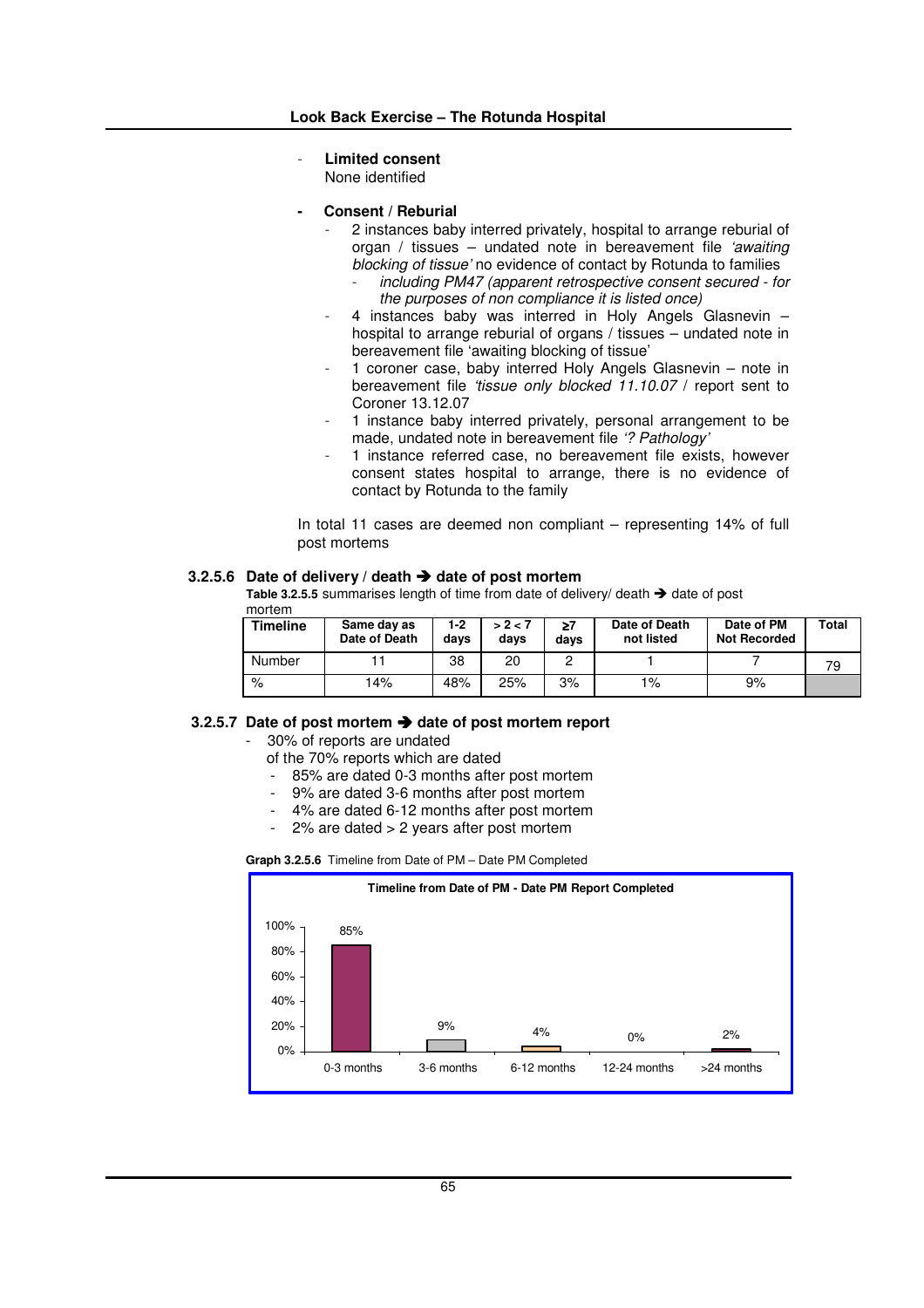A sample of 18 cases was reviewed in order to ascertain Date of PM completion. Manual records provided from the hospital showed the dates on which slides made from blocks were released to the pathologist.

For cases that were dealt with after September 2003, the dates given are those on which blocks from which staining had not previously been requested are logged on the computer for staining

- **for the period Jan – August 2003**
	- 8 cases where slides made from blocks were released to the Pathologist in 2003.
	- 2 cases were released in 2003 / other release date in 2008
	- 1 case released in 2003 / other release dates in 2005 and 2008
- **from September 2003:**
	- there is a computer record of the dates that staining was requested on blocks, and the dates on which the slides were released. The listed dates given to the audit team are the dates that stains were first requested on particular blocks. (circa PM39 onwards)
		- 2 cases were requested in 2003
		- 1 case was requested in 2003 / another request date in 2004
		- 1 case requested in 2003 / other request dates in 2003 and 2006
		- 1 case requested in 2003 / other request date in 2005
		- 2 cases requested in 2008 only

# **3.2.5.8 Post Mortem Report – examination**

**Full Post mortem report**

30 are incomplete / not validated by Consultant Pathologist - representing 38% of full post mortem reports

### **Superficial Examination report**

- 5 are incomplete / not validated by Consultant Pathologist representing 6% of available superficial examination reports
	- in 23 cases the superficial report was not available (21% of total)

# **3.2.5.9 Inventory of cases currently stored at the Rotunda Hospital**

| <b>Table 3.2.5.7</b> Inventory of cases currently stored at the Rotunda Hospital |                        |
|----------------------------------------------------------------------------------|------------------------|
| <b>Origin of Cases</b>                                                           | <b>Number of cases</b> |
| Rotunda Hospital Cases                                                           |                        |
| Referral Hospital - not research based                                           |                        |
| Coroner Case – not research based                                                |                        |
| <b>Total Non research based</b>                                                  | 9                      |
| Medical Research / Education                                                     | 2                      |
| Coroner Case – not coroner directed / research                                   |                        |
| education consent granted                                                        |                        |
| <b>Total Medical Research Based</b>                                              | 3                      |
| Total                                                                            | 12                     |

There are 12 cases for 2003 where part organs / tissues are currently stored in the Mortuary.

This figure represents 15% of full post mortems.

- 9 cases were identified by the hospital at start of review
- 3 cases were identified as Medical / Education specimens at review end of these:
- In all of the above 12 cases an Independent Consultant Pathologist as part of this review has examined all material.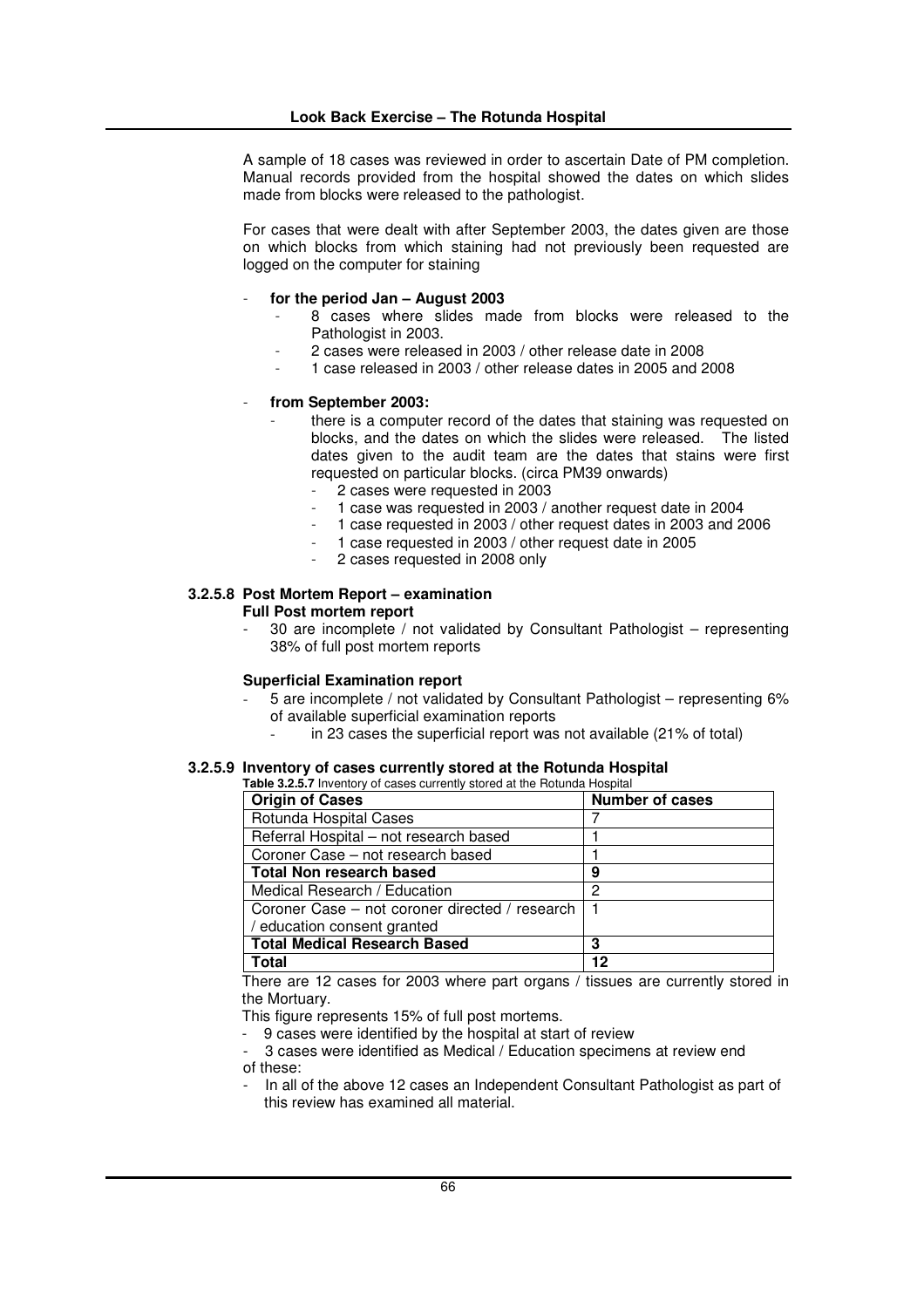# **Look Back Exercise – The Rotunda Hospital**

- of the 9 cases identified as stored / retained not for the purposes of Medical / Education
	- 8 instances Pathologist A undertook the post mortem
	- 1 instances Pathologist B undertook the post mortem

# **3.2.5.10 Returned Tissue / Organ Register**

| Table 3.2.5.8 Returned Tissue / Organ Register |    |
|------------------------------------------------|----|
| <b>Returned Tissue Register</b>                |    |
| Fully returned for burial                      | 52 |
| Part return for burial                         | з  |
| Total                                          | 55 |

- 55 instances where the Return Tissue Register has logged a full / partial reburial of Tissue / Organs. Of these cases where the Post Mortem was undertaken in 2003:

- 15 instances a return in 2003
- 7 instances a return in 2004
- 28 instances a return in 2005
- 5 instances a return in 2006

# **3.2.5.11 Retention Sheet Record**

53 retention sheets available - representing 67% of full post mortems undertaken  $\rightarrow$  33% unavailable

Average number of organs retained

- Consultant Pathologist  $A 21$
- Consultant Pathologist  $B 3$

# **Retrospective data entries**

None identified.

# **3.2.5.12 Overall Management of Cases**

**Table 3.2.5.9** Overall Management of Cases

| <b>Cases</b>                                                       | <b>Numbers</b> |
|--------------------------------------------------------------------|----------------|
| <b>Returned Tissue Book</b>                                        |                |
| 55 cases                                                           |                |
| of these, there are 3 instances / cases where part organs /        | 52             |
| tissues are retained for Medical Research / Education.             |                |
| Cases where part organ / tissues stored in Mortuary                | 12             |
| No Reburial details evident in files                               | 0              |
| Cases where documented evidence indicates there was no tissue left | 14             |
| after Post Mortem Examination                                      |                |
| Documented evidence whereby organs were sampled at time of PM      |                |
| and returned to body for burial                                    |                |
| Total                                                              | 79             |

in total there are 55 cases listed in the return tissue book as returned for reburial

- of these 55 cases

- in 3 instances part were sent for reburial / part were retained for research
- in 52 instances the case was completely sent for reburial
- 12 cases are currently stored in the Mortuary (9 non research / 3 cases Medical Education / Research identified by the Rotunda Hospital
- 14 instances there was no tissue left after the post mortem was completed
- 1 instances the organs were sampled at the time of the post mortem and returned to the body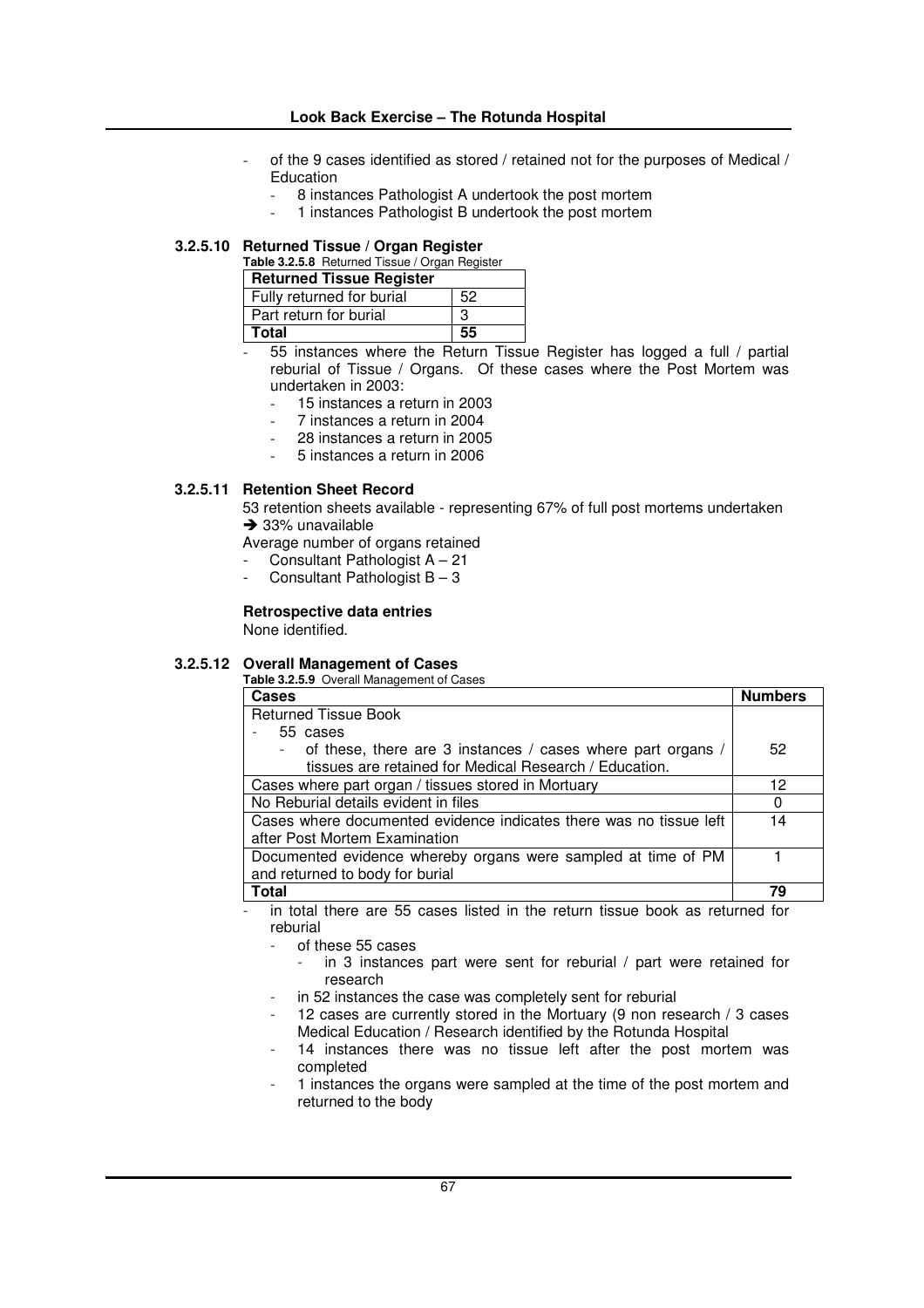# **3.2.5.13 Supplementary Report in relation to Organ Retention Status 21.12.07 / 20.02.08**

A supplementary report was provided to the review team identifying for 2003 Status 21.12.07

- of the 9 cases of organ retention 3 were complete awaiting reburial
- 1 case of organ retention is listed as 'fragments only'
	- delay identified in 1 case 'not *not been marked as complete'*
		- delay identified in 1 case (Coroner) '? Letter sent'
		- delay identified in 1 case 'wish to make own arrangements ? letter sent
- of the 6 cases identified as incomplete on 21.12.07
	- delay identified in 4 cases as *'incomplete'*
		- delay identified in 1 case as *'unblocked'*
- Status 20.02.08
	- of the 9 cases of organ retention 9 were complete awaiting reburial key arrangements note identified
		- 4 instances 'Holy Angels Plot, Glasnevin Hospital to arrange'
		- 3 instances 'Private Grave permission required
		- 1 instance 'Holy Angels' ?letter required'
		- 1 instance 'desiccated fragments only difficulty contacting undertakers'
- A subsequent report from the Rotunda Hospital confirmed in 1 instance where status on 21.12.07 was identified 'had not been marked as complete' / additional blocking had in fact taken place in 2008

This report also confirms in 1 case status on 21.12.07 as '*unblocked'* – no record of previous blocking exists

This report also confirms in 1 case status on 21.12.07 'not complete' / no record of blocks before 2008 and therefore should be included as 'unblocked'.

This report was designed to assist this Review in understanding actions undertaken by hospital following National Audit visitation December 2007 **(2.5)**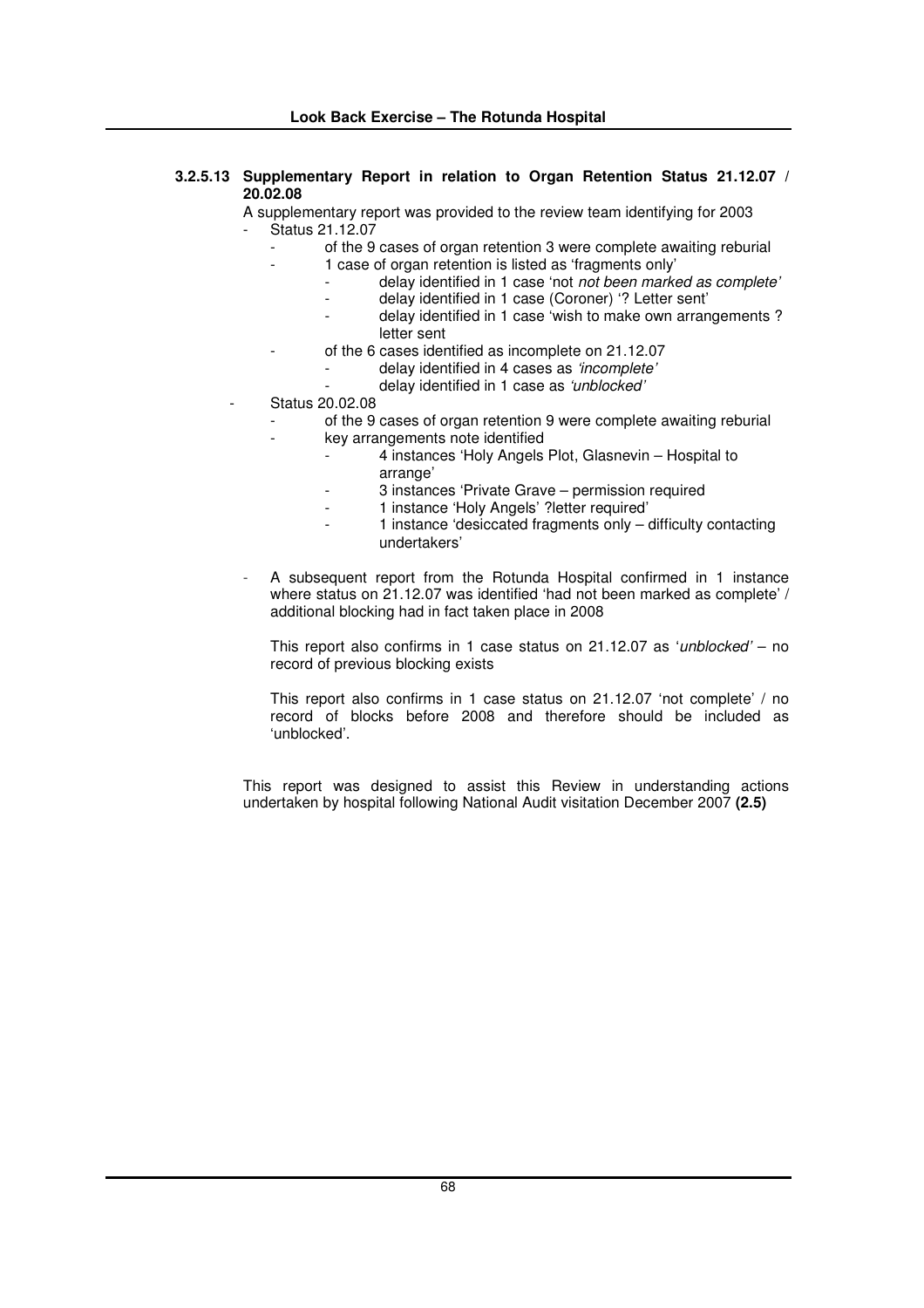#### **3.2.6 Post Mortem Practice / Management (2004) 3.2.6.1 Number of post mortems recorded**

- 177 of which:
	- 83 were post mortems (47% of total)
	- 89 were superficial examinations (50% of total)
	- and
		- 1 were slide examinations referred by external hospitals  $($  <1% of total)
	- 1 were specimen for electron microscopy only  $(< 1\%$  of total)
	- and
		- 3 where post mortem reference number was assigned, but no post mortem subsequently recorded as being undertaken (2% of total)

# **3.2.6.2 Post mortems**

There were 83 post mortems undertaken at the Rotunda Hospital during 2004 of which:

- 33 related to miscarriage / still births
- 35 related to still births > 500gm
- 14 related to live births
- 1 adult case
	- **-** 83 Full post mortems (47% of total)
		- **Prosector** 
			- Consultant Pathologist A undertook 48 post mortems for this year (58% of total post mortems)
			- Consultant Pathologist B undertook 34 post mortems for this year (41% of total post mortems)
			- Consultant Pathologist P undertook 1 post mortem for this year (1%) of total post mortems)

# **3.2.6.2.1 Post mortems (Rotunda Hospital)**

74 post mortems – representing 89% of post mortems undertaken in 2004.

# **3.2.6.2.2 Post mortems (Coroner)**

- 3 post mortems accounting for 4% of post mortems undertaken in 2004
	- PM 50 Adult Post Mortem referred from the Mater Hospital
	- PM 51 Referred Coroner case from OLOL Hospital, Drogheda
	- PM 52 Rotunda Hospital Coroner Post Mortem
		- of these 3 cases, there is a documented copy of report sent to Coroner in all 3 instances.

# **3.2.6.2.3 Post mortems (Other Hospital)**

6 post mortems – accounting for 7% of post mortems undertaken in 2004

- PM 53 referral from Portlaoise Hospital
- PM 54 referral from Coombe Hospital
- PM 55 referral from Coombe Hospital
- PM 56 referral from Portlaoise Hospital
- PM 57 referral from Cavan Hospital
- PM 58 referral from Portlaoise Hospital
	- of these 6 cases there is a copy of report sent to hospital in only 3 instances

# **3.2.6.2.4 Post Mortem – slide examination / electron microscopy**

1 cases which consisted of slide (from external hospital) examination only 1 case which consisted of specimen for electron microscopy only

# **3.2.6.2.5 Post Mortem – referral of wet tissue**

None identified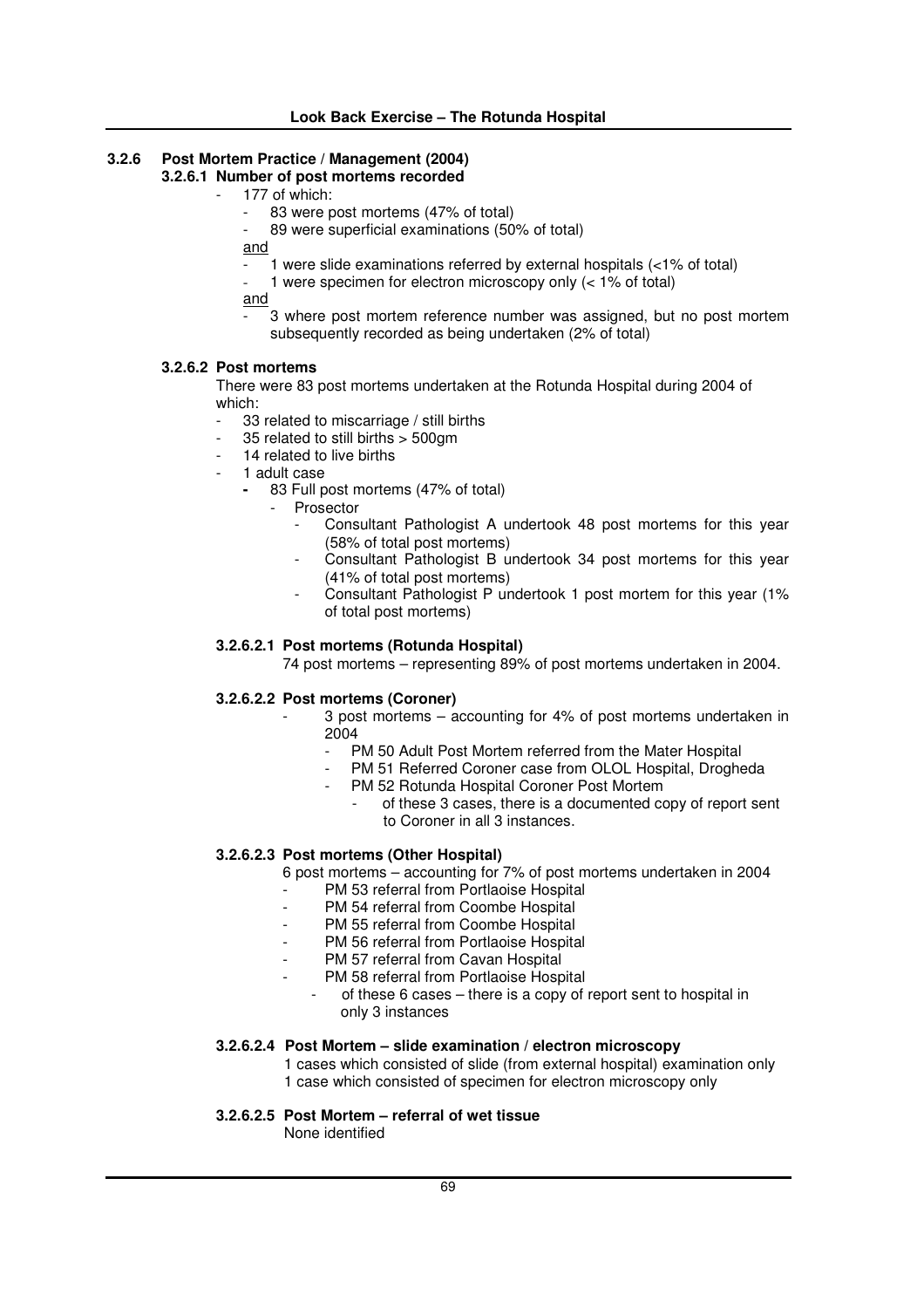# **3.2.6.2.6 Post mortem reference number assigned, but no post mortem subsequently recorded as being undertaken**

3 cases where a post mortem reference number was assigned, but no post mortem subsequently recorded as being undertaken



**Graph 3.2.6.1** % Post Mortem activity at the Rotunda Hospital Year 2004

### **3.2.6.3 Superficial examination**

There were 89 superficial examinations undertaken at the Rotunda during 2004 of which:

- 47 related to miscarriage / still birth
- 24 related to still births  $>$  500gm
- 18 related to live births
	- 89 Superficial examinations (50% of total)
		- Prosector
			- Consultant Pathologist A undertook 46 superficial examinations for this year (52% of total post mortems) – including referred superficial examinations.
			- Consultant Pathologist B undertook 33 superficial examinations for this year (37% of total post mortems)
			- Consultant Pathologist Q undertook 1 superficial examination for this year (1% of total post mortems)
			- in 1 instance both Pathologist A and B are listed for undertaking the superficial examination (1% of total post mortems)
			- in 8 instances the superficial report was not available for review (9% of total post mortems)

### **3.2.6.4 Review of related / relevant documentation (macro)**

- **-** post mortem file 100% availability
	- post mortem Report  $-$  complete  $-$  63% availability
	- post mortem Report  $-$  partial  $-37%$  availability
- **-** superficial file 100% availability
	- superficial examination report  $-91%$  availability
	- superficial examination report partial  $12\%$  /  $88\%$  complete
- bereavement File 99% availability
- patient File (Maternal) 92% availability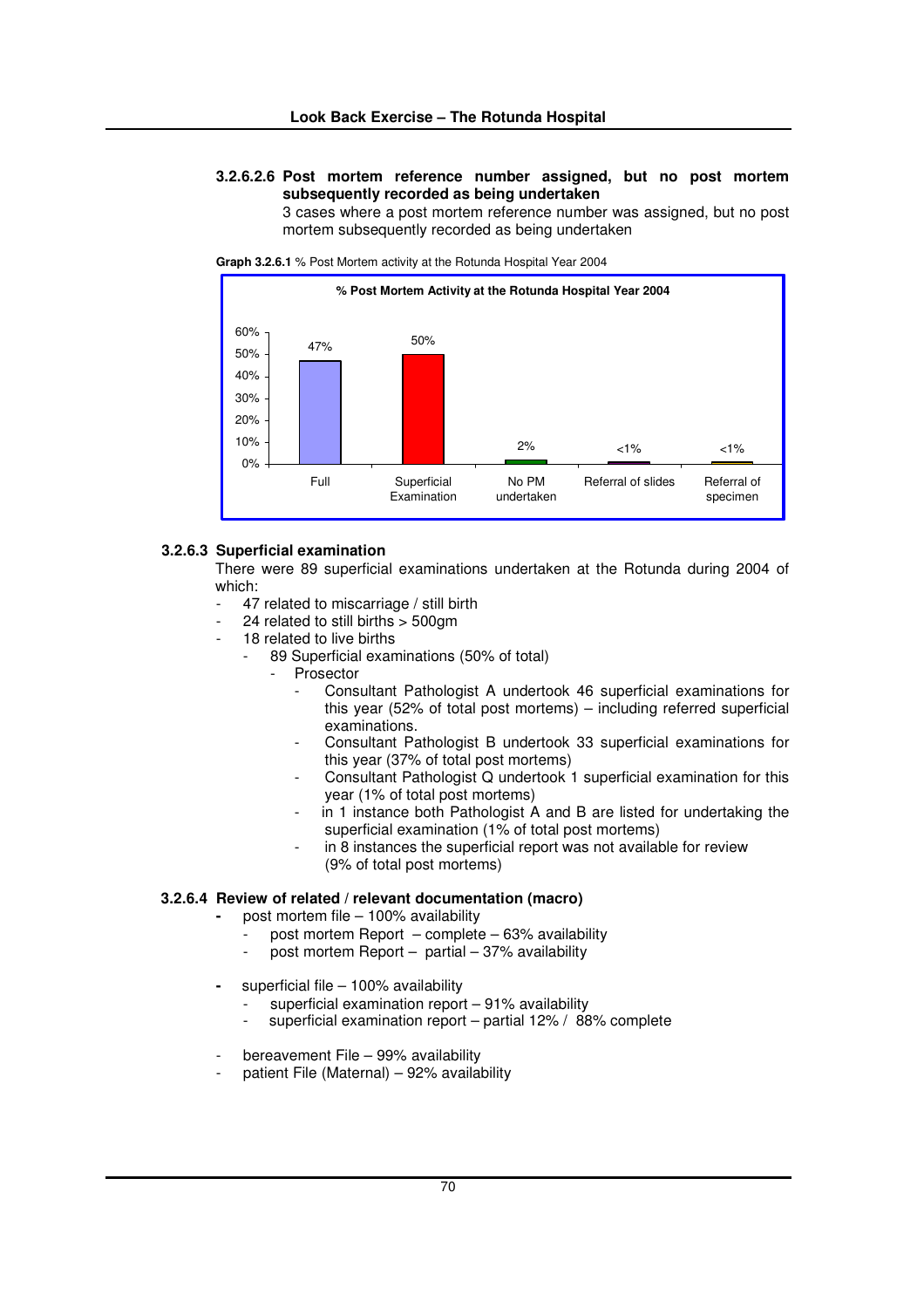# **3.2.6.5 Consent**

# **3.2.6.5.1 Consent practice / policy**

Rotunda Hospital Perinatal Autopsy Permission Form was in use for the full year 2004 - listed for the purposes of this report as Consent form **C**.

### **3.2.6.5.2 Consent record availability**

**Table 3.2.6.2** Consent record availability full post mortems

| <b>Consent Record availability / Full Post Mortems</b> |    |
|--------------------------------------------------------|----|
| Consent Record available - Rotunda cases               | 68 |
| Consent Record not available – Rotunda cases           | 6  |
| Consent Record available – referred cases              | 6  |
| <b>Coroner Cases</b>                                   | 3  |
| Total                                                  | 83 |

of the total post mortems requiring consent 93% consent records available (n=74) / (exclusion of 3 coroner cases)

#### **Table 3.2.6.3** Consent record availability superficial examinations

| <b>Consent Record availability / Superficial Examinations</b> |    |
|---------------------------------------------------------------|----|
| Consent Record available                                      |    |
| Consent Record not available                                  | 89 |
| Total                                                         | 89 |

It should be noted no specific consent form for superficial examination was in place for the year 2004. There are 14 instances where consent was not granted for a full post mortem, this was filed in the superficial file / in each instance a superficial examination was undertaken.

# **Consent Documentation Review Full**

**Table 3.2.6.4** Consent Documentation Review Full

| <b>Consent Review</b>                                  | <b>Number</b><br>of cases |
|--------------------------------------------------------|---------------------------|
| <b>Full Granted for Post Mortem</b>                    | 67                        |
| Consent forms not in files                             | 6                         |
| <b>Coroner Cases</b>                                   | З                         |
| Referred Hospital Cases / Full Granted for Post Mortem | ี                         |
| <b>Limited Consent</b>                                 |                           |
| 'otal                                                  | 83                        |

The following is breakdown of consent forms for 2004 post mortems:

81% consent forms authorising hospital to undertake a post mortem

- 7% consent forms not on file
- 4% Coroner Cases (parental consent is not required)
- 7% Referred cases / Full consent granted for Post Mortem
- 1% Limited / restricted Post Mortem consent granted.

# **3.2.6.5.3 Limited / Restricted Post Mortem**

PM 59 – limited consent granted which stipulated skull and no parts of CNS were to be examined. There is no retention sheet available in this case – however it is documented the post mortem was undertaken in compliance with parental consent / no tissue left after PM completed.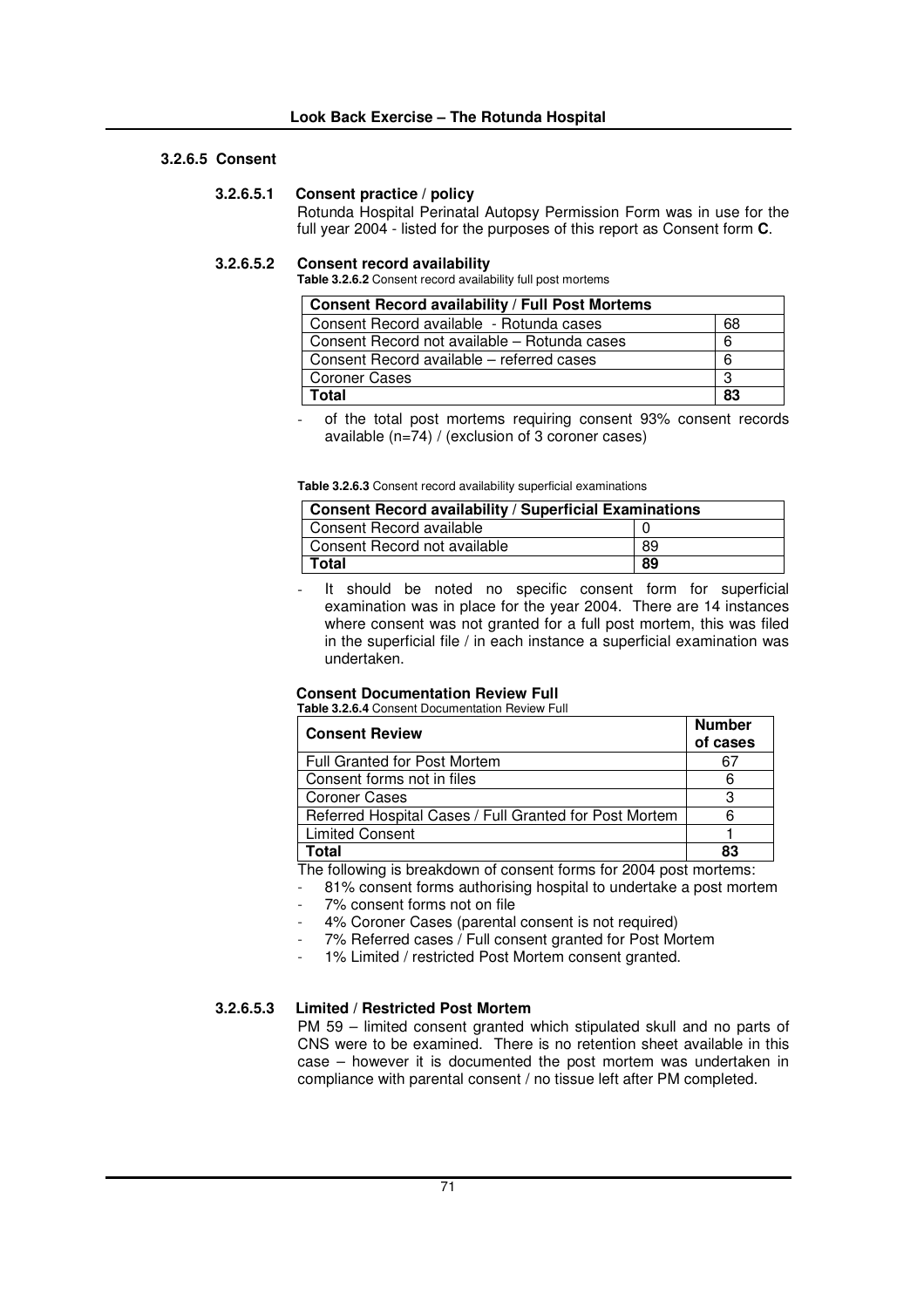| 3.2.6.5.4 | Non Research / Education Cases<br>of the 12 cases, which are stored in the Mortuary (not retained for<br>research / education purposes)<br>3 instances baby interred in Holy Angels Glasnevin, hospital to<br>arrange reburial of organ / tissues - undated note in<br>bereavement file 'awaiting blocking of tissue'<br>2 instances baby interred privately, hospital to arrange reburial of<br>organ / tissues, letters on file from Rotunda to families<br>1 instance baby interred privately, there is no consent form on file<br>$\overline{\phantom{a}}$<br>(see misplaced consent form (PM63)<br>1 instance baby interred in Holy Angels Glasnevin, no consent<br>form on file - undated note in bereavement file 'awaiting details<br>from Pathology database'<br>1 instance baby interred privately - hospital to arrange cremation<br>of organs / tissues - undated note in bereavement file 'awaiting<br>blocking of tissue'<br>2 instances baby interred privately, personal arrangement for<br>$\qquad \qquad -$<br>reburial of organs / tissues - undated note in bereavement file<br>'awaiting blocking of tissue'<br>(1 case also retrospective consent secured apparent PM60)<br>1 instance baby interred privately, hospital to arrange reburial of<br>organs / tissues. No documented notes evident in this case / no<br>evidence of contact from the Rotunda Hospital to the family.<br>1 instance baby interred privately, private arrangement for<br>$\overline{\phantom{a}}$<br>reburial of organs / tissues - note in bereavement file 'tissue only<br>blocked 12.10.07. |
|-----------|--------------------------------------------------------------------------------------------------------------------------------------------------------------------------------------------------------------------------------------------------------------------------------------------------------------------------------------------------------------------------------------------------------------------------------------------------------------------------------------------------------------------------------------------------------------------------------------------------------------------------------------------------------------------------------------------------------------------------------------------------------------------------------------------------------------------------------------------------------------------------------------------------------------------------------------------------------------------------------------------------------------------------------------------------------------------------------------------------------------------------------------------------------------------------------------------------------------------------------------------------------------------------------------------------------------------------------------------------------------------------------------------------------------------------------------------------------------------------------------------------------------------------------------------------------------------------------------------------|
| 3.2.6.5.5 | <b>Consent Medical Education / Perinatal Death</b><br>None identified                                                                                                                                                                                                                                                                                                                                                                                                                                                                                                                                                                                                                                                                                                                                                                                                                                                                                                                                                                                                                                                                                                                                                                                                                                                                                                                                                                                                                                                                                                                            |
| 3.2.6.5.6 | Non Compliance with Consent given<br>The following is a breakdown of non compliancy with consent process<br><b>Retrospective Consent secured (apparent)</b><br>There are 2 cases where consent form had been signed by parents<br>after the date of autopsy listed in the PM report:<br>PM 60 : Date of PM 03.02.04 → consent granted on 04.02.04<br>PM 61 : Date of PM 03.05.04 → consent granted on 04.05.04<br>Apparent failure to obtain consent (PM62)<br>Documented evidence on review of this case showed:<br>Date of Autopsy not listed<br>Witness to consent form not listed<br>Consent form not in file<br>Paediatric chart not available for review<br>Retention sheet is not in file<br>A memorandum on Page 13 of the Post Mortem Report<br>exists titled 'Failure to obtain autopsy consent in infant<br>(child's name)'<br>This memorandum states the autopsy permission being<br>sought was in the interest of the parents rather than in the<br>interest of the hospital's (Department of Paediatrics). The<br>registrar was sent to the mother to discuss the possibility of<br>recurrence - 'this however was of no avail'.<br>This memorandum suggests that a full post mortem was<br>undertaken without parental consent, stating 'it is noteworthy                                                                                                                                                                                                                                                                                                                         |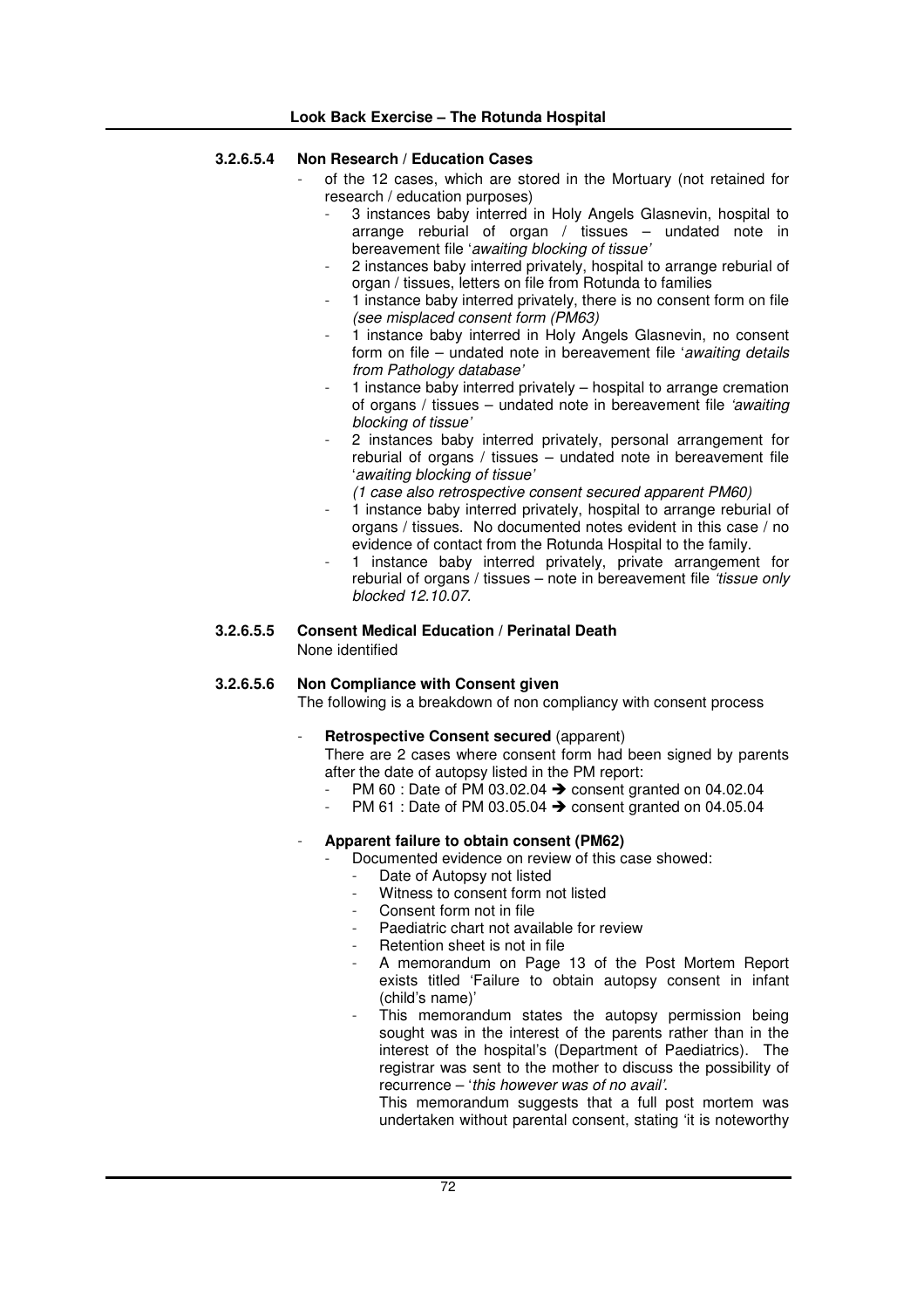where a consultant feels an autopsy is required it is likely the consultant will actually make the request'.

The memorandum states 'the autopsy could have revealed something of the cause for respiratory insufficiency occurring at 5 hours'

- on review of Histopathology records the following dates where stains were first requested on particular blocks are as follows:
	- 17.06.04 74 blocks
	- 02.07.04 10 blocks
	- 04.01.05 7 blocks (Total 91 blocks)
- documented evidence states a reburial of part organ/tissue was undertaken on 12.04.05 to Holy Angels, same location where the baby was interred one year earlier on 22.04.04
- The report is signed by Pathologist A on 25.08.06

Consultant A has explained:

- memorandum written before consent was subsequently obtained
- based on clinical history / superficial examination undertaken, requirements to undertake autopsy to establish cause of death
- consent subsequently obtained from mother
- autopsy undertaken

However the Review Team would emphasis consent record not made available by Hospital.

#### - **Misplaced consent form (PM63) – also listed under Non Research / Education Cases**

- documented evidence on review of this case showed no consent form on file. A memorandum dated Sunday 7.11.04 exists as part of the PM report titled 'Missing Autopsy Consent Form, PM63'.
- The memorandum, by Pathologist A states that the consent form was not in the maternity file on review.
- Subsequently the pathologist contacted the consultant by telephone who confirmed permission had been granted / said consultant had witnessed consent form.
- The Pathologist undertook the Post Mortem on the conclusion that the form had been misplaced.
- There is no evidence that the consultant / pathologist contacted the parents to seek new written consent / clarify full permission for autopsy granted.
- 17 part organs / tissues pertaining to this case are currently stored in the Mortuary.

#### - **Consent / Reburial**

- of the 12 cases, which are stored in the Mortuary (not retained for research / education purposes)
	- 3 instances baby interred in Holy Angels Glasnevin, hospital to arrange reburial of organ / tissues – undated note in bereavement file 'awaiting blocking of tissue'
	- 1 instance baby interred privately, there is no consent form on file

*(see misplaced consent form (PM63 - for the purposes of non compliance it is listed once)*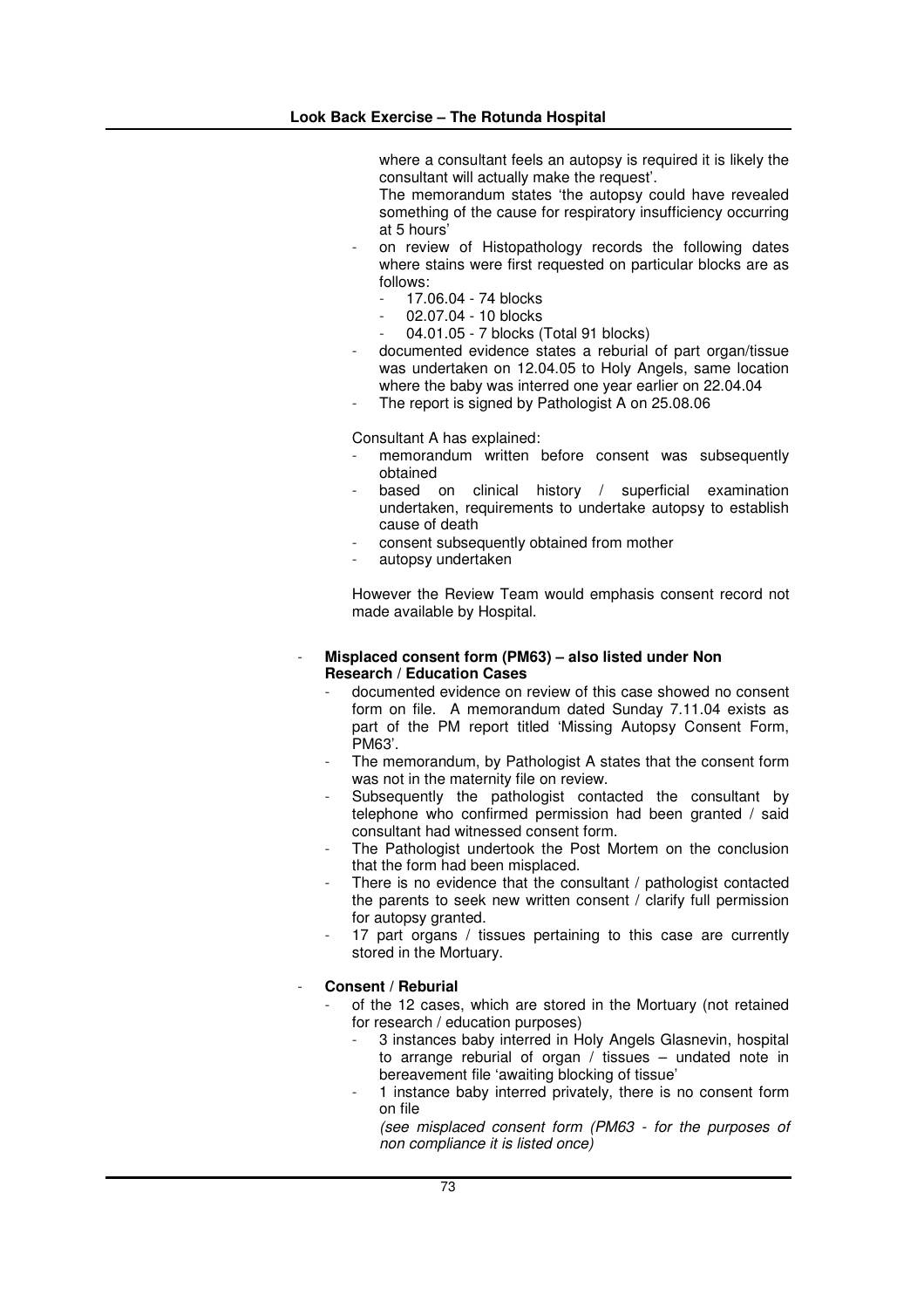- 1 instance baby interred in Holy Angels Glasnevin, no consent form on file – undated note in bereavement file *'awaiting details from Pathology database'*
- 1 instance baby interred privately  $-$  hospital to arrange cremation of organs / tissues – undated note in bereavement file *'awaiting blocking of tissue'*
- 2 instances baby interred privately, personal arrangement for reburial of organs / tissues – undated note in bereavement file '*awaiting blocking of tissue'*

*(1 case also retrospective consent secured apparent PM60 for the purposes of non compliance it is listed once)*

- 1 instance baby interred privately, hospital to arrange reburial of organs / tissues. No documented notes evident in this case / no evidence of contact from the Rotunda Hospital to the family.
- 1 instance baby interred privately, private arrangement for reburial of organs / tissues – note in bereavement file *'tissue only blocked 12.10.07.*

In total 12 cases are deemed non compliant – representing 14% of full post mortems

#### **3.2.6.6 Date of deliver / death date of post mortem**

Table 3.2.6.5 summarises length of time from date of delivery/ death → date of post mortem

| Timeline | Same day as<br>Date of Death | 1-2<br>davs | > 2 < 7<br>days | ≥7<br>days | Date of Death<br>not listed | Date of PM<br><b>Not Recorded</b> | Total |
|----------|------------------------------|-------------|-----------------|------------|-----------------------------|-----------------------------------|-------|
| Number   |                              | 50          | 16              |            |                             |                                   | 83    |
| %        | 6%                           | 60%         | 19%             | 0%         | 1%                          | 13%                               |       |

#### **3.2.6.7 Date of post mortem date of post mortem report**

13% of reports are undated

- of the 87% reports which are dated
- 90% are dated 0-3 months after post mortem
- 10% are dated 3-6 months after post mortem
	- in 11 instances where the Date of Post Mortem was not recorded, the Date of Death was used for the above comparator

**Graph 3.2.6.6** Timeline from Date of PM – Date PM Completed



A sample of 18 cases was reviewed in order to ascertain Date of PM completion. Computerised records showed the dates that the stains were first requested on blocks by the Pathologist.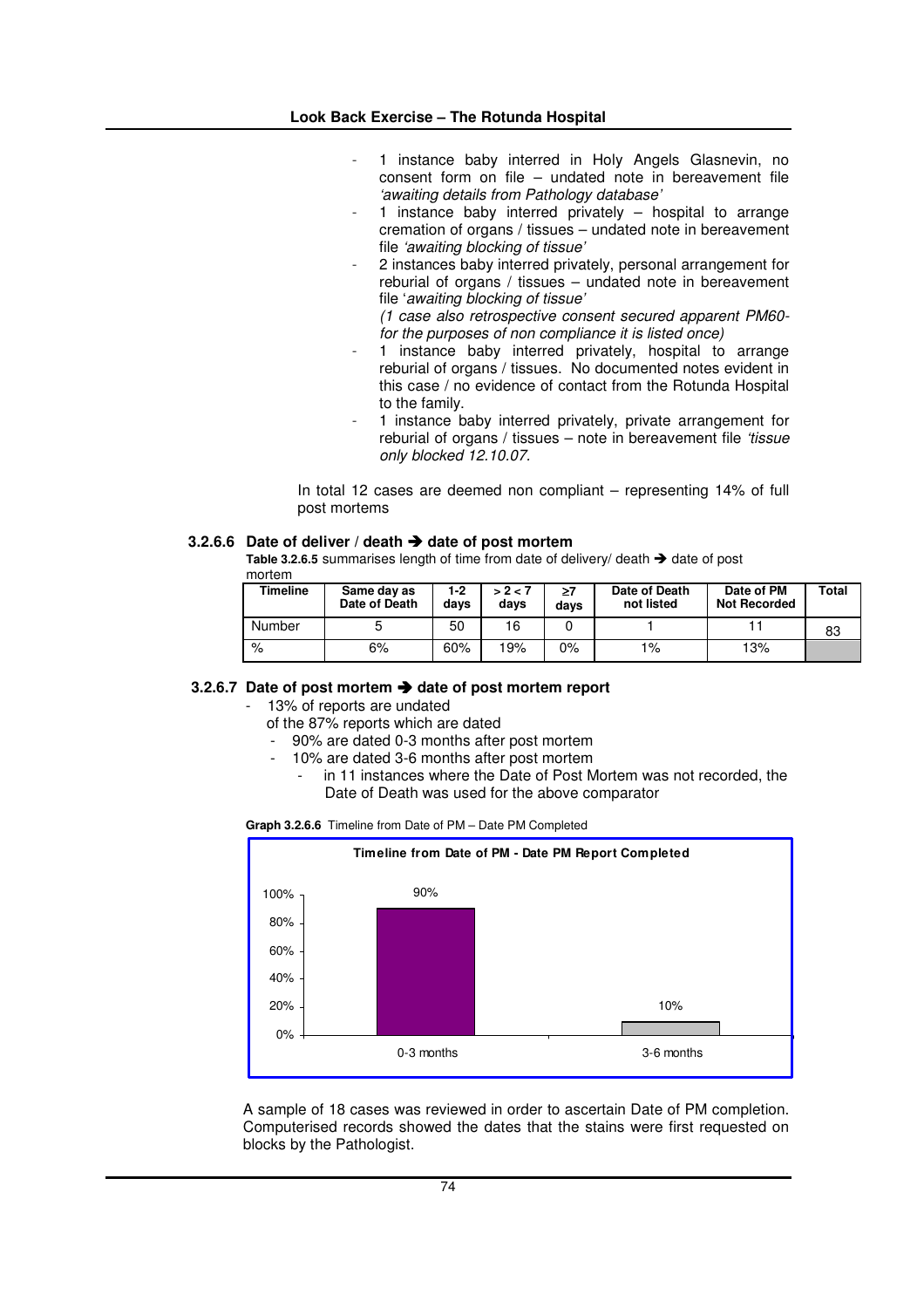Of these:

- 9 cases were request solely in 2004
- 2 cases was request in 2004 and another request date in 2008
- 2 cases were requested in 2004 and another request date in 2005
- 1 case was requested in 2004 and other request dates in 2006 and 2008
- 1 case was requested solely in 2005
- 2 cases was request in 2006 and another request date in 2008
- 1 case was request solely in 2008

## **3.2.6.8 Post Mortem Report – examination**

**Full Post mortem report**

- 31 are incomplete / not validated by Consultant Pathologist – representing 37% of full post mortem reports

#### **Superficial Examination report**

- 10 are incomplete / not validated by Consultant Pathologist representing 12% of available superficial examination reports
	- In 8 instances the superficial examination report was not available

#### **3.2.6.9 Inventory of cases currently stored at the Rotunda Hospital**

**Table 3.2.6.7** Inventory of cases currently stored at the Rotunda Hospital

| <b>Origin of Cases</b>                | <b>Number of cases</b> |
|---------------------------------------|------------------------|
| Rotunda Hospital Cases                | 12                     |
| Referral Hospital -not research based |                        |
| Coroner Case – not research based     |                        |
| <b>Total Non Research Based</b>       | 12                     |
| Medical Research / Education          |                        |
| Total                                 | 12                     |

There are 12 cases for 2004 where part organs / tissues are currently stored in the Mortuary.

This figure represents 14% of full post mortems.

- all 12 cases were identified by the hospital at start of review
	- In all of the above 12 cases an Independent Consultant Pathologist as part of this review has examined all material.
- of the 12 cases identified as stored / retained not for the purposes of Medical / Education
	- 11 instances Pathologist A undertook the post mortem
	- 1 instances Pathologist B undertook the post mortem

### **3.2.6.10 Returned Tissue / Organ Register**

| <b>Table 3.2.6.8</b> Returned Tissue / Organ Register |              |  |  |  |
|-------------------------------------------------------|--------------|--|--|--|
| <b>Returned Tissue Register</b>                       |              |  |  |  |
| Fully returned for burial                             | 47           |  |  |  |
| Part return for burial                                | $\mathbf{U}$ |  |  |  |
| <b>Total</b>                                          | 47           |  |  |  |

- 47 instances where the Return Tissue Register has logged a full reburial of Tissue / Organs. Of these cases where the Post Mortem was undertaken in 2004:
	- 3 cases returned in 2004
	- 35 cases returned in 2005
	- 4 cases returned in 2006
	- 5 cases returned in 2007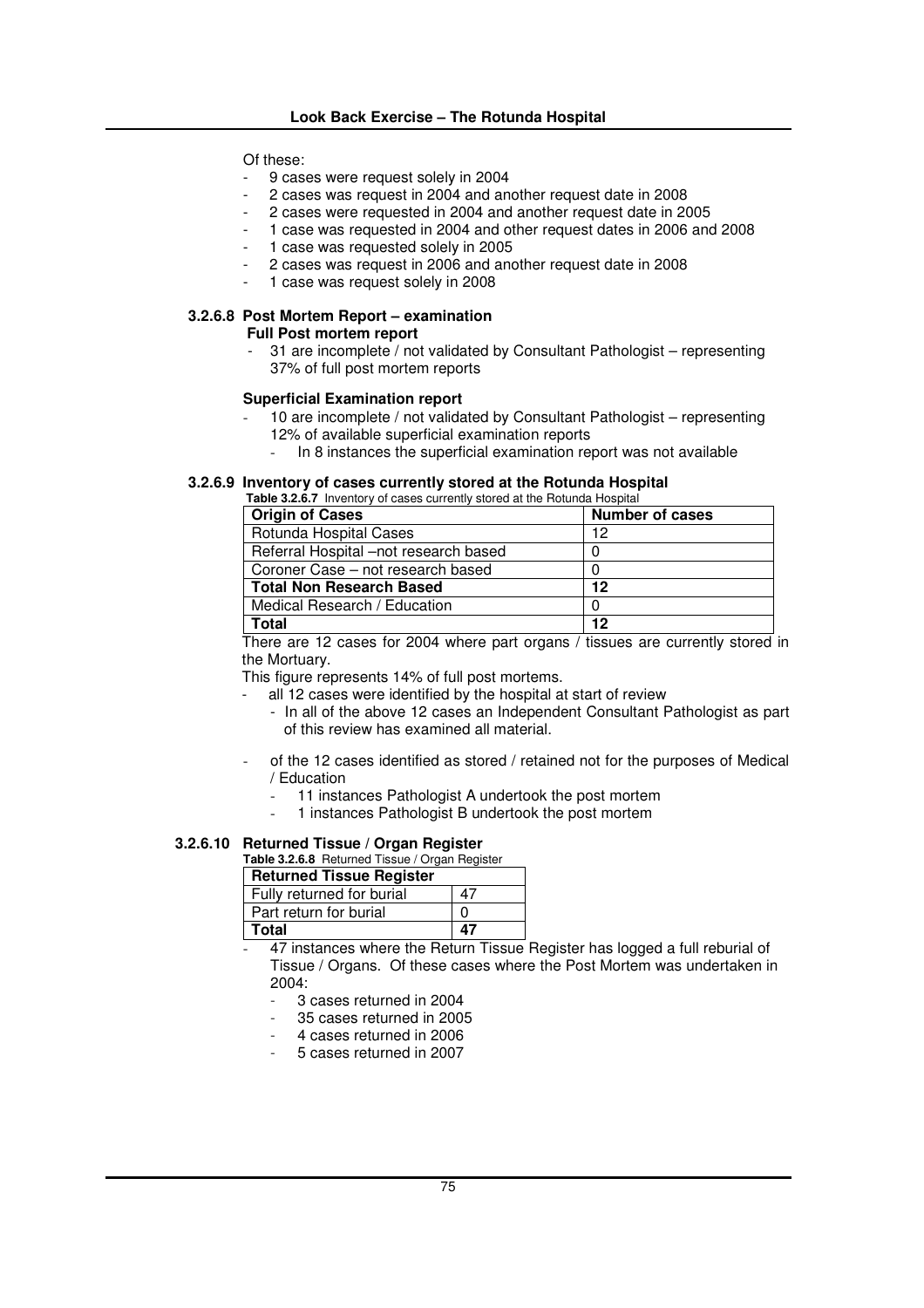#### **3.2.6.11 Retention Sheet Record**

59 retention sheets available - representing 71% of full post mortems undertaken  $\rightarrow$  29% unavailable

Average number of organs retained

- Consultant Pathologist A 22
- Consultant Pathologist  $B 2$ 
	- **PM 64**
		- 2 retention sheets on this case in the PM file. The first retention sheet lists 24 complete organs / 15 tissues. The second retention sheet lists 21 complete organs / 16 tissues retained. For the purposes of the above comparator this case was excluded.

#### **Retrospective data entries**

None identified

#### **3.2.6.12 Overall Management of Cases**

**Table 3.2.6.9** Overall Management of Cases

| Cases                                                                                            | <b>Numbers</b> |
|--------------------------------------------------------------------------------------------------|----------------|
| <b>Returned Tissue Book</b>                                                                      | 47             |
| Cases where part organ / tissues stored in Mortuary                                              |                |
| No Reburial details evident in files                                                             |                |
| Cases where documented evidence indicates there was no tissue left                               | 21             |
| after Post Mortem Examination                                                                    |                |
| Documented evidence whereby organs were sampled at time of PM and<br>returned to body for burial | 2              |
| <b>Total</b>                                                                                     | 83             |

in total there are 47 cases listed in the return tissue book as returned for reburial

- 12 cases are currently stored in the Mortuary (12 non research)
- 21 instances there was no tissue left after the post mortem was completed
- 2 instances the organs were sampled at the time of the post mortem and returned to the body
- 1 instance no reburial details evident in file

#### **3.2.6.13 Supplementary Report in relation to Organ Retention Status 21.12.07 / 20.02.08**

A supplementary report was provided to the review team identifying for 2004

#### Status 21.12.07

- of the 12 cases of organ retention 5 were complete awaiting reburial
	- delay identified in 1 case 'letter written 17.11.07'
	- delay identified in 1 case 'private grave to contact'
	- delay identified in 1 case 'hospital to bury or cremate; where? to **Contact**
	- delay identified in 1 case '1<sup>st</sup> and 2<sup>nd</sup> registered letters of 16.08.07 and 07.11.07 returned
	- delay identified in 1 case 'private grave; no consent form in pm file'
- of the 7 cases identified as incomplete on 21.12.07
	- delay identified in 4 cases as '*unblocked'*
	- delay identified in 3 case as '*not complete'*
- Status 20.02.08
	- of the 12 cases of organ retention 11 were complete awaiting reburial
		- key arrangements note identified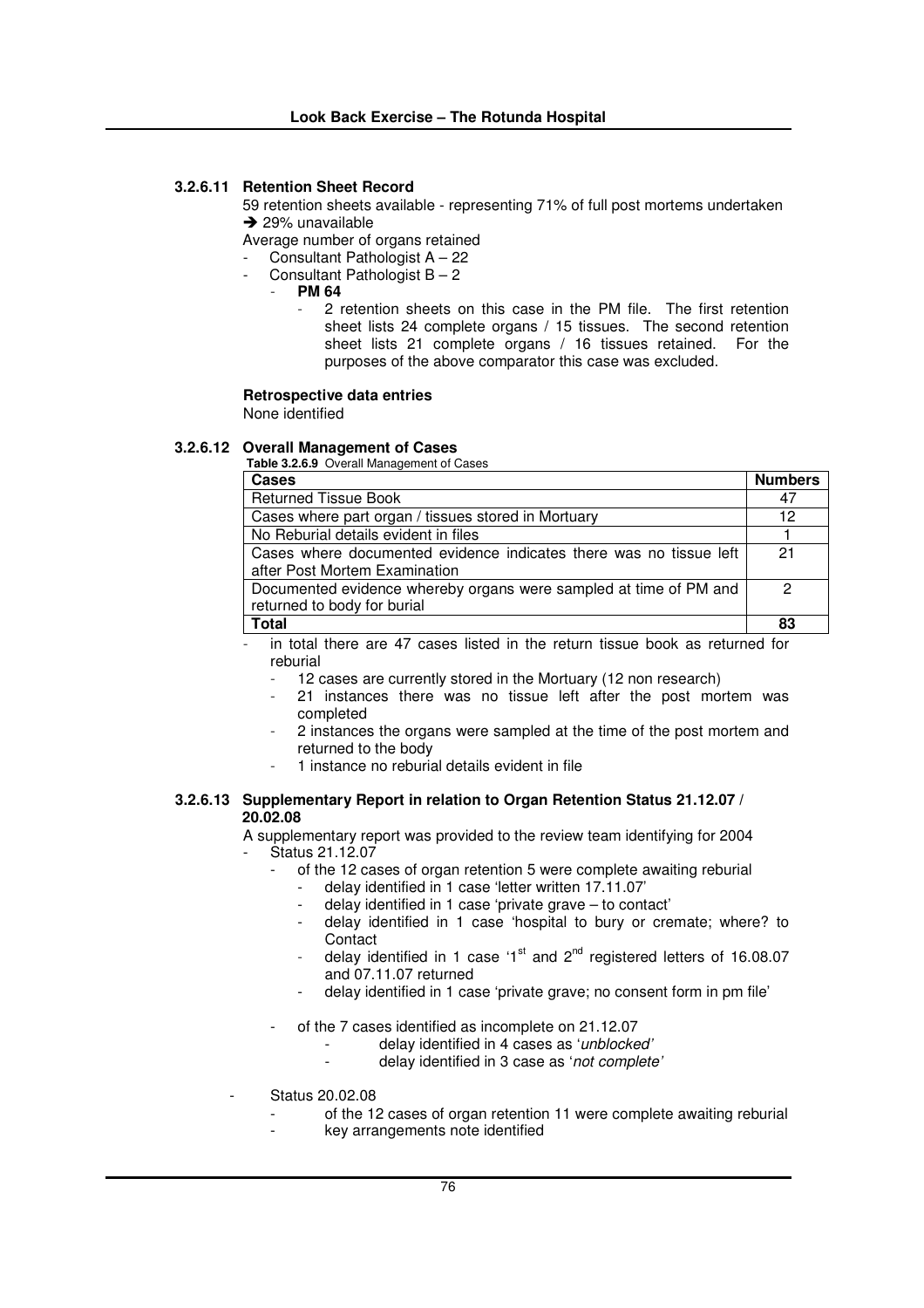- 1 instance unblocked status on 20.02.08 *'not complete'*
- 1 instance cremation form needs to be completed
- 2 instances '*private grave – permission required'*
- 2 instances *'Private Grave – personal arrangements – to be contacted'*
- 3 instances hospital to arrange reburial of organ / tissues at Holy
	- Angels Glasnevin
- 1 instance *'check bereavement file'*
- 1 instance *'3 rd registered letter required'*
- 1 instance *'? Consent form for instructions'*
- A subsequent report from the Rotunda Hospital confirmed in 3 instances where status on 21.12.07 was identified 'unblocked' / blocks were previously processed in these cases.

This report also confirms in 1 case status on 21.12.07 as 'unblocked' – no record of previous blocking exists

This report was designed to assist this Review in understanding actions undertaken by hospital following National Audit visitation December 2007**(2.5)**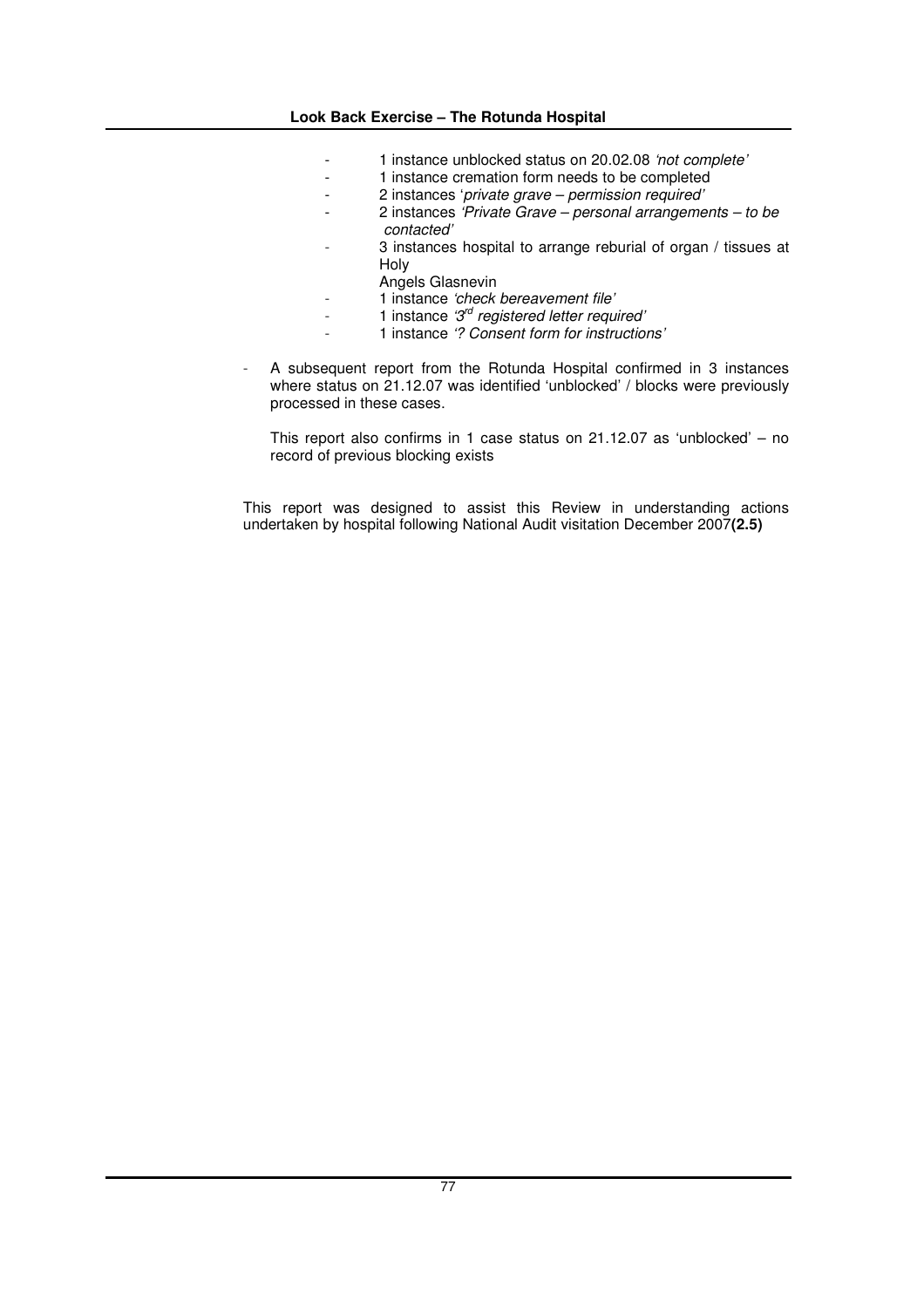## **3.2.7 Post Mortem Practice / Management (2005)**

- **3.2.7.1 Number of post mortems recorded**
	- 197 of which:
		- 89 were post mortems (45% of total)
			- 97 were superficial examinations (49% of total)

and

- 3 were slide examinations referred by external hospitals (2% of total)

and

8 where post mortem reference number assigned, but no post mortem subsequently

recorded as being undertaken (4% of total)

#### **3.2.7.2 Post mortems**

There were 89 full post mortems undertaken at the Rotunda Hospital during 2005 of which:

- 41 related to miscarriage / still births
- 36 related to still births > 500gm
- 12 related to live births
	- **-** 89 Full post mortems (45% of total)
		- **Prosector** 
			- Consultant Pathologist A undertook 57 post mortems for this year (64% of total post mortems)
			- Consultant Pathologist B undertook 31 post mortems for this year (35% of total post mortems)
			- Consultant Pathologist P undertook 1 post mortems for this year (1% of total post mortems)

#### **3.2.7.2.1 Post mortems (Rotunda Hospital)**

78 post mortems – accounting for 88% of post mortems undertaken in 2005

#### **3.2.7.2.2 Post mortems (Coroner)**

- 5 post mortems accounting for 6% of post mortems undertaken in 2005
	- PM 65 Coroner case referred from Mt. Carmel
	- PM 66 Rotunda Hospital Coroner Post Mortem
	- PM 67 Rotunda Hospital Coroner Post Mortem
	- PM 68 Rotunda Hospital Coroner Post Mortem
	- PM 69 Rotunda Hospital Coroner Post Mortem
		- of these 5 cases, there is a documented copy of report sent to Coroner in 2 instances.

#### **3.2.7.2.3 Post mortems (Other Hospital)**

6 post mortems – accounting for 6% of post mortems undertaken in 2005

- PM 70 referred from Portlaoise Hospital for full post mortem
- PM 71 referred from Portlaoise Hospital for full post mortem
- PM 72 referred from Portlaoise Hospital for full post mortem
- PM 73 referred from Mullingar Hospital for full post mortem
- PM 74 referred from Portlaoise Hospital for full post mortem
- PM 75 referred from Portlaoise Hospital for full post mortem
	- of these 6 cases there is a copy of report sent to hospital in only 1 instance

#### **3.2.7.2.4 Post Mortem – slide examination**

3 cases which consisted of slide (from external hospital) examination only

#### **3.2.7.2.5 Post Mortem – referral of wet tissue**

None identified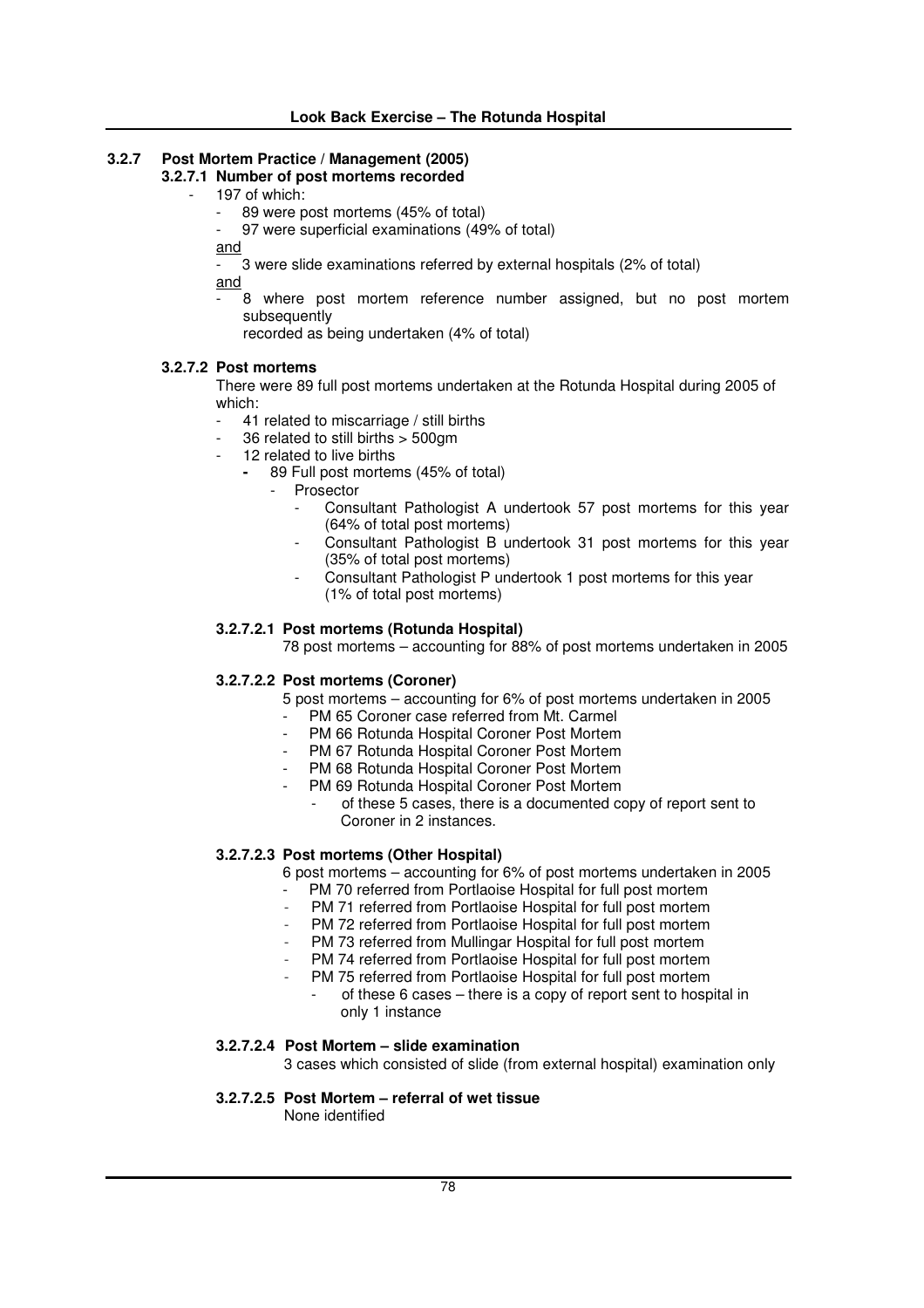#### **3.2.7.2.6 Post mortem reference number assigned, but no post mortem subsequently recorded as being undertaken**

8 cases where a post mortem reference number was assigned, but no post mortem subsequently recorded as being undertaken



**Graph 3.2.7.1** % Post Mortem activity at the Rotunda Hospital Year 2005

#### **3.2.7.3 Superficial examinations**

There were 97 superficial examinations undertaken at the Rotunda during 2005 of which:

- 70 related to miscarriage  $/ < 500$ gm  $/$  did not live
- 15 related to still births  $> 500$  am
- 12 related to live births
	- 97 Superficial examinations (49% of total)
		- **Prosector** 
			- Consultant Pathologist A undertook 52 superficial examinations for this year (54% of total post mortems)
			- Consultant Pathologist B undertook 31 superficial examinations for this year (32% of total post mortems)
			- Consultant Pathologist R undertook 7 superficial examinations for this year (7% of total post mortems)
				- in 7 instances there was no superficial examination report available for review (7% of total post mortems)

#### **3.2.7.4 Review of related / relevant documentation (macro)**

- **-** post mortem file 100% availability
- post mortem Report complete  $64%$  availability
- post mortem Report  $-$  partial  $-36\%$  availability
- superficial examination report  $-$  93% availability
- superficial examination report partial 1% / complete 99%
- bereavement File 100% availability
- patient file (Maternal)  $-94%$  availability

#### **3.2.7.5 Consent**

#### **3.2.7.5.1 Consent practice / policy**

Rotunda Hospital Perinatal Autopsy Permission Form was in use from January – November 2005 / listed for the purposes of this report as Consent form **C**.

Rotunda Hospital Perinatal Autopsy Permission Form was introduced in November 2005, listed for the purposes of this report as Consent Form **D.**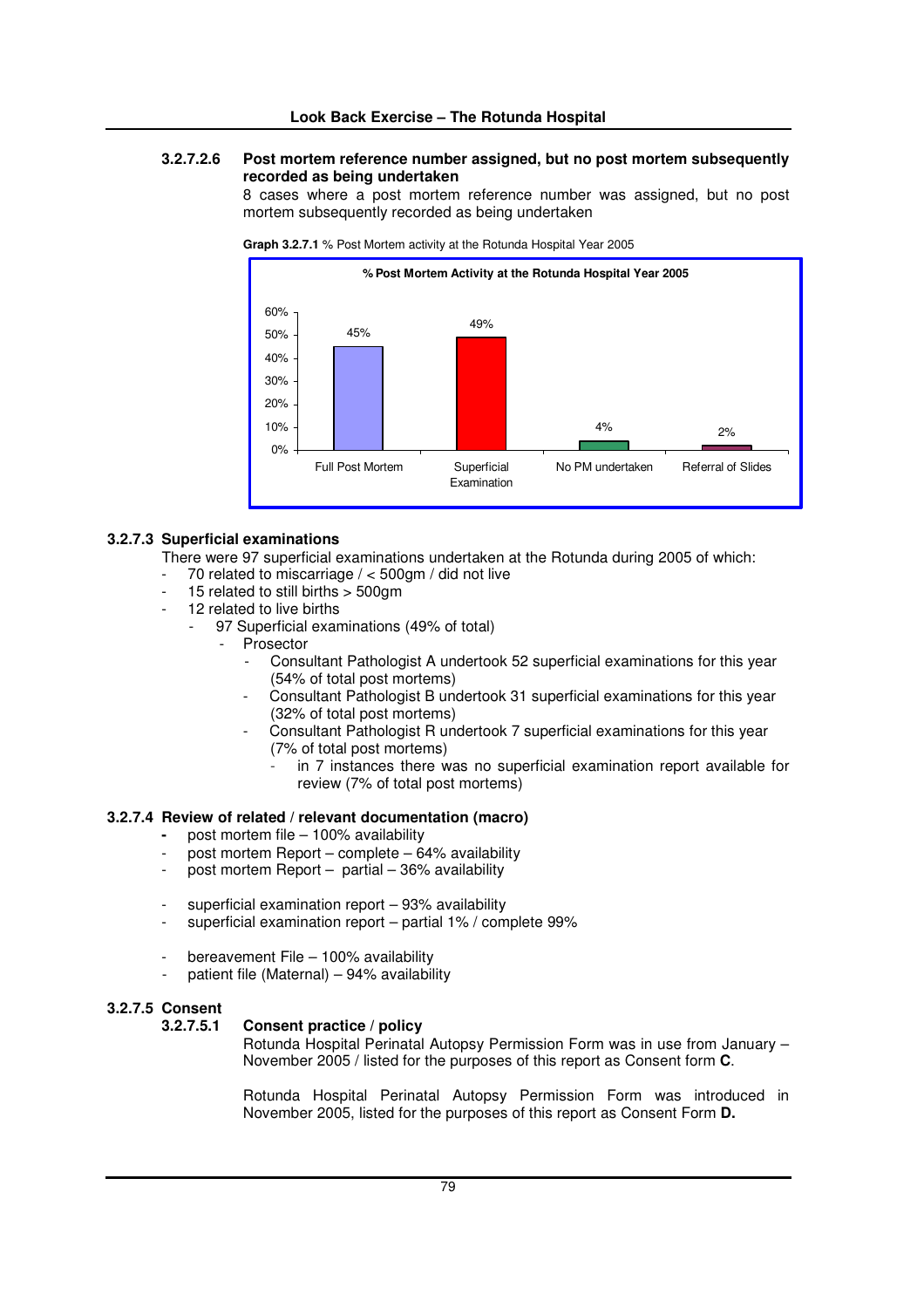#### **3.2.7.5.2 Consent record availability**

**Table 3.2.7.2** Consent Record Availability Full Post Mortems

| <b>Consent Record availability / Full Post Mortems</b> |    |
|--------------------------------------------------------|----|
| Consent Record available - Rotunda cases               | 75 |
| Consent Record not available – Rotunda cases           | 3  |
| Consent Record available – referred cases              | 6  |
| <b>Coroner Cases</b>                                   | 5  |
| Total                                                  | 89 |

of the total post mortems requiring consent 96% consent records available (n=81) / (exclusion of 5 coroner cases)

**Table 3.2.7.3** Consent Record Availability Superficial Examinations

| <b>Consent Record availability / Superficial Examinations</b> |     |  |  |  |
|---------------------------------------------------------------|-----|--|--|--|
| Consent Record available                                      |     |  |  |  |
| Consent Record not available                                  | 94  |  |  |  |
| Total                                                         | -97 |  |  |  |

consent record available

- 1 instance stating consent for blood (skin genetics only)
- 1 instance stating  $-$  consent for skin biopsy only
- 1 instance stating consent for skin biopsy and superficial examination  $3\%$  consent records available  $(n=3)$ .
- It should be noted no specific consent form for superficial examination was in place for the year 2005, however the consent form **D** was introduced in November 2005 incorporated the following:

'N.B. I understand that all babies removed to the mortuary that are not having an autopsy performed, undergo a brief external examination which includes photographs, an x-ray and body measurements for the purposes of maintaining a medical record for the baby'

There are 14 instances where consent was not granted for a full post mortem, this was filed in the superficial file / in each instance a superficial examination was undertaken.

#### **Consent Documentation Review Full**

**Table 3.2.7.4** Consent Documentation Review Full

| <b>Number of cases</b> |
|------------------------|
| 74                     |
|                        |
|                        |
|                        |
|                        |
| 89                     |
|                        |

The following is breakdown of consent forms for 2005 post mortems

83% consent forms authorising hospital to undertake a post mortem

- 3% consent forms not on file
- 6% Coroner Cases (parental consent is not required)
- 6% externally referred cases / Full consent granted for Post Mortem
- 2% Limited / restricted Post Mortem consent granted.

## **3.2.7.5.3 Limited / Restricted Post Mortem**

- **PM 71** Referred Post Mortem from Portlaoise
	- In this instance consent states that all organs to be returned to the body prior to burial
	- the bereavement file in this case does not exist as it was an external referral from Portlaoise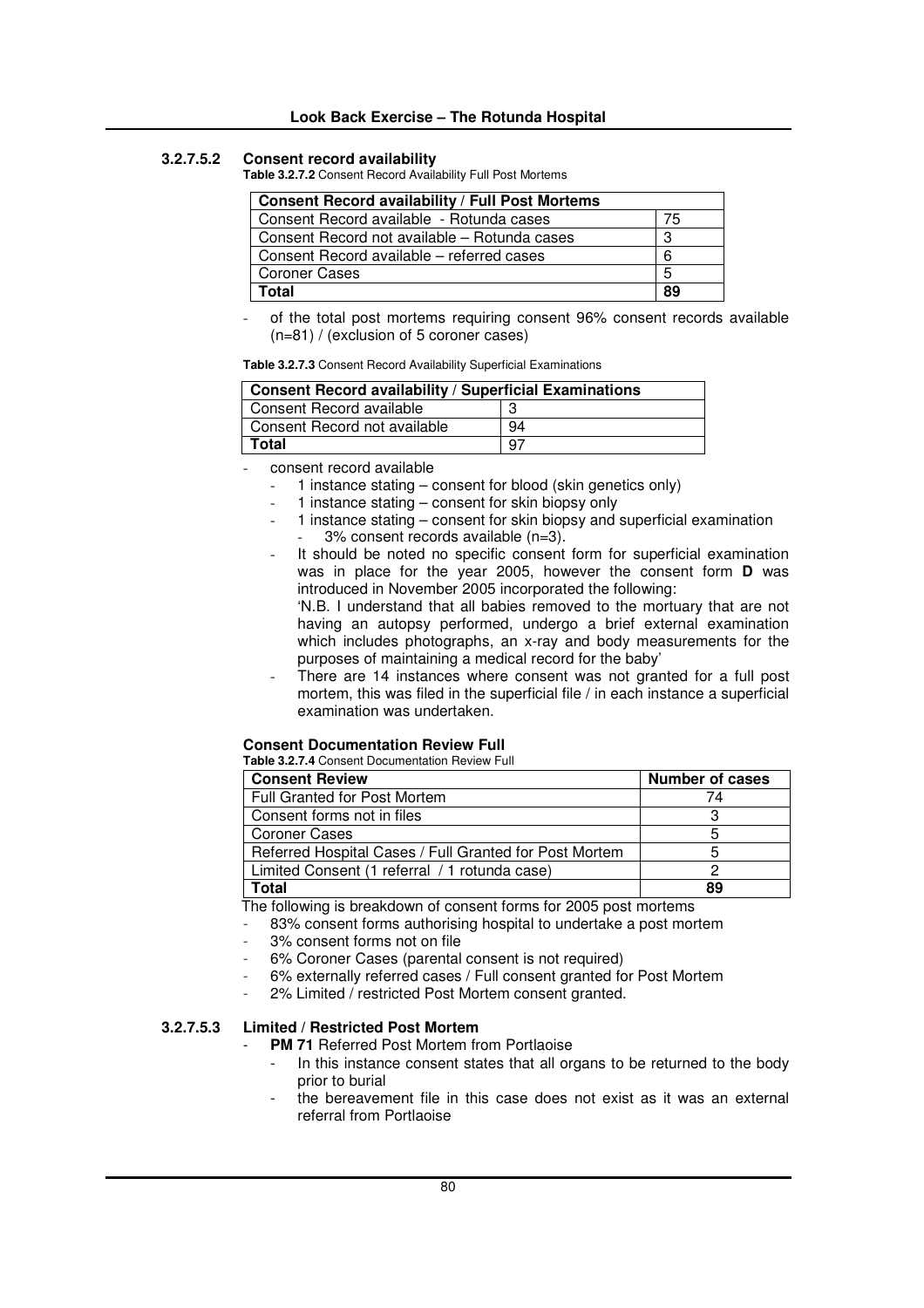- The parents have ticked 'no' to receiving a copy of the 'frequently asked questions booklet'.
- The retention sheet has 23 complete organs listed as retained 11 samples / tissues retained.
- It is noted in the return tissue book that on 10.06.05 a return was made to Portlaoise.
- There is no evidence that the report of Pathologist A was sent to Portlaoise.
	- Consultant A has identified meeting with the parents to advise consent inadequate, subsequent agreement to securing organ retention. It should be noted no revised consent evident.
- **PM 76**
	- Parents have stated on consent form that baby's heart be returned to body prior to burial.
	- The retention sheet has sample of heart ticked as retained conforming with the consent given and brain removed for examination.
	- There is no documented evidence by Pathologist A to indicate the heart was fast fixed and returned to the body.
	- A reburial of organ retained is noted in the return tissue book on 19.05.06 to Holy Angels Glasnevin.

#### **3.2.7.5.4 Non Research / Education Cases**

- of the 16 cases, which are stored in the Mortuary (not retained for research / education purposes)
	- 9 instances baby interred at Holy Angels Glasnevin, hospital to arrange reburial of organ / tissue – undated note in bereavement file *'awaiting blocking of tissue'*
	- 3 instances baby interred privately, hospital to arrange reburial of organ / tissue – note in bereavement file *'tissue only blocked 11.10.07'*
	- 2 instances baby interred privately, personal arrangement for reburial of organ / tissue – note in bereavement file '*tissue only blocked 11.10.07'*
	- 1 instance baby interred at Holy Angels Glasnevin, hospital to arrange cremation of organ / tissue, undated note in bereavement file – *'awaiting blocking of tissue'*
	- 1 instance baby interred at Holy Angels Glasnevin, personal arrangement for reburial of organ / tissue, undated note in bereavement file *'awaiting blocking of tissue'*

### **3.2.7.5.5 Consent Medical Education / Perinatal Death**

- of the 1 case which is retained for Medical Education / Research purposes
	- consent is granted for Perinatal Death Research also specific consent for retention of heart (hyponastic left heart with attached lungs)

#### **3.2.7.5.6 Non Compliance with Consent given**

- The following is a breakdown of non compliancy with consent process
- **Retrospective Consent secured** (apparent)
- None identified
- **Limited consent**
	- PM 71 **(reference 3.2.7.5.3)**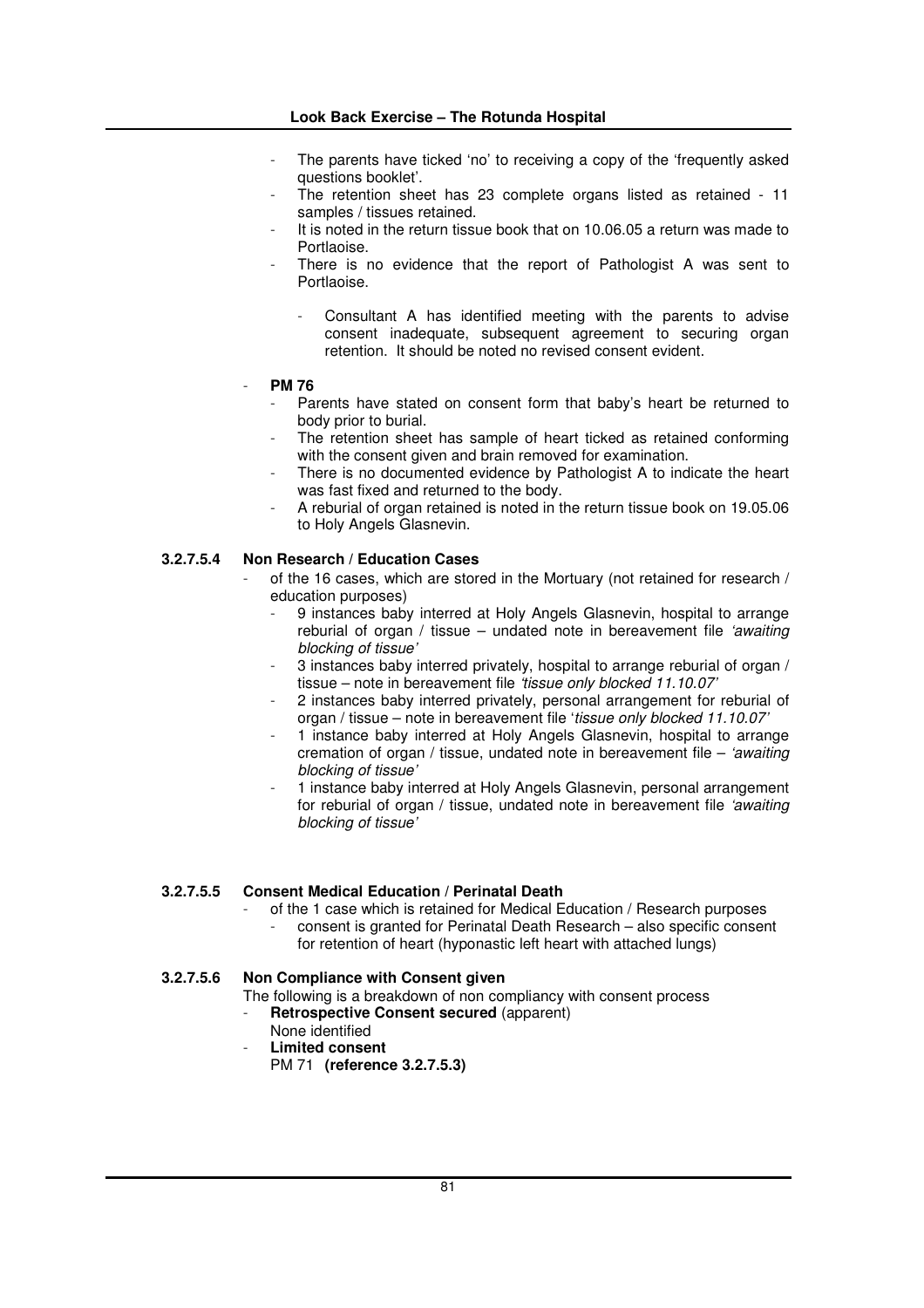#### **Consent / Reburial**

- of the 16 cases, which are stored in the Mortuary (not retained for research / education purposes)
	- 9 instances baby interred at Holy Angels Glasnevin, hospital to arrange reburial of organ / tissue – undated note in bereavement file *'awaiting blocking of tissue'*
	- 3 instances baby interred privately, hospital to arrange reburial of organ / tissue – note in bereavement file *'tissue only blocked 11.10.07'*
	- 2 instances baby interred privately, personal arrangement for reburial of organ / tissue – note in bereavement file '*tissue only blocked 11.10.07'*
	- 1 instance baby interred at Holy Angels Glasnevin, hospital to arrange cremation of organ / tissue, undated note in bereavement file *– 'awaiting blocking of tissue'*
	- 1 instance baby interred at Holy Angels Glasnevin, personal arrangement for reburial of organ / tissue, undated note in bereavement file *'awaiting blocking of tissue'*

The Review Group would highlight minutes of Post Mortem Committee recording in relation to reburial of tissue *"no major problem for previous six months"*

In total 17 cases are deemed non compliant – representing 19% of full post mortems.

#### **3.2.7.6 Date of delivery / death date of post mortem**

Table 3.2.7.5 summarises length of time from date of delivery/ death  $\rightarrow$  date of post mortem

| Timeline | Same day as<br>Date of Death | 1-2<br>davs | > 2 < 7<br>davs | ≥7<br>days | Date of Death<br>not listed | Date of PM<br><b>Not Recorded</b> | Total |
|----------|------------------------------|-------------|-----------------|------------|-----------------------------|-----------------------------------|-------|
| Number   |                              | 41          | 20              |            |                             | 23                                | 89    |
| %        | 4%                           | 46%         | 22%             | 1%         | 0%                          | 26%                               |       |

#### **3.2.7.7 Date of post mortem date of post mortem report**

- 7% of reports are undated
- of the 93% reports which are dated
- 95% are dated 0-3 months after post mortem
- 1% are dated 3-6 months after post mortem
- 4% are dated 6-12 months after post mortem
	- in 23 instance where the Date of Post Mortem was not documented, the Date of Death was used for the above comparator

#### **Graph 3.2.7.6** Timeline from Date of PM – Date PM Completed

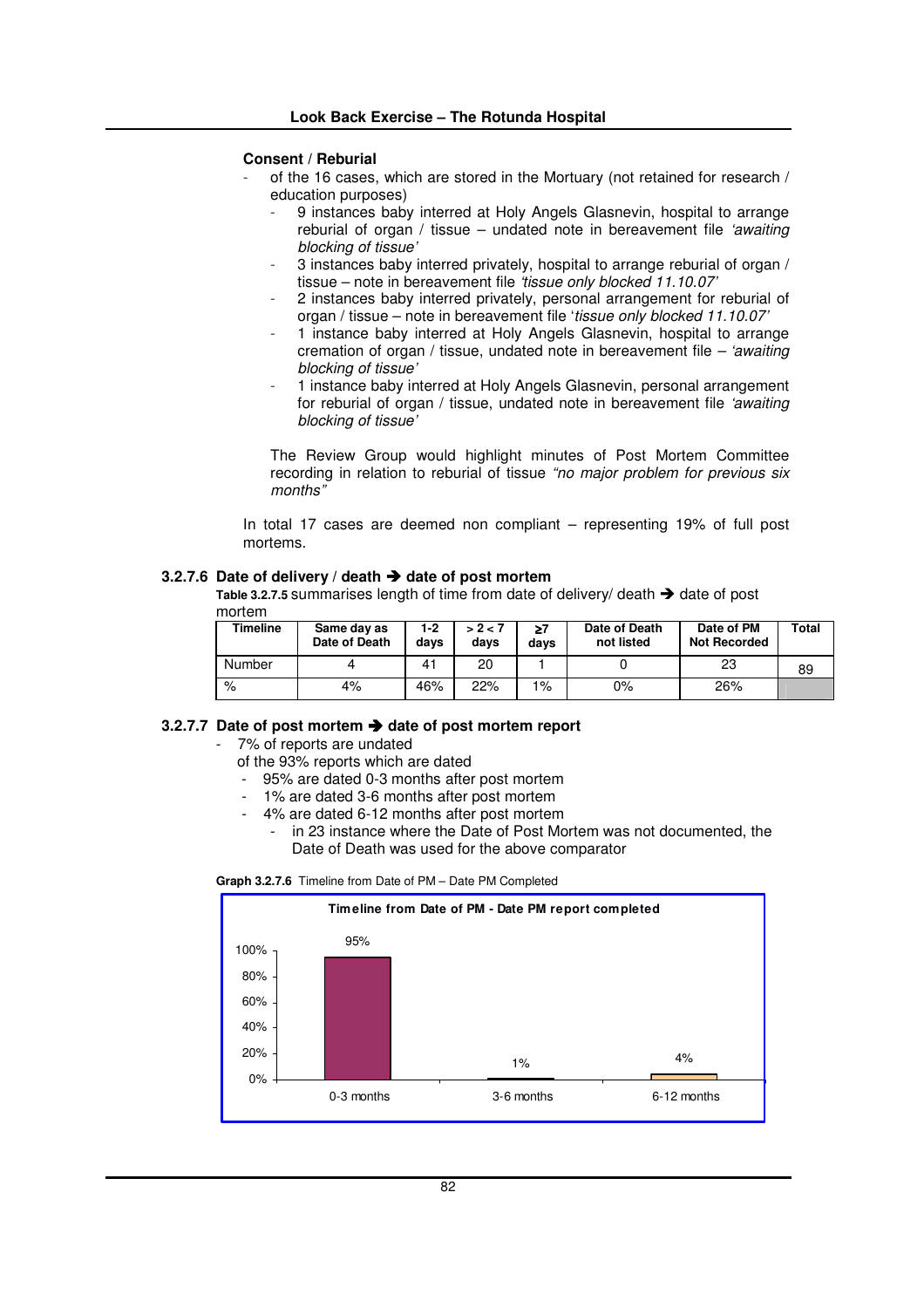A sample of 19 cases was reviewed in order to ascertain Date of PM completion. Computerised records showed the dates that the stains were first requested on blocks by the Pathologist. Of these:

- 9 cases were requested solely in 2005
- 3 cases was requested in 2005 and another request date in 2006
- 2 cases were requested in 2005 and another request date in 2008
- 2 cases was requested in 2005 and other request dates in 2006 and 2008
- 2 cases was requested solely in 2006
- 1 case was requested in 2006 and another request date in 2008

## **3.2.7.8 Post Mortem Report – examination**

## **Full Post mortem report**

- 32 are incomplete / not validated by Consultant Pathologist – representing 36% of full post mortem reports

#### **Superficial Examination report**

1 are incomplete / not validated by Consultant Pathologist – representing 1% of available superficial examination reports

#### **3.2.7.9 Inventory of cases currently stored at the Rotunda Hospital**

**Table 3.2.7.7** Inventory of cases currently stored at the Rotunda Hospital

| <b>Origin of Cases</b>                                 | <b>Number of cases</b> |
|--------------------------------------------------------|------------------------|
| Rotunda Hospital cases                                 | 16                     |
| Referred Hospital - not research based                 |                        |
| Coroner Cases – not research based                     |                        |
| <b>Total Non Research based</b>                        | 16                     |
| Medical Research / Education (referral case Mullingar) |                        |
| Total                                                  | 17                     |

There are 17 cases for 2005 where part organs / tissues are currently stored in the Mortuary.

This figure represents 19% of full post mortems.

- 16 cases were identified by the hospital at start of review
- 1 case identified as Medical / Education specimen at review end
	- In all of the above 17 cases an Independent Consultant Pathologist as part of this review has examined all material.
- of the 16 cases identified as stored / retained not for the purposes of Medical / Education
	- 15 instances Pathologist A undertook the post mortem
	- 1 instance Pathologist B undertook the post mortem

#### **3.2.7.10 Returned Tissue / Organ Register**

| <b>Table 3.2.7.8</b> Return Tissue / Organ Register |       |  |
|-----------------------------------------------------|-------|--|
| <b>Returned Tissue Register</b>                     |       |  |
| Fully returned for burial                           | $-51$ |  |
| Part return for burial                              |       |  |
| <b>Total</b>                                        | 52    |  |

- 52 instances where the Return Tissue Register has logged a full / partial reburial of Tissue / Organs. Of these cases where the Post Mortem was undertaken in 2005:

- 24 cases returned in 2005
- 27 cases returned in 2006
- 1 case returned in 2007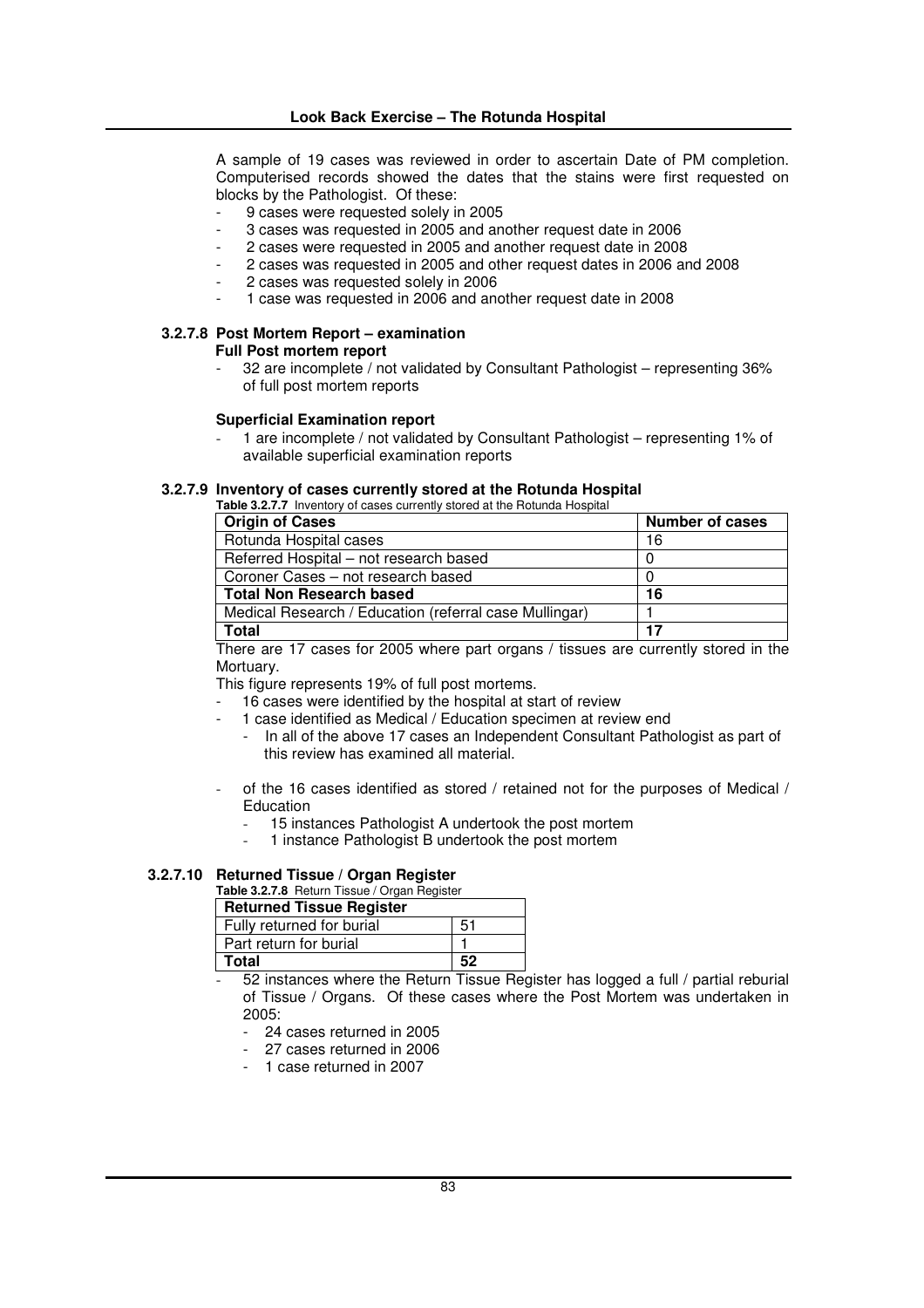#### **3.2.7.11 Retention Sheet Record**

84 retention sheets available - representing 94% of full post mortems undertaken  $\rightarrow$  6% unavailable

Average number of organs retained

- Consultant Pathologist A 21
- Consultant Pathologist  $B 2$
- **PM 77**
	- There are 2 retention sheets on this case in the Post Mortem file  $-1$  of which is listed under Retrospective data entries below. For the purpose of the above comparator this case was excluded.

#### **Retrospective data entries**

There are 16 cases where the retention sheet record has been completed retrospectively (RS)

- all cases relate to post mortems undertaken by Consultant Pathologist A
	- **RS** 10 compiled in retrospect by Consultant Pathologist A on 15.01.08 → Organs / tissues returned for reburial on 28.08.05
	- **RS** 11 compiled in retrospect by Consultant Pathologist A on 15.01.08 → Organs / tissues returned for reburial on 29.07.05
	- **RS** 12 compiled in retrospect by Consultant Pathologist A on 15.01.08 → Organs / tissues returned for reburial on 20.08.05
	- RS 13 compiled in retrospect by Consultant Pathologist A on 15.01.08 → Organs / tissues returned for reburial on 20.08.05
	- **RS 14** compiled in retrospect by Consultant Pathologist A on 15.01.08 → Organs / tissues returned for reburial on 20.08.05
	- RS 15 compiled in retrospect by Consultant Pathologist A on 15.01.08 > Organs / tissues returned for reburial on 17.06.05
	- **RS 16 / PM 70** compiled in retrospect by Consultant Pathologist A on 15.01.08 → Organs / tissues returned for reburial on 21.06.05 / Portlaoise case (**reference 3.2.7.2.3)**
	- **RS** 17 compiled in retrospect by Consultant Pathologist A on 15.01.08 → Organs / tissues returned for reburial on 20.08.05
	- **RS** 18 compiled in retrospect by Consultant Pathologist A on 15.01.08 → Organs / tissues returned for reburial on 12.08.05
	- **RS** 19 compiled in retrospect by Consultant Pathologist A on 15.01.08 → documented evidence - no tissue left after PM completed
	- **RS** 20 compiled in retrospect by Consultant Pathologist A on 15.01.08 → Organs / tissues returned for reburial on 19.05.06
	- **RS 21 / PM 73** compiled in retrospect by Consultant Pathologist A on 14.01.08  $\rightarrow$  Organs / tissues returned for reburial on 10.09.06 / Mullingar case (reference 3.2.7.2.3)
	- **RS** 22 compiled in retrospect by Consultant Pathologist A on 14.01.08 → Organs / tissues returned for reburial on 02.06.06
	- **RS 23 / PM 74** compiled in retrospect by Consultant Pathologist A on 15.01.08 → Organs / tissues returned for reburial on 01.09.06
	- **RS 24 / PM 77** compiled in retrospect by Consultant Pathologist A on 14.01.08 → Organs / tissues returned for reburial on 10.09.06 (there are 2 retention sheets listed in this case) / Coroner case (reference 3.2.7.2.2)
	- **RS 25** compiled in retrospect by Consultant Pathologist A on 14.01.08 / Organs / tissues returned for reburial on 10.10.06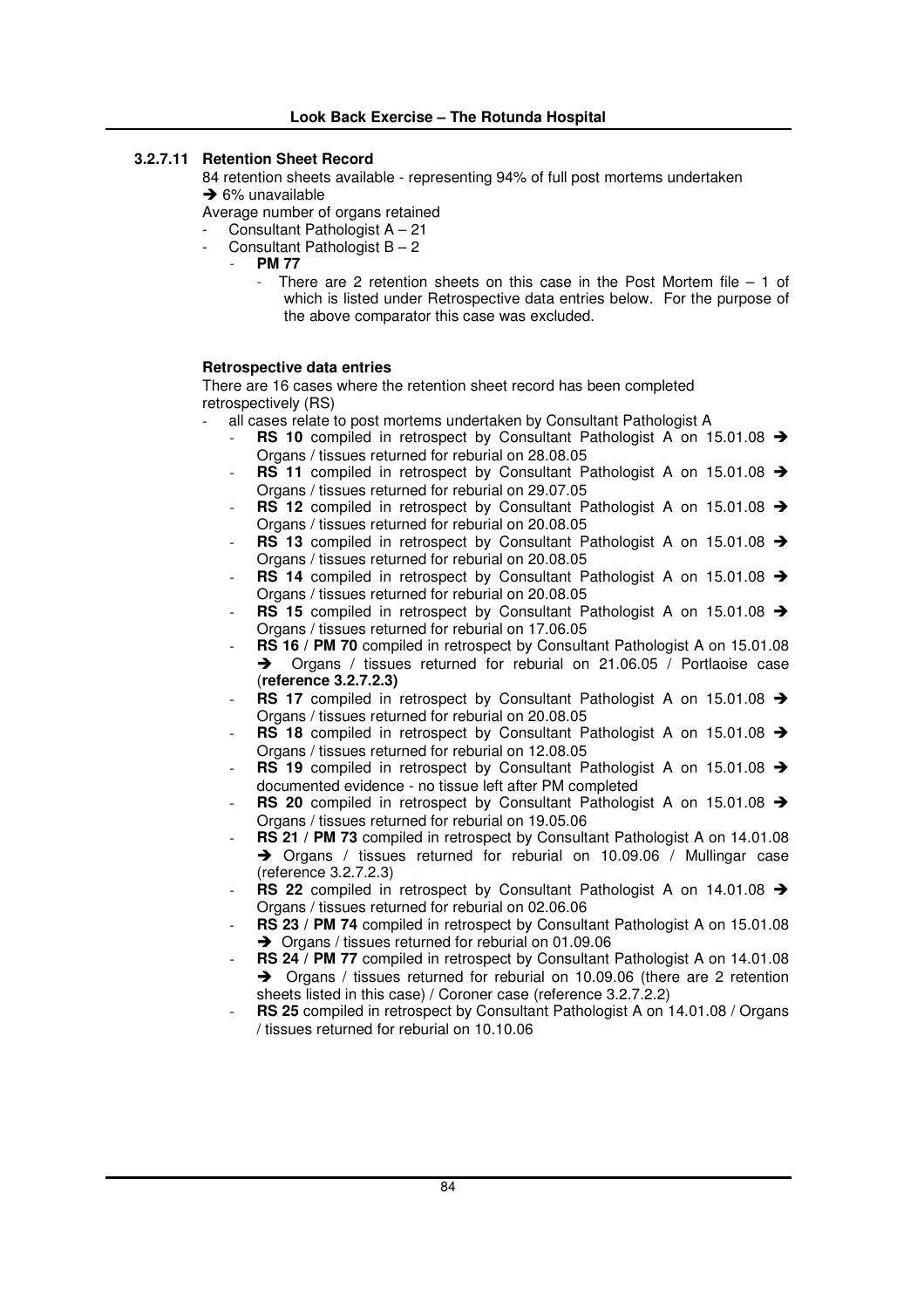There are 7 cases where the superficial examination report has been compiled / signed in retrospect (RS)

- all cases relate to superficial examinations undertaken by Consultant Pathologist A
	- **RS 26** compiled / signed in retrospect by Consultant Pathologist A on 31.01.08
	- RS 27 compiled / signed in retrospect by Consultant Pathologist A on 31.01.08
	- **RS** 28 compiled / signed in retrospect by Consultant Pathologist A on 31.01.08
	- **RS** 29 compiled / signed in retrospect by Consultant Pathologist A on 31.01.08
	- **RS** 30 compiled / signed in retrospect by Consultant Pathologist A on 31.01.08
	- **RS 31** compiled / signed in retrospect by Consultant Pathologist A on 01.02.08 **RS** 32 compiled / signed in retrospect by Consultant Pathologist A on 01.02.08

#### **3.2.7.12 Overall Management of Cases**

**Table 3.2.7.9** Overall Management of Cases

| Cases                                                                                            | <b>Numbers</b> |
|--------------------------------------------------------------------------------------------------|----------------|
| <b>Returned Tissue Book</b>                                                                      |                |
| 52 cases                                                                                         |                |
| Of these, there is 1 instance / case where part organs / tissues are<br>$\overline{\phantom{a}}$ | 51             |
| retained for Medical Research / Education                                                        |                |
| Cases where part organ / tissues stored in Mortuary                                              | 17             |
| No Reburial details evident in files                                                             |                |
| Cases where documented evidence indicates there was no tissue left after                         |                |
| Post Mortem Examination                                                                          |                |
| Documented evidence whereby organs were sampled at time of PM and                                | - റ            |
| returned to body for burial                                                                      |                |
| Total                                                                                            | 89             |

in total there are 52 cases listed in the return tissue book as returned for reburial

- of these 52 cases
	- in 1 instances part were sent for reburial / part were retained for research
- in 51 instances the case was completely sent for reburial
- 17 cases are currently stored in the Mortuary (16 non research / 1 cases Medical Education / Research identified by the Rotunda Hospital
- 20 instances there was no tissue left after the post mortem was completed
- 1 instance no reburial details were evident

## **3.2.7.13 Supplementary Report in relation to Organ Retention Status 21.12.07 / 20.02.08**

A supplementary report was provided to the review team identifying for 2005 - Status 21.12.07

- of the 16 cases of organ retention 8 were complete awaiting reburial
	- delay identified in 3 cases *'had not been marked as complete'*
		- delay identified in 3 cases *'private grave – no reason in database'*
			- delay identified in 1 case *'private grave – family wish to make personal arrangement*
	- delay identified in 1 case *'burial or cremation ? contacted'*
	- of the 8 cases identified as incomplete on 21.12.07
		- delay identified in 2 cases as *'unblocked'*
		- delay identified in 6 case as '*not complete'*
- Status 20.02.08
	- of the 16 cases of organ retention 16 were complete awaiting reburial
		- key arrangements note identified
			- 9 instances hospital to arrange reburial of organs / tissues in Holy Angels Glasnevin
				- 4 instances *'private grave'*
				- 1 instance '*personal arrangement – to be contacted'*
				- 1 instance *'Holy Angels – personal arrangement – to be contacted'*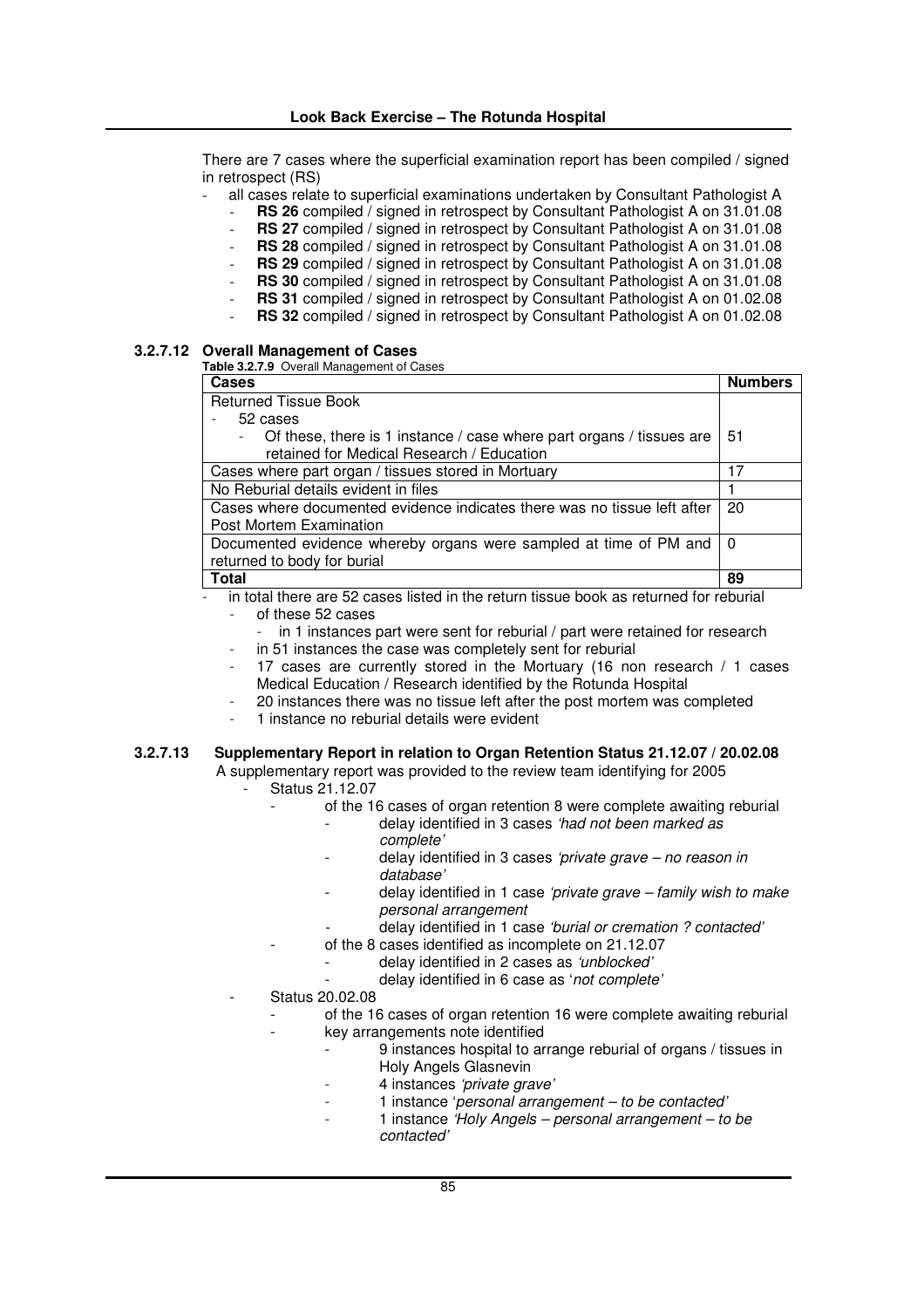- 1 instance cremation form needs to be completed
- A subsequent report from the Rotunda Hospital confirmed in 2 instances where status on 21.12.07 was identified 'unblocked' / blocks were previously processed in these cases.

This report was designed to assist this Review in understanding actions undertaken by hospital following National Audit visitation December 2007. **(2.5)**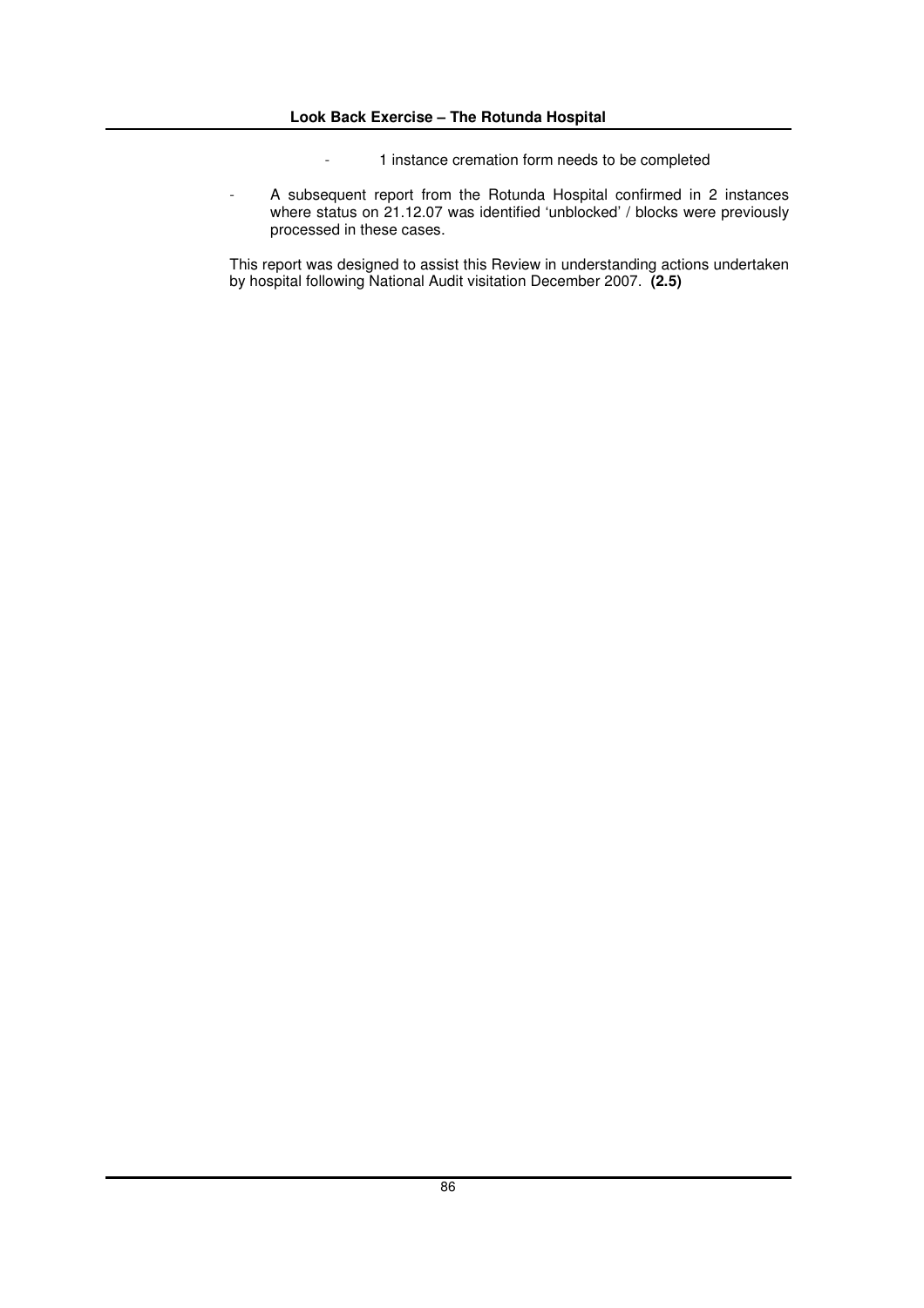## **3.2.8 Post Mortem Practice / Management (2006)**

## **3.2.8.1 Number of post mortems recorded**

- 197 of which:
	- 104 were full post mortems (53% of total)
	- 89 were superficial examinations (44% of total)
	- and

- 3 were slide examinations referred by external hospitals (2% of total) and

1 where post mortem reference number was assigned, but no post mortem subsequently recorded as being undertaken (1% of total)

#### **3.2.8.2 Post mortems**

There were 104 full post mortems undertaken at the Rotunda Hospital during 2006 of which:

- 40 related to miscarriage / still births
- 46 related to still births > 500gm
- 18 related to live births
	- **-** 104 Full post mortems (53% of total)
		- Prosector
			- Consultant Pathologist A undertook 70 post mortems for this year (67% of total post mortems)
			- Consultant Pathologist B undertook 34 post mortems for this year (33% of total post mortems)

#### **3.2.8.2.1 Post mortems (Rotunda Hospital)**

85 post mortems – accounting for 82% of post mortems undertaken in 2006.

#### **3.2.8.2.2 Post mortems (Coroner)**

11 post mortems – accounting for 10% of post mortems undertaken in 2006

- PM 78 Coroner case referred from Portlaoise
- PM 79 Rotunda Hospital Coroner Post Mortem
- PM 80 Coroner case referred from National Maternity Hospital
- PM 81 Rotunda Hospital Coroner Post Mortem
- PM 82 Rotunda Hospital Coroner Post Mortem
- PM 83 Rotunda Hospital Coroner Post Mortem
- PM 84 Coroner case referred from Coombe Hospital
- PM 85 Coroner case referred from Portlaoise
- PM 86 Rotunda Hospital Coroner Post Mortem
- PM 87 Coroner case referred from Portlaoise
- PM 88 Rotunda Hospital Coroner Post Mortem
	- of these 11 cases, there is a documented copy of report sent to Coroner in 9 instances by the Pathologist
	- 2 post mortem reports had not been completed by Pathologist A at the time of review.

#### **3.2.8.2.3 Post mortems (Other Hospital)**

8 post mortems – accounting for 8% of post mortems undertaken in 2006

- PM 89 referred from Portlaoise Hospital for post mortem
- PM 90 referred from Portlaoise Hospital for post mortem
- PM 91 referred from Clonmel Hospital for post mortem
- PM 92 referred from Portlaoise Hospital for post mortem
- PM 93 referred from Portlaoise Hospital for post mortem
- PM 94 referred from Portlaoise Hospital for post mortem
- PM 95 referred from Mullingar Hospital for post mortem
- PM 96 referred from Portlaoise Hospital for post mortem
	- of these  $8$  cases there is a copy of report sent to referring hospital in only 3 instances by the Pathologist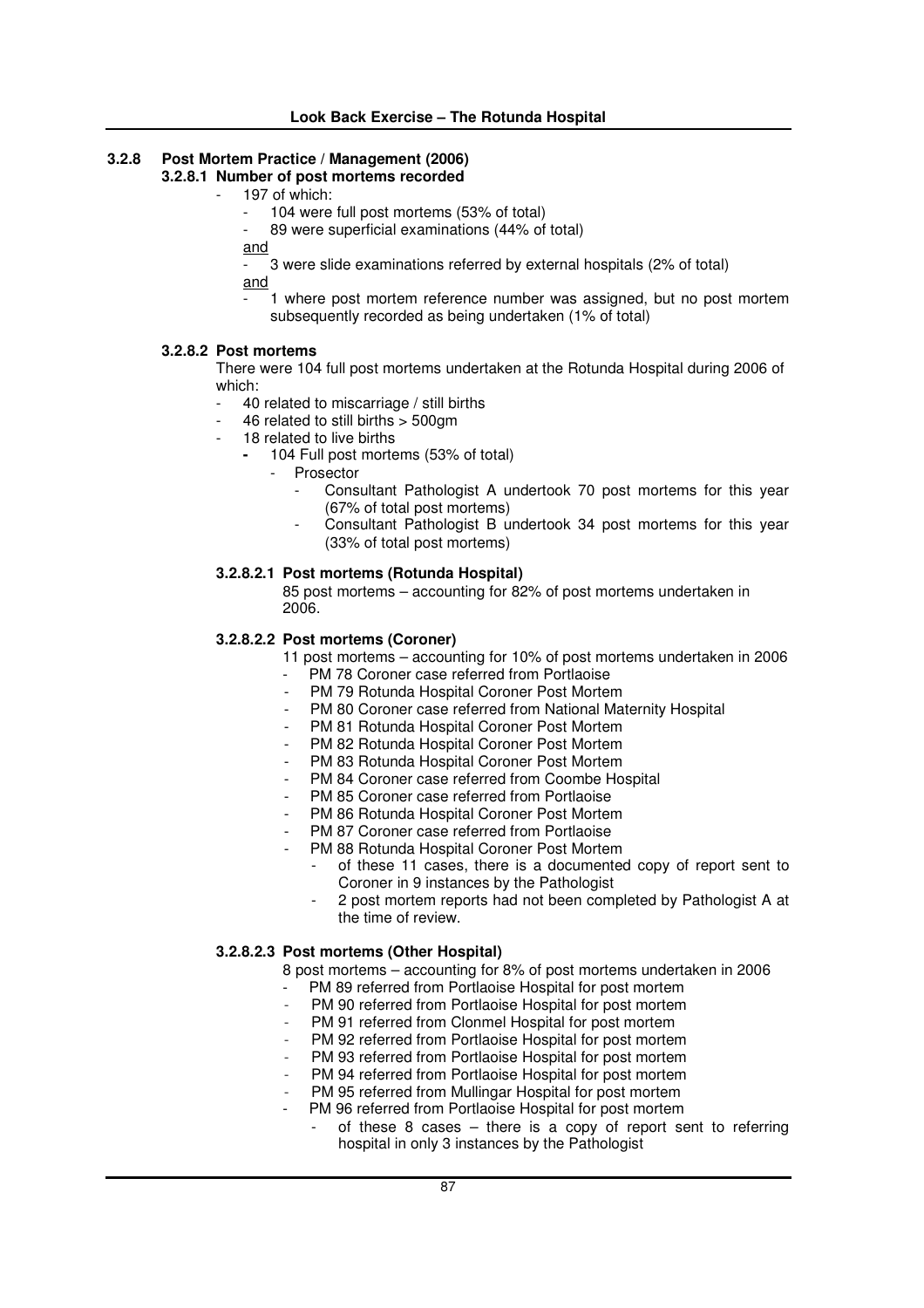#### **3.2.8.2.4 Post Mortem – slide examination**

3 cases which consisted of slide (from external hospital) examination only

- **3.2.8.2.5 Post Mortem – referral of wet tissue** None identified
- **3.2.8.2.6 Post mortem reference number assigned, but no post mortem subsequently recorded as being undertaken**

1 cases where a post mortem reference number was assigned, but no post mortem subsequently recorded as being undertaken





#### **3.2.8.3 Superficial examinations**

There were 89 superficial examinations undertaken at the Rotunda during 2006 of which:

- 62 related to miscarriage  $/ < 500$ gm  $/$  did not live
- 11 related to still births  $>$  500 am
- 16 related to live births
	- 89 Superficial examinations (44% of total)
		- **Prosector** 
			- Consultant Pathologist A undertook 46 superficial examinations for this year (52% of total post mortems)
			- Consultant Pathologist B undertook 31 superficial examinations for this year (35% of total post mortems)
			- 2 cases the Prosecutor name is not documented (2%)
			- in 10 cases the superficial examination report was not available for review (11% of total)

#### **3.2.8.4 Review of related / relevant documentation (macro)**

- **-** post mortem (Full) file 100% availability
- post mortem Report  $(Full)$  complete 62% availability
- post mortem Report  $(Full)$  partial 38% availability
- **-** post mortem (superficial) file 100% availability
- superficial examination report  $-$  89% availability
- superficial examination report complete 97% / partial 3%
- bereavement File 100% availability
- patient File (Maternal) 99% availability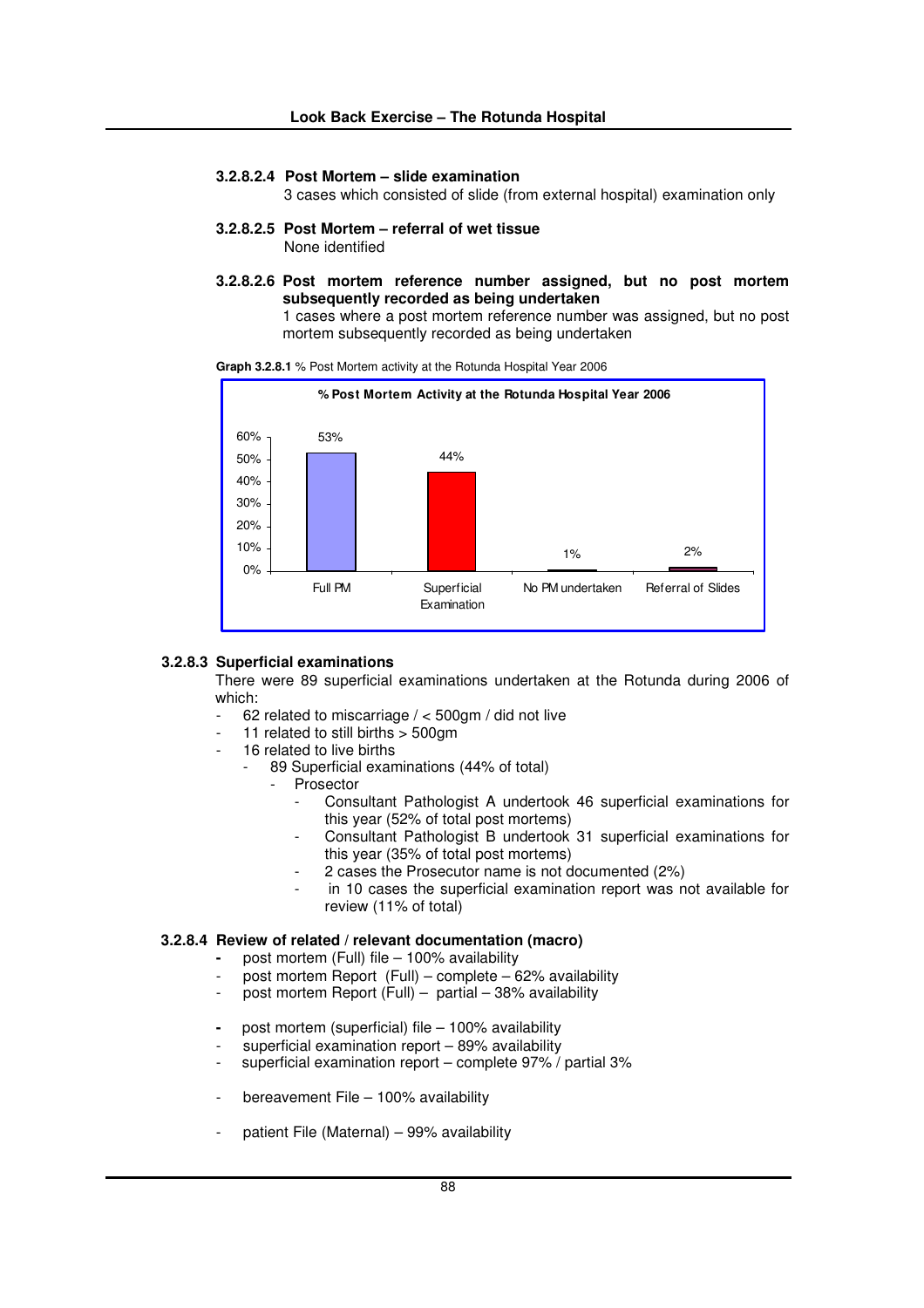#### **3.2.8.5 Consent**

#### **3.2.8.5.1 Consent practice / policy**

- Rotunda Hospital Perinatal Autopsy Permission Form, listed for the purposes of this report as consent form **D** was in use from January to May 2006.
- Consent form **E** came was introduced by the Rotunda Hospital, in use from May – December 2006.

#### **3.2.8.5.2 Consent record availability**

**3.2.8.2** Consent record availability Full Post Mortems

| <b>Consent Record availability / Full Post Mortems</b> |    |  |
|--------------------------------------------------------|----|--|
| Consent Record available - Rotunda cases               | 83 |  |
| Consent Record not available – Rotunda cases           | Ω  |  |
| Consent Record available – referred cases              | 6  |  |
| Consent Record not available – referred cases          | ົ  |  |
| Total                                                  | 93 |  |

- Of the total post mortems requiring consent 96% consent records available (n=93) / (exclusion of 11 coroner cases)

#### **3.2.8.3** Consent record availability Superficial Examinations

| <b>Consent Record availability / Superficial Examinations</b> |  |  |  |  |  |
|---------------------------------------------------------------|--|--|--|--|--|
| Consent Record available                                      |  |  |  |  |  |
| Consent Record not available                                  |  |  |  |  |  |
| 89<br>Total                                                   |  |  |  |  |  |

consent record available

- 1 instance stating consent for blood (skin genetics only)
- 14 instances where parents have signed 'N.B. I understand that all babies removed to the mortuary that are not having an autopsy performed, undergo a brief external examination which includes photographs, an x-ray and body measurements for the purposes of maintaining a medical record for the baby'
- 2 instances due to maceration full post mortems could not be undertaken
- There are 13 instances where the parent(s) did not consent to full post mortem, were found in the superficial file.

#### - **Superficial PM 97**

A memorandum exists in this case unsigned / undated by Pathologist A with reference to a conversation between Registrar in Obs / Gynae Registrar and Pathologist. It is stated the mother did not wish to know about the embryo found in material, however the specimen was received in formalin (sent for genetics). On contacting the Obstetrician, the pathologist states 'felt the mother would probably want to know about the embryo, for this reason it was sent to the Mortuary for formal interment procedure.' 'In light of the latter communication, the fetus is being returned to the Laboratory and will be embedded in the Paraffin block'.

No consent form, in this case, was available for review.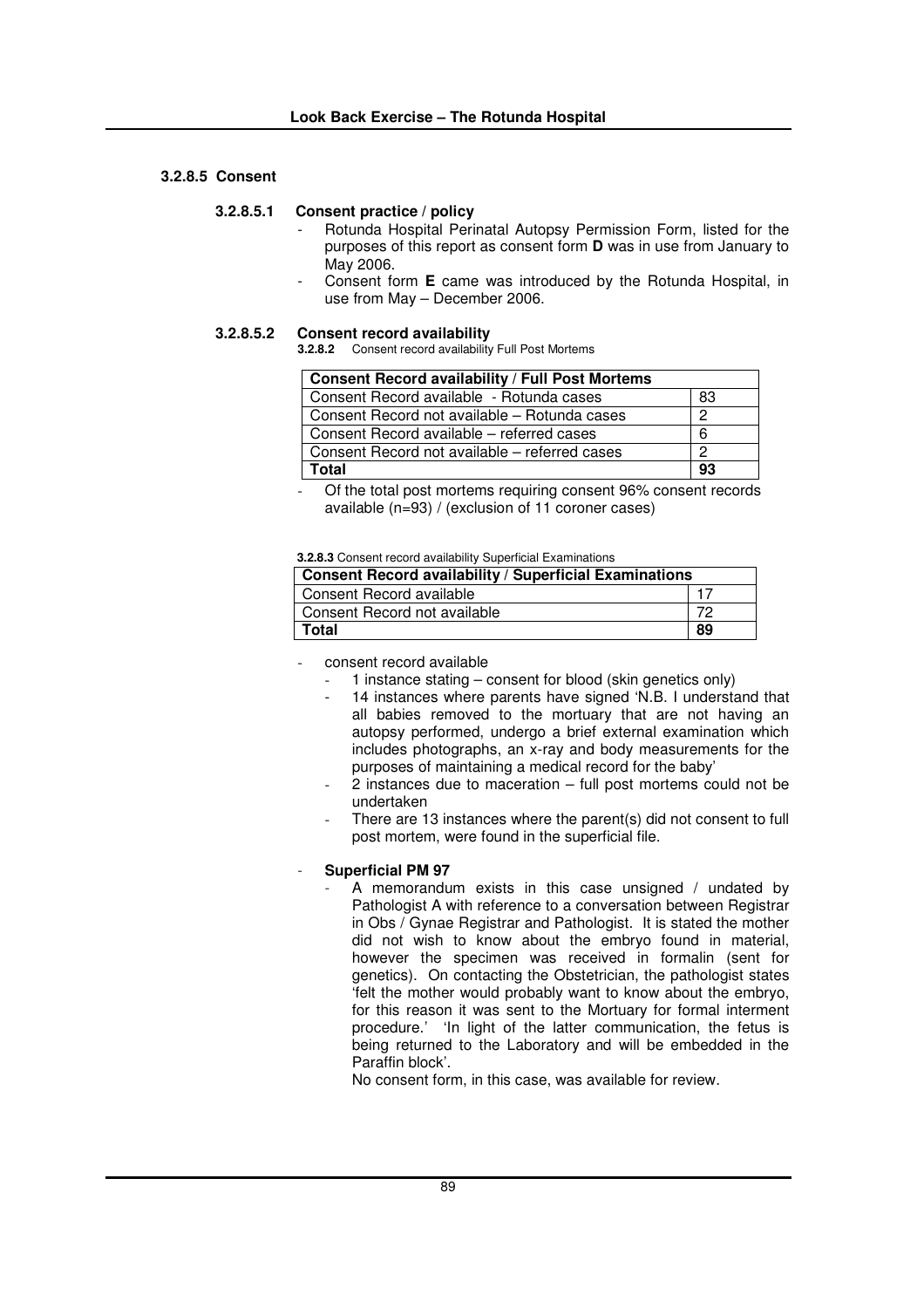### **Consent Documentation Review Full**

**Table 3.2.8.4** Consent Documentation Review Full

| <b>Consent Review</b>                               | Number of |
|-----------------------------------------------------|-----------|
|                                                     | cases     |
| <b>Full Granted for Autopsy</b>                     | 80        |
| Consent forms not in files (2 Rotunda / 2 Referred) |           |
| <b>Coroner Cases</b>                                | 11        |
| Referred Hospital Cases / Full Granted for Autopsy  |           |
| Limited Consent (3 Rotunda cases)                   |           |
| Total                                               | 104       |

The following is breakdown of consent forms for 2006 post mortems:

- 77% consent forms authorising hospital to undertake a post mortem
- 4% consent forms not on file
- 11% Coroner Cases (parental consent is not required)
- 6% Referred cases / Full consent granted for Post Mortem
- 2% Limited / restricted Post Mortem consent granted.

#### **3.2.8.5.3 Limited / Restricted Post Mortem PM 98**

- documented evidence on review of this case showed:
	- consent granted for limited post mortem / clearly stipulated on the consent form 'Parents do not wish hospital to retain any organs' and further in the comments box 'Parents want the hospital to retain only the tissues (small pieces for microscopy investigation – Not Organs'.
		- although consent form **D** was in use during this period consent form **C** (introduced in March 2002) was used to obtain consent in this case
	- The retention sheet was compiled in retrospect by Pathologist A on 14.01.08 listing 18 complete organs retained including the brain and spinal cord / 15 samples or tissues.
	- There is no documented evidence in the Post Mortem report that a rapid fixation process occurred / organs returned to the body at the time of the autopsy.
	- A total of 80 blocks were taken in this case and all stains were requested on these blocks in February 2006 (02.02.06 / 03.02.06 / 06.02.06)
	- The body was removed for cremation on 10.02.06.
	- Parents listed for hospital to arrange reburial of tissues only however there was no tissue left on completion of the autopsy.
	- The Post Mortem report has not been signed / dated by the Pathologist.

#### **PM 99**

- documented evidence on review of this case showed:
	- consent granted for limited post mortem where parents have stipulated on the consent form 'facial features to be preserved'
	- The retention sheet lists the Right and Left Eye as retained in complete form for diagnostic reasons. The orbits, eyelids were completely restored after the autopsy.
	- Consent form states consent for research / medical education not granted
	- The body was interred privately in Co. Laois on 25.03.06 / private arrangement for the reburial of organs / tissues was also undertaken privately on 16.09.06.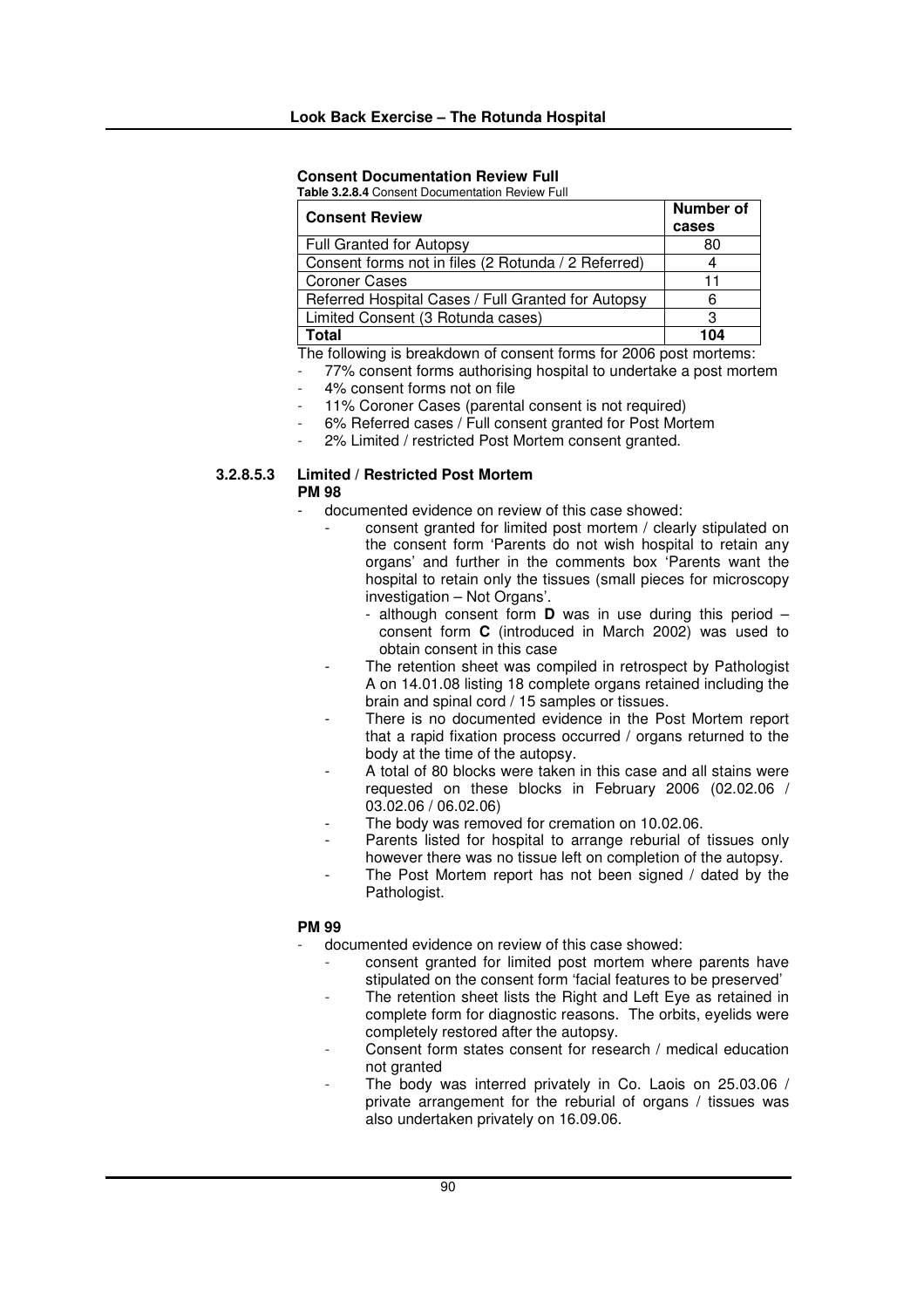- The Post Mortem report was signed by Pathologist A on 11.07.06.
- Consultant A has identified that the orbits, eyelids were completely restored after the autopsy.

#### **PM 100**

- documented evidence on review of this case showed:
	- two consent forms exists in file
		- First Consent Form: consent granted for limited post mortem / clearly stipulated on the consent form 'Parents are happy for organs to be biopsied but wish for rest of organs to be buried – do not agree to whole organs being held'. This consent form is dated 20.07.06
		- Second Consent Form: consent granted for 'only the brain being kept for full investigation (retained)'. This consent form is dated 21.07.06.
	- The baby died on 20.07.06 and the Post Mortem was undertaken on 20.07.06
	- There are 22 complete organs listed as retained on the retention sheet / 14 samples / tissues retained.
	- The body was interred privately in Co. Dublin on 22.07.06
	- The section of both consent forms has not been filled indicating whether the hospital / family to make arrangements for reburial of tissues
	- The section where consent for retention for medical research is blank on consent form dated 20.07.06 and ticked yes for research on consent form dated 21.07.06.
	- Part organs currently stored in the Mortuary include the Brain and Spinal Cord.
	- This case is not listed for retention for medical research by the Rotunda Hospital.
	- The Post Mortem report was signed by Pathologist A on 29.09.06

#### **3.2.8.5.4 Non Research / Education Cases**

- of the 24 cases, which are stored in the Mortuary (not retained for research / education purposes)
	- 12 instances baby interred at Holy Angels Glasnevin, hospital to arrange reburial of organs / tissues – undated notes in bereavement files *'awaiting blocking of tissues'*
	- 1 instance baby interred at Holy Angels Personal arrangement for reburial of organ / tissues – no documented evidence of letters on file
	- 1 instance baby interred privately personal arrangement for reburial of organ / tissue – undated note in bereavement file '*awaiting blocking of tissue'*
	- 1 Coroner NMH Case no bereavement file exists
	- 1 instance baby interred privately  $-$  deferred decision by family  $$ letter sent 22.11.07
	- 1 instance baby interred privately  $-$  consent form for reburial is 'blank'
		- PM 100 **(3.2.8.5.3)**
	- 1 instance baby interred privately personal arrangementundated note in bereavement file *'awaiting blocking of tissue'*
	- 1 instance Portlaoise Case family require reburial at Holy Angels Portlaoise in due course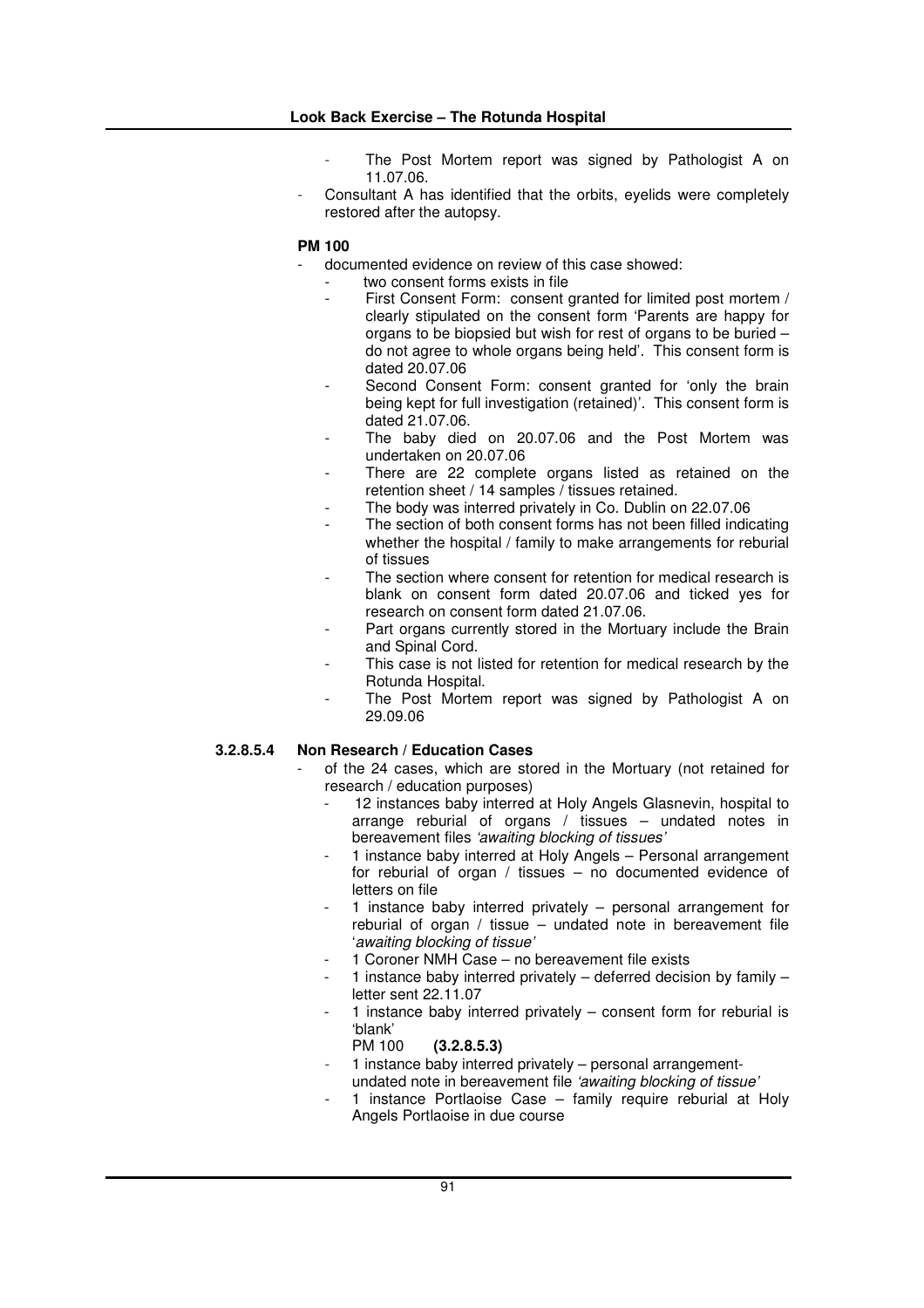- 1 Coroner Case Coombe Hospital bereavement file in this instance does not exist
- 1 instance baby interred privately, private arrangement for reburial of organs / tissues. Letter sent from Rotunda Hospital 22.11.07
- 1 instance baby interred privately, personal arrangement for reburial of organs / tissues – undated note in bereavement file *'awaiting Pathology details'*
- 1 Coroner Portlaoise Case bereavement file does not exist
- 1 Portlaoise case Bereavement file does not exist

#### **3.2.8.5.5 Consent Medical Education / Perinatal Death**

- of the 3 cases which are retained for Medical Education / Research purposes
	- 1 instance specific consent has been signed for retention of brain tissue (also part retained temporarily by hospital)
	- 2 instances specific consent signed for retention of heart and lungs

#### **3.2.8.5.6 Non Compliance with Consent given**

The following is a breakdown of non compliancy with consent process

**Retrospective Consent secured** (apparent) None identified

# **Limited consent (detailed above)**

PM 98 **(reference 3.2.8.5.3)**

PM 100 **(reference 3.2.8.5.3)**

#### **- Consent / Reburial**

- of the cases, which are stored in the Mortuary (not retained for research / education purposes)
	- 12 instances baby interred at Holy Angels Glasnevin, hospital to arrange reburial of organs / tissues – undated notes in bereavement files '*awaiting blocking of tissues'*
	- 1 instance baby interred at Holy Angels Personal arrangement for reburial of organ / tissues – no documented evidence of letters on file
	- 1 instance baby interred privately personal arrangement for reburial of organ / tissue – undated note in bereavement file '*awaiting blocking of tissue'*
	- 1 Coroner NMH Case no bereavement file exists
	- 1 instance baby interred privately  $-$  consent form for reburial is 'blank' PM 100 (reference Limited Consent for the  $PM$  100 *(reference Limited Consent - for the purposes of non compliance it is listed once)*
	- $1$  instance baby interred privately personal arrangementundated note in bereavement file '*awaiting blocking of tissue'*
	- 1 instance Portlaoise Case family require reburial at Holy Angels Portlaoise in due course
	- 1 Coroner Case Coombe Hospital bereavement file in this instance does not exist
	- 1 instance baby interred privately, personal arrangement for reburial of organs / tissues – undated note in bereavement file 'awaiting *Pathology details'*
	- 1 Coroner Portlaoise Case bereavement file does not exist
	- 1 Portaloise case Bereavement file does not exist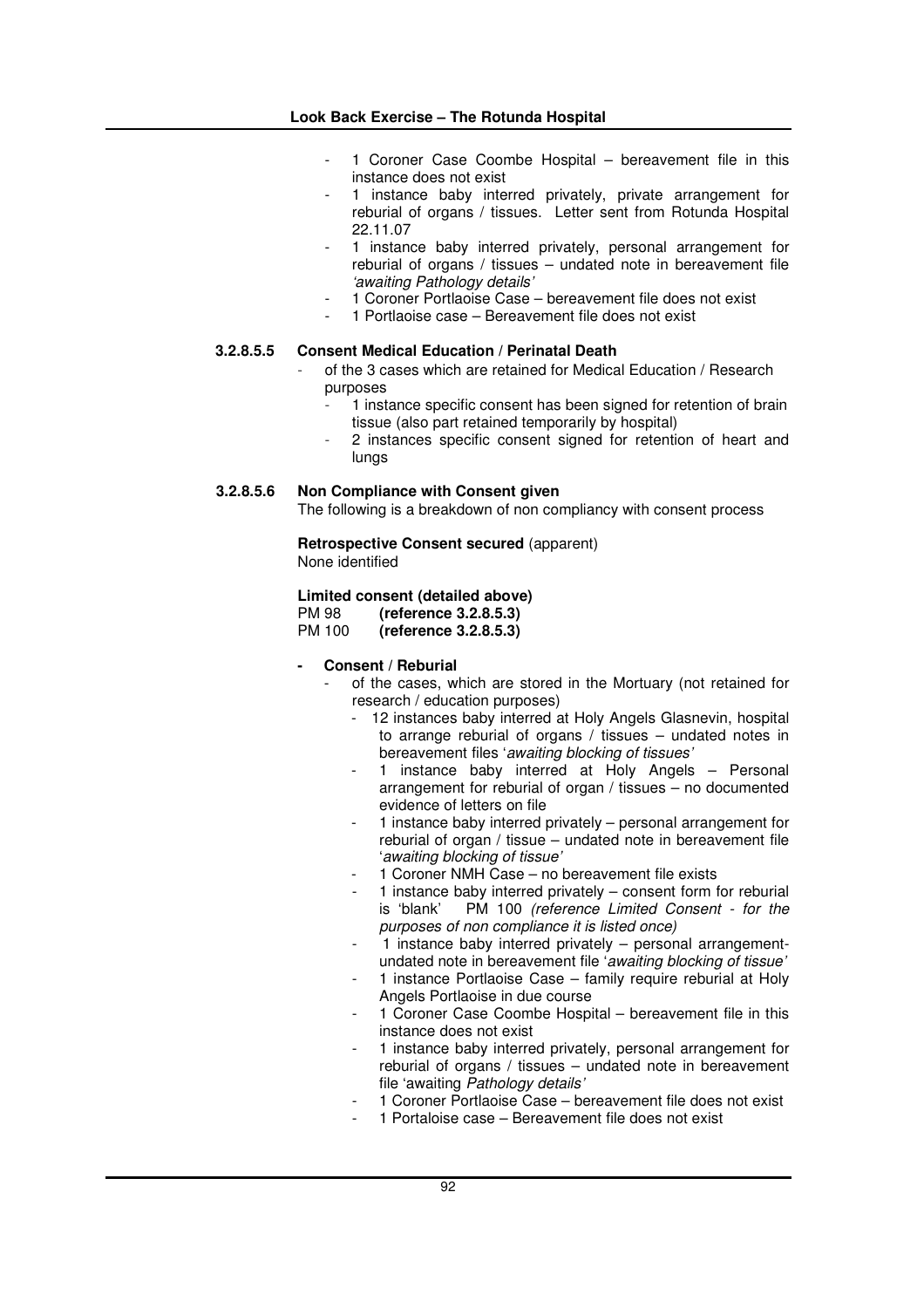In total 23 cases are deemed non compliant – representing 22% of post mortems.

#### **3.2.8.6 Date of delivery / death date of post mortem**

Table  $3.2.8.5$  summarises length of time from date of delivery/ death  $\rightarrow$  date of post

mortem

| <b>Timeline</b> | Same day as<br>Date of Death | 1-2<br>days | > 2 < 7<br>davs | $\geq 7$<br>davs | Date of Death<br>not listed | Date of PM<br>Not recorded | Total |
|-----------------|------------------------------|-------------|-----------------|------------------|-----------------------------|----------------------------|-------|
| Number          |                              | 46          | 14              |                  |                             | 35                         | 104   |
| %               | 6%                           | 44%         | 13%             | 2%               | $1\%$                       | 34%                        |       |

#### **3.2.8.7 Date of post mortem date of post mortem report**

- 13% of reports are undated
	- of the 87% reports which are dated
	- 85% are dated 0-3 months post post mortem
	- 11% are dated 3-6 months post post mortem
	- 3% are dated 6-12 months post post mortem
	- $-1\%$  are dated 1 year  $-2$  year post post mortem
		- in 35 instance where the Date of Post Mortem was not recorded, the Date of Death was used for the above comparator

|  | Graph 3.2.8.6 Timeline from Date of PM - Date PM report Completed |  |  |  |
|--|-------------------------------------------------------------------|--|--|--|
|--|-------------------------------------------------------------------|--|--|--|



A sample of 20 cases was reviewed in order to ascertain Date of PM completion. Computerised records showed the dates that the stains were first requested on blocks by the Pathologist. Of these:

- 10 cases were requested solely in 2006
- 9 cases were requested in 2006 and another request date in 2008
- 1 case was requested in 2007 and another request date in 2008

## **3.2.8.8 Post Mortem Report – examination**

- **Full Post mortem report**
	- 40 are incomplete / not validated by Consultant Pathologist representing 38% of full post mortem reports

#### **Superficial Examination report**

2 are incomplete / not validated by Consultant Pathologist – representing 2% of superficial examination reports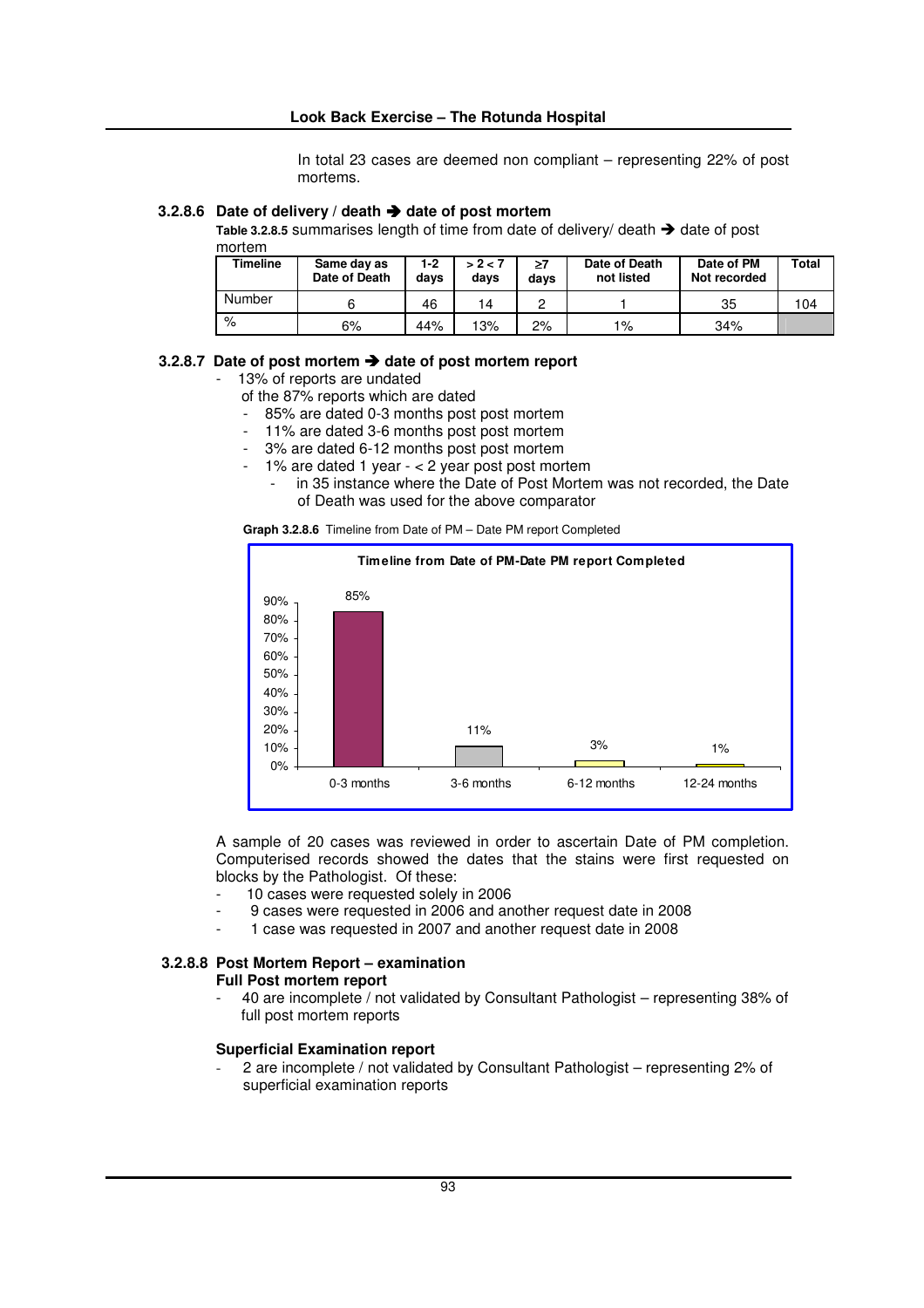#### **Look Back Exercise – The Rotunda Hospital**

#### **3.2.8.9 Inventory of cases currently stored at the Rotunda Hospital**

| <b>Table 3.2.8.7</b> Inventory of cases currently stored at the Rotunda Hospital |                        |  |  |  |  |
|----------------------------------------------------------------------------------|------------------------|--|--|--|--|
| <b>Origin of Cases</b>                                                           | <b>Number of cases</b> |  |  |  |  |
| Rotunda Hospital Cases                                                           | 20                     |  |  |  |  |
| Referred Hospital Cases - not research based                                     |                        |  |  |  |  |
| Coroner Cases – not research based (both referred)                               | റ                      |  |  |  |  |
| Total non research based                                                         | 24                     |  |  |  |  |
| Medical Research / Education                                                     | З                      |  |  |  |  |
| Total                                                                            | 27                     |  |  |  |  |

1 case identified by hospital as held temporarily awaiting hospital disposal from a post mortem case for which organs had also been retained for Research & Education purposes (Separately)

There are 27 cases for 2006 where part organs / tissues are currently stored in the Mortuary.

This figure represents 26% of full post mortems.

- 24 cases were identified by the hospital at start of review
	- 3 cases were identified as Medical / Education specimens at review end
		- In all of the above 27 cases an Independent Consultant Pathologist as part of this review has examined all material.
- of the 24 cases identified as stored / retained not for the purposes of Medical / Education
	- 24 instances Pathologist A undertook the post mortem

## **3.2.8.10 Returned Tissue / Organ Register**

## **3.2.8.8** Returned Tissue / Organ Register

| <b>Returned Tissue Register</b> |    |  |  |  |  |  |
|---------------------------------|----|--|--|--|--|--|
| Fully returned for burial       | 52 |  |  |  |  |  |
| I Part return for burial        | 0  |  |  |  |  |  |
| Total                           | 54 |  |  |  |  |  |

- 54 instances where the Return Tissue Register has logged a full / partial reburial of Tissue / Organs. Of these cases where the Post Mortem was undertaken in 2006:

- 23 cases returned in 2006
- 28 cases returned in 2007
- 3 cases returned in 2008

#### **3.2.8.11 Retention Sheet Record**

98 retention sheets available - representing 94% of full post mortems undertaken  $\rightarrow$  6% unavailable

Average number of organs retained

- Consultant Pathologist A 21
- Consultant Pathologist  $B 2$ 
	- **PM 80**

There are two retention sheets on this case in the Post Mortem file. For the purposes of this comparator, case was excluded.

#### **Retrospective data entries**

There are 13 cases where the retention sheet record has been completed retrospectively (RS)

- **RS** 33 compiled in retrospect by Consultant Pathologist A on 14.01.08 → Organs / tissues returned for reburial on 10.10.06
- **RS** 34 / **PM** 98 compiled in retrospect by Consultant Pathologist A on 14.01.08 → no tissue left after PM completed
- **RS** 35 compiled in retrospect by Consultant Pathologist A on 14.01.08  $\rightarrow$  no tissue left after PM completed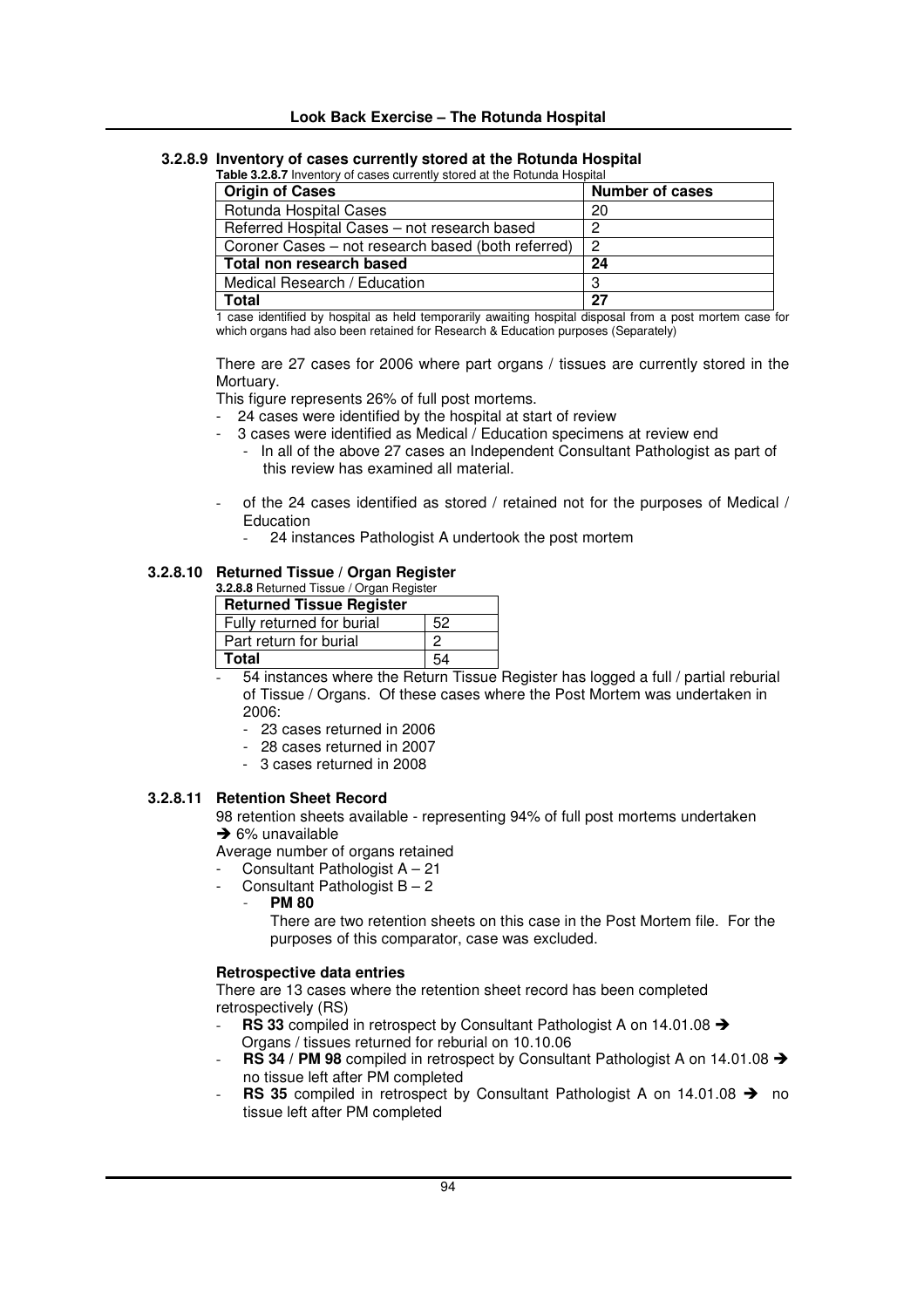#### **Look Back Exercise – The Rotunda Hospital**

- **RS** 36 compiled in retrospect by Consultant Pathologist A on 14.01.08 → Organs / tissues returned for reburial on 01.12.06
- **RS** 37 compiled in retrospect by Consultant Pathologist A on 14.01.08 → Organs / tissues returned for reburial on 16.09.06
- **RS** 38 compiled in retrospect by Consultant Pathologist A on 14.01.08 → Organs / tissues returned for reburial on 02.02.07
- **RS** 39 compiled in retrospect by Consultant Pathologist A on 14.01.08 → Organs / tissues returned for reburial on 02.02.07
- **RS** 40 compiled in retrospect by Consultant Pathologist A on 14.01.08 → Portlaoise Case
- **RS 41** / **PM** 87 compiled in retrospect by Consultant Pathologist A on 14.01.08 → wet tissue currently retained in Mortuary
- **RS** 42 compiled in retrospect by Consultant Pathologist A on 15.02.08  $\rightarrow$  no tissue left after PM completed
- **RS 43** compiled in retrospect by Consultant Pathologist A on 14.01.08 → no tissue left after PM completed
- RS 44 compiled in retrospect by Consultant Pathologist A on 14.01.08 > Organs / tissues returned for reburial on 18.08.07
- **RS** 45 compiled in retrospect by Consultant Pathologist A on 14.01.08 → Organs / tissues returned for reburial on 18.08.07

There are 9 cases where the superficial examination report has been compiled / signed in retrospect (RS)

- **RS** 46 compiled / signed in retrospect by Consultant Pathologist A on 06.02.08 / baby interred privately on 14.07.06
- **RS** 47 compiled / signed in retrospect by Consultant Pathologist A on 11.02.08 / baby interred privately on 19.07.06
- RS 48 compiled / signed in retrospect by Consultant Pathologist A on 11.02.08 / baby interred privately on 19.07.06
- RS 49 compiled / signed in retrospect by Consultant Pathologist A on 11.02.08 / baby interred at Holy Angels Glasnevin on 24.07.06
- RS 50 compiled / signed in retrospect by Consultant Pathologist A on 12.02.08 / baby interred at Holy Angels Glasnevin on 25.07.06
- RS 51 compiled / signed in retrospect by Consultant Pathologist A on 12.02.08 / baby interred privately on 11.08.06
- RS 52 compiled / signed in retrospect by Consultant Pathologist A on 06.02.08 / baby interred privately on 27.09.06
- RS 53 compiled / signed in retrospect by Consultant Pathologist A on 11.02.08 / baby interred privately on 20.11.06
- RS 54 compiled / signed in retrospect by Consultant Pathologist A on 11.02.08 / baby interred at Holy Angels Glasnevin on 29.11.06

#### **3.2.8.12 Overall Management of Cases**

| <b>Table 3.2.8.9</b> Overall Management of Cases                   |                |
|--------------------------------------------------------------------|----------------|
| Cases                                                              | <b>Numbers</b> |
| <b>Returned Tissue Book</b>                                        |                |
| 54 cases                                                           |                |
| Of these, there is 2 instance / case where part organs / tissues   | 52             |
| are retained for Medical Research / Education                      |                |
| Cases where part organ / tissues stored in Mortuary                | 27             |
| No Reburial details evident in files                               | 3              |
| Cases where documented evidence indicates there was no tissue left | 22             |
| after Post Mortem Examination                                      |                |
| Documented evidence whereby organs were sampled at time of PM and  | $\Omega$       |
| returned to body for burial                                        |                |
| Total                                                              | 104            |
|                                                                    |                |

in total there are 54 cases listed in the return tissue book as returned for reburial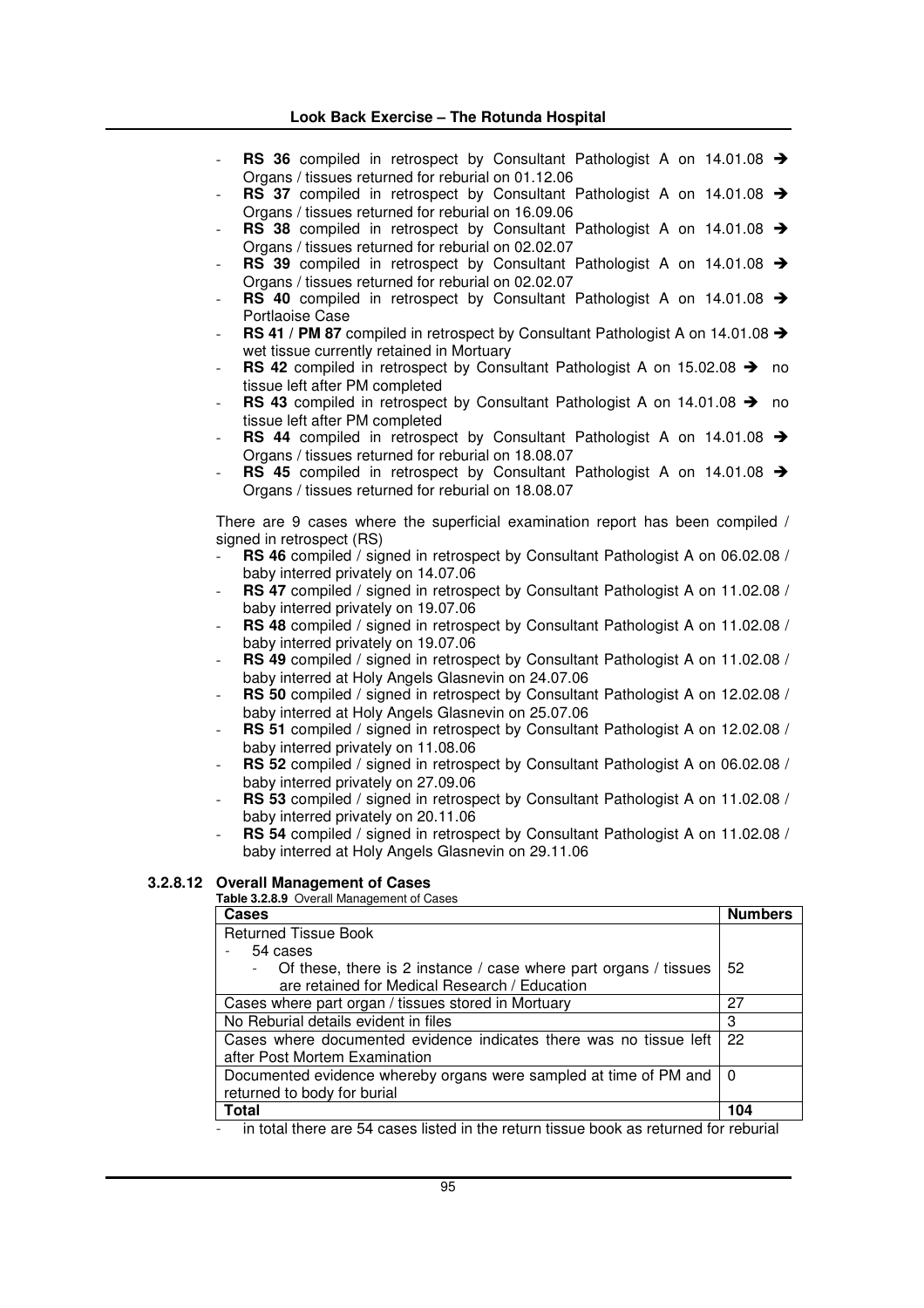- of these 54 cases
- in 2 instances part were sent for reburial / part were retained for research
- in 52 instances the case was completely sent for reburial
- 27 cases are currently stored in the Mortuary (24 non research / 3 cases Medical Education / Research identified by the Rotunda Hospital)
	- 28 cases identified at review start however 1 case was returned for reburial during audit on 04.04.08.
- 22 instances there was no tissue left after the post mortem was completed
- in 3 instances there are no reburial details evident in files

#### **3.2.8.13 Related observations from National Audit Organ Retention 1**

As part of the national exercise the review team audited 100 post mortem files – period Jan – June 2006. Audit undertaken 06.12.07 – 07.12.07. In 11 instances retained organs were found to be unblocked

Specific Post Mortems being:

- PM 101
- PM 102
- PM 103
- PM 104
- PM 105
- PM 106
- PM 107
- PM 108
- PM 109 - PM 110
- PM 111

During this Review, in all instances these organs were found to have been subsequently blocked

## **3.2.8.14 Supplementary Report in relation to Organ Retention Status 21.12.07 / 20.02.08**

A supplementary report was provided to the review team identifying for 2006 Status 21.12.07

- of the 26 cases of organ retention 8 were complete awaiting reburial
	- delay identified in 1 instance seeking permission to retain organs'
		- delay identified in 2 instances as '*?'*
		- $delay$  identified in 2 instances as 'private grave  $-$  letters on file from Rotunda hospital to families
		- 1 coroner case documented evidence of contact between Rotunda Hospital and NMH (Medical Social Work)
		- Delay identified in 1 instance as *'MSW dealing with this case'*
		- Delay identified in 1 instance as *'registered letter 15.08.07 not collected, mother is pregnant again, do not contact at this time'* / this case has been reburied 04.04.08
		- of the 18 cases identified as incomplete on 21.12.07
			- delay identified in 4 cases as *'unblocked'*
			- delay identified in 13 case as '*not complete'*
			- delay identified in 1 instance as *'for additional renal tract sampling'*

It should be noted of 26 cases are listed above Of these:

1 instance a reburial of organs / tissues occurred on  $04.04.08$ for the purposes of the audit team look back 2006 exercise, this case was listed in the return tissue book – no part organs / tissues are stored in this instance at this time.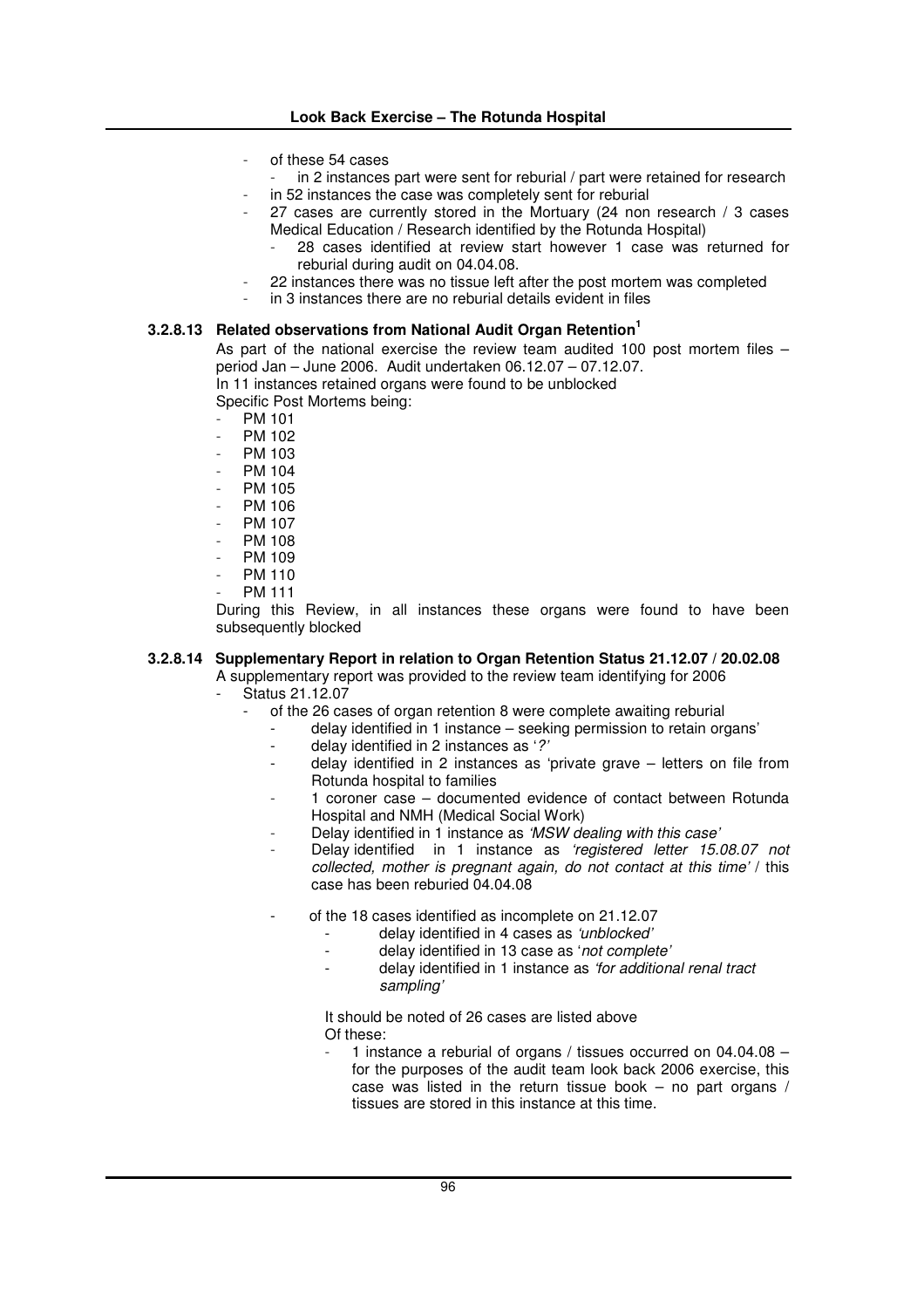- 1 instance PM 112 listed as '1 case' above has part organs / tissues retained in the mortuary (no reburial) also part organs / tissues retained for the purposes of Medical Education / Research.
- Status 20.02.08
	- of the 26 cases of organ retention 25 were complete awaiting reburial
	- key arrangements note identified
		- 1 instance 'not complete' note *'for additional renal tract sampling'*
			- 1 instance *'Holy Angels Glasnevin, personal arrangement'*
				- 3 instances*' to be returned to Portlaoise'*
			- 6 instances *'private arrangement / private grave – permission required'*
			- in 1 instance it is noted *'permission letter received'*
			- 2 instance *'MSW dealing with this'*
			- 11 instances *'Holy Angels Plot; hospital to arrange'*
			- 1 instance reburial listed on 04.04.08 / there are no part organs / tissues retained
	- A subsequent report from the Rotunda Hospital confirmed in 4 instances where status on 21.12.07 was identified 'unblocked' / blocks were previously processed in these cases.

This report also confirms in 1 case status on 21.12.07 as 'unblocked' – no record of previous blocking exists

This report was designed to assist this Review in understanding actions undertaken by hospital following National Audit visitation December 2007 **(2.5)**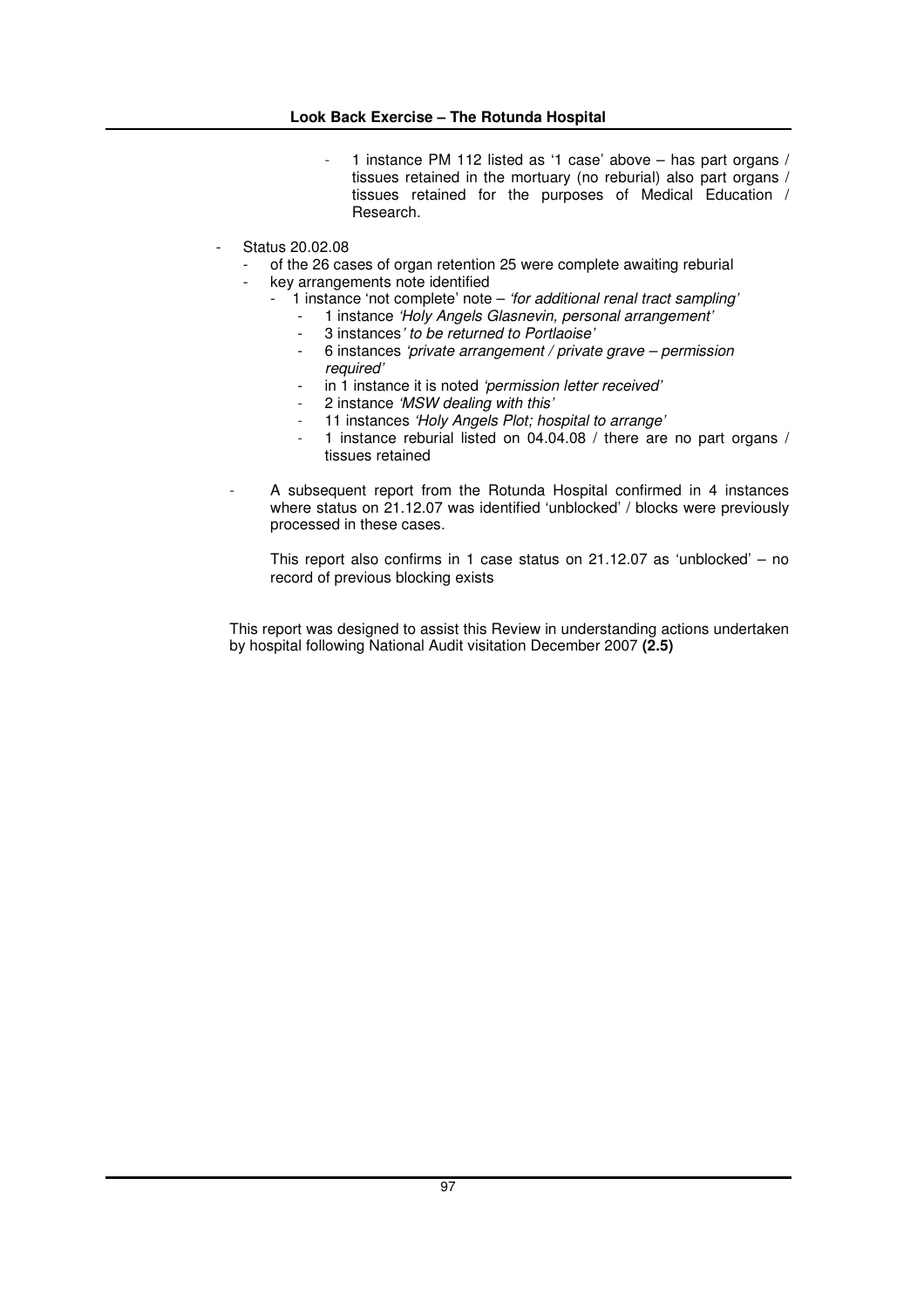## **3.2.9 Post Mortem Practice / Management (2007)**

## **3.2.9.1 Number of post mortems recorded**

- 227 of which:
	- 103 were post mortems (45% of total)
	- 115 were superficial examinations (51% of total)
	- and
		- 4 were slide examinations referred by external hospitals (2% of total)
	- 1 were examination of wet tissue  $(0\%$  of total)

and

- 4 where post mortem reference number was assigned, but no post mortem subsequently recorded as being undertaken (2% of total)
	- this was further validated by the report 'Details of Autopsies' provided by the hospital

#### **3.2.9.2 Post mortems**

There were 103 post mortems undertaken at the Rotunda Hospital during 2007 of which:

- 42 related to miscarriage / still births
- 44 related to still births > 500gm
- 17 related to live births
	- **-** 103 Full post mortems (45% of total)
		- Prosector
			- Consultant Pathologist A undertook 58 of post mortems for this year (56% of total post mortems)
			- Consultant Pathologist B undertook 36 of post mortems for this year (35% of total post mortems)
			- Consultant Pathologist S undertook 9 of post mortems for this year (9% of total post mortems)

#### **3.2.9.2.1 Post mortems (Rotunda Hospital)**

83 post mortems – accounting for 81% of post mortems undertaken in 2007.

#### **3.2.9.2.2 Post mortems (Coroner)**

- 13 post mortems accounting for 13% of post mortems undertaken in 2007
	- PM 113 Coroner case referred from Portlaoise
		- whilst it is noted this case was not directed / initiated by the Coroner, the report was subsequently sent to the Coroner office. For the purpose of this report it is listed as a Coroner Case.
- PM 114 Rotunda Hospital Coroner Post Mortem
- PM 115 Coroner case referred from Portlaoise
- PM 116 Rotunda Hospital Coroner Post Mortem
- PM 117 Rotunda Hospital Coroner Post Mortem
- PM 118 Rotunda Hospital Coroner Post Mortem
- PM 119 Rotunda Hospital Coroner Post Mortem
- PM 120 Coroner case referred from Portlaoise
- PM 121 Rotunda Hospital Coroner Post Mortem
- PM 122 Rotunda Hospital Coroner Post Mortem
- PM 123 Coroner case referred from Mt. Carmel
- PM 124 Rotunda Hospital Coroner Post Mortem
- PM 125 Rotunda Hospital Coroner Post Mortem
	- of these 13 cases, there is a documented copy of report sent to Coroner in 7 instances.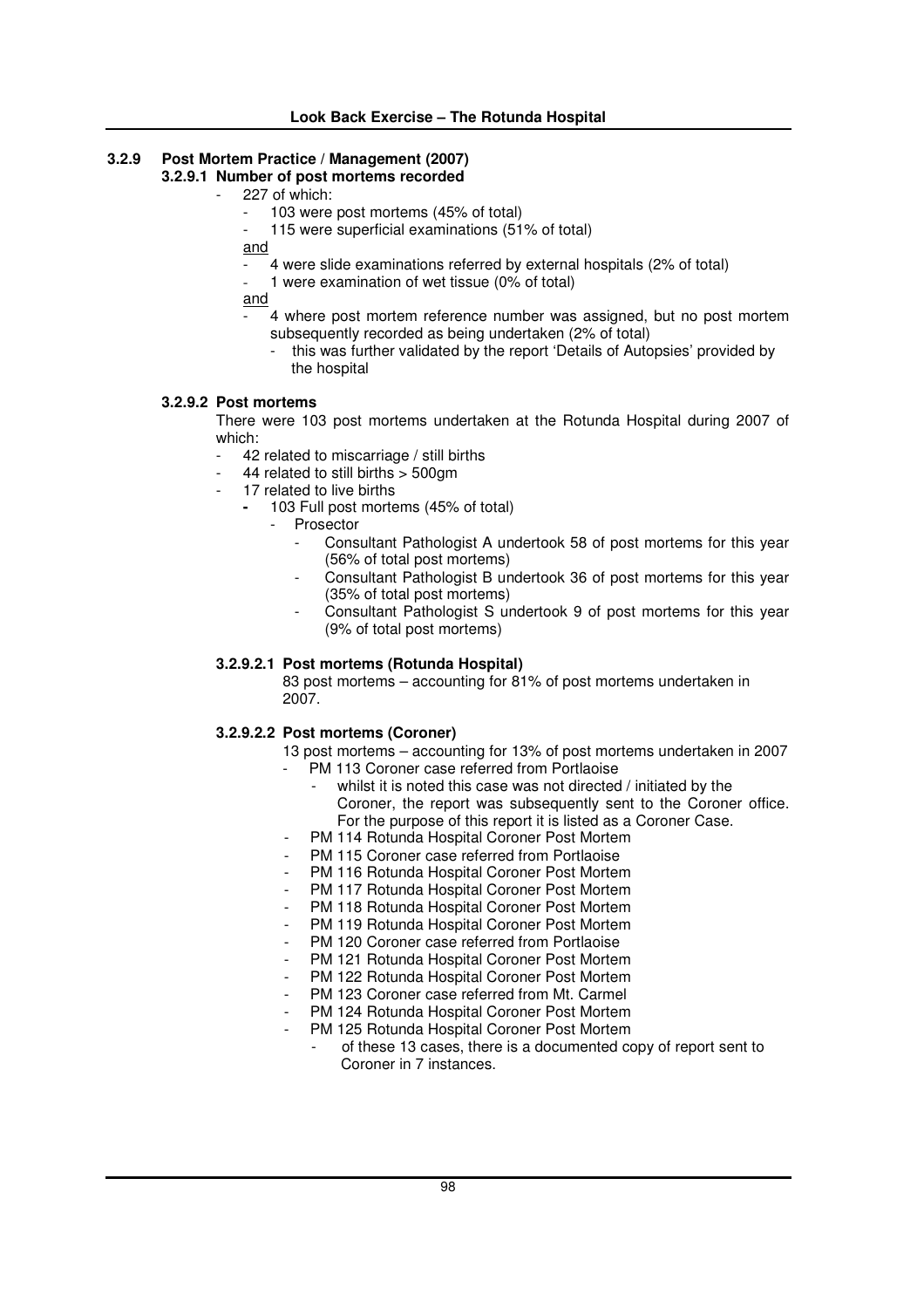#### **3.2.9.2.3 Post mortems (Other Hospital)**

- 7 post mortems accounting for 6% of post mortems undertaken in 2007
	- PM 126 referred from Portlaoise Hospital for post mortem
	- PM 127 referred from Portlaoise Hospital for post mortem
- PM 128 referred from Mullingar Hospital for post mortem
- PM 129 referred from Portlaoise Hospital for post mortem
- PM 130 referred from Portlaoise Hospital for post mortem
- PM 131 referred from Portlaoise Hospital for post mortem
- PM 132 referred from Portlaoise Hospital for post mortem
	- of these 7 cases there is a copy of report sent to hospital in only 4 instances

#### **3.2.9.2.4 Post mortem – slide examination**

4 cases which consisted of slide (from external hospital) examination only

**3.2.9.2.5 Post Mortem – referral of wet tissue (Placenta)**

1 cases which consisted of wet tissue for examination only

**3.2.9.2.6 Post mortem reference number assigned, but no post mortem subsequently recorded as being undertaken**

4 cases where a post mortem reference number was assigned, but no post mortem subsequently recorded as being undertaken

**Graph 3.2.9.1** % Post Mortem activity at the Rotunda Hospital Year 2007



#### **3.2.9.3 Superficial examinations**

There were 115 superficial examinations undertaken at the Rotunda during 2007 of which:

- 73 related to miscarriage / still births
- 22 related to still births  $> 500$ gm
- 20 related to live births
	- 115 Superficial examinations (51% of total)
		- Prosector
			- Consultant Pathologist A undertook 65 superficial examinations for this year (56% of total)
			- Consultant Pathologist B undertook 42 superficial examinations for this year (37% of total)
			- Consultant Pathologist T undertook 2 superficial examinations for this year (2% of total)
			- Consultant Pathologist S undertook 6 superficial examinations for this year (5% of total)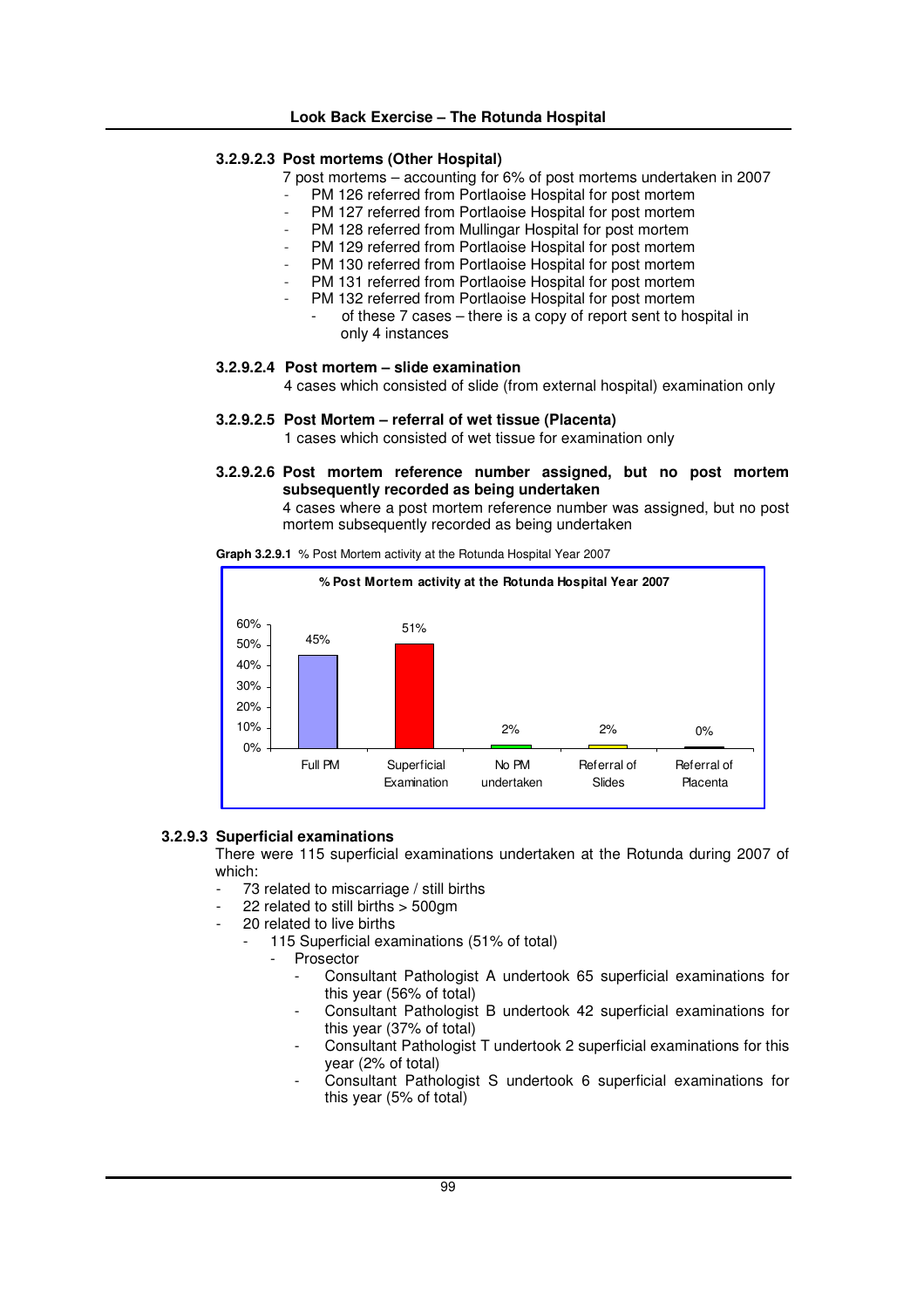#### **3.2.9.4 Review of related / relevant documentation (macro)**

- **-** post mortem file 100% availability
- post mortem Report complete 66% availability
- post mortem Report partial 34% availability
- **-** post mortem (superficial) file 100% availability
- superficial examination report  $-$  100% availability
- superficial examination report complete  $99\%$  / partial 1%
- bereavement File 94% availability
- patient File (Maternal) 98% availability

#### **3.2.9.5 Consent**

#### **3.2.9.5.1 Consent practice / policy**

Rotunda Hospital Perinatal Autopsy Permission Form, listed for the purposes of this report as consent form **E** - in use for the full year 2007

#### **3.2.9.5.2 Consent record availability**

**3.2.9.2 Consent record availability Post Mortems**

| <b>Consent Record availability / Full Post Mortems</b> |    |  |  |  |
|--------------------------------------------------------|----|--|--|--|
| Consent Record available - Rotunda cases               | 83 |  |  |  |
| Consent Record not available – Rotunda cases           |    |  |  |  |
| Consent Record available – referred cases              |    |  |  |  |
| Consent Record not available – referred cases          |    |  |  |  |
| Total<br>90                                            |    |  |  |  |

Of the total post mortems requiring consent, 100% of consent records available (n=90) / (exclusion of 13 coroner cases)

#### **3.2.9.3 Consent record availability Superficial Examinations**

| <b>Consent Record availability / Superficial Examinations</b> |     |  |  |  |  |
|---------------------------------------------------------------|-----|--|--|--|--|
| Consent Record available                                      |     |  |  |  |  |
| Consent Record not available                                  | 83  |  |  |  |  |
| Total                                                         | 115 |  |  |  |  |

- 28% consent records not available (n=83).
	- There is 1 instance where the parent(s) did not consent to post mortem, consent form filed in the superficial folder.
	- With the introduction of consent form E in May 2006, in 32 cases parents have ticked Yes / Signing stating they understand that 'all babies removed to the mortuary that are not having an autopsy performed, undergo a brief external examination which includes photographs, an x-ray and body measurements for the purposes of maintaining a medical record for the baby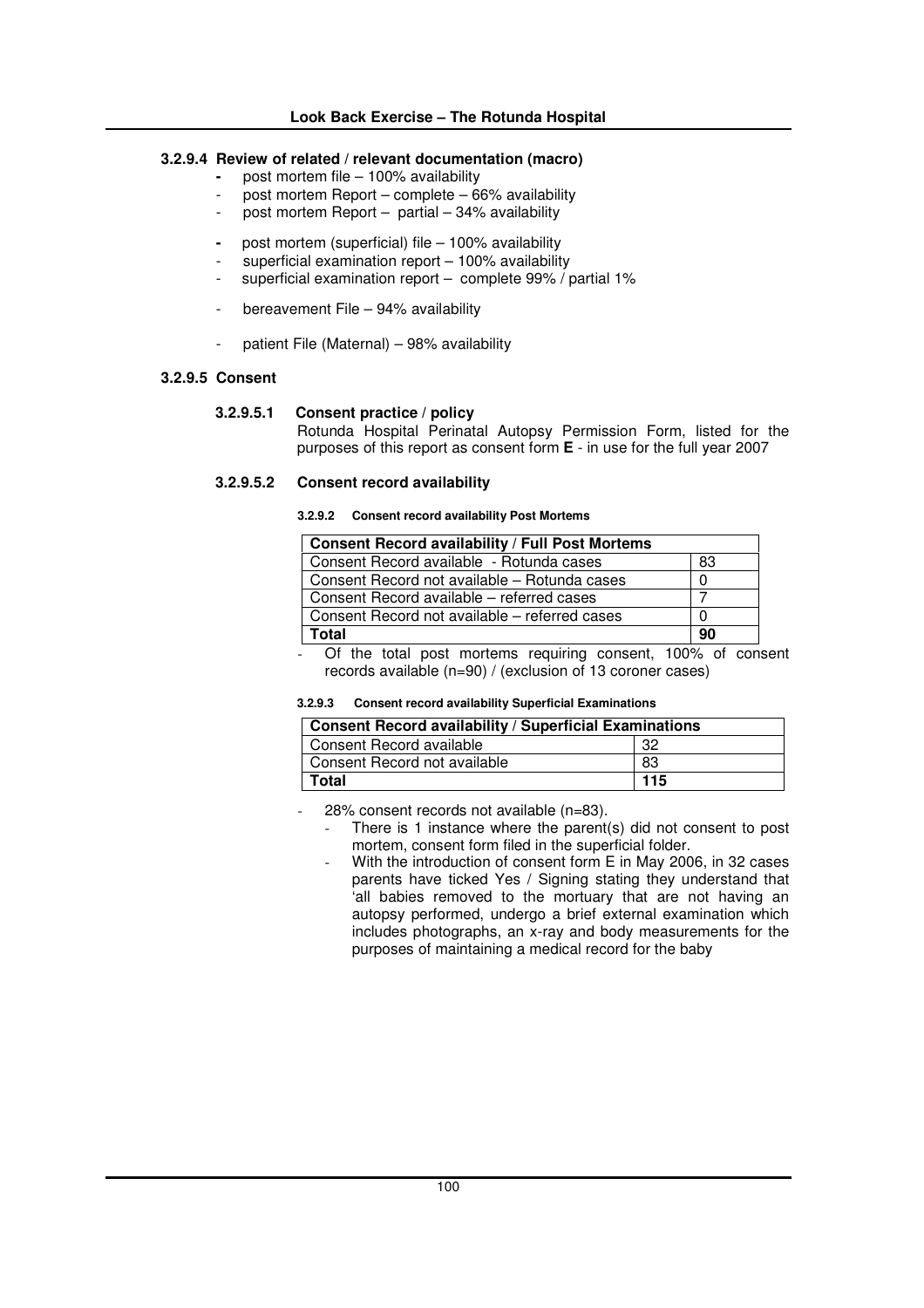#### **Consent Documentation Review Full**

**Table 3.2.9.4** Consent Documentation Review Full

| <b>Consent Review</b>                              | Number of<br>cases |
|----------------------------------------------------|--------------------|
| Full Granted for Autopsy                           | 82                 |
| Consent forms not in files                         |                    |
| <b>Coroner Cases</b>                               | 13                 |
| Referred Hospital Cases / Full Granted for Autopsy |                    |
| Limited Consent (Rotunda case)                     |                    |
| `otal                                              | 103                |

The following is breakdown of consent forms for 2007 post mortems:

- 80% consent forms authorising hospital to undertake an autopsy
	- 13% Coroner Cases (parental consent is not required)
	- 7% Referred cases / Full consent granted for Post Mortem
- 1% Limited / restricted Post Mortem consent granted.

#### **3.2.9.5.3 Limited / Restricted Post Mortem**

**PM 133** parents requested for no whole organs to be retained, retention only of tissue samples. The retention sheet in this case was not available for review - there is no documented reburial noted in the return tissue book - documented evidence states that no tissue was left after completion of the post mortem.

#### **3.2.9.5.4 Non Medical Education / Research cases**

- of the 38 cases, which are stored in the Mortuary (not retained for research / education purposes)
	- 8 instances baby interred at Holy Angels Glasnevin, hospital to arrange reburial of organ / tissue – there is an undated note in the bereavement file '*awaiting blocking of tissue'*
	- 6 instances baby interred at Holy Angels Glasnevin, hospital to arrange reburial of organs / tissues
	- 1 instance baby interred at Holy Angels, hospital to arrange reburial of organ / tissue – there is an undated note in the bereavement file *'? Pathology'*
	- 1 instance baby interred privately  $-$  hospital to cremate the organs / tissues – cremation forms signed
	- 1 Coroner case, baby interred at Holy Angels, hospital to arrange reburial of organ / tissues at Holy Angels
	- 3 instances baby interred privately personal arrangement to be made for reburial of organ / tissue and will contact the hospital <3 months
		- 2 of these instances are Coroner Cases
	- 1 instance baby interred privately hospital to arrange reburial of organ / tissue, letter on file from parents 24.05.07 authorising reburial at Mt. Venus Cemetery
	- 1 instance baby interred privately  $-$  undated note in the bereavement file 'awaiting return of form given to parents 07.11.07 for cremation / mother is this instance was pregnant again
	- 1 Coroner Case no consent form on file
	- 1 instance baby interred privately hospital to arrange reburial at family grave, hospital awaiting grave details
	- 1 instance baby interred privately, hospital to arrange reburial at family grave, plot / section number given
	- 1 instance baby interred privately, hospital to arrange at family grave and wish to be informed of the date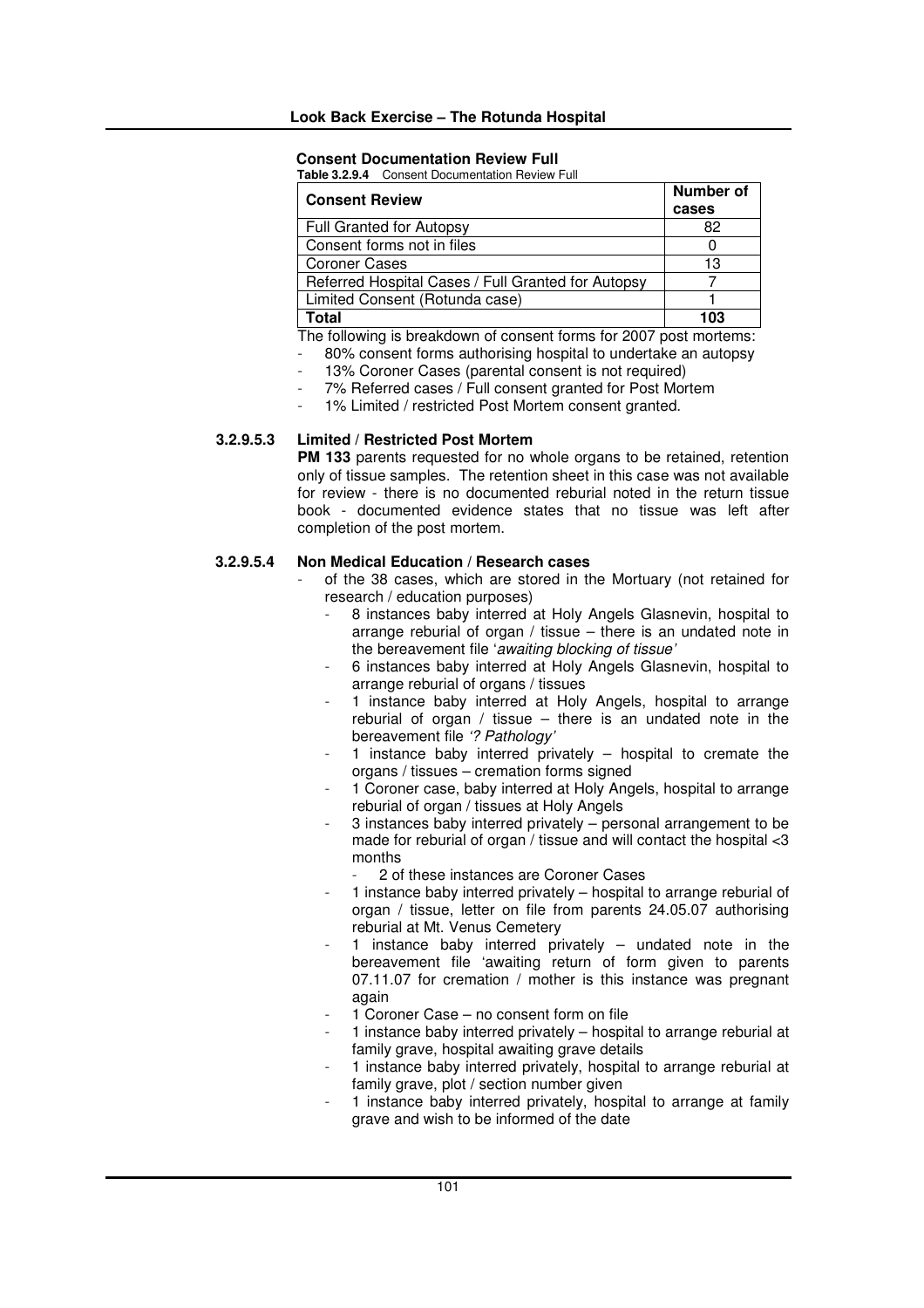- 2 instances baby interred privately, hospital to arrange reburial of organ / tissue at private grave – undated note in the bereavement file '*awaiting blocking of tissue'*
- 1 instance baby interred privately, note in bereavement file 26.04.07 parents undecided – forms given to parents / awaiting decision
- 1 instance baby interred at Holy Angels Glasnevin, reburial section of consent is blank – undated note in bereavement file '*awaiting blocking of tissue'*
- 1 Portlaoise Case, bereavement file does not exist, personal arrangement to be made for the reburial of organ / tissue.
- 1 instance baby interred privately, reburial section of consent is blank. Note in bereavement file ' *family remain undecided* (Oct 07)
- 1 Mullingar Case bereavement file in this instance does not exist, personal arrangement for reburial of organ / tissue and will contact the hospital
- 1 instance baby interred privately  $-$  reburial section is blank and noted in the bereavement file '*parents will make a decision when they see the doctor'*
- 1 Portlaoise case bereavement file in this instance does not exist, it is noted mother wishes for hospital to arrange reburial
- 1 instance baby interred privately, personal arrangement for reburial of organ / tissues, undated note in bereavement file *'? Pathology'*
- 1 instance no bereavement file was supplied, consent states personal arrangement to be made for reburial of organ / tissues.
- 1 instance no bereavement file was supplied, hospital to arrange reburial at Holy Angels Glasnevin.

#### **3.2.9.5.5 Consent Medical Education / Perinatal Death**

None identified

## **3.2.9.5.6 Non Compliance with Consent given**

**Retrospective Consent secured** (apparent) There is 1 case where consent form had been signed by parents after the date of autopsy listed in the PM report:

PM 134: Date of PM 27.02.07 → Consent granted on 28.02.07

#### **Consent / Reburial**

- of the 38 cases, which are stored in the Mortuary (not retained for research / education purposes)
	- 8 instances baby interred at Holy Angels Glasnevin, hospital to arrange reburial of organ / tissue – there is an undated note in the bereavement file *'awaiting blocking of tissue'*
		- *including PM 134 (apparent retrospective consent secured for the purposes of non compliance it is listed once)*
	- 6 instances baby interred at Holy Angels Glasnevin, hospital to arrange reburial of organs / tissues
	- 1 instance baby interred at Holy Angels, hospital to arrange reburial of organ / tissue – there is an undated note in the bereavement file *'? Pathology'*
	- 1 instance baby interred privately  $-$  hospital to cremate the organs / tissues – cremation forms signed
	- 1 Coroner case, baby interred at Holy Angels, hospital to arrange reburial of organ / tissues at Holy Angels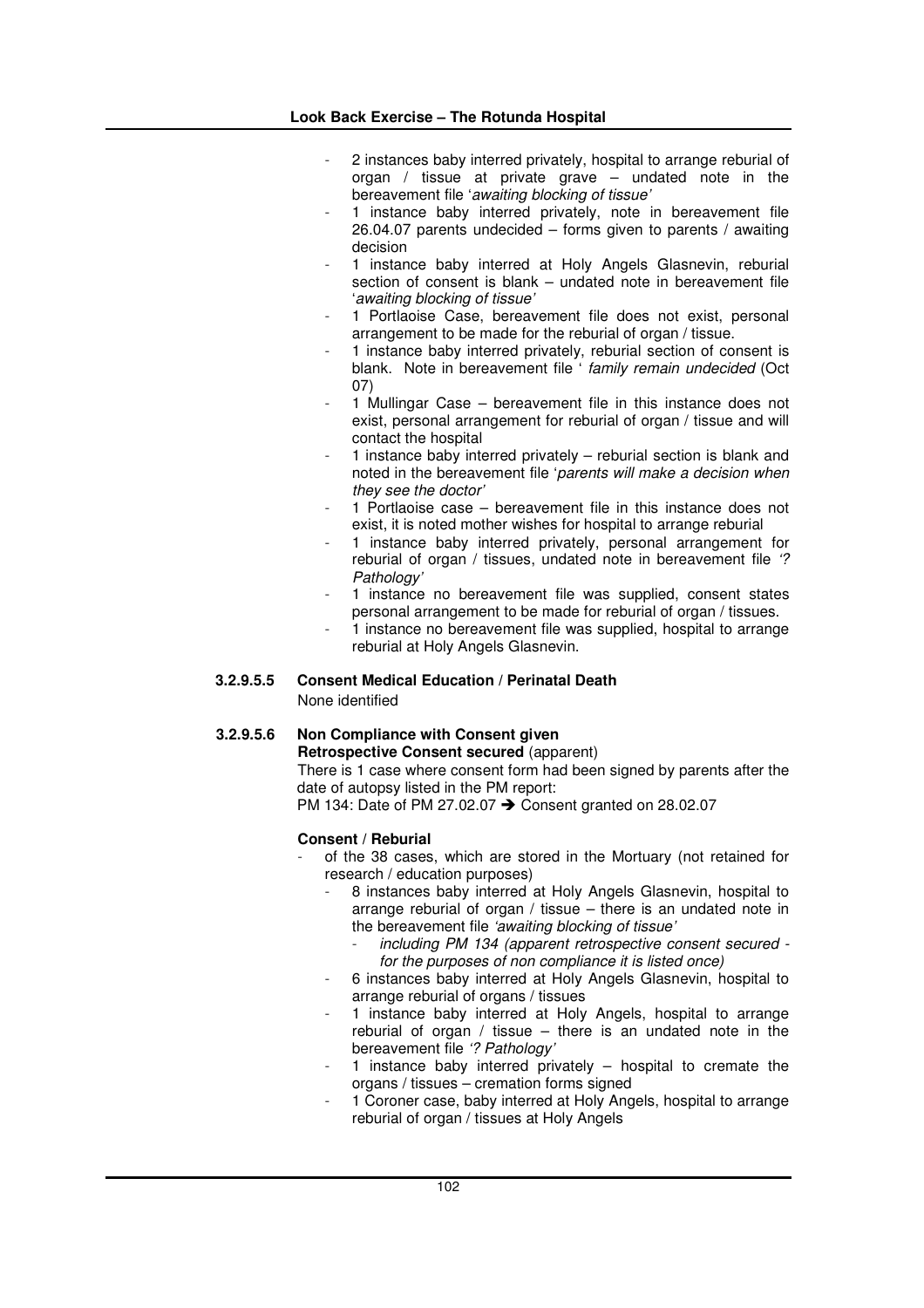- 1 instance baby interred privately hospital to arrange reburial of organ / tissue, letter on file from parents 24.05.07 authorising reburial at Mt. Venue Cemetery
- 1 Coroner Case no consent form on file
- 1 instance baby interred privately, hospital to arrange reburial at family grave, plot / section number given
- 1 instance baby interred privately, hospital to arrange at family grave and wish to be informed of the date
- $\frac{3}{2}$  instances baby interred privately, hospital to arrange reburial of organ / tissue at private grave – undated note in the bereavement file '*awaiting blocking of tissue'*
- 1 instance baby interred at Holy Angels Glasnevin, reburial section of consent is blank – undated note in bereavement file '*awaiting blocking of tissue'*
- 1 Portlaoise case bereavement file in this instance does not exist, it is noted mother wishes for hospital to arrange reburial
- 1 instance baby interred privately, personal arrangement for reburial of organ / tissues, undated note in bereavement file *'? Pathology'*
- 1 instance no bereavement file was supplied, consent states personal arrangement to be made for reburial of organ / tissues.
- 1 instance no bereavement file was supplied, hospital to arrange reburial at Holy Angels Glasnevin.

In total 28 cases are deemed non compliant – representing 27% of full post mortems

#### **3.2.9.6 Date of delivery / death date of post mortem**

**Table 3.2.9.5** summarises length of time from date of delivery/ death  $\rightarrow$  date of post mortem

| Timeline | Same day as<br>Date of Death | 1-2<br>davs | > 2 < 7<br>davs | ≥7<br>days | Date of Death<br>not listed | Date of PM<br><b>Not Recorded</b> | Total |
|----------|------------------------------|-------------|-----------------|------------|-----------------------------|-----------------------------------|-------|
| Number   |                              | 52          |                 |            |                             | 22                                | 103   |
| $\%$     | 10%                          | 50%         | 17%             | $0\%$      | 2%                          | 21%                               |       |

#### **3.2.9.7 Date of post mortem date of post mortem report**

- 9% of reports are undated
- of the 91% reports which are dated
- 80% are dated 0-3 months post post mortem
- 15% are dated 3-6 months post post mortem
- 4% are dated 6-12 months post post mortem
- 1% are dated 1 year < 2 year post post mortem
	- in 22 instance where the Date of Post Mortem was not recorded, the Date of Death was used for the above comparator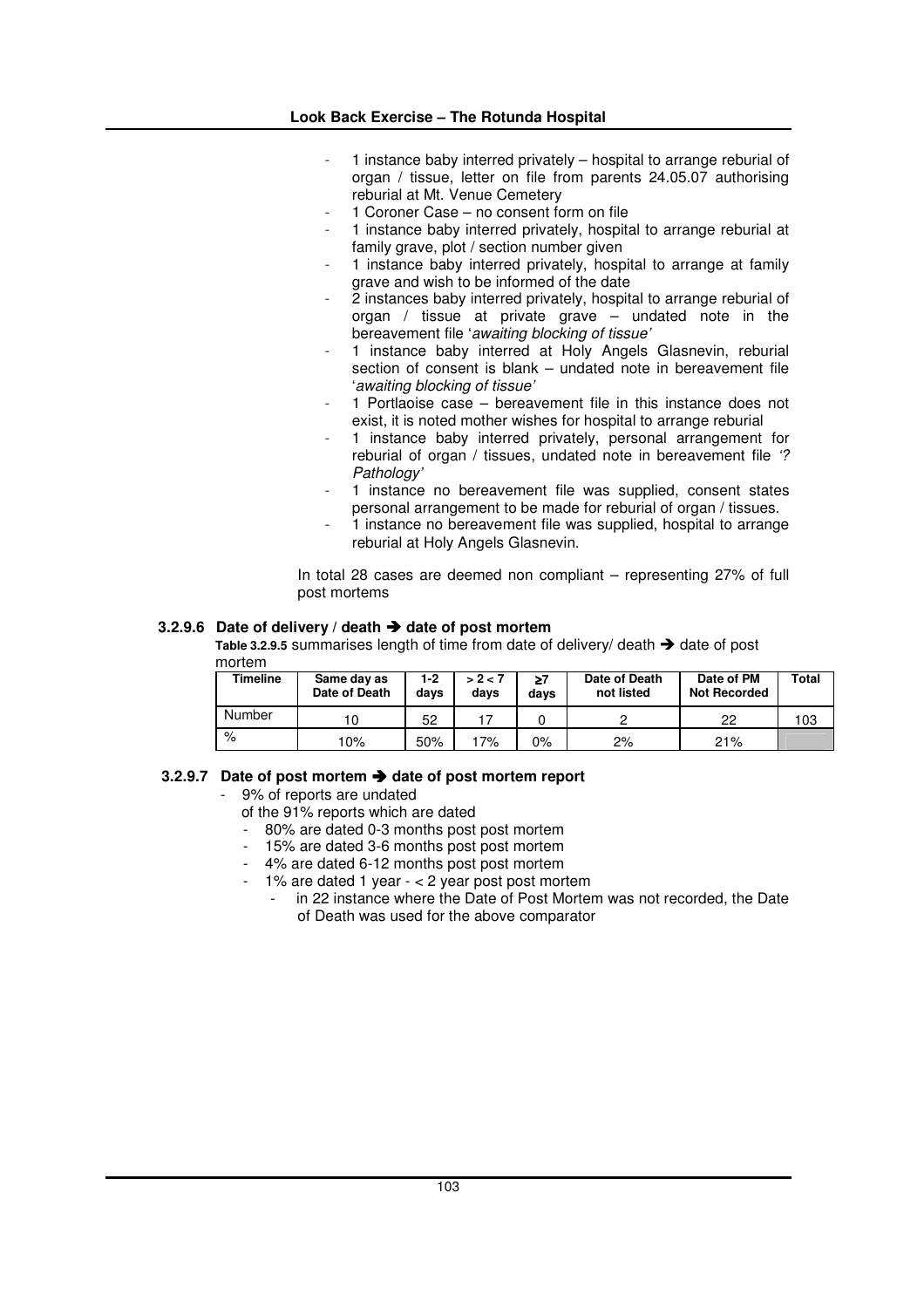



**Graph 3.2.9.6** Timeline from Date of PM – Date PM Report Completed

A sample of 21 cases was reviewed in order to ascertain Date of PM completion. Computerised records showed the dates that the stains were first requested on blocks by the Pathologist. Of these:

- 11 cases were requested solely in 2007
- 9 cases were requested in 2007 and other request dates in 2008
- 1 case was solely requested in 2008

### **3.2.9.8 Post Mortem Report – examination**

#### **Full Post mortem report**

- 35 are incomplete / not validated by Consultant Pathologist – representing 34% of full post mortem reports

#### **Superficial Examination report**

- 1 is incomplete / not validated by Consultant Pathologist – representing <1% of superficial examination reports

#### **3.2.9.9 Inventory of cases currently stored at the Rotunda Hospital Table 3.2.9.7** Inventory of cases currently stored at the Rotunda Hospital

| <b>Table 3.2.3.7</b> Inventory or cases currently stored at the Hotunga Hospital |                        |  |  |  |  |
|----------------------------------------------------------------------------------|------------------------|--|--|--|--|
| <b>Origin of Cases</b>                                                           | <b>Number of cases</b> |  |  |  |  |
| Rotunda Hospital                                                                 | 31                     |  |  |  |  |
| Medical Research / Education                                                     |                        |  |  |  |  |
| Coroner Case – not research based                                                | 4                      |  |  |  |  |
| Referral Hospital                                                                | -3                     |  |  |  |  |
| Total                                                                            | 38                     |  |  |  |  |

There are 38 cases for 2007 where part organs / tissues are currently stored in the Mortuary.

This figure represents 37% of full post mortems.

- In all of the above 38 cases an Independent Consultant Pathologist as part of this review has examined all material.
- of the 38 cases identified as stored / retained not for the purposes of Medical / **Education** 
	- 31 instances Pathologist A undertook the post mortem
	- 3 instances Pathologist B undertook the post mortem
	- 4 instances Pathologist SM undertook the post mortem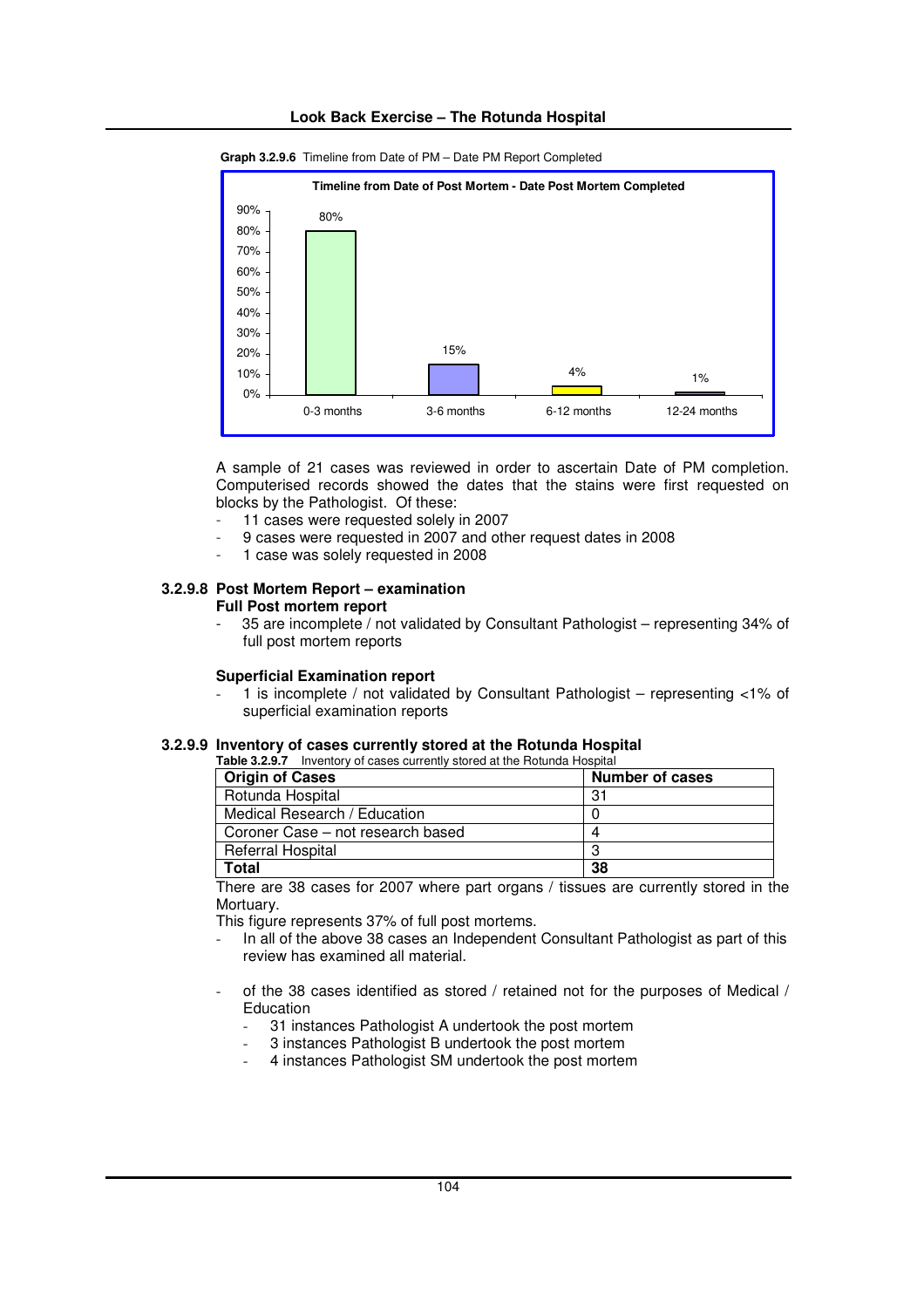#### **Look Back Exercise – The Rotunda Hospital**

## **3.2.9.10 Returned Tissue / Organ Register**

| 3.2.9.8 Returned Tissue / Organ Register |    |
|------------------------------------------|----|
| <b>Returned Tissue Register</b>          |    |
| Fully returned for burial                | 42 |
| Part return for burial                   |    |
| <b>Total</b>                             | 42 |

42 instances where the Return Tissue Register has logged a full reburial of Tissue / Organs. Of these cases where the Post Mortem was undertaken in 2007:

- 35 cases returned in 2007
- 7 cases returned in 2008

#### **3.2.9.11 Retention Sheet Record**

84 retention sheets available - representing 82% of full post mortems undertaken  $\rightarrow$  18% unavailable

Average number of organs retained

- Consultant Pathologist  $A 20$
- Consultant Pathologist  $B 2$ 
	- **PM 123**
		- There are two retention sheets on this case in the Post Mortem file. For the purposes of the above comparator this case was excluded.

#### **Retrospective data entries**

None identified

### **3.2.9.12 Overall Management of Cases**

**Table 3.2.9.9** Overall Management of Cases

| Cases                                                                                               | <b>Numbers</b> |
|-----------------------------------------------------------------------------------------------------|----------------|
| <b>Returned Tissue Book</b>                                                                         | 42             |
| Cases                                                                                               |                |
| Cases where part organ / tissues stored in Mortuary                                                 | 38             |
| No Reburial details evident in files                                                                | 6              |
| Cases where documented evidence indicates there was no tissue left<br>after Post Mortem Examination | 16             |
| Documented evidence whereby organs were sampled at time of PM and<br>returned to body for burial    |                |
| <b>Total</b>                                                                                        | 103            |
| locage lieted in the return tionup heak as returned for reburiel                                    |                |

42 cases listed in the return tissue book as returned for reburial

- 38 cases are currently stored in the Mortuary (all non research cases)
- 16 instances there was no tissue left after the post mortem was completed
- 6 instances there are no reburial details evident in files

#### **3.2.9.13 Supplementary Report in relation to Organ Retention Status 21.12.07 / 20.02.08**

A supplementary report was provided to the review team identifying for 2007 Status 21.12.07

of the 42 cases of organ retention 4 had since been sent for reburial Of the 38 cases that remain:

- 14 were complete awaiting reburial
	- delay identified in 5 instances 'had not been marked as complete'
	- delay identified in 1 instance 'for renal tract sampling'
	- delay identified in 1 instance mother pregnant again hospital not to contact
	- delay identified in 2 instances family undecided
	- delay identified in 1 instance 'personal arrangement to be contacted'
	- delay identified in 1 instance 'family to be contacted' - delay identified in 1 instance 'reference number of grave to be sent to
	- hospital by family'
	- in 2 instances the delay identified section of supplementary report is blank.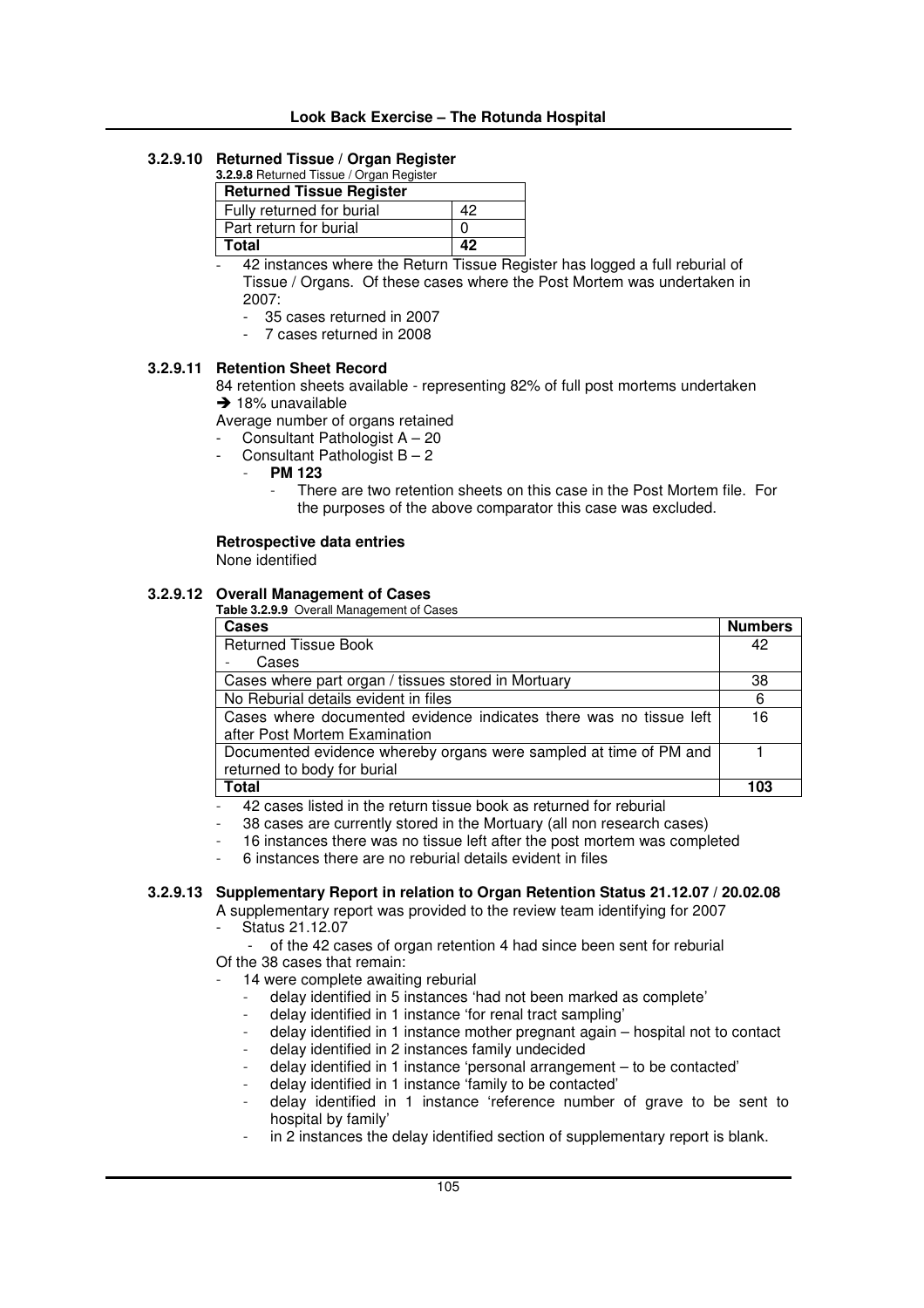#### **Look Back Exercise – The Rotunda Hospital**

Of the 24 cases identified as incomplete on 21.12.07

- delay identified in 18 cases as 'not complete'
- delay identified in 3 cases as 'unblocked'
- in 3 instances the delay identified section of supplementary report is blank.
- Status 20.02.08
	- of the 38 cases of organ retention 32 were complete awaiting reburial
	- key arrangement note identified
		- 11 instances Holy Angels Glasnevin, hospital to arrange'<br>- 2 instances 'personal arrangement to be contacted'
		- 2 instances 'personal arrangement to be contacted'
		- 3 instances private grave permission letter received
		- 2 instances permission required
		- 1 instance cremation form needs to be completed mum pregnant again
		- 1 instance consent form not signed to be contacted
		- 3 instances private grave permission required
		- 1 instance cremation form needs to be completed
		- 1 instance parents undecided to be contacted
		- 1 instance 'to be returned to Mullingar'
		- 1 instance parents will make a decision when they see the doctor
		- 1 instance to be returned to Portlaoise
		- 1 instance cremation form signed hospital to arrange
		- 1 instance private grave permission required  $\overline{\prime}$  family wish to be informed
		- 2 instances 'arrangements to be made section' is blank.

This report was designed to assist this Review in understanding actions undertaken by hospital following National Audit visitation December 2007 **(2.5**)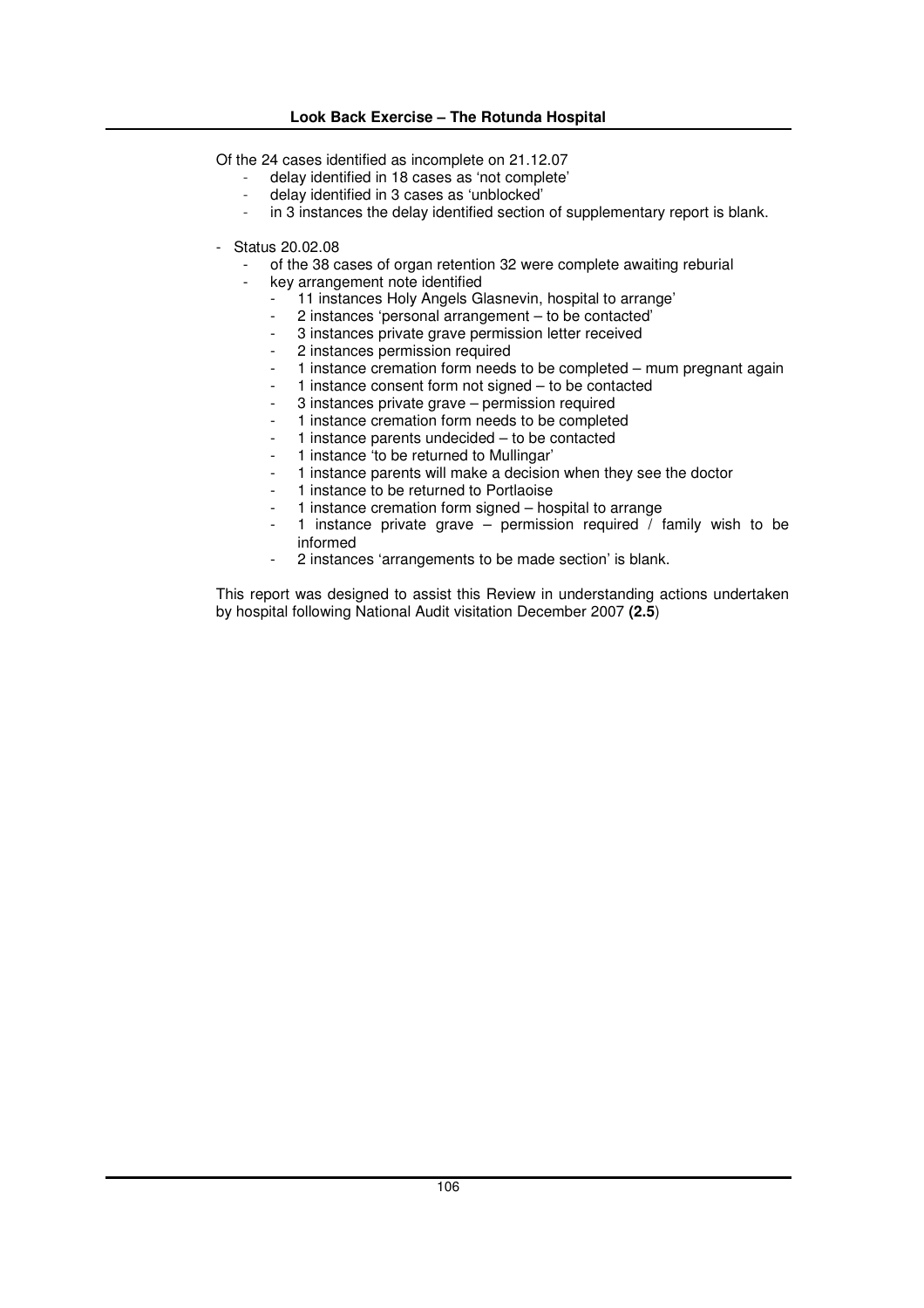#### **3.3 Review of Consent Policy, Practice and Management**

The practice of post mortem examination, the adequacy of parental consent obtained in the case of Hospital post mortems and the subsequent retention or disposal of organs / tissue has since 1999 been the subject of significant public and professional debate

Madden **6** centres parental concerns on one key causal theme, this being that parents routinely experienced a general lack of information from the concerned hospital / clinician in relation to what a post mortem entailed, what information they did receive was often given at an inappropriate time or setting and accordingly parents were not able to make an informed decision when consenting to a post mortem examination

Within this paradigm, it is not surprising the anger and hurt that ensued<sup>8</sup>, when parents became aware that without their knowledge (following a post mortem being undertaken):

- organs had been removed and not returned when their child was buried
- organs / tissue had been retained whole organ / part organ / block / slide sometimes for long periods of time
- organs had been subsequently disposed often long after the actual post mortem had been undertaken

As a result contemporary (Irish / UK) best practice now recommend that consent policy, practise and management must recognise and incorporate certain key issues

#### **3.3.1 General Principles relating to post mortem process and required consent**

- post mortem results have the potential to be important for parents in terms of recovering from the loss of a child **5**
- the post mortem examination is a process  $-$  with the actual autopsy being the first stage and further examination of organs / tissue generally likely **3, 5**
- with regard to Coroner's post mortem, whilst these examinations do not require consent of the next of kin, there remains
	- the duty to inform relatives about purpose and nature of this type of examination **2**
	- the requirement to still secure consent from the next of kin for any subsequent retention of organs / tissue for research / education purposes<sup>2</sup>
- the obtainment of parental consent for post mortem examination must secure a difficult balance between ensuring sufficient information provision to the parent to enable 'informed' consent and the need for sensitivity and empathy at a time of great distress 4

#### **3.3.2 Consent Obtainment - specifics**

- parents must not only receive sufficient information in relation to post mortem practices, but as well their right in related decision making – if possible this information should be given to both parents – reasonable time must also be given to enable the parents to reach a decision – where possible professional advice / support e.g. bereavement counselling should be easily available for the parents **2, 3, 4, 5**
- (then) ERHA guidelines<sup>4</sup> identify that in the case of a non coroner post mortem, relatives should understand clinical photographs / x-rays may be taken, used and become part of the post mortem record and that body fluids / tissues are (sometimes) taken for analysis and genetic testing
- (then) UK guidelines in relation to photography in general have identified<sup>3</sup>:
	- recordings for which permission is not required
	- images taken from pathology slides
	- images of internal organs

but recommended informing the next of kin

- recordings for which permission is required
	- any recording from which the deceased is identifiable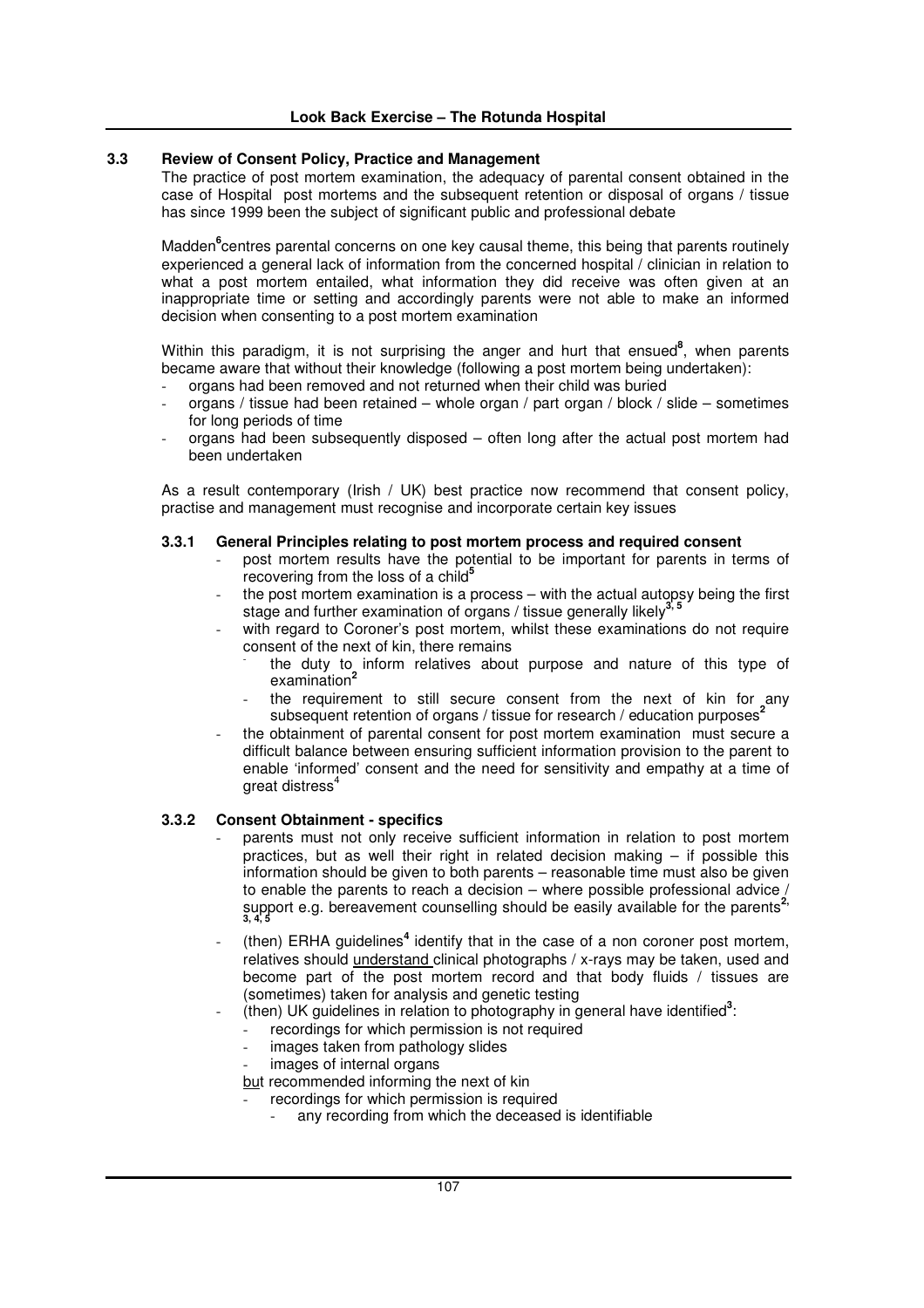- $recordings$  for use in publically accessible media  $-$  whether or not pathologist considers the patient to be identifiable
- UK (exemplar sites) consent practices **8** (now) include consent requirement for:
	- post mortem examination
	- .<br>
	retention of blocks and slides
	- retention of images
	- retention of material for Genetic investigations
	- retention of organs

#### **3.3.3 Consent Record**

a signed record of consent should be made and stored with the relevant patient record and a copy as well supplied to the parent– this should also indicate any specific or special requirements indicated by the parents – these must be respected by the hospital **3, 4, 5**

#### **3.3.4 Organ Retention**

- in certain circumstances (Hospital post mortem) it may be necessary to temporarily retain organs for further diagnostic purposes – this requires prior knowledge by the parent, particularly as this may affect funeral arrangements – temporary storage must be for a minimal (necessary) time period only **2, 4**
	- within UK, specific 'time' performance metrics have been identified<sup>5</sup> thereby setting out time framework for which temporarily retained organs can be released
		- preliminary report sent to requesting clinician within 2 working days of the post mortem examination and final report in routine cases to referring clinician within six weeks **'** (90% compliance)– thereby enabling prompt organ disposal
- where a pathologist considers to retain organs for education and/or research purposes separate consent is required and must be recorded **2**
- with regard to the retention of slides and blocks:
	- (then) Irish Pathology guidelines<sup>2</sup> identified that preservation of microscopic slides and blocks is '*demanded*' by professional pathology practice regulators for the following reasons:
		- forming part of the medical record
		- $m$ aterial is available for further (future) study of potential benefit for the family
		- enables an objective evaluation / revaluation of disease process in an individual should new knowledge present **2**
- (then) ERHA guidelines identify requirement that parents understand that tissue samples are taken and retained as blocks and slides  $-$  which form part of the hospital's post mortem record and therefore are available for subsequent review if required – storage management following procedures as those in place for **4** dealing with samples from surgical procedures
- College of Pathology (UK) view that return of slides and blocks to parents is not supported – because it prevents re-evaluation / re-examination and audit **3**
- **-** provided a valid authorisation is given, slides and blocks may be retained and subsequently used **7**
- more recent (exemplar site) guidelines<sup>8</sup> in relation to consent and retention identifies:
	- purpose of slides and blocks
	- practice is to retain small samples indefinitely (kept for at least ten years)
	- but do seek to secure specific consent for this practice identifying potential shortcomings should this consent not be obtained
- organs / part organs following post mortem examination are not retained without consent or other lawful authorisation, such as the Coroner **2, 3, 4, 5, 6**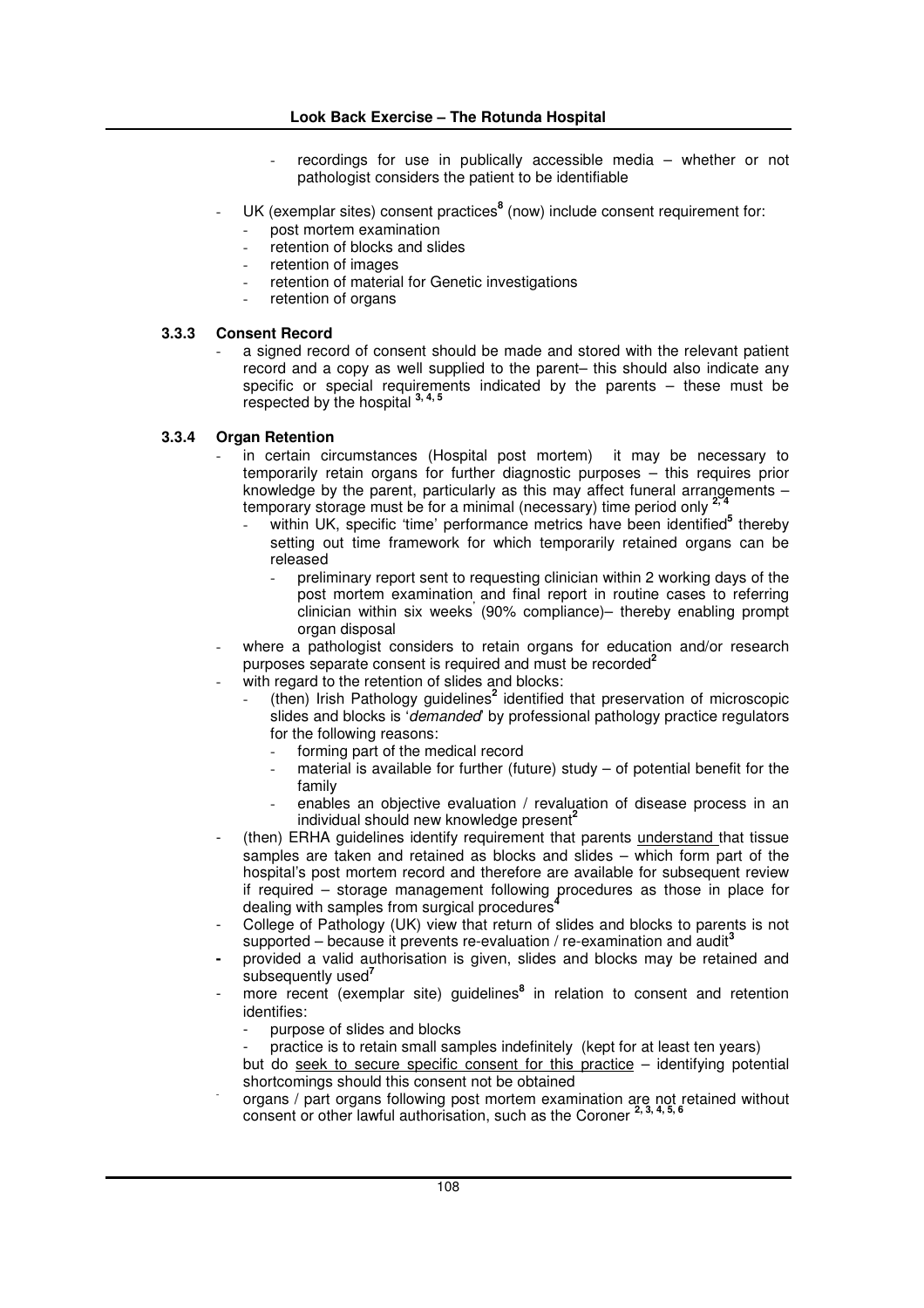disposal of organs / tissue should comply (where possible) with the pre expressed (and recorded) wishes of the parent **2**

#### **3.3.5 Communication of the results of the post mortem examination**

communication of post mortem results – families should be given a clear choice ranging from no communication  $\rightarrow$  full disclosure including a copy of post mortem report – choice requirement should be recorded in writing **2**

### **3.3.6 Review of specific consent policies – Rotunda Hospital**

In the context of then reviewing Consent policy, practice and management within the Rotunda Hospital for the period 2000 – 2007, whilst the performance yardstick used by the Review Group is current contemporary best practice, it must be recognised:

- pre 1999 / 2000, it is generally recognised that hospitals did not fully inform parents as to what a post mortem entailed or equally important what happened afterwards **5**
- necessary responses from Irish Health System  $-$  in terms of guidelines / recommendations in relation to the undertaking of post mortem examination and subsequent organ / tissue retention or disposal only really commenced in 2000

Therefore as previously stated (**Section 3**) it would be expected when considering pre 2000 practice, the obtainment of *'informed'* consent was significantly limited – with a more paternalistic approach being instead very much evident and consent to autopsy being viewed by hospitals in many instances as to include agreement to subsequent organ retention. There is though the expectation with the development and promulgation of guidelines / recommendations in relation to consent that individual Hospital practice changed / evolved to ensure parents were able to make informed decisions and that the hospitals respected and complied with these wishes

Accordingly, this section of the Review considers consent practice within the Rotunda from two perspectives, firstly contemporary best practice and secondly, in terms of compliance with guidelines / recommendations as they were developed within Ireland and the United Kingdom over the period 2000 - 2007

- **2 :** Guidelines for Post Mortem Consent and Retention of Samples. Faculty of Pathology of the Royal College of Physicians of Ireland (2000)
- **3 :** Guidelines on Autopsy Practice: Report of a Working Group of The Royal College of Pathologists. The Royal College of Pathologists (UK) (2002)
- **4 :** Protocol / Guideline for Hospitals and other relevant Agencies in providing a Quality Response to Families in Relation to Non Coroners Post Mortem Practices. Eastern Regional Health Authority (2002)
- **5 :** Post Mortem Examinations – Good Practice in Consent and the Care of the Bereaved – A Consultation Document. Health, Social Services and Public Safety (2003)
- **6 :** Report of Dr Deirdre Madden on Post Mortem Practice and Procedures. Madden. D (2005)
- **7 :** Report of the Working Group on Post Mortem Practice (2006)
- **8** : Consent to a Hospital Post Mortem examination on a baby or child Version 5 Royal Liverpool Children's NHS Trust – Alder Hey (2007) – hospital examined in 2001 'Royal Liverpool Children's Inquiry'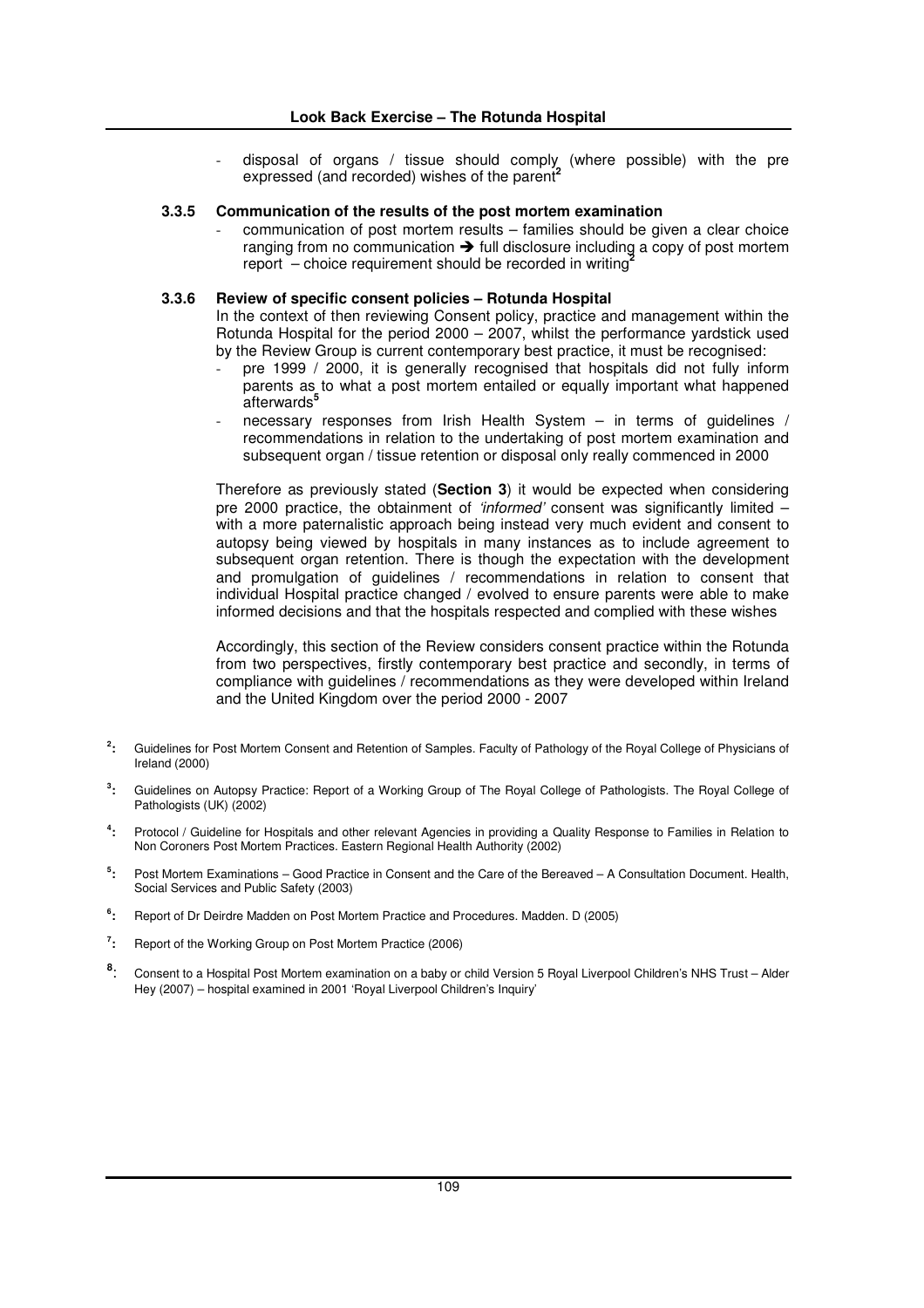# **3.3.7 Consent Policy**

During the period 2000 – 2007 (January) the Rotunda had a total of 5 consent policies evident

| <b>Autopsy Permission Form</b><br>application period pre 2000 - April 2000                     | <b>Consent A</b> |
|------------------------------------------------------------------------------------------------|------------------|
| Rotunda Hospital – Perinatal Autopsy Permission Form<br>application April 2000 - March 2002    | <b>Consent B</b> |
| Rotunda Hospital – Perinatal Autopsy Permission Form<br>application March 2002 - November 2005 | <b>Consent C</b> |
| Rotunda Hospital – Perinatal Autopsy Permission Form<br>application November 2005 - May 2006   | <b>Consent D</b> |
| Rotunda Hospital – Perinatal Autopsy Permission Form<br>application May 2006 - January 2008    | <b>Consent E</b> |

### **3.3.7.1 Consent Policy A – application pre 2000 – April 2000**

Policy Record is undated in terms of issue, time application and review

Records consent for an examination (autopsy) after death

- single (parent guardian) consent (signature) requirement record requires identification of relationship
- date of consent obtainment recorded

### **Key Observations**

- Policy is undated in terms of issue, time application and review
- Documentation does not readily facilitate any special requirements / wishes that the parent may have identified with regard to autopsy / organ retention / organ reburial
- Copy of consent record not routinely supplied to parent
- Policy does not record / identify any consent for organ retention (**see Section 3.2.1**)
- Policy does not identify the need / likelihood of temporary organ retention
- Policy documentation does not identify that slides / blocks will be retained (**see Section 3.2**)
- Policy makes no reference to superficial examination undertaken in all instances including photography – regardless of whether consent for autopsy was secured / or autopsy was undertaken

### **3.3.7.2 Consent Policy B – application April 2000 – March 2002**

Policy Record is undated in terms of issue, time application and review

Records consent for an post mortem examination

parent (guardian) consent (signature) and witness (signature) requirement – record requires identification of relationship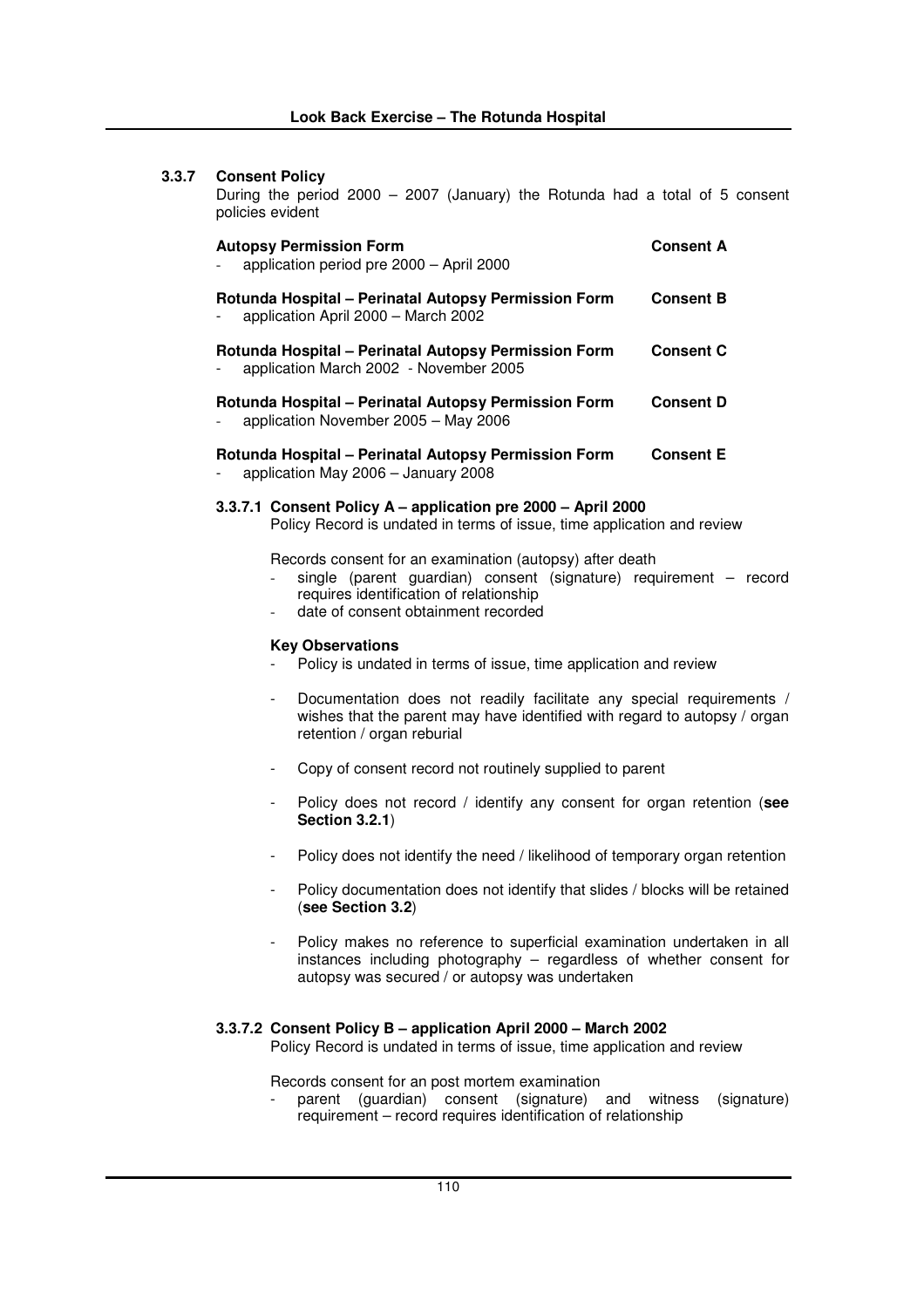Record requires parent to confirm their understanding that tissue may be retained from the autopsy and for parent to identify in that event whether:

- they want the hospital to dispose through either burial or cremation facilities
- make personal arrangements for disposal of tissues
- for this requirement parent is to contact the hospital within six months after the autopsy

Record also requires parent to confirm their understanding that organs removed during autopsy may be of value in medical education and research and

- confirm agreement to tissue retained at autopsy to be made available for medical education
- confirm agreement to tissue retained at autopsy to be made available for research into the causes of perinatal death conducted by the hospital

Record also requires parent to confirm that they have either been given or had read to them 'Frequently Asked Questions about Autopsy.

The Rotunda Hospital have confirmed that there are two versions and as well a document titled Bereavement Information for Parents - the second versions were in final print format in March 2003 and would have been in circulation soon after – 'one week or so' (no date specified)

Record also identifies a requirement for the parent to record not consenting to an autopsy being undertaken – rather inappropriately it is next to the statement "I understand that the autopsy may provide important information about the cause of death

There is also a comment section box – enabling in free text for the parent to identify any special requirements they may have in relation to autopsy, organ retention or disposal

### **Document: Frequently Asked Questions about the Autopsy (Post Mortem)** (undated)

Provided as a written support guide, this document provides in succinct terms **Definitions**

- a definition of a Hospital Autopsy  $-$  identifying that it can not be undertaken without parent consent, Coronary Autopsy – identifying it can be undertaken without consent
- rational for autopsy identification of cause of death and in relation to future pregnancies and what it will involve and who will undertake autopsy

### **Funeral Arrangements**

Document specifies that every effort is made to ensure that the autopsy does not interfere with funeral arrangements

# **Organ Retention rational**

In relation to organ retention document identifies

- brain will be retained in preserving fluid  $-$  necessary to enable more detailed examination which cannot be performed immediately after removal
- retention may also apply to other organs such as the heart and lungs
- retention format
- organ and tissue samples
- whole organs or small tissue samples preserved in a preserving solution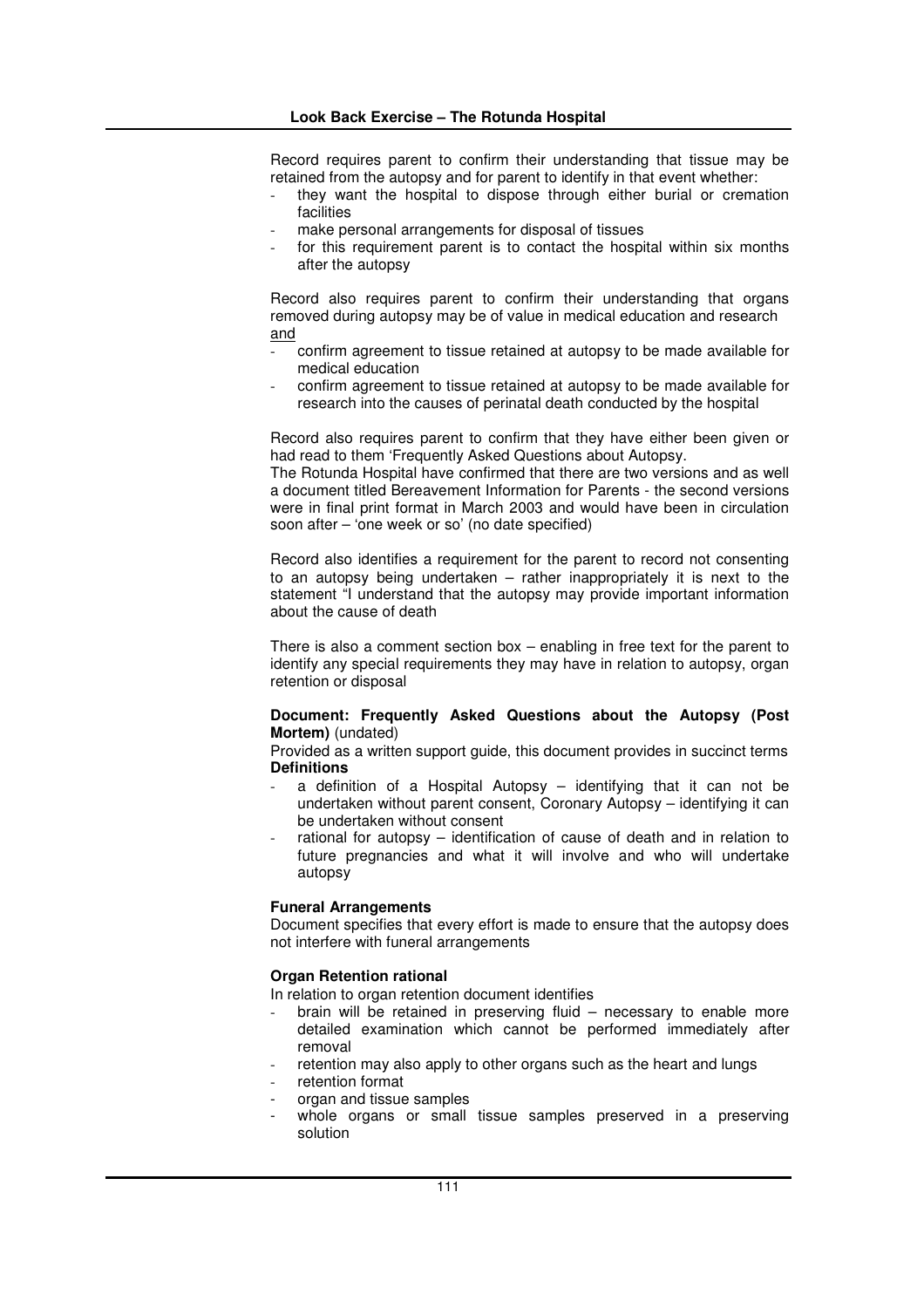- tissue blocks (potentially including whole small organs and Glass slides)
- a description of each is provided

### **Research**

In relation to Research document identifies rational and importance

# **Report Availability**

Document identifies initial findings (report) will be available within 2 days" and final report generally within " $6 - 8$  weeks"

# **Organ Disposal**

Document identifies

- the hospital will arrange for burial / cremation in a dedicated facility  $$ approximately one year after autopsy or
- that the parent can specify a requirement that the wish to make private funeral arrangements

# **Document: Bereavement Information for Parents** (undated)

This sets out

**Introduction**

sets out information for a parent when a baby dies before or soon after birth

# **Post Mortem Examination**

**-** states requirement for parents to consent to the undertaking of a post mortem examination and rational and identifies that baby will be released for reburial after autopsy has been completed

### **Burial Arrangements**

- identifies one of the staff from Bereavement Support will meet with the parent and discuss burial options and as well answer any questions the parent may have
	- identifies two options
		- Private arrangements
			- whereby existing family plot or new plot can be used  $-$  Funeral Undertaker to assist in arrangements and provide costing
		- Holy Angels Plot (Glaasnevin Cemetery)
			- where parent decides they do not wish to have a private reburial, the hospital will assist in having the baby buried in one of the graves in the Holy Angels Plot

Document also offers the option of cremation – this to be undertaken with the assistance of the Funeral Undertaker – requiring a specific consent form

### **Spiritual Care**

identifies opportunity for parent to avail of services from parent's priest / spiritual leader or those of hospital chaplain including a designated prayer service prior to burial

### **Information on Registration**

- provides information in relation to the obtainment of birth / death / still birth certificate and contact details for Birth Registration staff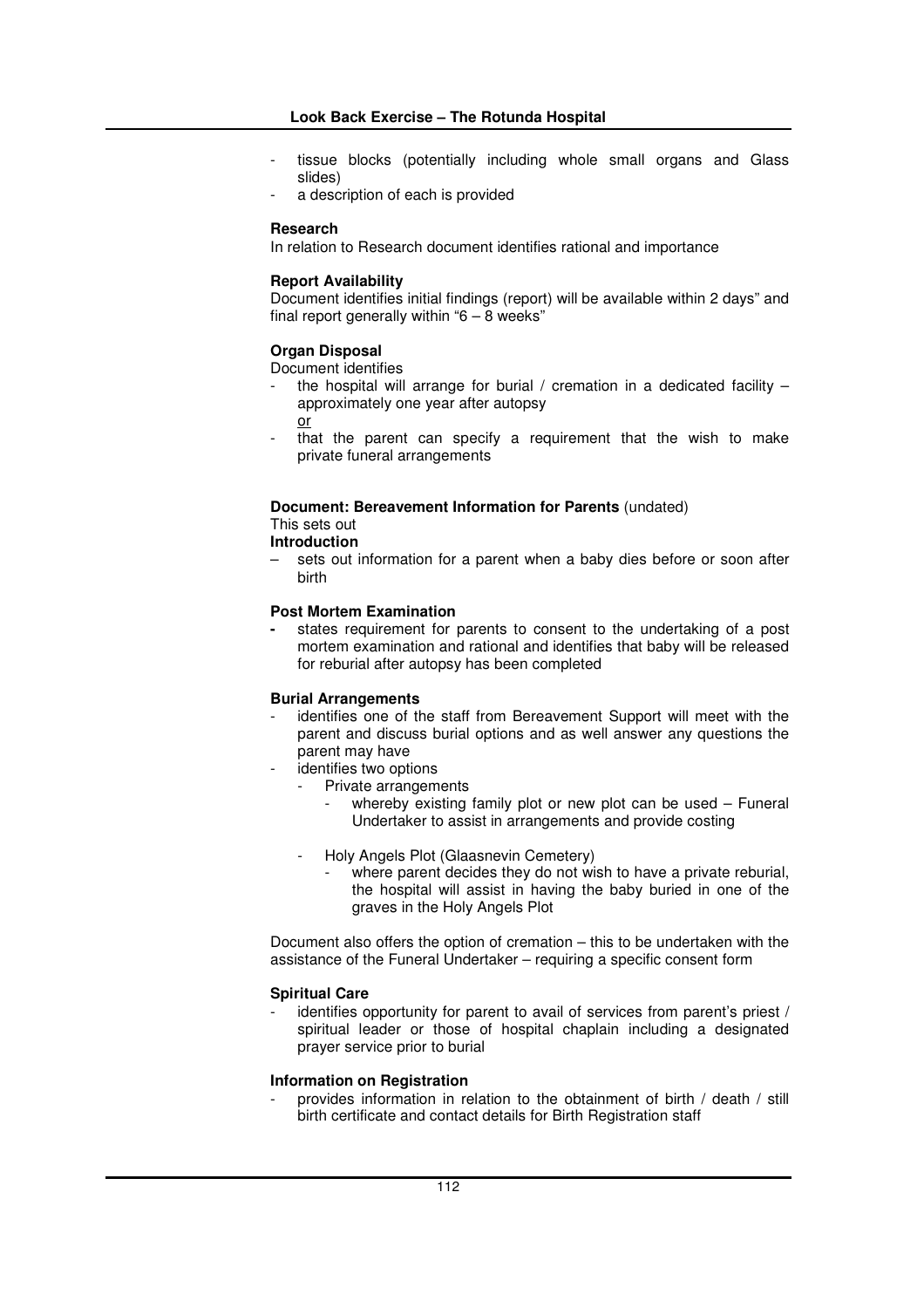## **Support**

- identifies social work support and opportunity to avail of bereavement counselling.
- identifies that where possible a photograph (for the parent) will be taken
- in the instance of the baby having an abnormality  $-$  document also identifies that contact details of related support groups can be supplied

## **Follow Up Care**

- identifies (if discharged home before baby's burial) contact person to liaise with in relation to seeing baby / confirm funeral arrangements
- post natal check up six eight weeks after discharge
- for parents with history of recurrent miscarriages referral to Pregnancy Loss Clinic
- $-$  if an autopsy has been undertaken confirmation that an appointment will be arranged once results are available (no time period specified)

### **Key Observations**

- Policy is undated in terms of issue, time application and review
- Hospital have identified temporary retention (without consent) for periods of up to one year (for hospital disposal process) and by inference six months (for private disposal) (**see section 3.1**)
- Consent to organ retention is non specific  $-$  tissue and does not readily enable the family to record any limitation or know exactly what organs have been retained
- statement in relation that every effort is made to ensure that the autopsy does not interfere with funeral arrangements does not recognise that significant organ retention may have in many instances a potential negative impact on funeral ceremony in the eyes of the parents retrospectively
- cremation option not available
- copy of consent record not routinely supplied to parent
- Policy does not easily identify that slides will be retained regardless of whether consent to organ retention has been secured (**see Section 3.2.2**) – *'form part of (the) baby's medical record*
- policy states that tissue samples may be sent to external laboratories these samples are not returned
- no specific reference to the potential undertaking of photographs of the baby
- It is unclear as to why parents have to identify that they do not want an autopsy performed
- it is inappropriate that section for parent recording they do not want an autopsy performed on their baby immediately supersedes the statement "I understand that the autopsy performed may provide important information about the cause of death.
- policy states that final post mortem report is usually ready within  $6 8$ weeks (**see Section 3.2**)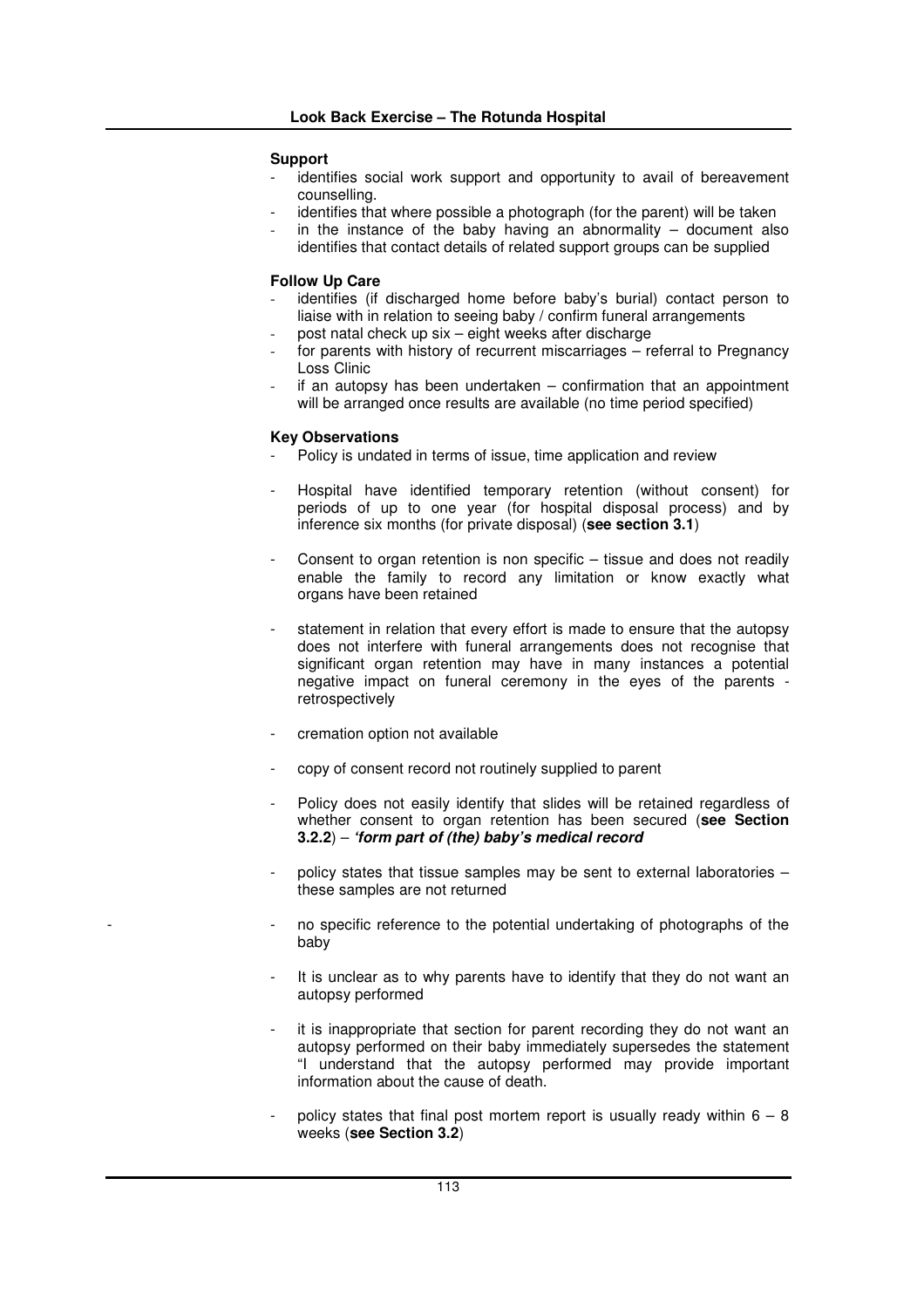### **3.3.7.3 Consent C – application March 2002 – November 2005**

Policy Record is undated in terms of issue, time application and review requirement

Record enables the recording of parental consent for the undertaking of an autopsy

parent (guardian) consent (signature) and witness (signature) requirement – record requires identification of relationship

Policy document requires parent to record / confirm their understanding of

- an autopsy
- that the information secured will be discussed with parents and medical staff
- that in accordance with best practice, it will be necessary to temporarily retain tissues and some organs

and

- in that event, the parent is required to record
	- wish for the hospital to arrange burial / cremation
		- wish for personal arrangements for the burial / cremation of (temporarily retained) organs
		- to effect this arrangement policy requires the requirement to contact the hospital within 1 year of the autopsy (if parent does not contact policy states that the hospital will contact the parent)

Policy requires the parent to identify their agreement that tissues / organs retained at autopsy be made available for research into the causes of perinatal death.

Policy document also states that this research will be subject to the approval of the Research and Ethics Committee

Policy requires the parent to confirm that they have received 'Frequently Asked Questions about the Autopsy' (or had the booklet read to me) and have had the opportunity to ask questions in relation to the autopsy

The Policy document also requires parents that do not want an autopsy undertaken to record this requirement – again this is inappropriately written next to the statement 'I understand that the autopsy may provide information about the case of death'

There is also a section marked comments – with no instructions as to purpose

### **Key Observations**

- **-** Policy is undated in terms of issue, time application and review
- Hospital have identified temporary retention (without consent) for periods up to one year (for hospital process) and also one year for private burial (**see section 3.1**)
- consent to organ retention is non specific- tissue / organs and does not readily enable the family to place limitations on retention or know exactly what has been retained
- copy of consent record not routinely supplied to parent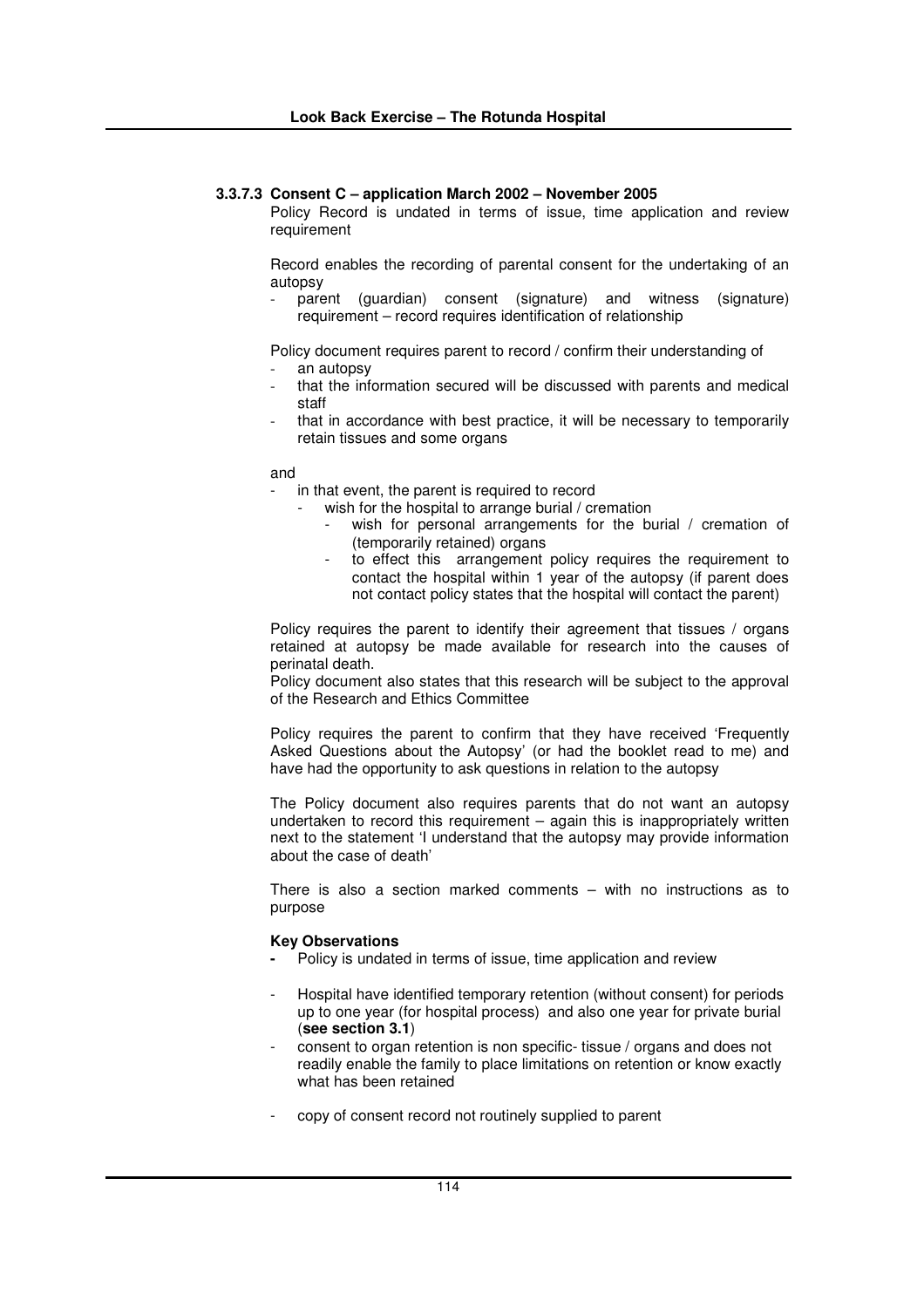- Policy does not easily identify that slides will be retained regardless of whether consent to organ retention has been secured (**see Section 3.2**) – *'form part of (the) baby's medical record*
- policy states that tissue samples may be sent to external laboratories these samples are not returned
- no specific reference to the potential undertaking of photographs of the baby
- It is unclear as to why parents have to identify that they do not want an autopsy performed
- it is inappropriate that section for parent recording they do not want an autopsy performed on their baby immediately supersedes the statement "I understand that the autopsy performed may provide important information about the cause of death".

# **3.3.7.4 Consent D – application November 2005 – May 2006**

Policy Record is undated in terms of issue, time application and review requirement

Record enables the recording of parental consent for the undertaking of an autopsy

parent (guardian) consent (signature) and witness (signature) requirement – record requires identification of relationship

Policy requires parent to record that that they have received 'Frequently Asked Questions about the Autopsy' (or had the booklet read to me) and have had the opportunity to ask questions in relation to the autopsy

Policy requires parent to confirm that they understand **:**

- autopsy involves the examination of the body, its organs to establish cause of death / possible risk to future pregnancies and that the information derived from the autopsy will be discussed with parent and medical staff
- that tissues and organs that are removed during the autopsy may be of value to research

Policy requires parent to confirm agreement

that tissues / organs retained at autopsy may be made available for research into the causes of perinatal death. Policy document also states that this research will be subject to the approval of the Research and Ethics Committee

There is also a section marked comments – with no instructions as to purpose

The Policy then identifies to the parent

if their baby is buried in The Holy Angels Plot in Glasnevin, then if they wish, any remaining post mortem tissue can be reburied by the hospital in the same grave as the baby (cross referenced with option a)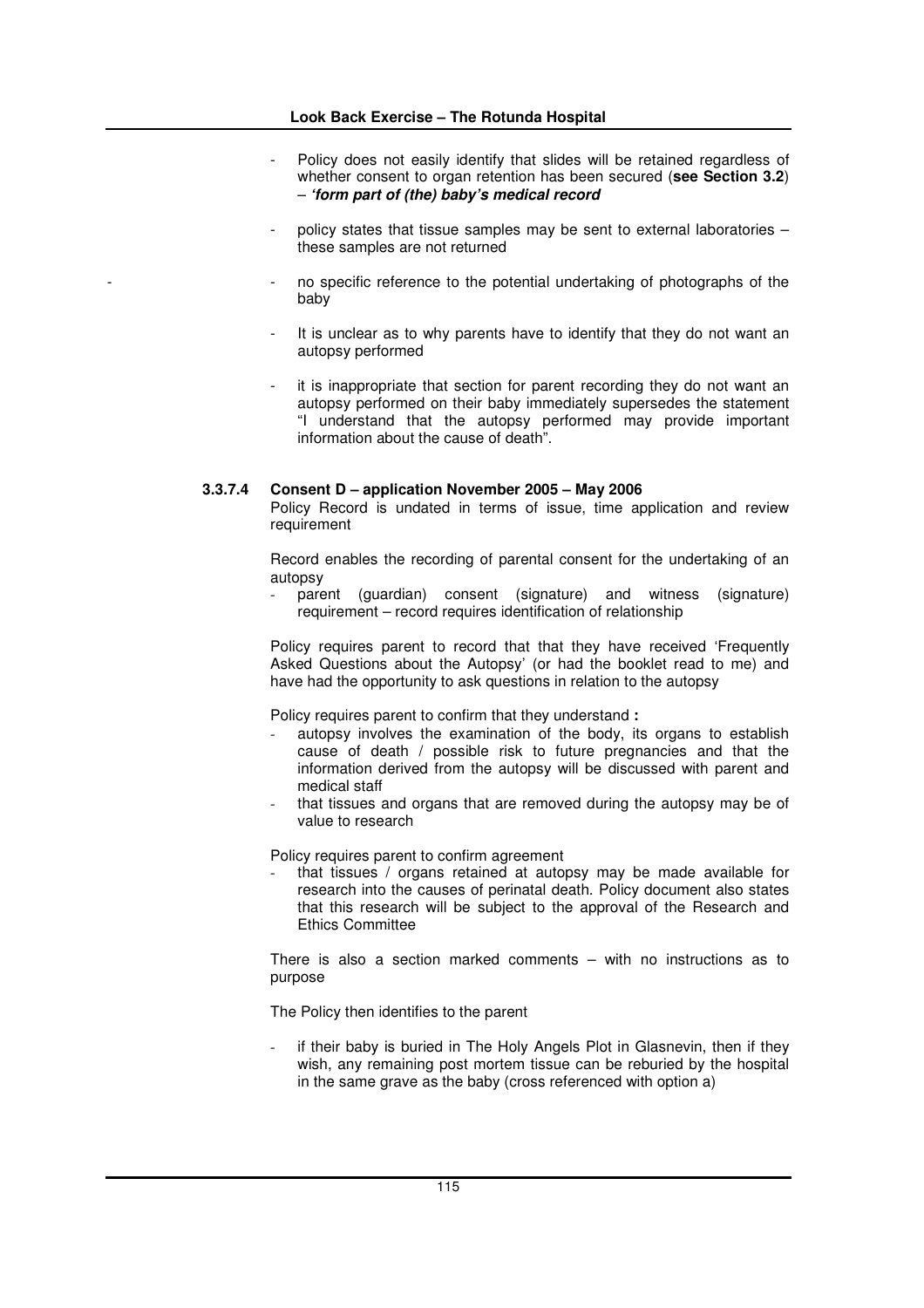- if the parent wishes to make personal arrangements for reburial, then this is discussed at the post mortem follow up appointment and 'the necessary discussion entailed for this'
	- if their baby is buried in a private grave, the hospital requires written permission to rebury organs.
		- should the parent not wish to return to the hospital, then this can be effected through the undertaker previously used for the initial burial of the baby (and that he will contact the hospital with your permission) (cross referenced with option b)
- should the parent decide to make personal arrangements for reburial of organs and then later change that decision where you do not wish to be involved the parent must contact the hospital in writing giving the hospital permission to carry out reburial of tissue – giving details of grave name, number and cemetery
- should the parent wish that any remaining post mortem tissue be cremated then the necessary cremation forms must be completed by the parent.
	- The Policy also makes the observation that the only ashes remaining after cremation of post mortem tissue are those of the casket, which are not normally returned to the parents unless specifically requested (cross referenced with options d and e)

The policy also states that in accordance with best practice, it will be necessary temporarily retain tissues and some organs in the autopsy and in this event

The parent is required to give consent:

- (a) for the hospital to rebury any remaining tissue / organs in the baby's grave in the Holy Angels Glasnevin Cemetery
- (b) for the hospital to rebury any remaining tissue / organs in the private/ family grave
- (d) for the hospital to cremate any tissues / organs in the appropriate manner and confirm they do not wish the casket ashes be returned
- (e) for the hospital to cremate any tissues / organs in the appropriate manner and confirm they do wish the casket ashes be returned
- (c) option enables the parent to confirm to make personal arrangements for burial of any remaining tissues/ organs and that they will contact the hospital within three months

The last section of the Policy document is titled 'Perinatal Autopsy Non Permission Form'

This firstly identifies that all babies removed to the mortuary that are not having an autopsy performed undergo a brief examination which includes photographs, an x-ray and body measurements for the purposes of maintaining a medical record for the baby and for the parents to record their understanding of these actions – Yes / No

The Policy document also requires parents that do not want an autopsy undertaken to record this requirement – again this is inappropriately written next to the statement 'I understand that the autopsy may provide information about the case of death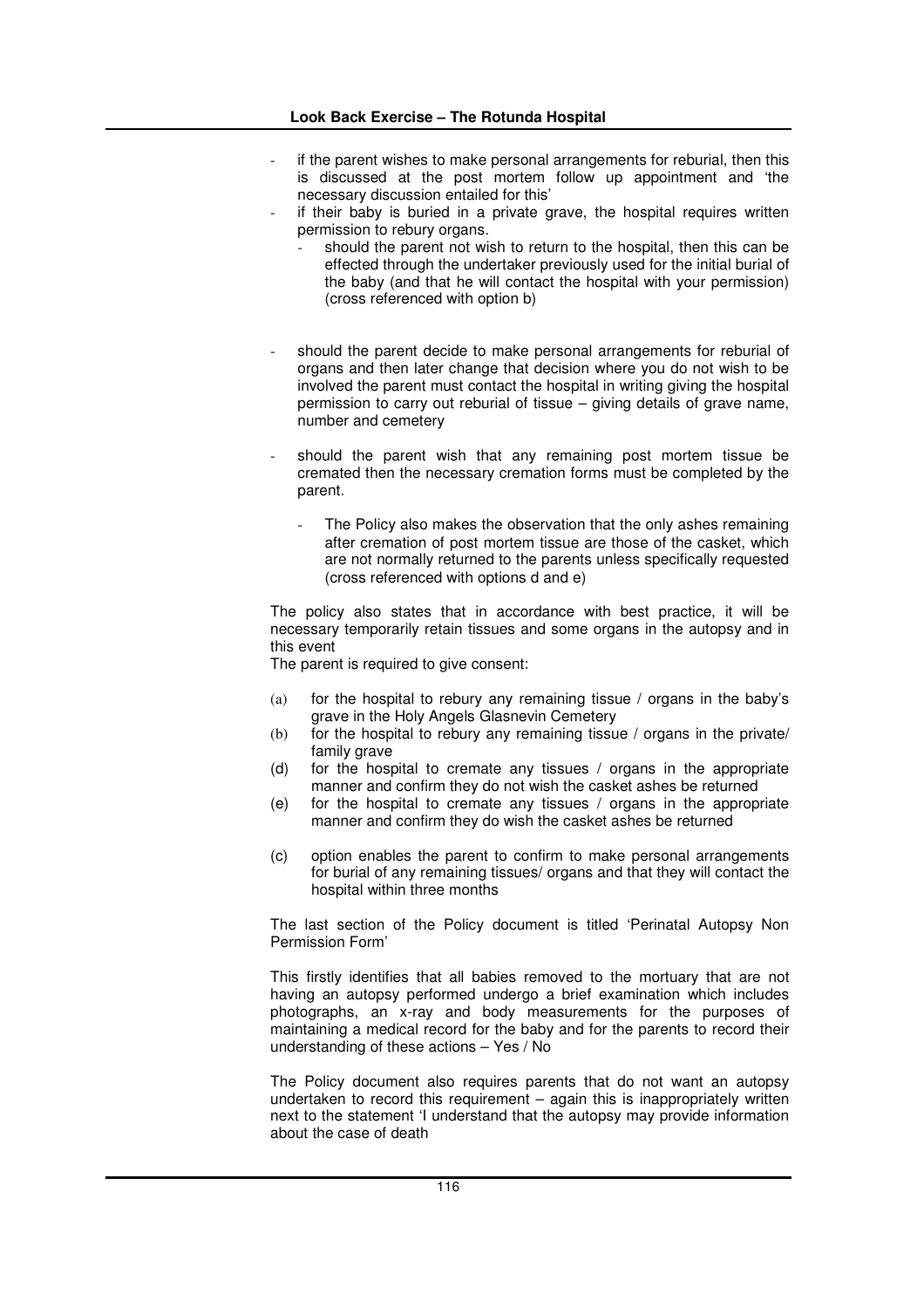There is also a section marked comments – with no instructions as to purpose

#### **Key Observations**

- Policy is undated in terms of issue, time application and review
- Hospital have identified temporary retention (without consent) for periods up to one year (for hospital process) and no time period for private burial – beyond confirming this will discussed at the post mortem followup appointment
- consent to organ retention is non specific- tissue / organs and does not readily enable the family to place limitations on retention or know exactly what has been retained
- copy of consent record not routinely supplied to parent
- Policy does not easily identify that slides will be retained regardless of whether consent to organ retention has been secured (**see Section 3.2**) – *'form part of (the) baby's medical record*
- policy states that tissue samples may be sent to external laboratories these samples are not returned
- It is unclear as to why parents have to identify that they do not want an autopsy performed (Perinatal Autopsy Non-Permission Form)
- it is inappropriate that section for parent recording they do not want an autopsy performed on their baby immediately supersedes the statement "I understand that the autopsy performed may provide important information about the cause of death.
- This section also requires the parents to confirm their understanding that all babies removed to the mortuary that are not having an autopsy performed, undergo a brief examination which includes photographs (unspecified), an x-ray and body measurements – this structuring is inappropriate

### **3.3.7.4 Consent E – application May 2006 – January 2008**

With exception of some very minor grammatical changes, this policy document is identical to **Policy D**

#### **Key Observations** – remain as with **Consent D**

- Policy is undated in terms of issue, time application and review
- Hospital have identified temporary retention (without consent) for periods up to one year (for hospital process) and no time period for private burial – beyond confirming this will discussed at the post mortem followup appointment
- consent to organ retention is non specific- tissue / organs and does not readily enable the family to place limitations on retention or know exactly what has been retained
- copy of consent record not routinely supplied to parent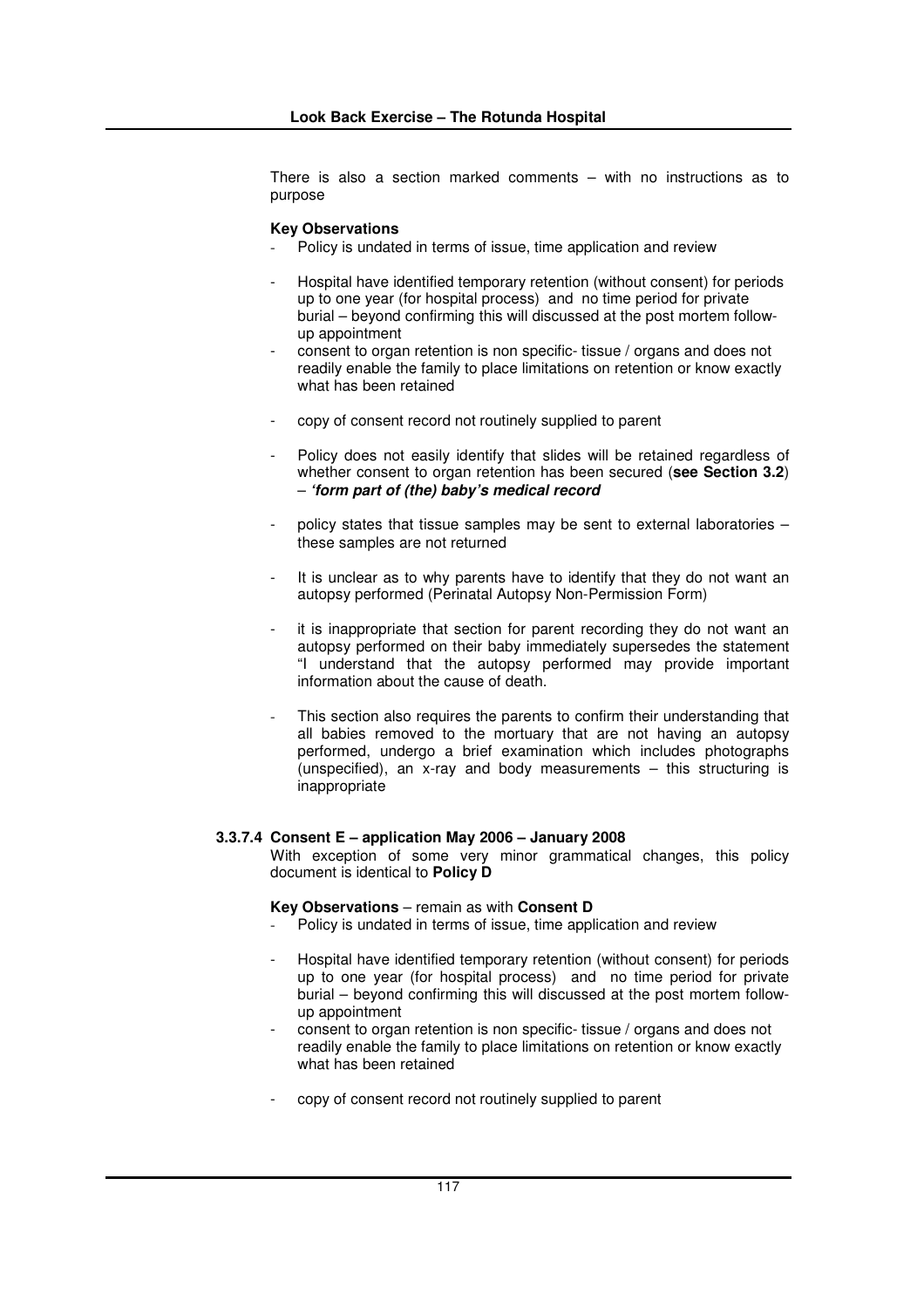- Policy does not easily identify that slides will be retained regardless of whether consent to organ retention has been secured (**see Section 3.2**) – *'form part of (the) baby's medical record*
- policy states that tissue samples may be sent to external laboratories these samples are not returned
- It is unclear as to why parents have to identify that they do not want an autopsy performed (Perinatal Autopsy Non-Permission Form)
- it is inappropriate that section for parent recording they do not want an autopsy performed on their baby immediately supersedes the statement "I understand that the autopsy performed may provide important information about the cause of death".
- This section also requires the parents to confirm their understanding that all babies removed to the mortuary that are not having an autopsy performed, undergo a brief examination which includes photographs (unspecified), an x-ray and body measurements – this structuring is inappropriate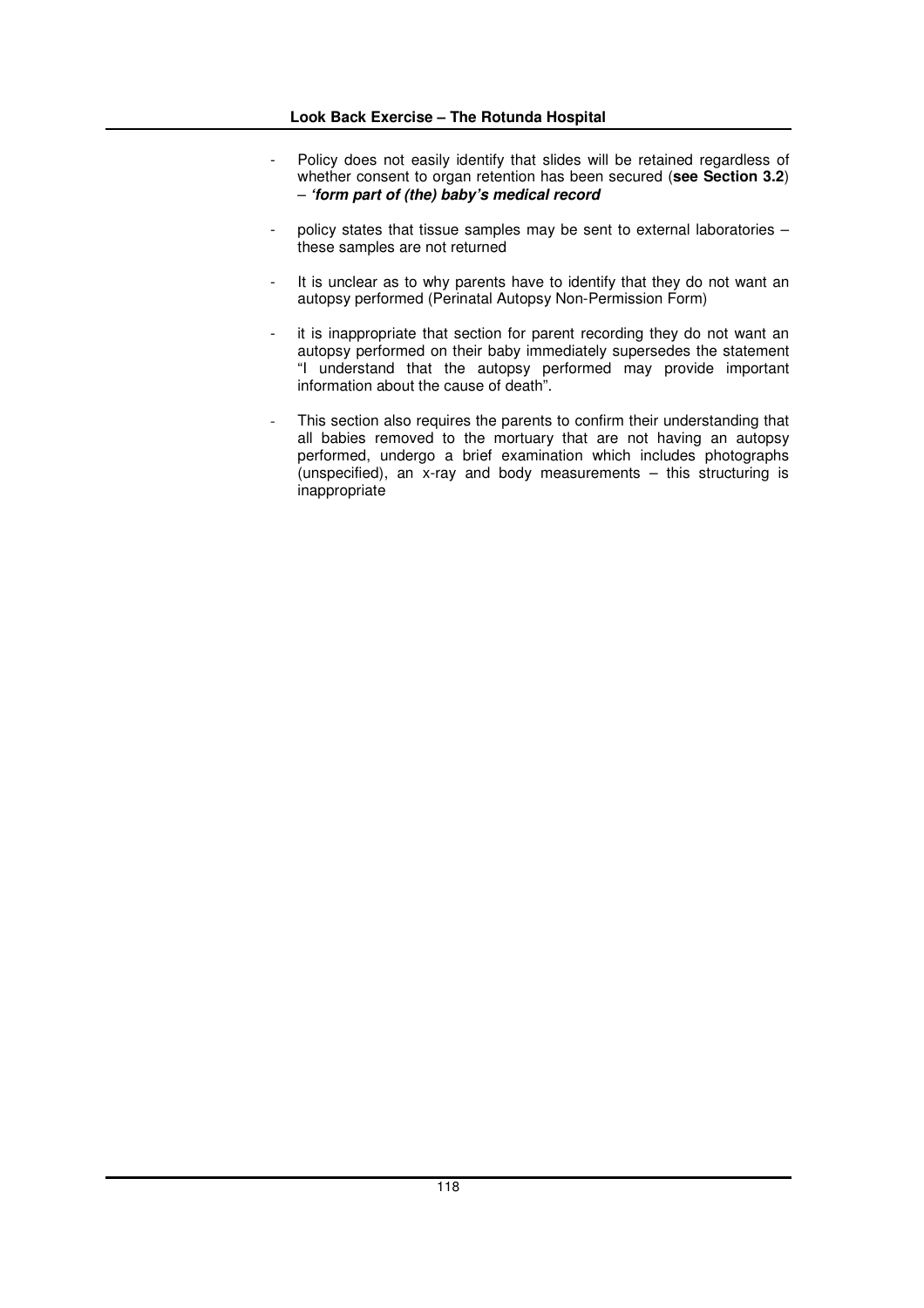## **3.4 Review of Control Provision**

This section of the Review identifies and considers related control provisions in summary format

**Figure 3.4.1** identifies Organisational Structure: Rotunda Hospital

**Figure 3.4.2** identifies Organisational Structure: Department of Pathology

**Figure 3.4.3** identifies Current (2007) Work Process Flow Chart – as identified by Hospital in relation to autopsy

### **3.4.1 Organisational Structure – Rotunda Hospital (Figure 3.4.1)**

The Hospital have identified that designated Directors met with the Master every two months to consider hospital business / direction – also attending this meeting – Hospital Secretary Manager and Director of Midwifery

- related responsibilities for all clinical midwifery / nursing staff and Clinical Risk Manager held by the Director of Midwifery
- related (corporate) responsibility for Quality (and marketing) identified as being held by the Hospital Secretary Manager

The Hospital have also identified the Post Mortem Grouping – attending Master (Chair), and including Consultant Obstetrician, Bereavement Sister, Director of Midwifery and Director of Pathology (**3.1.1**)

From staff interview and supplied documentation, this group's function has included (in the review period being considered) the following responsibilities:

- dealing with responses to parents in terms of:
	- reburial
	- contacting parents
	- Meeting with parents
- Post mortem report availability and action requirements to secure associated performance targets / remedial action where necessary

and

reviewing consent policy and agreeing necessary change (3.3.1)

## **3.4.2 Organisational Structure Department of Pathology** (**Figure 3.4.2**)

The Hospital have identified that the Diagnostic Services Consultant / Director of Pathology reports to the Master

- this post carries responsibility in 2 areas:
	- strategic service development
	- oversight of day to day laboratory management

The Hospital have also identified the role Head of Histopathology / Cytopathology

- this post carries responsibility in 4 areas:
- strategic development of both laboratories
- administrative day to day management
- clinical meetings / conferences
- diagnostic work surgical pathology, cytology and perinatal autopsy

Consultant A has also identified there were also related responsibilities with regard to undergraduate / post graduate education and research in perinatal medicine

Consultant A confirmed to the Review Group, as holding both these posts during 2000 – 2006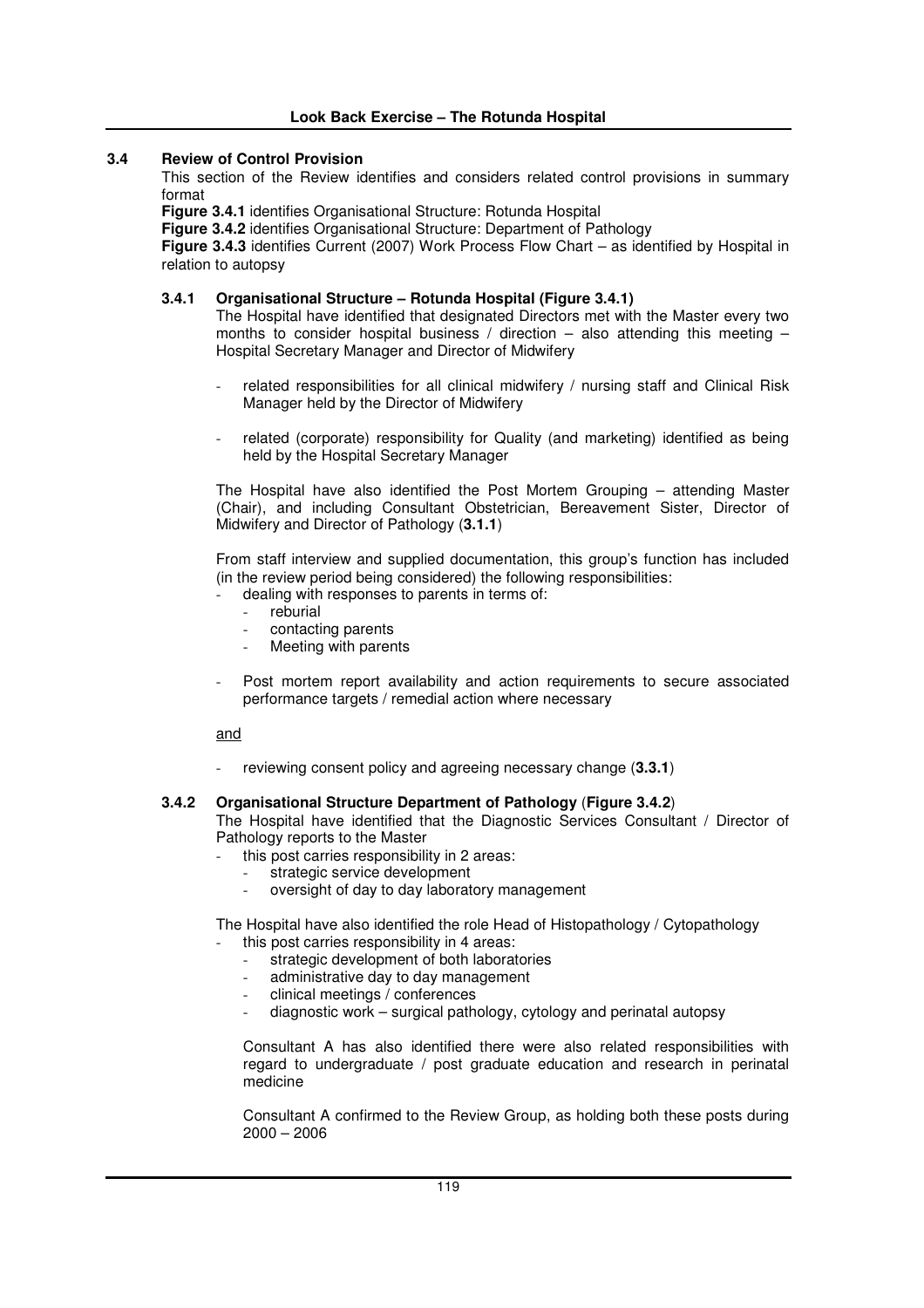Within the Pathology Department, Consultant A has also identified the existence of a Laboratory Management Committee – operational responsibility for day to day service delivery – comprising Director, all Consultants and Chief Technologist

**Relevant Consultant Staffing** – commitment to Rotunda Hospital

| Consultant post (1)      | 8 sessions Rotunda : 3 sessions St. James's             |
|--------------------------|---------------------------------------------------------|
| Consultant post (2)      | 5 sessions Rotunda : 6 sessions Temple Street           |
| Consultant post (3)      | 8 sessions Rotunda: 3 Mater – not filled on a permanent |
| basis until October 2008 |                                                         |

total commitment pre 2008

- Royal Liverpool Children's Trust 2.7 wte Consultant provision dealing with 278 post mortems annually (2006) .v. 197 post mortems Rounda Hospital (2006) 1.2 wte
- The Review Group were informed that post (3) approved by ERHA in 2004
	- - advertised March 2005<br>
		advertised November 2006<br>
		advertised November 2006<br>
		advertised November 2006
	- advertised November 2006 no interventised 2007
- interviews January 2008

- post filled October 2008
- the Review Group would suggest that this is an excessively long period to secure a permanent post holder

Locum deployment

- 
- (1) August 2003 July 2005  $(2)$  January 2007 – February 2007<br>(3) June 2007 – August 2007
- (3) June 2007 August 2007
- (4) April 2008 June 2008

It should be noted that no further consultant requirements have been identified by the hospital

### **3.4.3 Current Work Process / Flow Map – Post Mortem (Figure 3.4.3)** Work process identified in **Figure 3.4.3**

The Review Group noted that in terms of accountability for totality of work process

- performance was considered / overviewed by Post Mortem Grouping
- no one individual was accountable for totality of work process

The Review Group also noted that whilst there were periodic reports identifying work load in terms of autopsy volumes / type, there was no singular composite report available considering actual performance against target performance for all associated work process deliverables including consent and status of organ inventory

These two issues the Review Group would suggest, account for:

- yielding less than accurate information from one work process perspective **(3.2.7.5.6**)
- insufficient oversight knowledge by Post Mortem Committee in relation unblocked organs for long periods (**3.4.1**)

In terms of specific control application relating to post mortem process, the Hospital also identified to the Review Group that in October 2007, the Director of Midwifery had written to Consultant A, identifying a requirement for a system to be put in place to deal with enquiries from parents where pathology work had not been completed. The Hospital have also confirmed that no formal response has been received in relation to this matter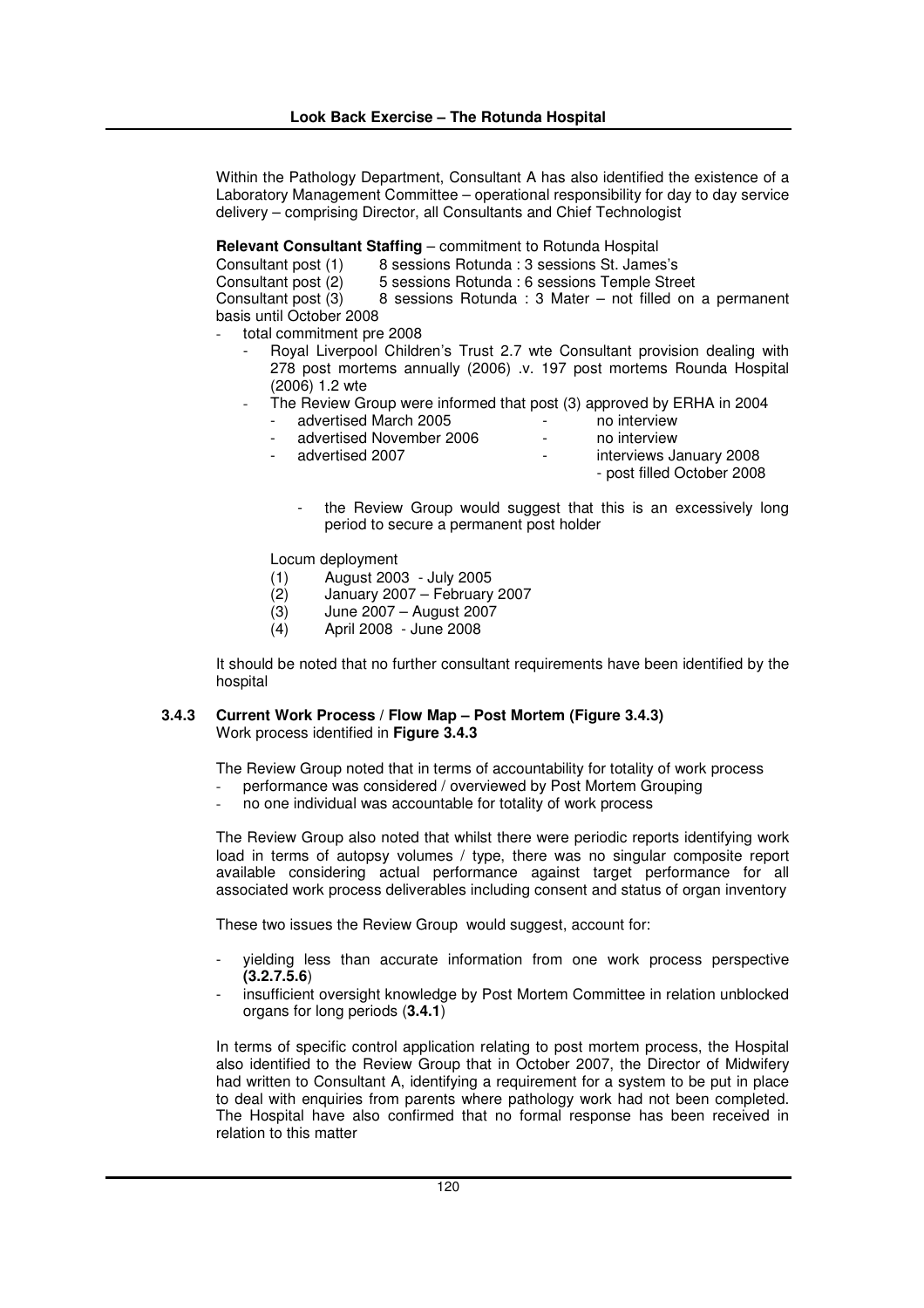

**Look Back Exercise – The Rotunda Hospital**

**p i t a**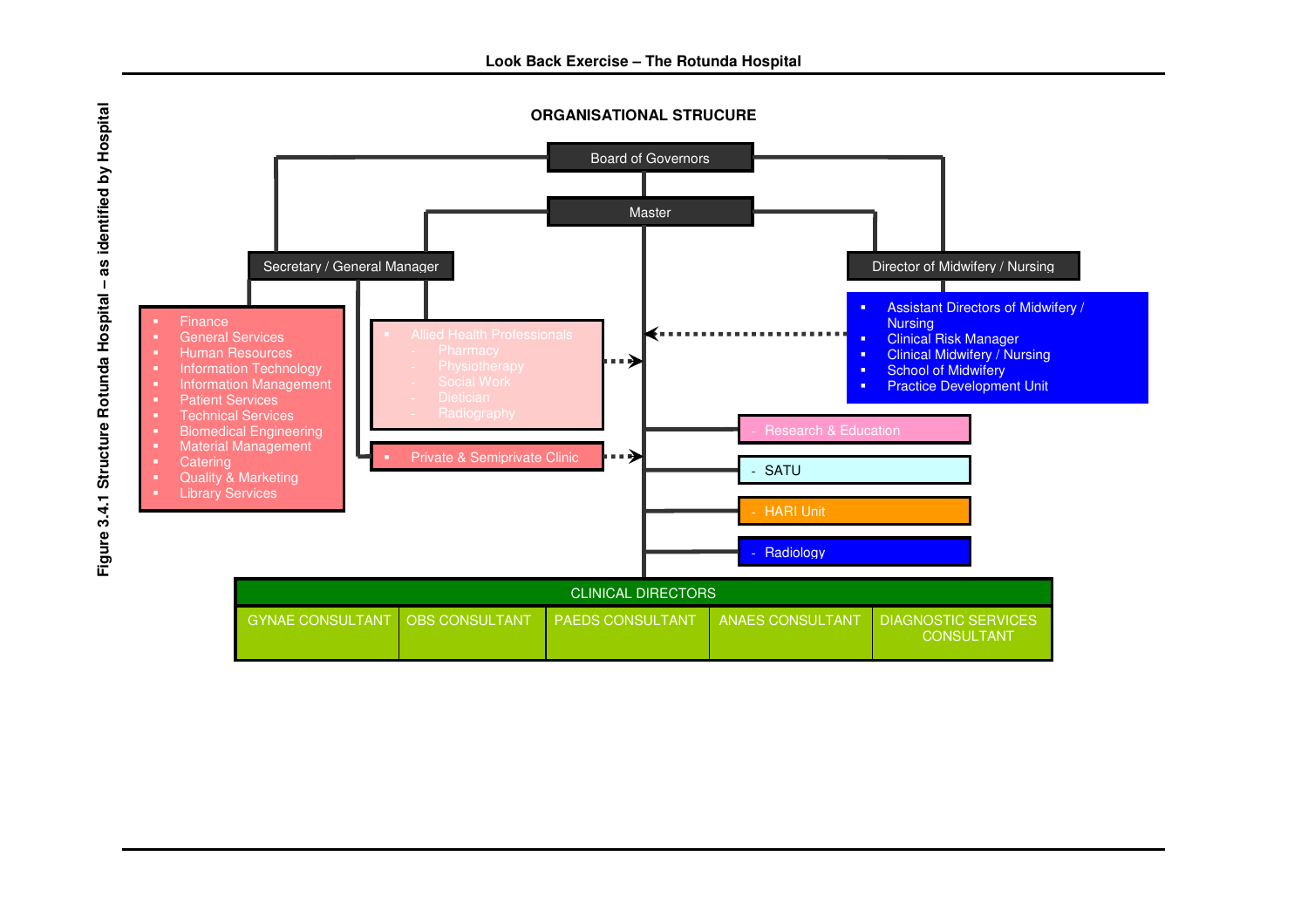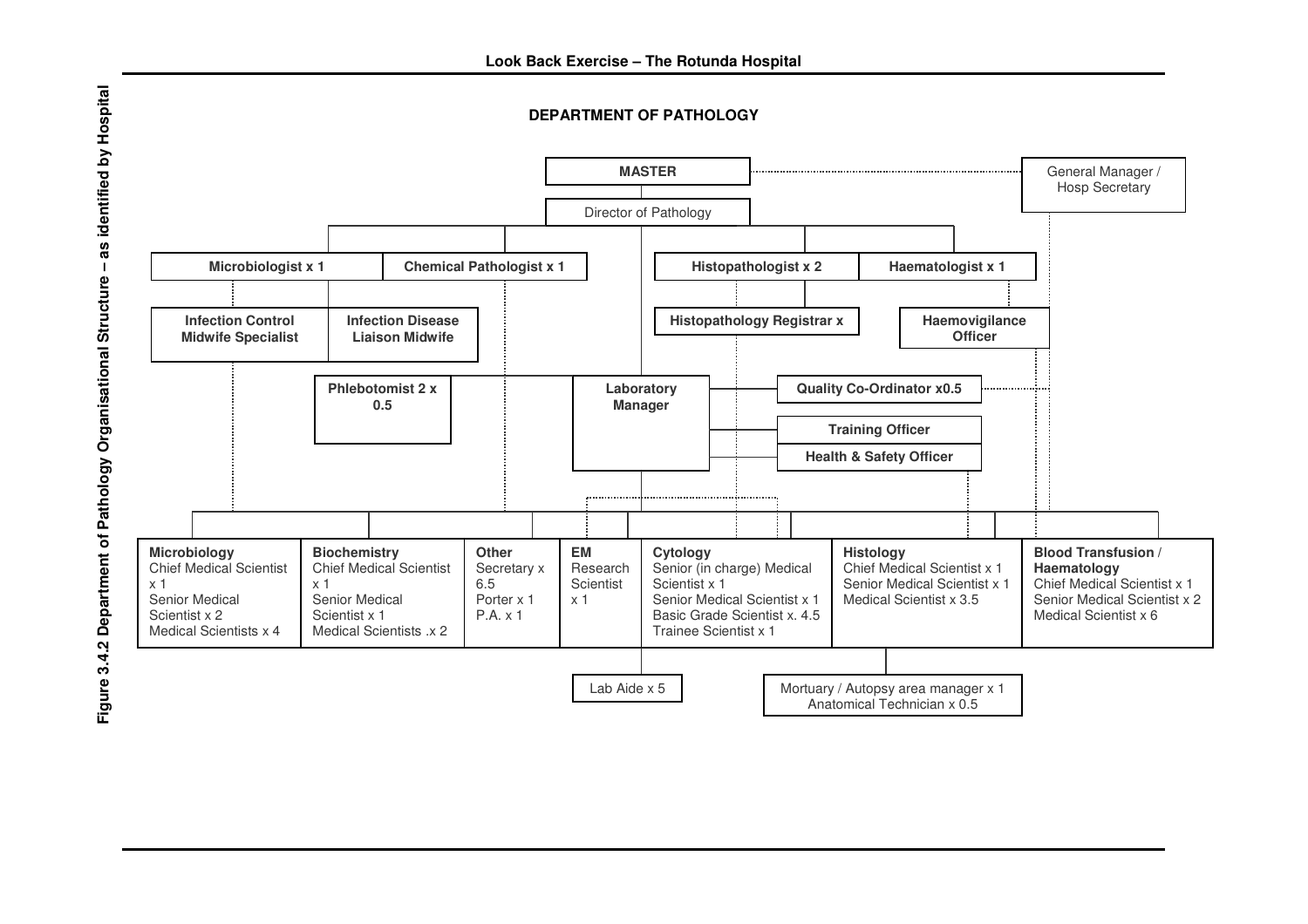

as identified by the Hospital in relation to autopsy -<br>(2007) **Figure 3.4.3 Current Work Process Flow Chart – as identified by the Hospital in relation to autopsy** Figure 3.4.3 Current Work Process Flow Chart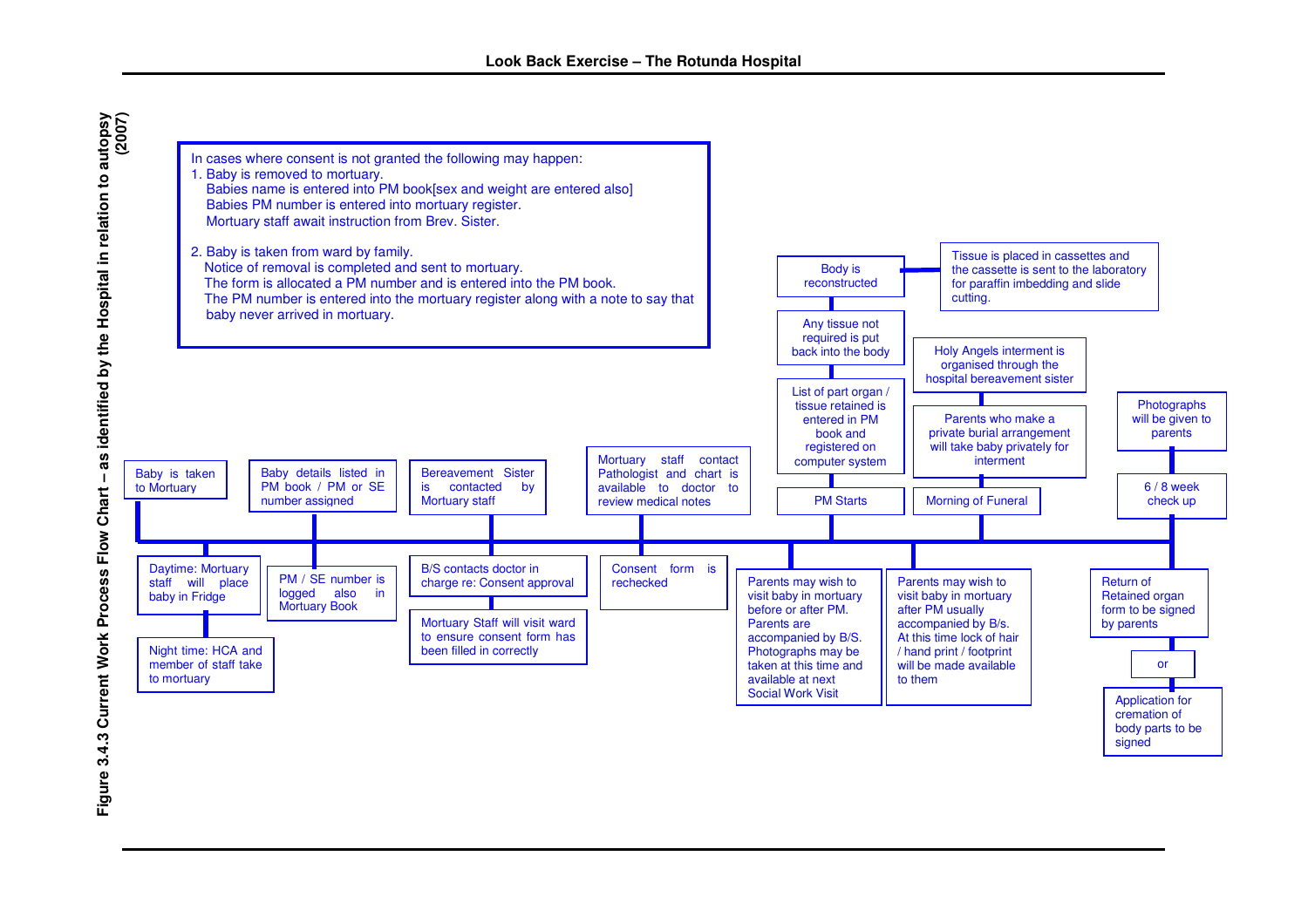## **4 Key Findings of Review**

This section of the Review identifies Key Findings of the Review Group in relation to:

- organ retention
- post mortem practice / management
- consent policy, practice, management
- control provision

Where discernable, apparent causal factors in relationship to performance / compliance with set standards, obtained through record review, and or staff interview have been considered, and identified

# **4.1 Organ retention**

In total there are 460 autopsies where organs have been retained:

- **59% (n=271) relating to period 1983 - 1999**
	- 15% (n=41) retained for purposes of Research + Education period 1983 1999
	- 85% (n=230) retained temporarily by Hospital period 1983 1999

Pathologist A has explained that prior to 2000, tissue samples and organs retained at the time of autopsy were held in storage for approximately 5 years. This was to enable same tissues to be used for research purposes into causes of death in-utero and during the neonatal period.

Pathologist A also identified that occasionally cases – 'uncertain cause of death' (pre 1995) had also been retained with the agreement of the Master

- It should be noted though
	- applicable consent policy identified by Hospital for this period (**3.1.1**) secured consent for autopsy only and not organ retention for research and education purposes
		- therefore there are 271 cases of organ retention with no consent for retention
	- there are 230 cases of organ retention where this temporary retention is for periods > 8 years, this practice is contrary to described practice by hospital
		- it is likely that families are unaware that these organs have been retained

### **- 41% (n=189) relating to period 2000 - 2007**

- 21% (n=40) retained for purposes of Research + Education (98% Consultant A)
- $62\%$  (n=118) retained temporarily by Hospital
- 16% (n=31) retained temporarily by Hospital awaiting family confirmation as to disposal

It should be noted:

- $2000$  January April 2000 consent secured agreement to autopsy only 24 instances where organs retained
- 92 instances where organs retained temporarily (not awaiting parent confirmation as to disposal / reburial)  $> 1$  year (not compliant with consent policy (see section **3.3.1**)
	- it is likely that families are unaware that these organs have been retained.

The Hospital has also identified 7 cases in which families have formally identified concerns / dissatisfaction in relation to post mortem practice

- post mortem not completed 13 months after delivery
- post mortem report issued very late
- organs not available for release 2 years after delivery  $-$  as a result of blocking having not been undertaken
- temporary organ retention for 2 years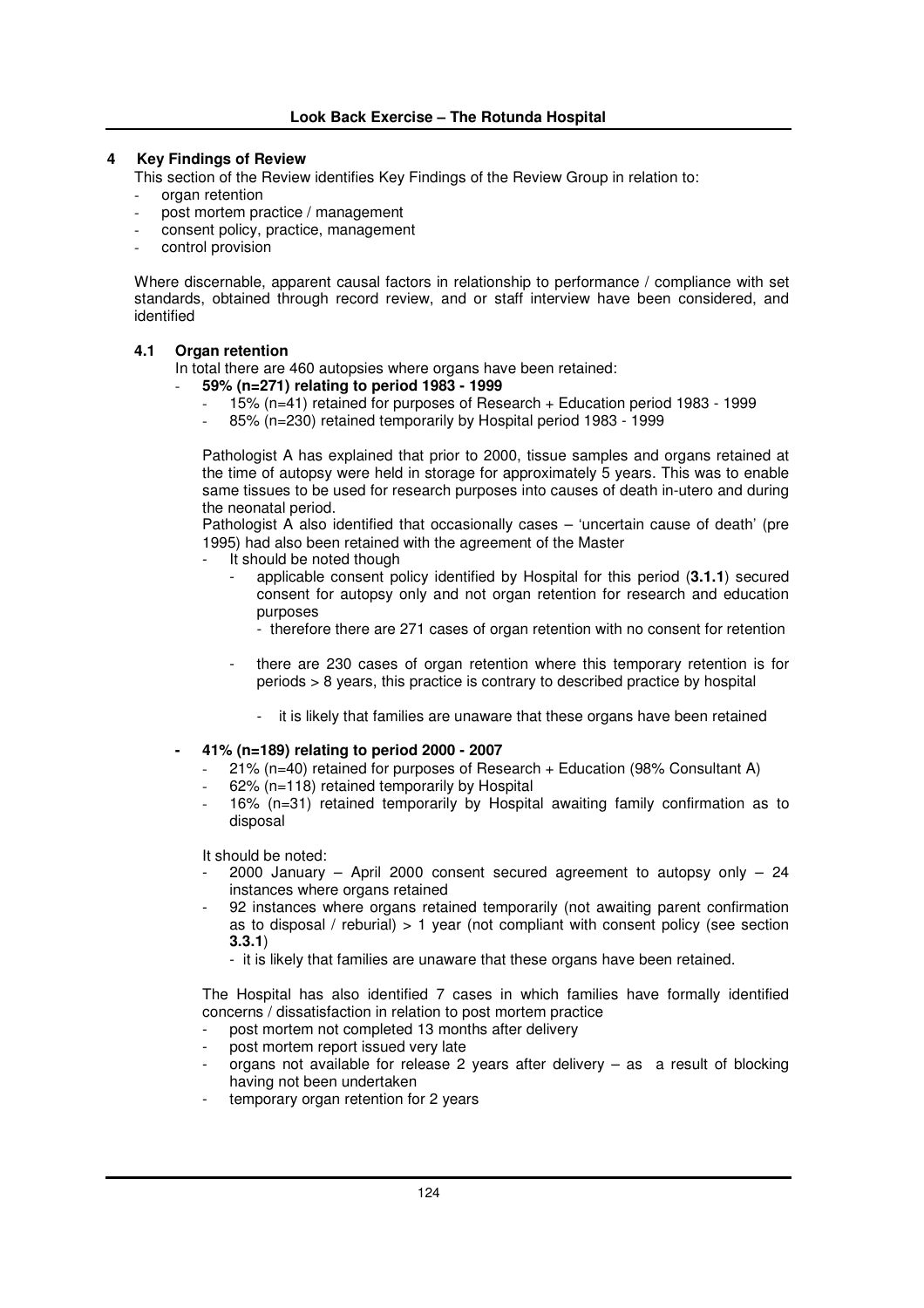Of the autopsies where organs have been temporarily retained

1991 – 1999

- 56% (n=123) post mortems undertaken by Consultant A
- 35% (n=84) post mortems undertaken by Consultant B
- 9% (n=21) post mortems undertaken by Consultant (Other) - in 2 additional instances no documentation supplied to review team

2000 – 2007

- 89% (n=133) post mortems undertaken by Consultant A
- 8% (n=12) post mortems undertaken by Consultant B
- 3% (n=4) post mortems undertaken by Consultant (Other)

# **4.1.1 Temporary Retention / Volume of Organs Retained**

- **- post mortems which resulted in temporary (not consented) organ retention** (period 2000-2007) [denotes organs retained at the time of this review]
	- Consultant A 89% (n=133) total post mortems undertaken  $429 31\%$ resulted in organ retention
	- Consultant  $B 8%$  (n=12) total post mortems undertaken 223 5% resulted in organ retention
		- it should be noted in terms of practice variance that majority of temporary organ retention pertains to Consultant A

### **- Volume of Organs retained (period 2000 – 2007)**

- Consultant  $A$  average number of organs retained 21
- Consultant B average number of organs retained 2
	- Consultant A has explained that conventional standard of perinatal autopsy has in general provided a poor level yield and instead Consultant A has adopted a "very searching approach" to the use of both light and electron microscopy – practice requirement resulting in an increase in the number of specimens samples and the use of special staining techniques. Consultant A identifies that this practice has secured a specific diagnosis in over 90% of cases
		- The Review Group would suggest that contemporary practice now tries to ensure a limited number of tiny cassette size blocks being retained, with sampled organs generally being returned to the body within 3-7 days, rarely retaining anything for long periods - obviously with the exception of the brain (and then for periods < 4 weeks)
- **4.1.2 Key causal factors identified by Hospital for organ retention volume / retention time period - particularly those 'temporarily' retained**./ delays in post mortem report production

The Hospital has identified significant organ retention volume / prolonged retention time has arisen from four causal factors

- **significant delay in block / slide preparation (necessary) before organ disposal**

# As evidenced by:

- national audit<sup>1</sup> identified that organs pertaining to death arising in 2006 had not been blocked at time of preliminary review (December 2007)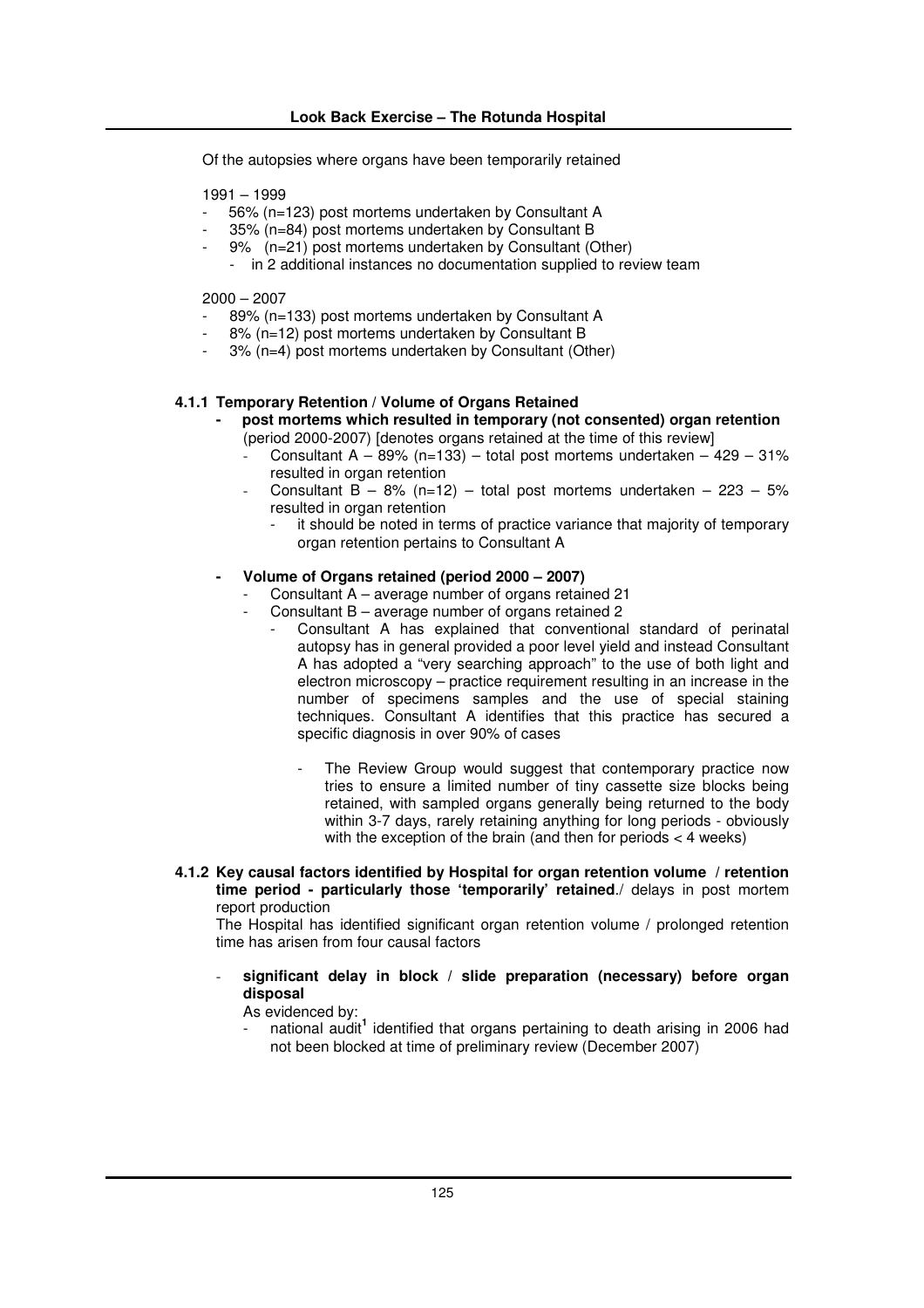These are attributed by Consultant A as a result of:

- reduced Consultant provision relating to post mortem practice
	- during 2000 Consultant B spent significant time assisting Temple Street Children's Hospital in connection with organ retention enquiries and had to reduce input to Rotunda Hospital and again in 2003
	- subsequently deployed locum input had limited input to post mortem practice as a result of inexperience / at times full locum provision was not securable – post (3) not filled until 2008
	- during  $2004$  centenary year for the foundation of the laboratory, a meeting was arranged with international speakers by Consultant A – considerable time was spent in organising this event
	- preparation for CPA accreditation in March 2007

It should be noted that internal bereavement records confirm multiple instances in each year (period 2001 – 2007 where organ disposal has been delayed as a result of *"awaiting blocking of tissue"*

 **(3.2.3.5.6) (3.2.4.5.6) (3.2.5.5.6) (3.2.6.5.4) (3.2.7.5.6) (3.2.8.5.4) (3.2.9.5.4)**

the Review Group would suggest that this practice of significant organ / unblocked tissue retention, rather than contemporary practice **(4.1.1)** would itself have been a significant contributory factor in relation to delays experienced

# - **increased general pathology workload**

the hospital has demonstrated an overall work load increase from 2000 onwards, particularly across the disciplines of Cytology, Histology and autopsy. It is noted 2000 / 2007 post mortems have increased by 34%

### - **post mortem report completion**

- in terms of report completion (**4.2.5**) Consultant B has identified in 2000 delays were arising as a result of insufficient secretarial staff support
- **policy change**
	- Pathologist A has explained in 2000 (then) Master confirmed that there should be no further disposal of organs / tissue until Dunne Enquiry had been completed – documentation to support this policy change was not supplied to the Review Group
		- It should be noted that bereavement files do identify in 2000 only delays being attributed to *'awaiting outcome of enquiry'*

### **4.1.3 Comparison of Organ Retention post 2000– with other Irish Maternity Hospitals undertaking autopsy**

National Audit<sup>1</sup> identifies for designated hospitals the cases of organ retention - post 2000 (excluding adult cases)

### **Hospital A:**  $-$  43 cases of retention

- of which 40 identifiable pre viable foetus
- of which none retained for Research and **Education**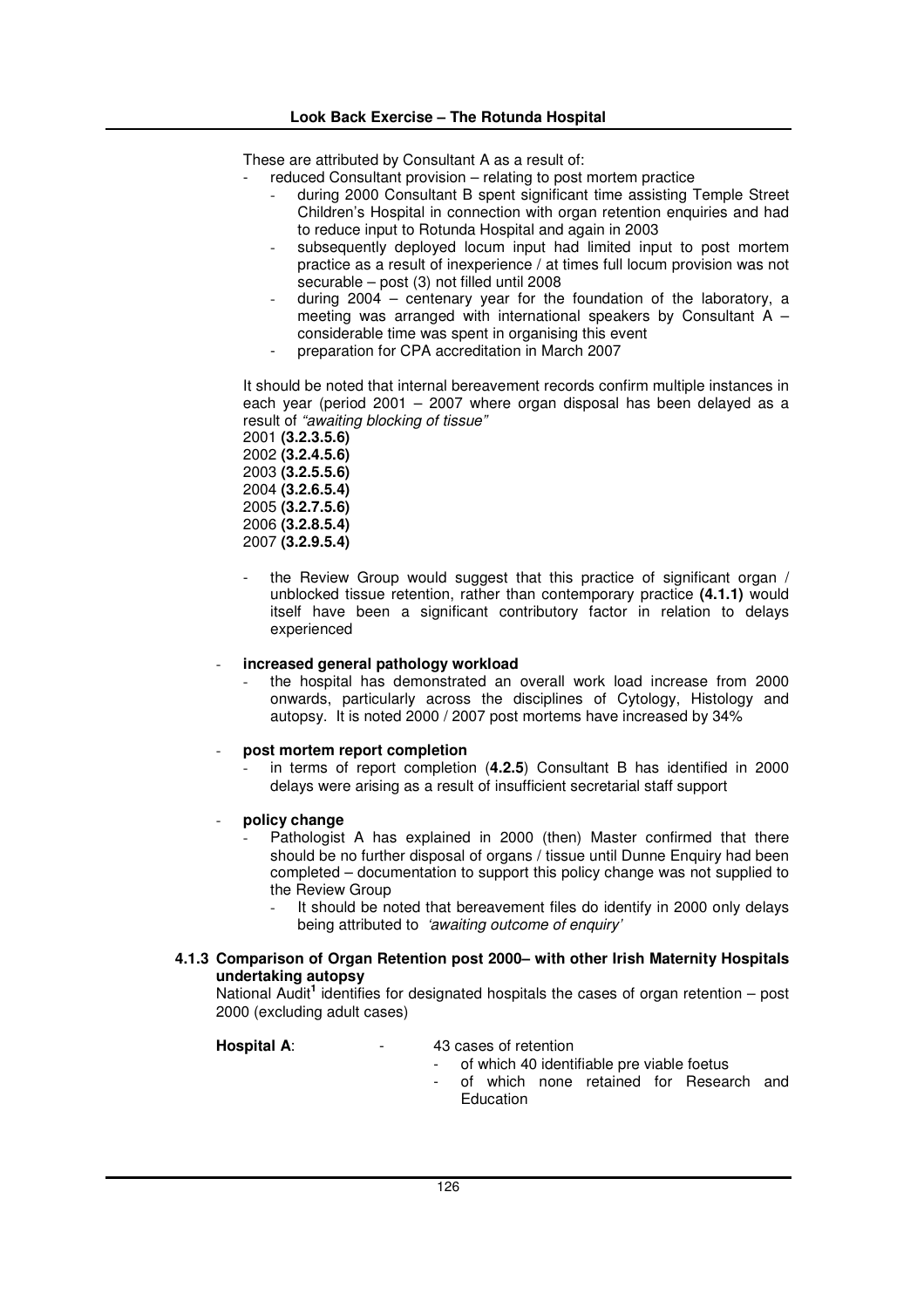| <b>Hospital B:</b> | ۰          | 70 cases of retention<br>- 5 cases of retention for Research and Education    |  |  |  |
|--------------------|------------|-------------------------------------------------------------------------------|--|--|--|
| Rotunda Hospital   | $\sim 100$ | 189 cases of retention<br>40 cases of retention for Research and<br>Education |  |  |  |

The Review Group note that whilst it is appropriate practice to ensure sampling of organs 5 , it would not be excepted practice to retain organs for protracted periods of time.

Excepting delivery value variance between hospitals, the Review Group would suggest that the Rotunda Hospital does have practice variance with other maternity units, both in terms of overall organ retention and as well retention of organs for Education and Research purposes

Overall the Review Group would suggest this significant delay in blocking tissue is unacceptable and has inappropriate resulted in:

- non consented organ retention for periods > 1 year in 92 cases<br>- significant delays for families wanting to secure reburial
- significant delays for families wanting to secure reburial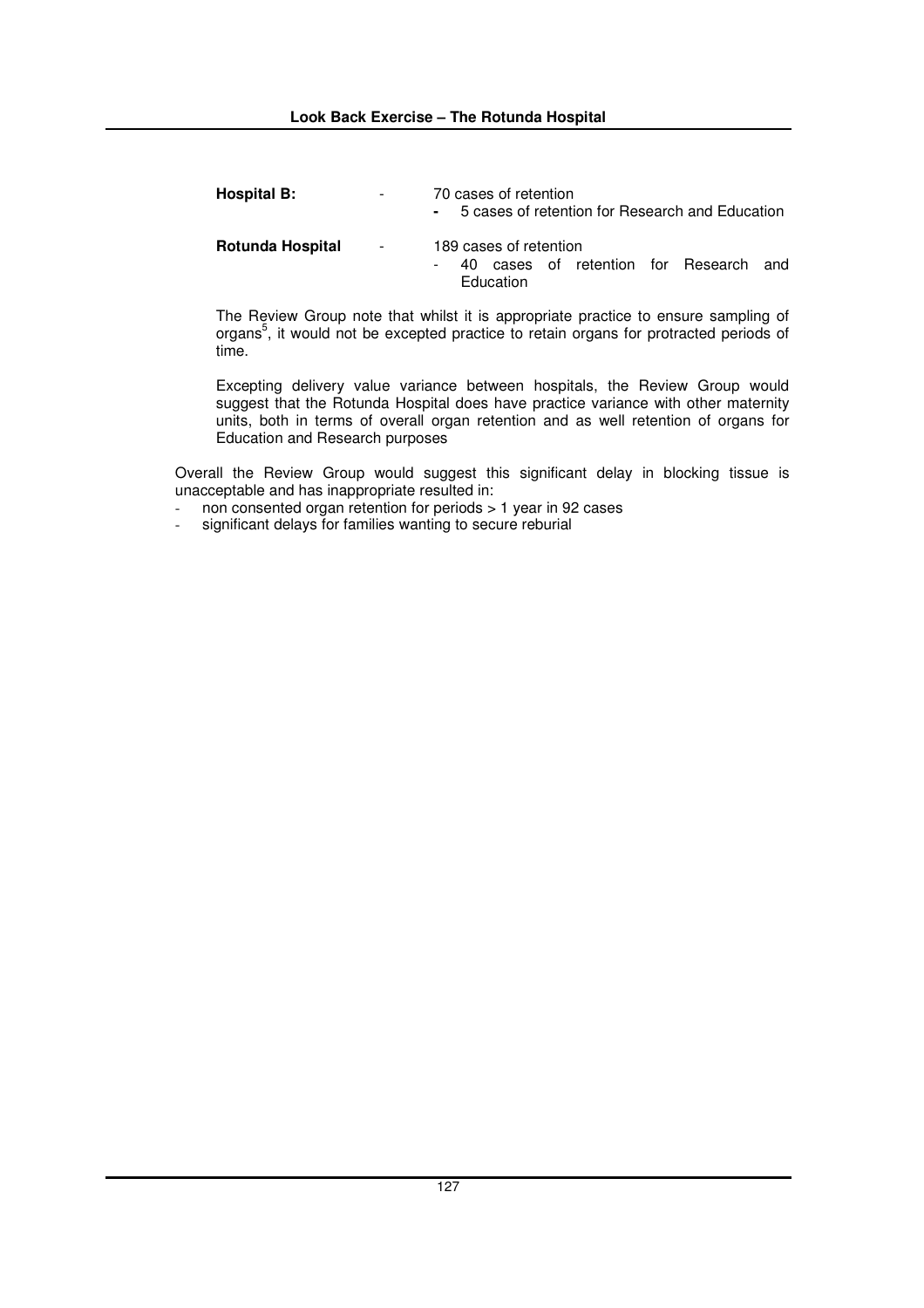# **4.2 Post mortem practice / management 2000 - 2007– Key Findings**

# **4.2.1 Post Mortems undertaken**

In total 667 post mortems were undertaken during this period

- 87% Hospital
- 7% Coronary
	- 6% Other Hospital
		- demonstrating hospital's role as a tertiary service provider in relation to histopathology

Consultant A – **429** post mortems undertaken

Consultant B – **223** post mortems undertaken

Consultant C (Other) – **15** post mortems undertaken

### It should be noted

- Consultant Pathologist A has identified a variance in autopsies undertaken by individual consultants based on own [self] records held
	- Review Group have examined this record in comparison with document review and have noted in relation to this supplied report (pertaining to years 2000, 2001, 2002, 2003, 2007)
		- 7 instances where Prosector not identified
		- 2 instances where Consultant A identified as Prosector / review of individual post mortem report / documentation identifying Consultant B / Other as Prosector.

The Review Group would again emphasise this highlights the concerns identified by Willis **(1.2)** in relation to a singular comprehensive database.

## **Superficial examinations**

In total 748 were undertaken during this period **(4.3)**

# **4.2.2 Record Availability**

| Post Mortem File                                     | - 100% available |
|------------------------------------------------------|------------------|
| <b>Bereavement File</b>                              | - 98% available  |
| Patient File (Maternity)                             | - 97% available  |
| Consent for autopsy record                           | - 97% available  |
| Post Mortem Report                                   | - 100% available |
| <b>Retention Record</b>                              | - 83% available  |
| excluding 2000 - retention record introduced in 2001 |                  |
|                                                      |                  |

The Review Group would note appropriate performance (in relation to document availability) is demonstrated with the exception of Consent Record and Retention Record

# **4.2.3 Organ Retention Rational** (identified in **Section 4.1**)

### **4.2.4 Non Compliance with consent obtained Section 3.2** identifies 5 causal types

- -Retrospective Consent to autopsy securement apparent – **10 cases**
- - Organs (temporarily retained) noncompliant with policy of disposal within 1 year – **92 cases**
- - Limitations identified by parents / Organs retained – parents did not consent to retention – requirements identified by parents not adhered to – **8 cases**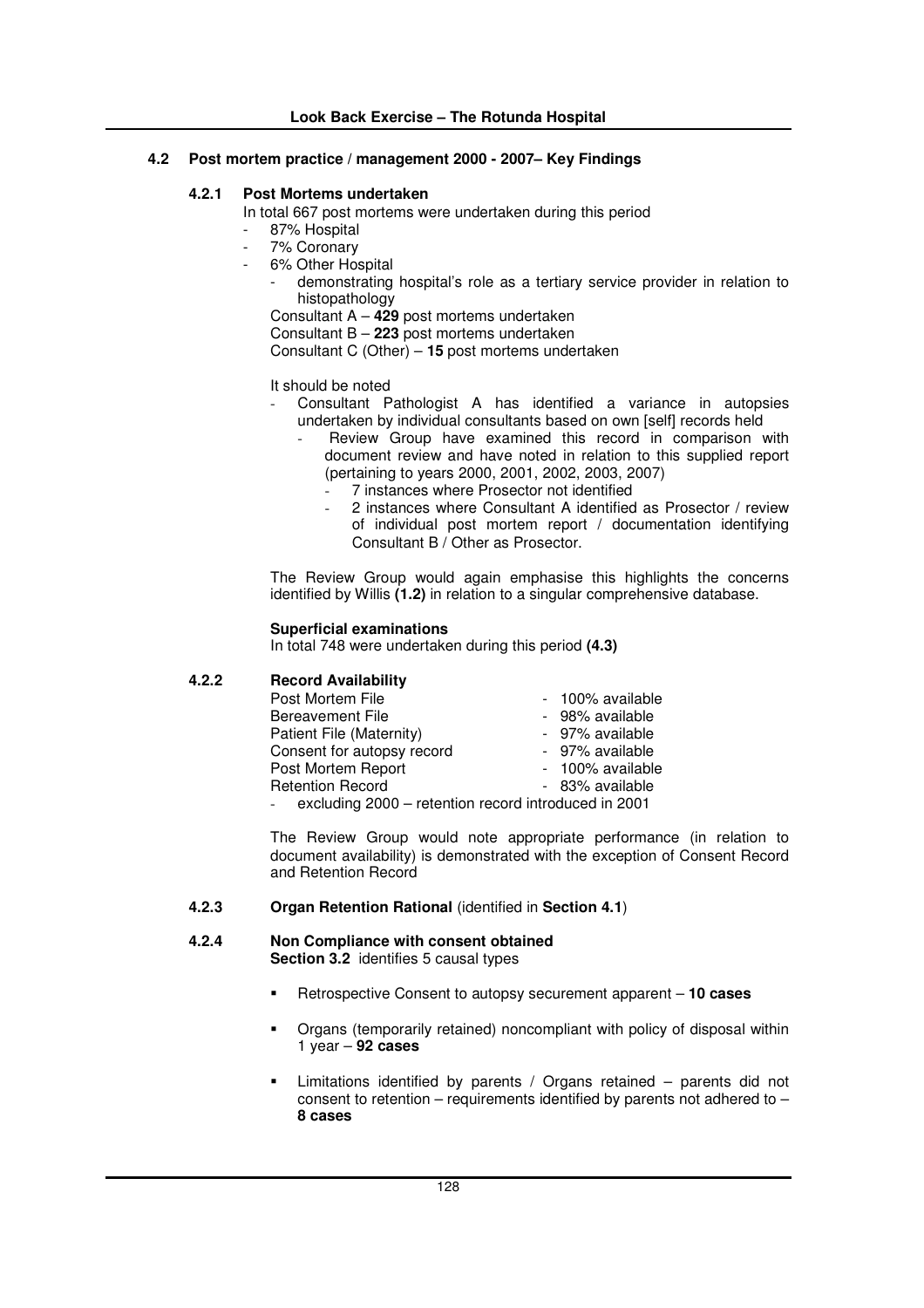- -Failure to obtain Consent – **1 case**
- -Missing Consent Record – **18 cases**

In total 129 cases of organ retention have been identified as non compliant

As previously stated, there are also a total of 295 cases pre April 2000 where no consent to organ retention has been secured **(3.3.5)**

In total 424 cases of non compliance with consent obtained have been identified.

### **4.2.5 Post Mortem Report**

Timeline from Date of Post Mortem → Date of Post Mortem Report



71% of reports are dated ( $n=472$ ) by the Pathologist

29% of reports are undated ( $n=195$ ) by the Pathologist

of the 71% of reports which are dated (n=472):

- 85% are dated 0-3 months of the Post Mortem
- 10% are dated 3-6 months of the Post Mortem
- 4% are dated 6-12 months of the Post Mortem
- 1% are dated 12-24 months of the Post Mortem
	- it should be noted in cases where the date of Post Mortem was not listed, the Date of Death was used for this comparator.

**Target set for report availability** ERHA (national) guidelines 6 weeks

Rotunda Hospital performance:

Consultant A – 12% compliant with 6 week target

- Consultant B 41% compliant with 6 week target
- denotes first section of post mortem report availability

The Review Group would suggest that this is unacceptable performance

The Review Group note that delays in post mortem report completion has been identified as arising from

- delay in block / slide preparation **(4.1)**
- insufficient secretarial support (4.1.2)
- case complexity

As previously identified the Review Group would suggest that this practice of significant organ / unblocked tissue retention, rather than excepted contemporary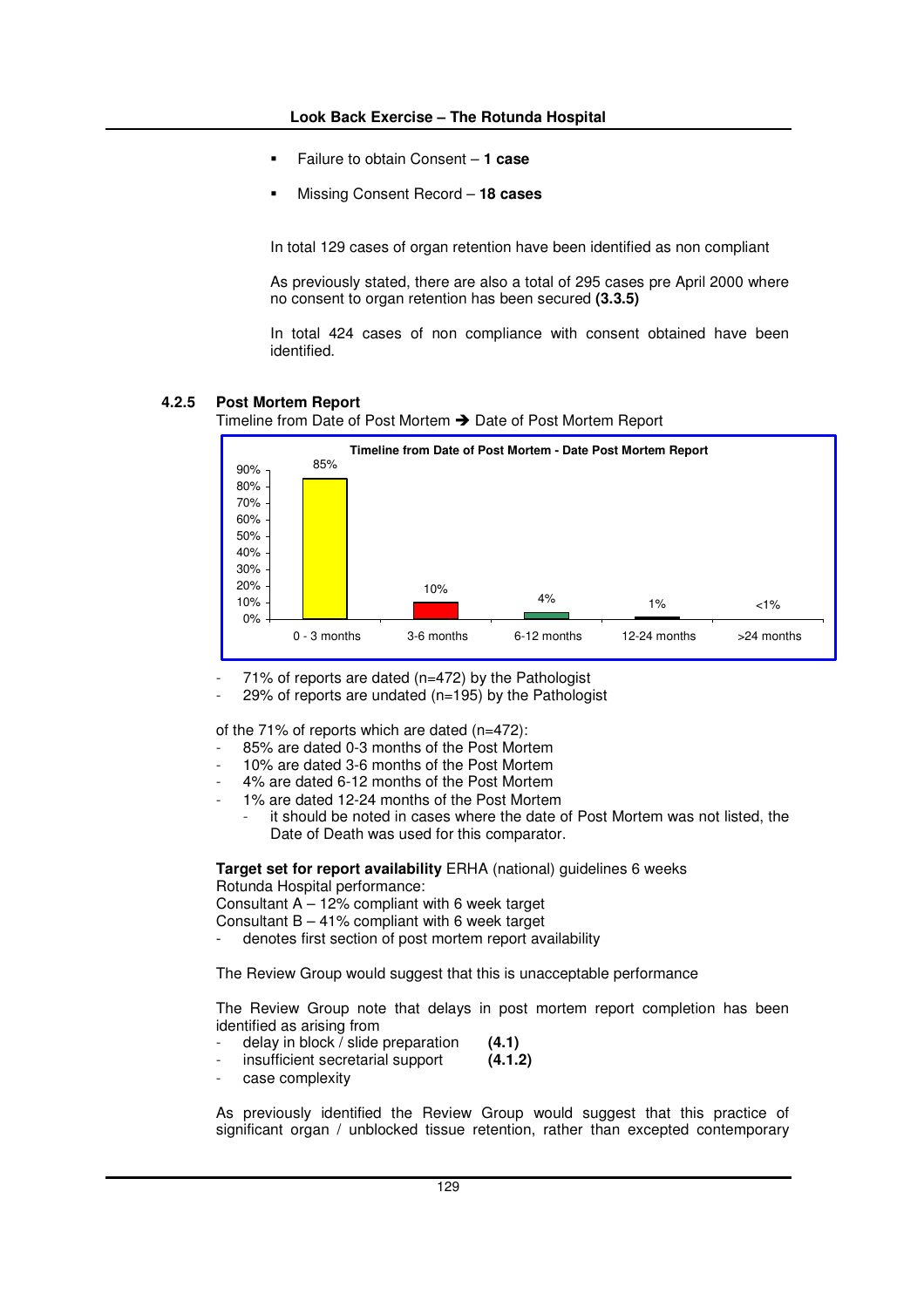practice **(4.1.1)** would itself have been a significant and potentially unnecessary contributory factor in relation to delays experienced

## **Examination of Report content**

## **Full Post mortem report**

234 are incomplete / not validated by Consultant Pathologist – representing 35% of full post mortem reports

#### **Superficial Examination report**

- 35 are incomplete / not validated by Consultant Pathologist representing 5% of superficial examination reports
	- 32 instances the superficial report was not available for review

Consultant A has identified that as a result of parents requesting copies of post mortem report, a practice change was introduced (1995) whereby

- only the diagnostic part of the report identifying all critical findings would be released to the designated clinical team
- the second half of the report which identifies a description of external / internal examination / organ appearance would be retained in the laboratory and not released
- a note is placed at the end section of the report being released, stating that second half of report could be accessed on request – but would require a pathologist for interpretation

Consultant A has also explained that in 2000 a requirement for full report disclosure was identified by the Master. The Review Group note that this requirement has not been actioned by Consultant A. **(4.2.2)**

The Review Group would also note that 'Frequently Asked Questions about the Autopsy' identifies that autopsy report is written using medical terminology – requiring (usually) a doctor directly involved in the care of the mother to explain it. It is not explained to the parent that unless specifically requested, they will not receive full post mortem report **(3.3)**

The Review Group would also note that the majority of post mortem reports identified as incomplete / not validated - relate only to the contents of the second half of the report only.

### **4.2.6 Retention sheet Record**

The Review Group have identified that Retention Record was not available for 17% of all autopsies undertaken 2001-2007 and 38 instances where retrospective organ inventories had been compiled by Consultant A.

With regard to failure to complete inventory record at time of autopsy Consultant A has explained:

- inventory record introduced by Consultant A in response to Hospital solicitors requiring a mechanism to effect documenting of organ retention at autopsy – necessary to enable / satisfy parental enquiries. This was then adapted as an inventory record to be used prospectively.
- non completion of this record arose because of work 'back log' which is felt to have commenced in 2000
- this specific record was not the sole source on which an organ inventory could be established, other sources being:
	- tissue blocking 'out form'
	- histology record
	- histology slides
	- gross description in post mortem report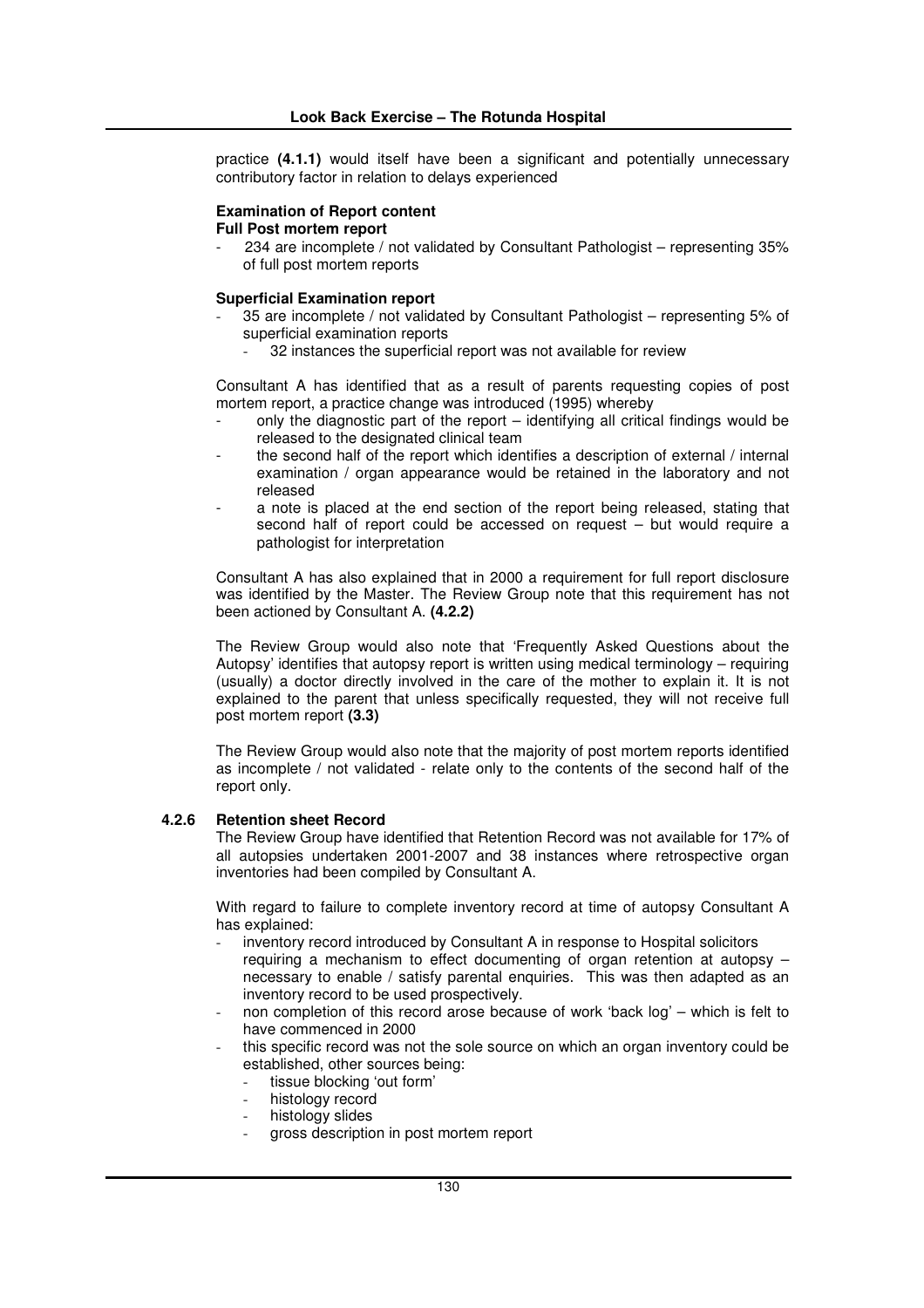Post Mortem photography

The Hospital have explained:

following the audit in December 2007 and the concerns raised with the Management Executive Team, the Master agreed to free up Consultant Pathologist A from clinical commitments to address the issue of unblocked tissues and incomplete retention sheets. This work would be validated subsequently by an independent pathologist. The information used to complete the retention sheets was taken from the post mortem reports and no reference was made to examination blocks or any other material available. In effect, Consultant A was freed up from all clinical work to address issues which had arisen from the national audit. This agreement was communicated to the Network Manager at the time. A letter from the Master to the Network Manager dated 8<sup>th</sup> February 2008 confirms this and is available for review.

Subsequently, concerns were raised with the Management Executive by the independent auditors and the work was ceased with immediate effect.

The Review Group would note:

- in many instances there has been a significant delay in blocking / slide production - thereby negating certain records as being able to provide an organ inventory record
- many of the post mortem reports (second half) are incomplete / not validated by Consultant – thereby not necessarily the most reliable record
- it is unclear why some of the inventory records have been completed retrospectively – not necessarily as a result of purely work pressure – as non completion not evidenced in 2003, 2004, 2007 and as well:
	- in 31 instances inventory record was completed after organs had already been returned for reburial
	- in 2 instances no organs were retained
		- the review Group also observed 2 instances where a retrospective record inventory has been completed by Consultant A in relation to autopsies undertaken by Consultant B

Consultant A has identified that retrospective completion of record was undertaken at the request of Hospital Management.

# **4.2.7 Release of Slides**

A sample of cases were reviewed from each year (2000 – 2007) in order to ascertain timelines for the creation of blocks and slides from organs retained. This exercise demonstrates a small but consistent pattern, whereby sets of slides (being made from retained blocks) are released to the Consultant and then further (new) sets of slides are prepared and released several years after initial autopsy.  $-$  2000, 2001 – predominantly relating to autopsies undertaken by Consultant A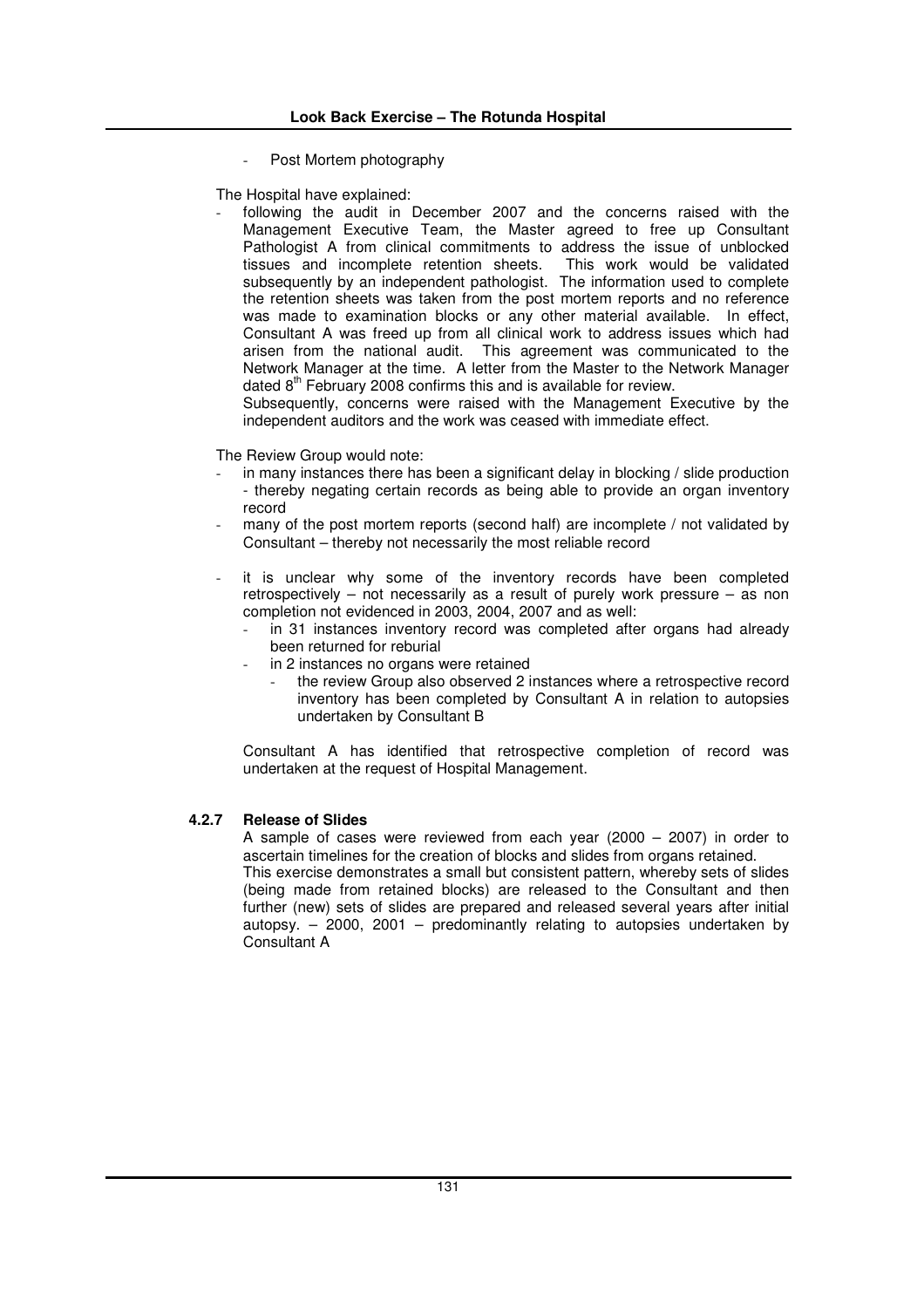# **4.3 Consent policy, practice, management – Key Findings**

- consent policy [for period undated] in terms of issue, application, review and ownership is undated / unspecified
- pre April 2000 no evident mechanism for securing consent for organ retention post April 2000 evident mechanism for securing consent for organ retention
- **-** temporary retention for periods of up to one year in policy is excessive and inappropriate. **Section 3.2.1.3** also identifies multiple instances where the hospital is not even in compliance with this limited standard
	- Current contemporary practices<sup>3</sup> recommend the avoidance of unnecessary prolonged periods of temporary organ retention through:
		- **-** utilisation of MRI or percutaneous needle biopsy alternatives
		- **-** prompt preparation of blocks / slides
		- **-** prompt completion of full post mortem report target 6 weeks
- **-** consent policy, when considering the need for temporary organ retention is generally non specific – tissue – with the exception of support document which does identify specific requirements relating to the brain and that temporary retention may also apply to other organs such as the heart and lung
- **-** policy does not require consent for slide / block [permanent] retention rather there is instead a requirement for the parent to understand necessity for this requirement – in terms of being part of the baby's medical record
	- it should be noted that exemplar sites<sup>7</sup> now seek consent for the retention of blocks and slides
- **-** the taking of photographs is not explicit for period pre 2000 November 2005 and then is identified as a requirement for the purposes of maintaining a medical record. As previously identified guidelines<sup>2</sup> have identified constraints on the taking of photographic images (**see section 3.3**)
	- it should be noted that exemplar sites **7** now seek consent for the retention of images
- **-** policy states that full post mortem report will usually be available within six to eight weeks
	- **Section 3.2.10** demonstrates multiple instances where the hospital is not compliant with this standard
- **-** it remains questionable practice to require parents to formally record that they do not consent to the undertaking of a post mortem – the rational stated by the hospital is so that parents are clear that not undertaking an autopsy may significantly limit the establishment of cause of death.
	- should be noted that exemplar sites **7** do not seek to secure this agreement
- **-** overall in relation to overall obtainment of consent in relation to post mortem practices, it should be noted that exemplar sites **7** now seek separate consent for:
	- **-** post mortem examination
	- **-** retention of blood / fluids
	- **-** retention of slides and blocks
	- **-** retention of images
	- **-** retention of material for genetic investigations
	- **-** retention of organs
- parents were not routinely supplied with a copy of consent record <sup>1</sup> it should be noted that exemplar sites<sup>7</sup> do provide a copy to parents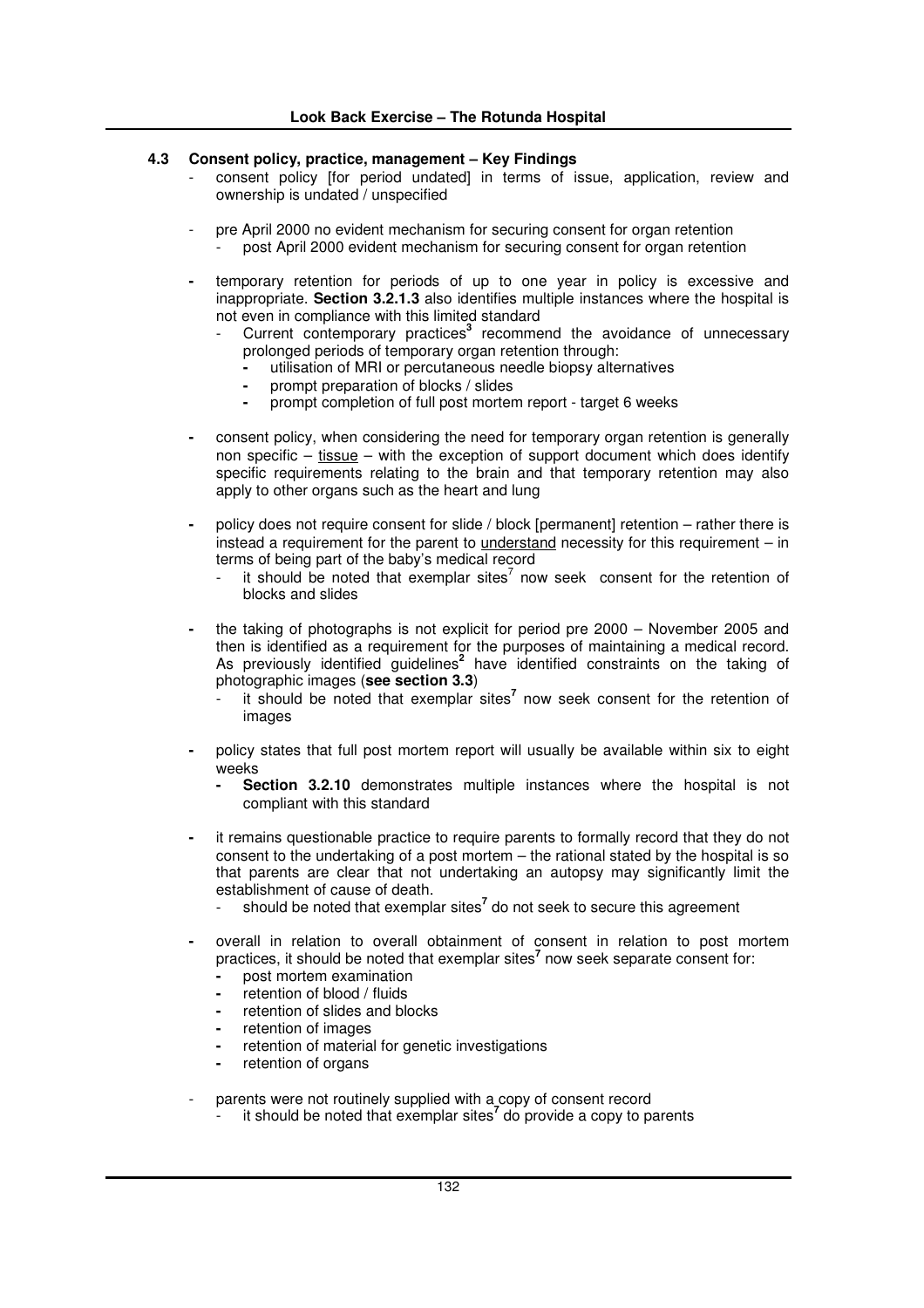# **Consent 2007**

- whilst not within terms of reference for review, the Review Group did consider provided Consent Policy / Record – introduced in 2007 and noted:
	- policy still requires parent to *understand* (rather than consent to):
		- retention of tissue for microscopic examination<br>retention of ergans and tissues for detailed examination
		- retention of organs and tissues for detailed examination
	- policy identifies "tissue / samples" retention rather than "organ" retention for Research and Education purposes - this does not necessarily enable 'informed' consent
	- policy requires parent to identify they do not want an autopsy undertaken, but (at the same time) consent to a superficial examination – this is inappropriate:
		- parents should not have to record they do not agree to an autopsy
		- in identifying non agreement to autopsy this should not place parents (having) to consent to a superficial examination
		- policy requires hospital staff member responsible for obtaining consent to identify 'that consent to autopsy has been given freely on an informed basis' – this is a judgement for the parent and not the hospital

The Review Group would also note that (appropriately) this policy identifies:

- copy of consent record is supplied to parent
- (temporary) organ retention is identified to parent
- **2 :** Guidelines for Post Mortem Consent and Retention of Samples. Faculty of Pathology of the Royal College of Physicians of Ireland (2000)
- **3 :** Guidelines on Autopsy Practice: Report of a Working Group of The Royal College of Pathologists. The Royal College of Pathologists (UK) (2002)
- **5 :** Post Mortem Examinations – Good Practice in Consent and the Care of the Bereaved – A Consultation Document. Health, Social Services and Public Safety (2003)
- **7** : Consent to a Hospital Post Mortem examination on a baby or child Version 5 Royal Liverpool Children's NHS Trust – Alder Hey (2007) – hospital examined in 2001 'Royal Liverpool Children's Inquiry'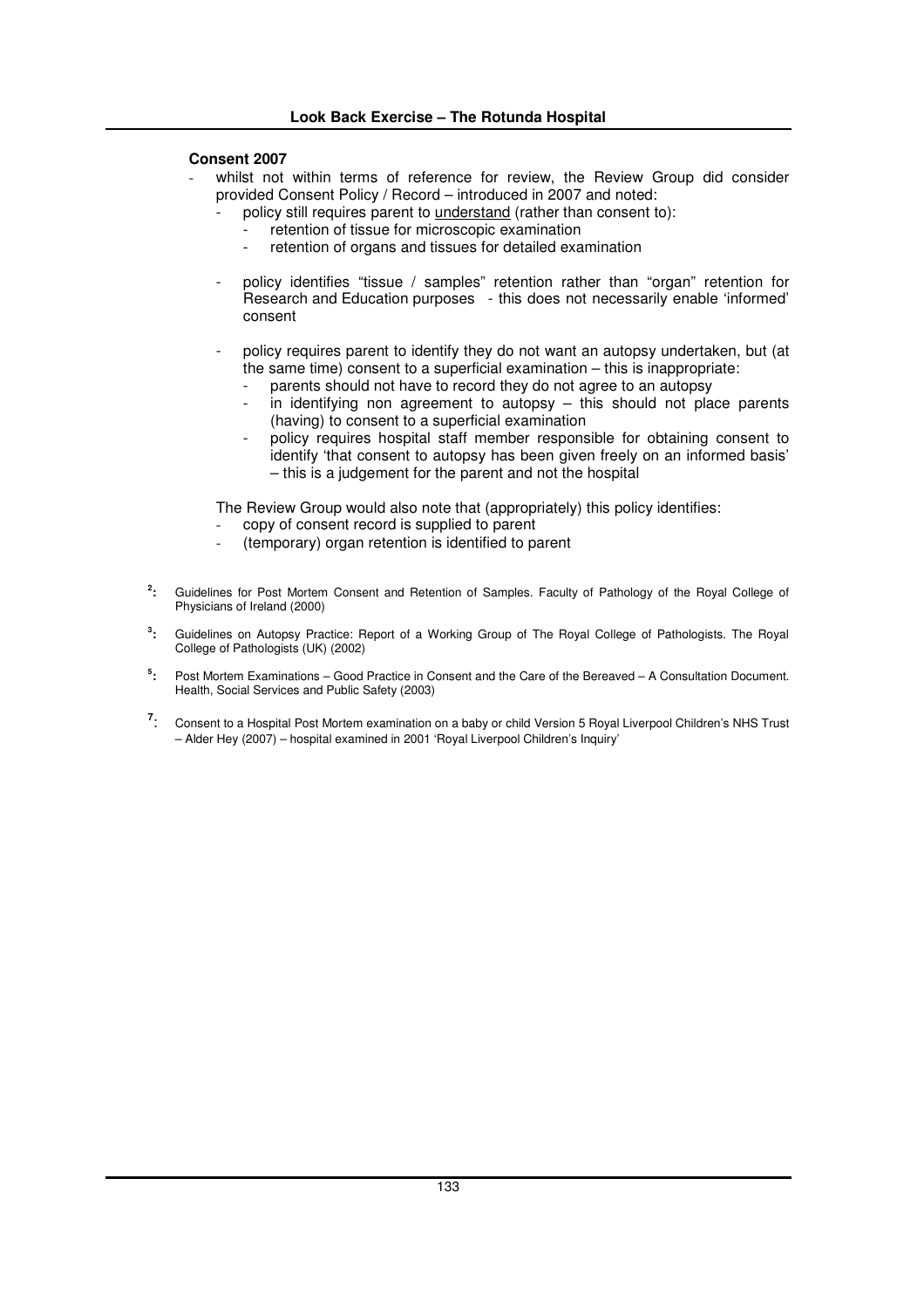# **4.4 Key Findings – Control Provision**

This section of the Review identifies key findings in relation to Control provision and application

## **4.4.1 Organisational Structure – Corporate / Executive**

- necessary accountability structure is less than optimally defined in terms of oversight
	- in terms of corporate or executive accountability, no one individual appears holds ownership for totality of autopsy process in terms of performance
	- the Risk Management Function did not appear engaged in the identified instances of complaint relating to consent practice or the management, retention and subsequent disposal of organs.

# **4.4.2 Orientation / Functionality of Post Mortem Group**

This Group was initially established to manage concerns / information requirements of parents (**3.1.1**), it has evolved to include:

- development of consent policies and procedures
- responses to problems identified by committee members
- general oversight of autopsy process

The Review Group would suggest that the Group's performance from an oversight function perspective has been less than optimal, specifically:

- problems arising / complaints appear to have been treated on a case by case basis, rather than a necessary system 'diagnosis and treatment' approach
- inappropriate formality of communication (3.4.3)
- identifying (as late as 2007) the requirement to establish a process or system to deal with delays (**3.4.3**)
- the problem of *'awaiting blocking'* is consistent across years 2000, 2001, 2002, 2003, 2004, 2005, 2006, 2007
- the absence of robust performance measurement
- the absence of audit structure and process
- policy implementation **(4.1.2) (4.2.5)**
	- **-** policy to retain organs not identified to Review Group in written format **(4.1.2)**
	- **-** policy of full post mortem availability not implemented **(4.2.5)**
- policies not version controlled (3.3.1)
- no complete organ inventory system / data base **(2.6)**
- very limited examination of post mortem practice (as opposed to process)  $$ particularly evident consultant variation<br>(4.1.1) - temporary organ retention
	- **(4.1.1) -** temporary organ retention
	- **(4.1.3) -** organ retention variance with other maternity hospitals
	- **(4.2.5) -** organ retention with other maternity hospitals

The Review Group would suggest that certain responsibility for these shortcomings also lie with two other specific groupings: Hospital Management Team **(3.4.1)** Laboratory Management Committee **(3.4.2)**

The Review Group would further emphasise:

### **Performance Measurement**

The Group do not have necessary set of performance measurements across all areas of work process – rather an overly simplistic focus on a case by case basis - of availability on post mortem report after six weeks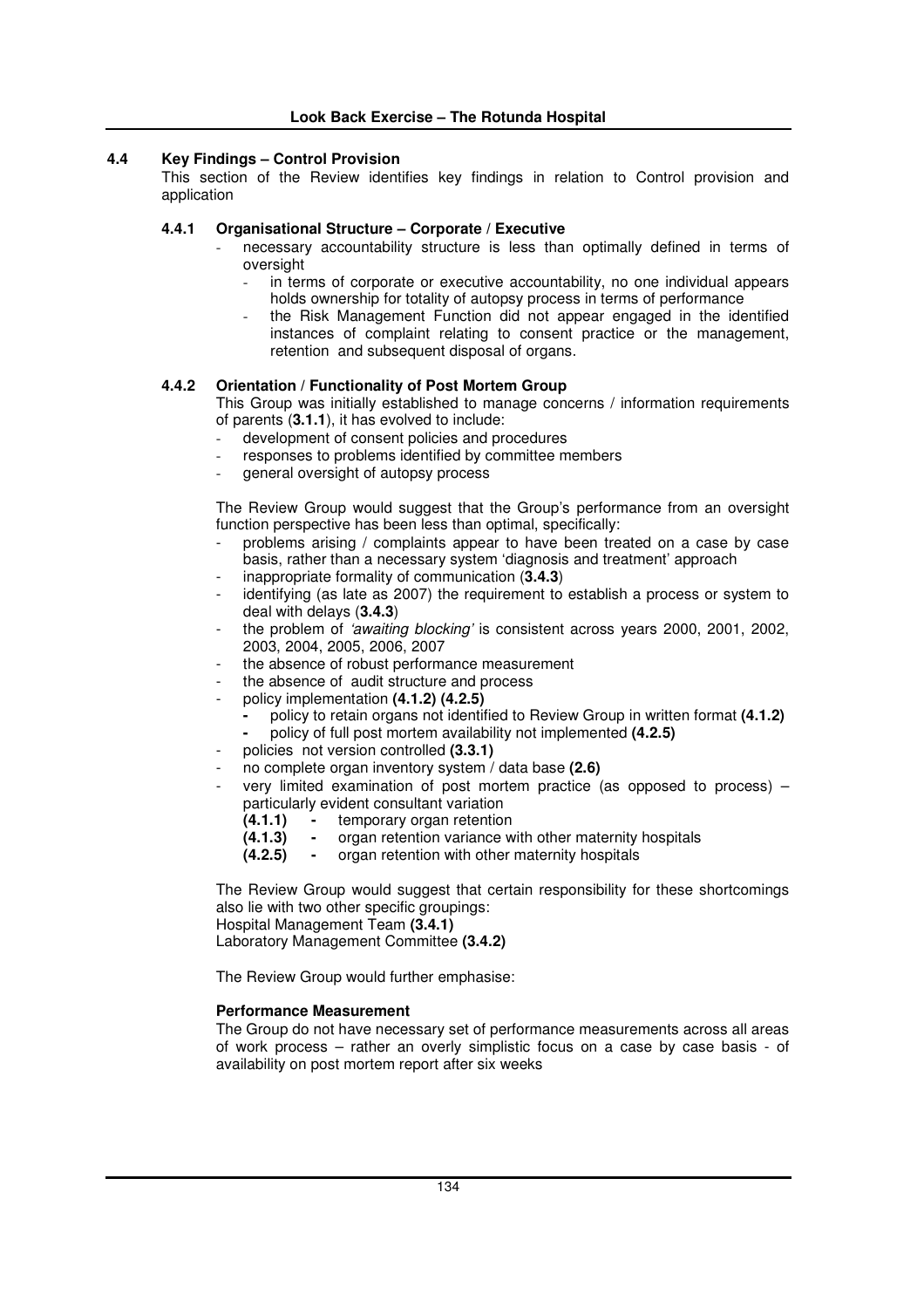## **Inventory Records**

The absence of a robust inventory management data base further limits the Hospital's ability to audit performance and have necessary oversight and understanding (**2.6**) in relation organ retention and subsequent disposal

# **Audit**

In the absence of performance related information, there is not surprisingly no appropriately vigorous and systematic audit provisions

# **Medical Manpower**

Whilst recognising the limited availability of appropriately 'experienced' consultant medical staff in this field. The Review Group would suggest Hospital's effort / actions to secure (i) permanent post holder (ii) interim locum provision was less than optimal **(4.1.2)**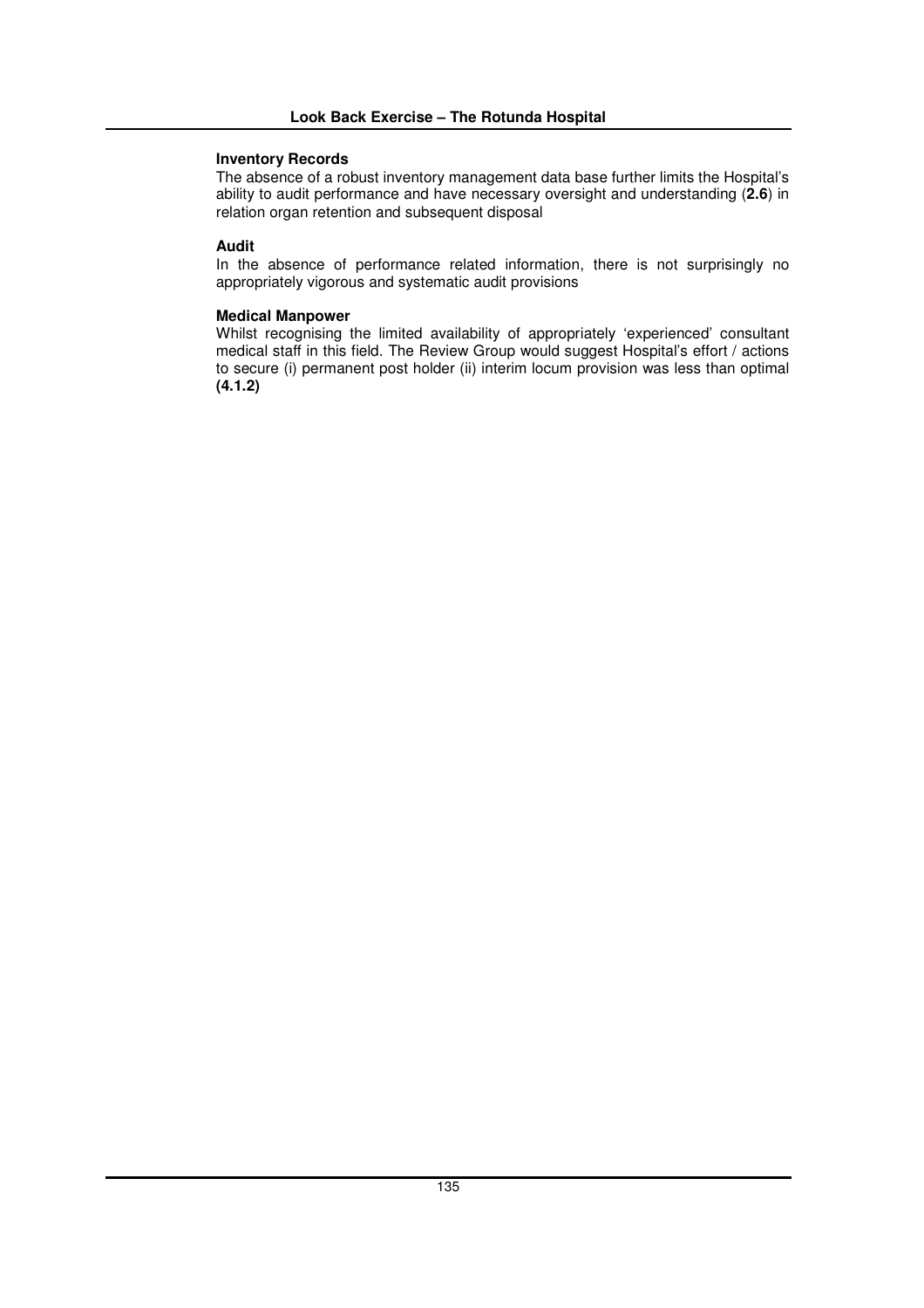### **5 Key Recommendations**

This Section of the Review identifies Key Recommendations relating to organ retention, consent, governance / control and autopsy practice. In total, the Review Group have made 31 recommendations

- **5.1 Organ Retention** for which there is no parent consent (**3.1**)
	- **5.1.1 Organ Retained by the Rotunda Hospital pre Aril 2000** for which parents did not consent to retention

## **Recommendation 1**

The Review Group would suggest that parents have a right and need to know that organs have been retained without their consent and recommend that parents should be informed by the Hospital **(3.3)** – this should include consideration of autopsy cases identified as non compliant with consent obtained **(4.2.4)**

the process by which parents are informed, requires careful consideration, as this information after such a elapse of time may well be extremely distressing **(3.3.5)**

#### **Recommendation 2**

The Review Group recommend that parents should be given a choice of disposal **(3.3.5)**

#### **Recommendation 3**

Should it not be possible to contact the families, the Review Group recommend that the hospital dispose of these organs within a three month period – obviously maintaining a record of organs retained and then subsequently disposed. The method and place of disposal must be clearly stated.

**5.1.2 Organs retained by the Rotunda Hospital (post April 2000)** for parents who were informed that the hospital would dispose of organs within one year **(3.3.1)**

### **Recommendation 4**

The Review Group would suggest that parents have a right and need to know that the Hospital has retained organs and recommend that parents should be informed by the Hospital – this should include consideration of autopsy cases identified as non compliant with consent obtained **(4.2.4)**

the process by which parents should be informed, requires careful consideration, as this information after such a elapse of time may well be extremely distressing

### **Recommendation 5**

The Review Group recommend that parents should be given a choice of disposal

#### **Recommendation 6**

Should it not be possible to contact the families, the Review Group recommend that the hospital dispose of these organs within a three month period – obviously maintaining a record of organs retained and then subsequently disposed. The method and place of disposal must be clearly stated.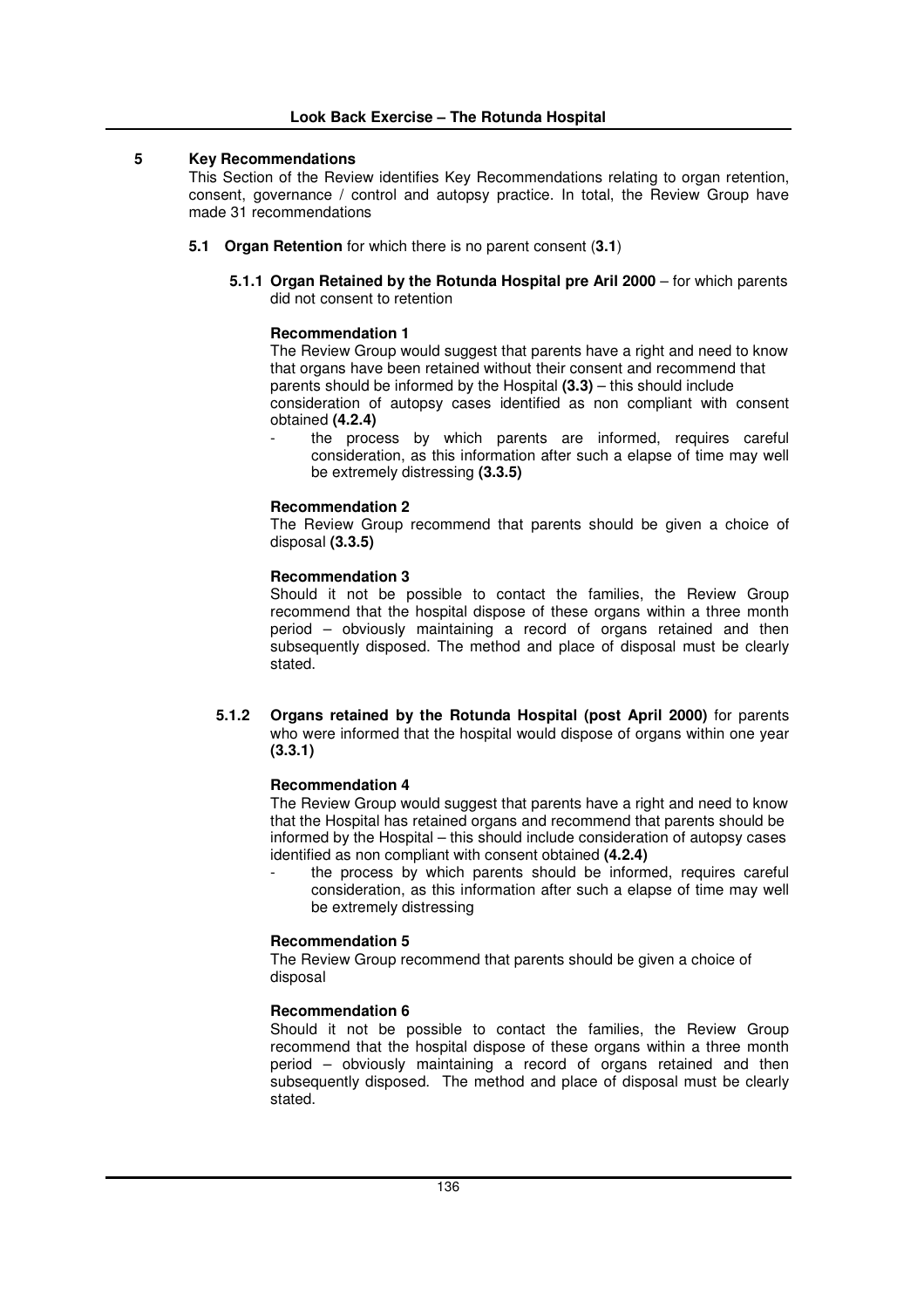## **5.2 Consent Practice, Policy and Application**

### **Recommendation 7**

The Review Group would recommend adoption of exemplar site consent policy / practices **1** , specifically informed separate consent for:

- post mortem examination
- retention of blood and other body fluids
- retention of slides and blocks
- retention of images
- retention of material for genetic investigations
- retention of organs

### **Recommendation 8**

Within a wider context, the Review Group recommend the HSE consider the development of a country wide consent policy in relation to autopsy, thereby achieving standardisation of practice nationally

#### **Recommendation 9**

The Review Group recommend that parents should not have to formally record they do not consent to the undertaking of an autopsy

### **Recommendation 10**

The Review Group recommend that parents are given a full copy of consent record

#### **Recommendation 11**

The Review Group recommend the continuation of information packages – 'FAQ' – and suggests the Hospital may wish to secure views of parents as to content

#### **Recommendation 12**

The Review Group would recommend that the parents (and general practitioner or referring consultant) receive a full copy of the post mortem report automatically – unless they specify a different requirement (**3.3.6**)

### **Recommendation 13**

There must be **no** instances of a Hospital autopsy being undertaken or subsequent organ retention without appropriate consent formally and correctly recorded

See also recommendations in relation to Process, Practice, Performance Measurement and Audit

### **5.3 Control**

The Review Group would identify the following recommendations in relation to governance/control and executive responsibility

### **Recommendation 14**

Post Mortem Group hold responsibility for oversight of overall autopsy process, practice and corrective actions where performance targets are not being achieved. Significant non compliance instances should be considered routinely by the Risk Management Function

## **Recommendation 14.1**

The Hospital may wish to consider 'parent' representation on this grouping.

### **Recommendation 15**

Reporting on performance should be through the Master to the Board on a periodic and exceptional basis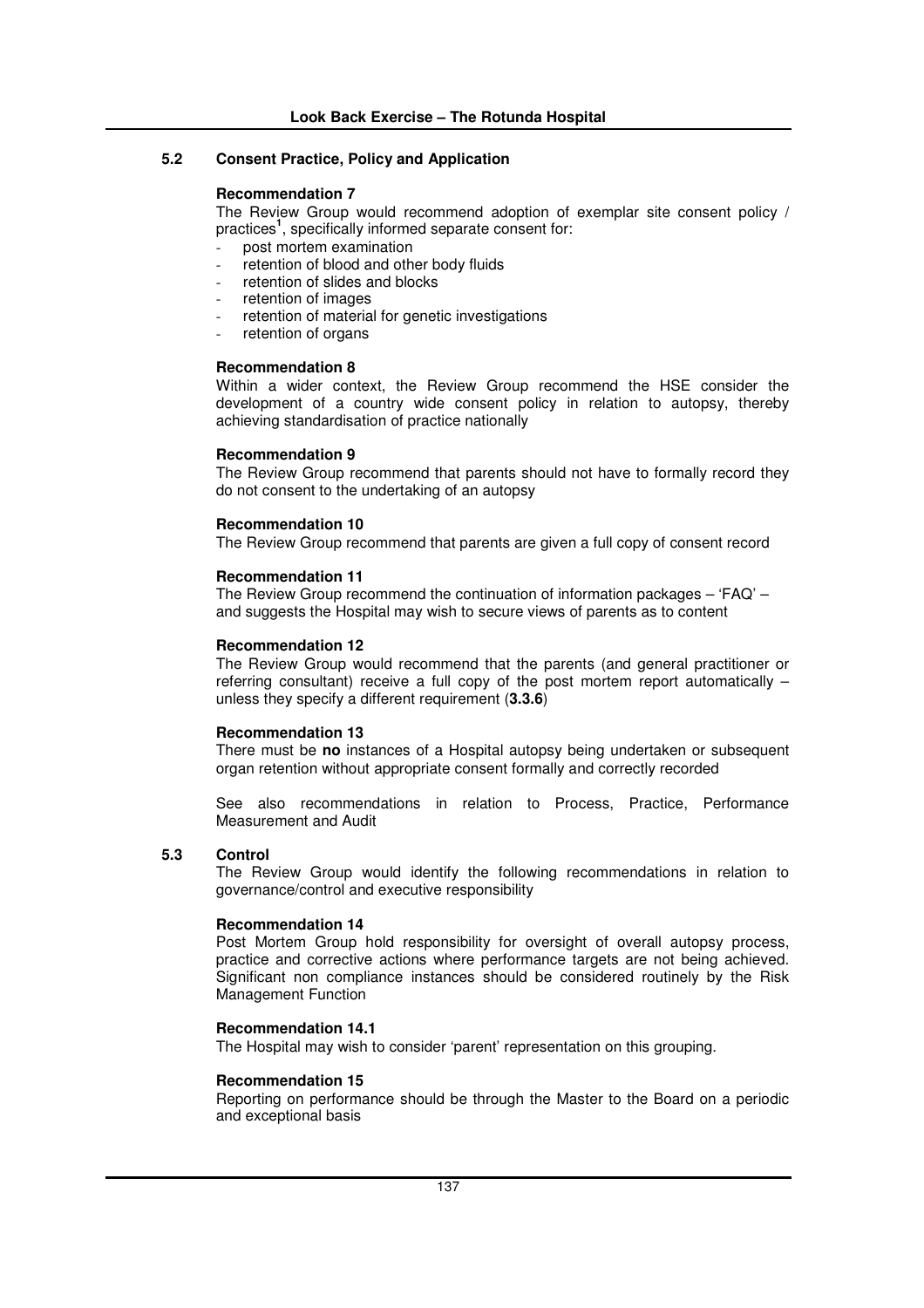#### **Recommendation 16**

Diagnostic Services Consultant / Director of Pathology hold executive responsibility for overall autopsy process and adherence to practice policy

### **Recommendation 17**

Individual consultants must adhere to both process and practice policy

### **Recommendation 17.1**

Other Laboratory staff must also adhere to both process and practice policy

#### **Recommendation 18**

The establishment of clear written standard operating procedures for all stages of the autopsy work process – all version controlled – particular focus to be given time limits for specific work processes – thereby ensuring consistent practice and more effective coordination / communication between Bereavement Sister and Clinicians

### **Recommendation 19**

The development and ongoing maintenance of an organ inventory record (recognising generally it will not be policy or practice to keep organs for long periods unless consented to by parents and then generally only in the form of blocks and slides.

#### **Recommendation 20**

The establishment of performance measurement across all areas of the autopsy work process

### **Recommendation 21**

The establishment of a robust audit (control) Function including the production of a composite report enabling actual performance .v. target performance to be ascertained by oversight group (**Recommendation 14**) - this should include external and external examination of performance

#### **Recommendation 22**

The Hospital should consider alternatives to previously described recruitment practices and locum deployment

## **5.4 Autopsy Practice**

The Review Group would make the following recommendations:

#### **Recommendation 23**

No autopsy to commence until written consent or coronial authorisation has been received by the prosector.

#### **Recommendation 24**

The date and time of receipt to be recorded **(example 3.2.9.5.6)**

### **Recommendation 25**

Written notes to be made during or immediately after each autopsy (not just contemporaneous dictation). **(4.2.6)**

These notes to be retained as part of the patient's medical record.

# **Recommendation 26**

The record of organs / tissues blocked / retained to be signed by the pathologist and countersigned by the assisting APT immediately upon completion of the gross examination